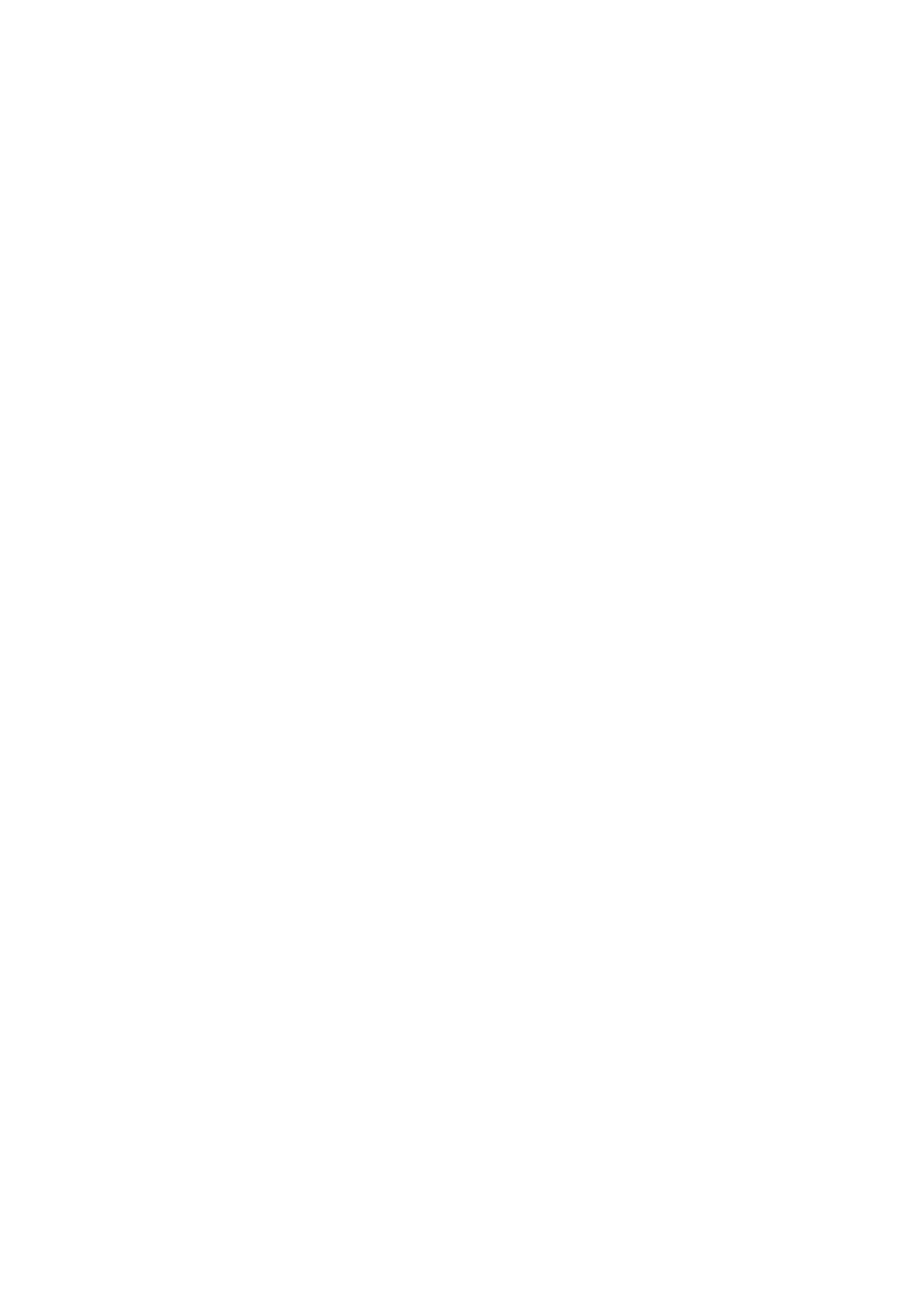

# House of Commons Communities and Local Government Committee

# **Housing for older people**

## **Second Report of Session 2017–19**

*Report, together with formal minutes relating to the report*

*Ordered by the House of Commons to be printed 5 February 2018*

> **HC 370** Published on 9 February 2018 by authority of the House of Commons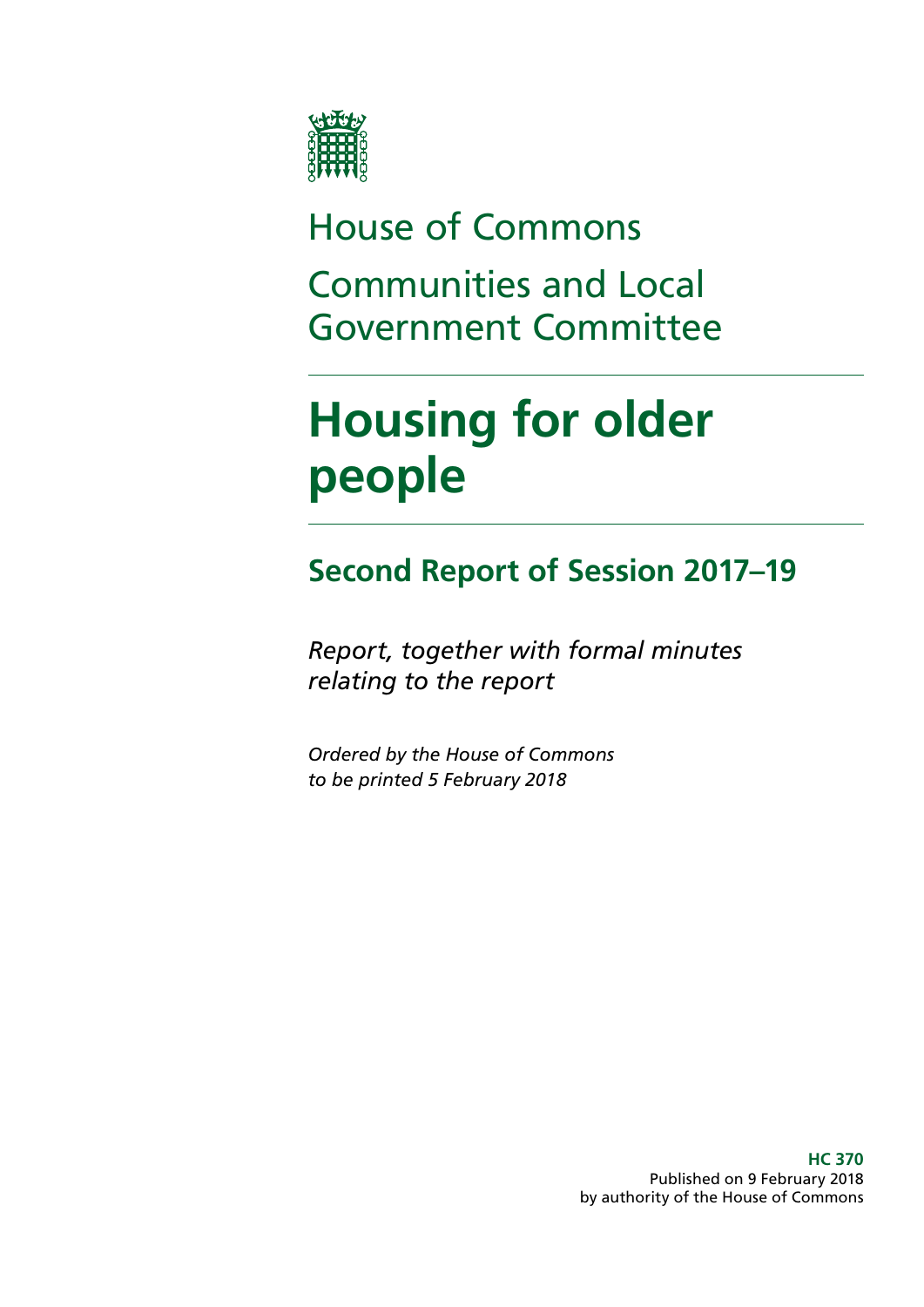### **Communities and Local Government Committee**

The Communities and Local Government Committee is appointed by the House of Commons to examine the expenditure, administration, and policy of the Department for Communities and Local Government.

#### **Current membership**

[Mr Clive Betts](https://www.parliament.uk/biographies/commons/mr-clive-betts/394) MP *(Labour, Sheffield South East)* (Chair) [Mike Amesbury MP](https://www.parliament.uk/biographies/commons/mike-amesbury/4667) *(Labour, Weaver Vale)* [Bob Blackman](https://www.parliament.uk/biographies/commons/bob-blackman/4005) MP *(Conservative, Harrow East)* [Helen Hayes](https://www.parliament.uk/biographies/commons/helen-hayes/4510) MP *(Labour, Dulwich and West Norwood)* [Kevin Hollinrake](https://www.parliament.uk/biographies/commons/kevin-hollinrake/4474) MP *(Conservative, Thirsk and Malton)* [Andrew Lewer MP](https://www.parliament.uk/biographies/commons/andrew-lewer/4659) *(Conservative, Northampton South)* [Jo Platt](https://www.parliament.uk/biographies/commons/jo-platt/4673) *(Labour (Co-op), Leigh)* [Mr Mark Prisk](https://www.parliament.uk/biographies/commons/mr-mark-prisk/1424) MP *(Conservative, Hertford and Stortford)* [Mary Robinson](https://www.parliament.uk/biographies/commons/mary-robinson/4406) MP *(Conservative, Cheadle)* [Liz Twist MP](https://www.parliament.uk/biographies/commons/liz-twist/4618) *(Labour, Blaydon)* [Matt Western MP](https://www.parliament.uk/biographies/commons/matt-western/4617) *(Labour, Warmick and Leamington)* The following member was on the Committee during the inquiry: Fiona Onasanya MP (Labour, Peterborough)

#### **Powers**

The Committee is one of the departmental select committees, the powers of which are set out in House of Commons Standing Orders, principally in SO No 152. These are available on the internet via [www.parliament.uk.](http://www.parliament.uk)

#### **Publication**

Committee reports are published on the Committee's website at [www.parliament.uk/clg](http://www.parliament.uk/clg) and in print by Order of the House.

Evidence relating to this report is published on the [inquiry publications page](https://www.parliament.uk/business/committees/committees-a-z/commons-select/communities-and-local-government-committee/inquiries/parliament-2017/housing-for-older-people-17-19/publications/) of the Committee's website.

#### **Committee staff**

The current staff of the Committee are Edward Beale (Clerk), Jenny Burch (Second Clerk), Tamsin Maddock, Nick Taylor (Committee Specialists), Tony Catinella (Senior Committee Assistant), Eldon Gallagher (Committee Support Assistant), Gary Calder and Oliver Florence (Media Officers).

#### **Contacts**

All correspondence should be addressed to the Clerk of the Communities and Local Government Committee, House of Commons, London SW1A 0AA. The telephone number for general enquiries is 020 7219 4972; the Committee's email address is [clgcom@parliament.uk.](mailto:clgcom%40parliament.uk?subject=)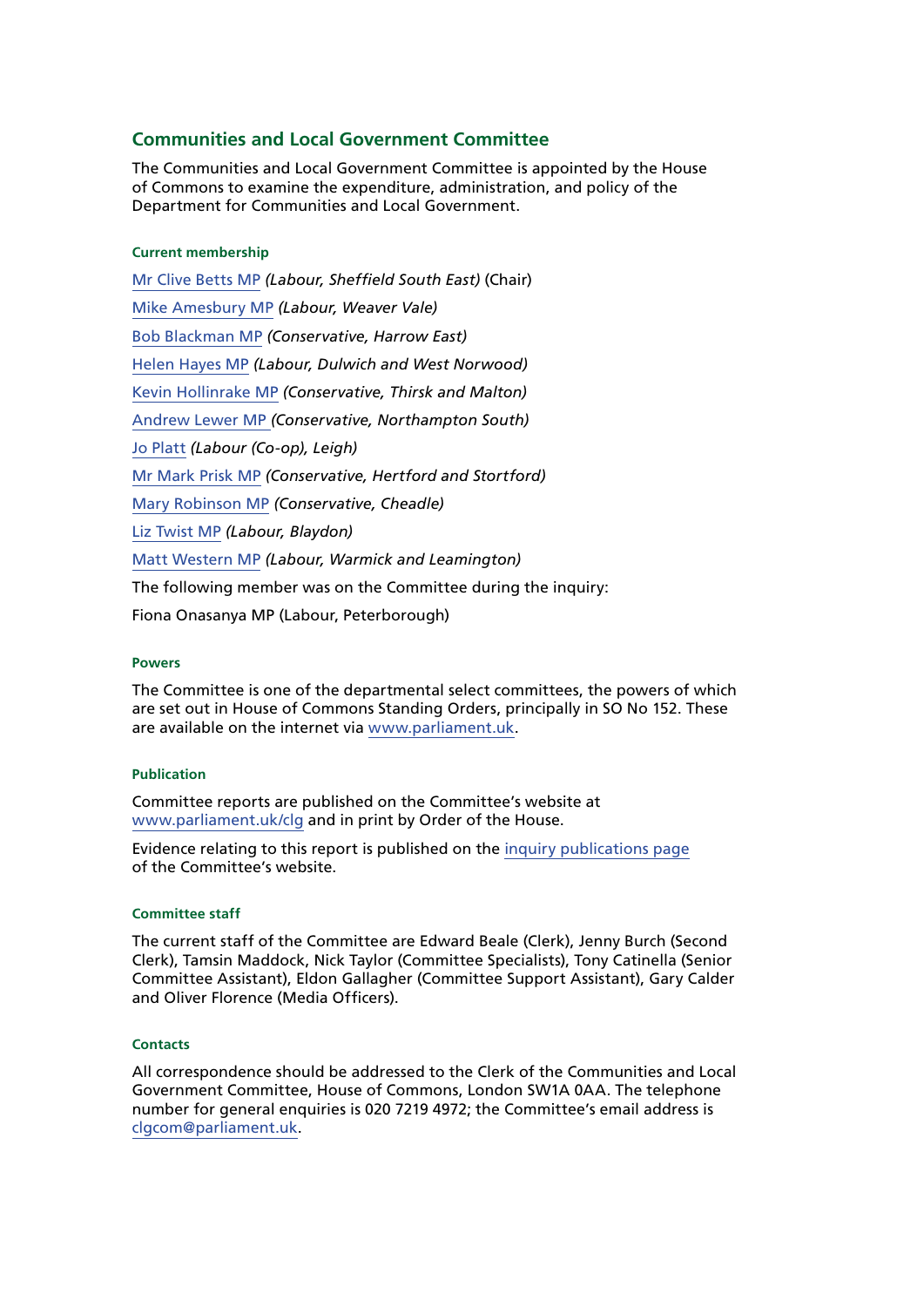## **Contents**

| <b>Summary</b> |                                                                                  | 3  |
|----------------|----------------------------------------------------------------------------------|----|
| 1              | <b>Introduction</b>                                                              | 5  |
| $\overline{2}$ | <b>Advice and information</b>                                                    | 7  |
| 3              | The link between housing and health                                              | 10 |
|                | Cold and keeping warm                                                            | 10 |
|                | Falls                                                                            | 11 |
|                | Location of the home and loneliness                                              | 11 |
|                | The costs of poor housing                                                        | 12 |
|                | Housing, health and social care                                                  | 13 |
| 4              | <b>Staying put</b>                                                               | 16 |
|                | Ageing in mainstream housing                                                     | 16 |
|                | Practical help with maintenance, repairs and adaptations                         | 17 |
|                | Financing maintenance, repairs and adaptations                                   | 18 |
|                | The Disabled Facilities Grant                                                    | 20 |
|                | Older people in the private rented sector                                        | 21 |
| 5              | <b>Moving home</b>                                                               | 23 |
|                | The barriers to moving                                                           | 23 |
|                | Practical support to move                                                        | 24 |
|                | <b>Financial barriers</b>                                                        | 25 |
|                | Access to finance to buy a new home                                              | 26 |
|                | A shortage of homes                                                              | 30 |
|                | Moving in the social rented sector                                               | 30 |
|                | What is the impact of 'downsizing' or 'rightsizing' on the wider housing market? | 32 |
| 6              | <b>Housing options</b>                                                           | 35 |
|                | Accessible homes                                                                 | 35 |
|                | Making best use of accessible and adapted homes                                  | 38 |
|                | Specialist housing                                                               | 38 |
|                | A shortage of homes                                                              | 39 |
|                | Health and wellbeing benefits                                                    | 40 |
|                | Paying for specialist housing                                                    | 42 |
|                | Sheltered rent                                                                   | 45 |
|                | <b>Bungalows</b>                                                                 | 46 |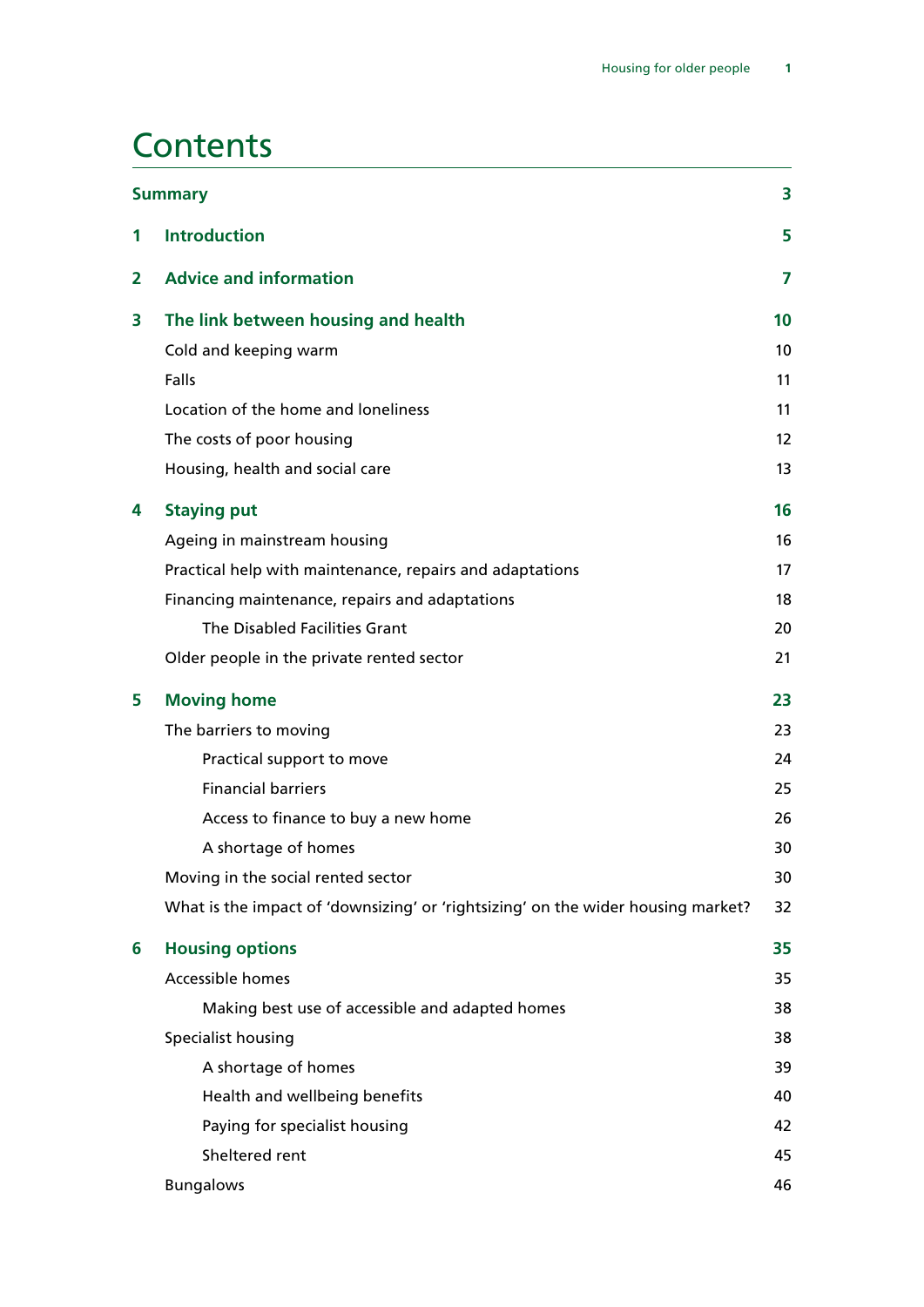|                                                                  | Cohousing                                     | 47 |
|------------------------------------------------------------------|-----------------------------------------------|----|
|                                                                  | Housing design                                | 49 |
| 7                                                                | Planning and supply of homes for older people | 50 |
|                                                                  | National planning policy                      | 50 |
|                                                                  | Local planning policy                         | 51 |
|                                                                  | Assessing housing need and land               | 51 |
|                                                                  | <b>Local Plans</b>                            | 52 |
|                                                                  | Viability                                     | 54 |
| 8                                                                | <b>Conclusion: A national strategy</b>        | 57 |
| <b>Conclusions and recommendations</b>                           |                                               | 58 |
| <b>Formal minutes</b>                                            |                                               | 67 |
| <b>Witnesses</b>                                                 |                                               | 68 |
| <b>Published written evidence</b>                                |                                               | 69 |
| List of Reports from the Committee during the current Parliament |                                               | 73 |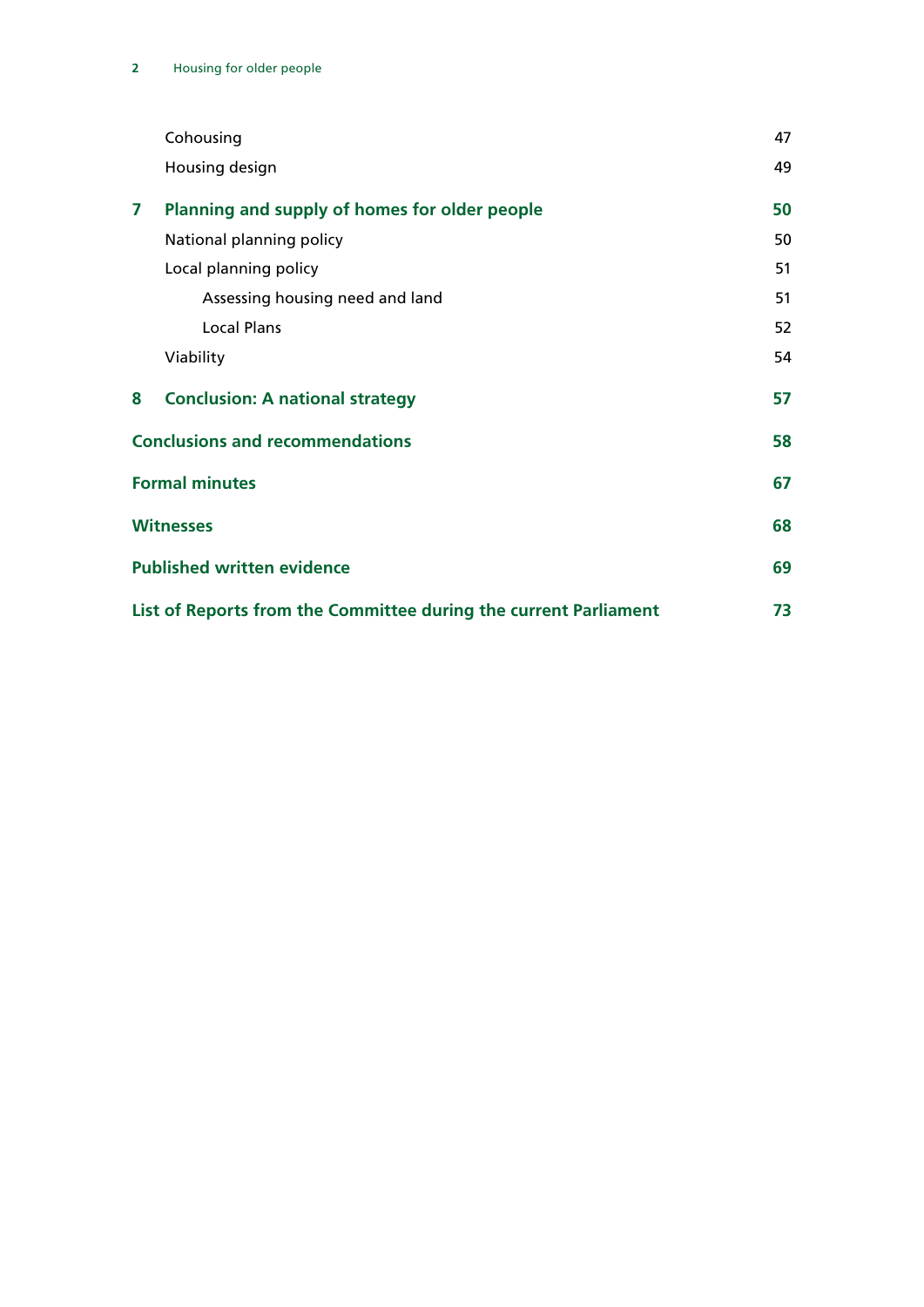### <span id="page-6-0"></span>Summary

It is a well-known fact that we have an ageing population. But what steps are we taking to ensure that the housing on offer for older people now and in the future is suitable?

We decided to examine this topic because housing in later life is important: people's housing needs and preferences often change as they grow older and they may want to make changes to how and where they live. Furthermore, an appropriate, comfortable and well-located home can improve a person's physical and mental health, wellbeing, social life and independence, while the converse can have a detrimental effect.

Like any other age group, older people are diverse and their housing needs and options are similarly varied, reflecting their age, tenure, geographical location, income, equity, health and individual preferences. We found that this gives rise to a range of issues from home maintenance, adaptations and repairs, to access to financial advice, and to housing supply—all of which are reflected in this report.

We believe that this broad and complex subject calls for **a national strategy which brings together and improves the policy on housing for older people**, and encompasses the recommendations made in this report. The key recommendations are as follows:

• **The existing FirstStop Advice Service should be re-funded by the Government to provide an expanded national telephone advice service, providing holistic housing advice to older people and signposting them to local services.**

Central to the national strategy is wider availability of housing advice and information to help older people make informed and timely choices about how and where they live.

• **The coverage of Home Improvement Agencies (HIA) should be expanded so there is access to at least one HIA with a handyperson service in each local authority area.**

Most older people do not plan to move and wish to stay in their current home as long as possible. HIAs and handyperson services, undertaking small repairs, maintenance and adaptations, have a significant role to play in ensuring that the homes of those who 'stay put' are comfortable, healthy and safe.

• **A range of measures to help older people overcome the barriers to moving home should be implemented: an accreditation for companies which provide tailored services for older people moving home; better customer service and guidance from lenders when applying for a mortgage; and widened access to shared ownership and shared equity.**

Many older people would like to move in later life but often the practical, financial and emotional aspects of moving home prevent or delay them from doing so.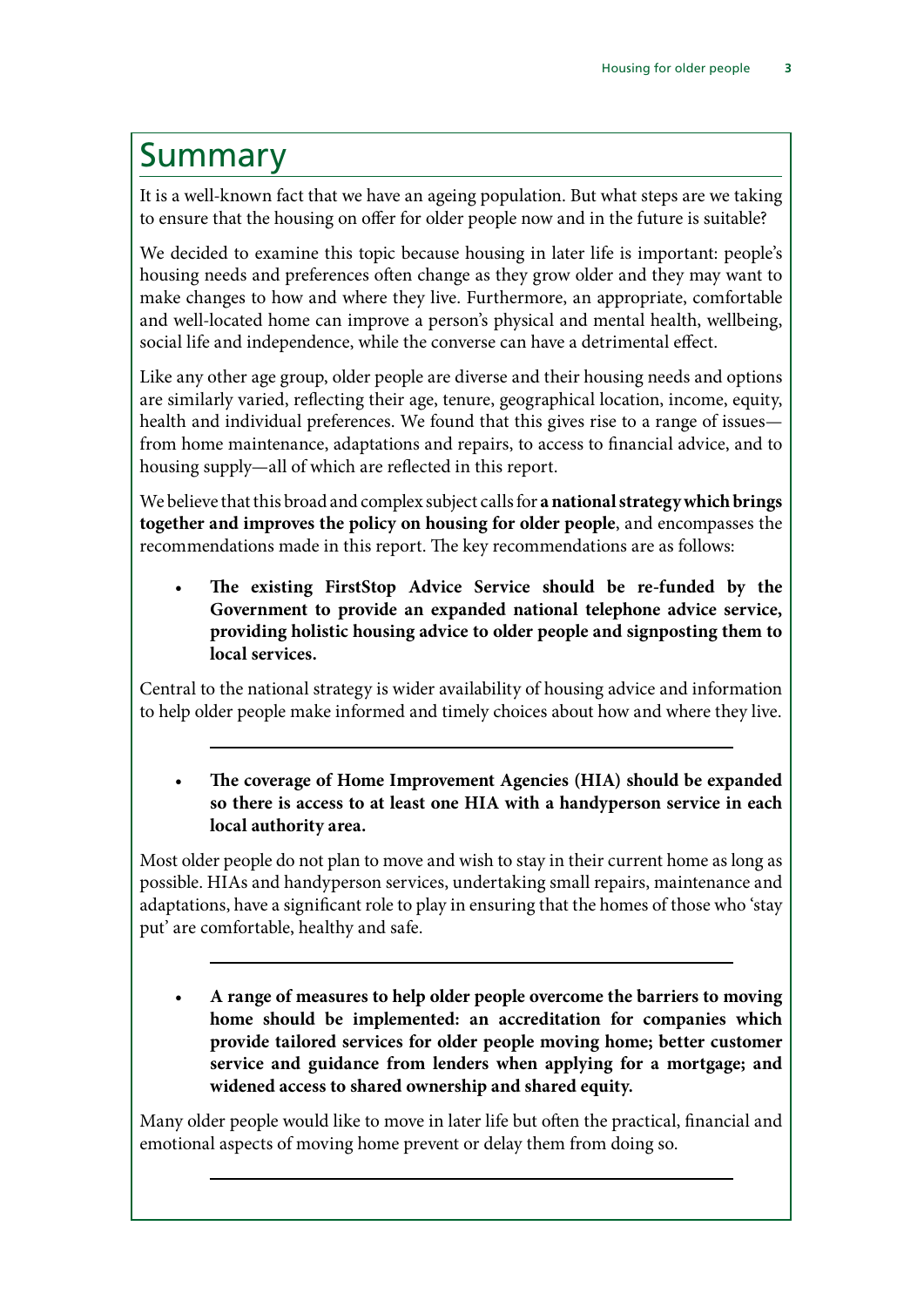- **The National Planning Policy Framework should be amended to emphasise the key importance of the provision of housing for older people and the new standard approach to assessing need should explicitly address the housing needs of older people.**
- **To facilitate the delivery of new homes, specialist housing should be designated as a sub-category of the C2 planning classification, or be assigned a new use class.**
- **Councils should publish a strategy explaining how they intend to meet the housing needs of older people in their area and, in their Local Plans, identify a target proportion of new housing to be developed for older people along with suitable, well-connected sites for it.**

National and local planning policy should give greater encouragement to the development of housing for older people. Older people who wish to move should be able to choose from a wide range of housing to accommodate their needs and preferences. However, the evidence we heard suggested there was a shortage of desirable mainstream, accessible and specialist housing and bungalows in both the private and social sectors.

- **All new homes should be built to the Category 2 Building Regulations standard so that they are 'age proofed' and can meet the current and future needs of older people.**
- **The Government should accept the Law Commission's code of practice and consider introducing sector specific legislation in order to promote consumers' and lenders' confidence in specialist housing.**

Accessible and specialist homes are a key to housing an ageing population. Specialist housing, particularly extra care housing, can promote the health and well-being of older people and their carers. However, concerns about the costs related to this type of housing and lenders' reluctance to provide mortgage finance for specialist housing may prevent older people from purchasing this type of property.

• **The social care green paper should consider the range of housing for older people, in particular the potential for extra care housing to play a greater role in providing social care alongside home care and residential care.**

The right kind of housing can keep older people healthy, support them to live independently and in the longer-term reduce the need for home care or residential care and lead to savings in health and social care budgets. The national strategy should take full account of this and be closely linked with the forthcoming social care green paper.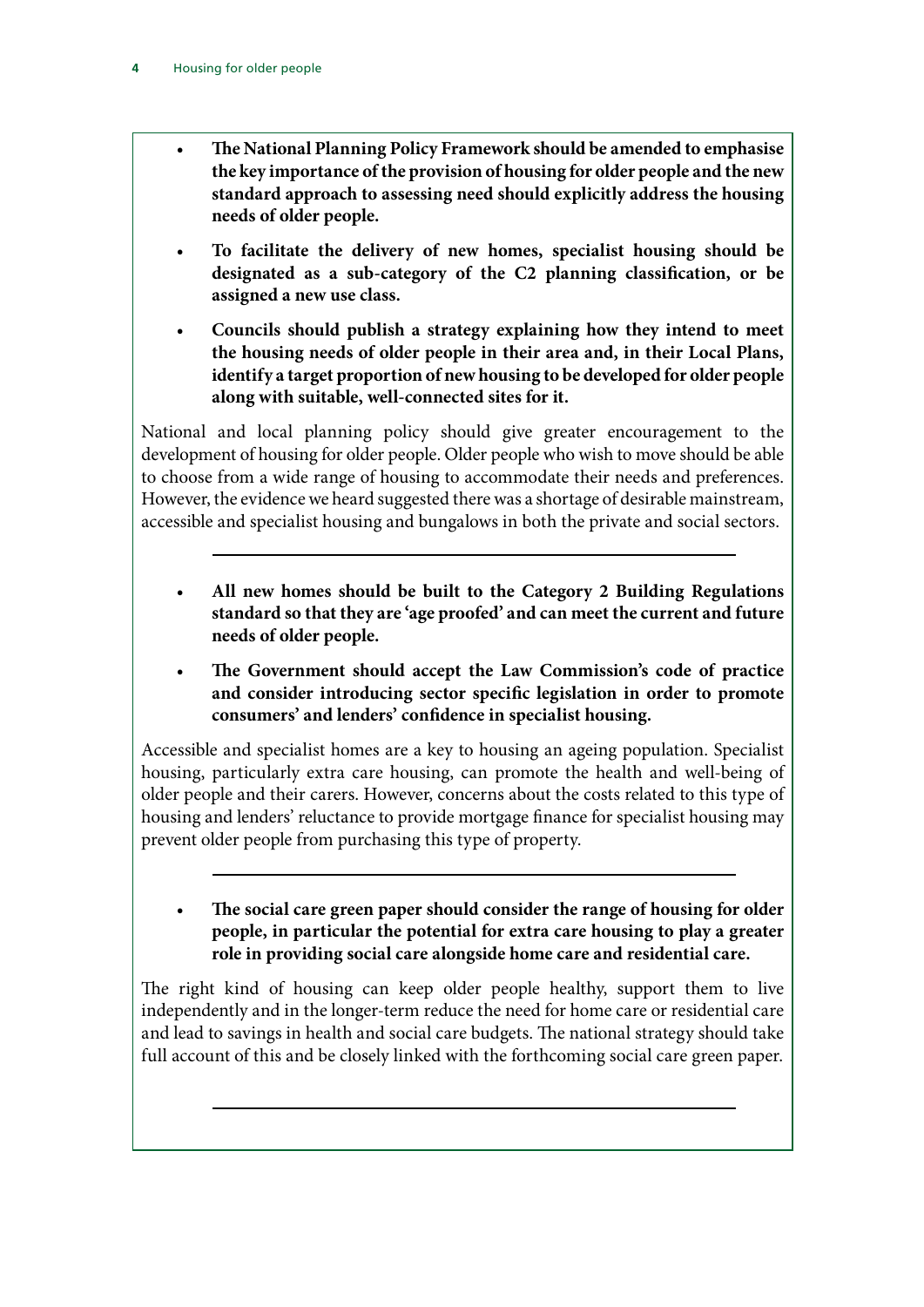# <span id="page-8-0"></span>**1** Introduction

1. Our predecessor committee originally launched this inquiry in February 2017. Several days before the first oral evidence session was due to take place, the 2017 General Election was called and the inquiry closed pending the dissolution of Parliament. We decided to relaunch the inquiry in September 2017 and called for updates to the written submissions we had already published and new evidence from those who had not already contributed.

2. The decision to examine the issue of housing for older people was a consequence of our predecessor committee's inquiries on adult social care and capacity in the building industry. The evidence heard during these inquiries brought to the fore the facts that we have an ageing population with resultant health and care needs and a general shortage of homes. Our predecessors were rightly concerned to find out whether the housing on offer now and planned for the coming years would support the needs of older people.

3. This inquiry has revealed that housing for older people is a complex topic covering the situation for people who 'stay put' as much as those who move and what they move to. There are a range of issues involved from home maintenance and adaptations to the role of housing in health and social care integration. As the evidence of Care and Repair notes:

> Just like any other age group, 'older people' are highly diverse. They may be rich, poor or somewhere in between. They may be healthy or have health problems, physical and/or mental. Their housing situations and the options open to them vary greatly dependent upon their tenure, geographical location, income and equity. Their personal situations — links with family, friends, neighbours, their interests, lifestyles and aspirations — are also diverse.<sup>1</sup>

With this in mind, we have sought to produce a report which reflects the diversity of older people in terms of their ages, their individual circumstances and their choices and preferences. This report considers the provision of advice and information on housing; the link between housing and health; the situation for people who 'stay put' and for those who move home; housing options and supply and, finally, the need for a national strategy. In the Housing White Paper, the Government stated its intention to explore the issues relating to housing for older people and find sustainable solutions to any emerging problems.<sup>2</sup> We hope that this report will feed into that process.

4. We are grateful to everyone who contributed to our inquiry. We received over 100 submissions and updates from local authorities, housing developers and providers, academics, think tanks and members of the public. The themes emerging from our written evidence were explored in five evidence sessions and supplemented with informal evidence from members of the public who contributed to our web forum and a survey of the members of Later Life Ambitions.<sup>3</sup> While we have all seen sheltered housing in our constituencies, we were keen to visit examples of specialist housing in the context of this inquiry and saw flats built to Lifetime Homes standards in Hounslow and extra care housing in Dunstable and Battersea. We are extremely grateful to Habinteg, the Associated Retirement Community Operators, LifeCare Residences and Central Bedfordshire

<sup>1</sup> Care and Repair [\[HOP 013](http://data.parliament.uk/writtenevidence/committeeevidence.svc/evidencedocument/communities-and-local-government-committee/housing-for-older-people/written/49171.pdf)] para 2.3

<sup>2</sup> MHCLG, [Fixing our broken housing market](https://www.gov.uk/government/uploads/system/uploads/attachment_data/file/590464/Fixing_our_broken_housing_market_-_print_ready_version.pdf), February 2017

<sup>3</sup> Later Life Ambitions [[HOP 036\]](http://data.parliament.uk/writtenevidence/committeeevidence.svc/evidencedocument/communities-and-local-government-committee/housing-for-older-people/written/77050.pdf)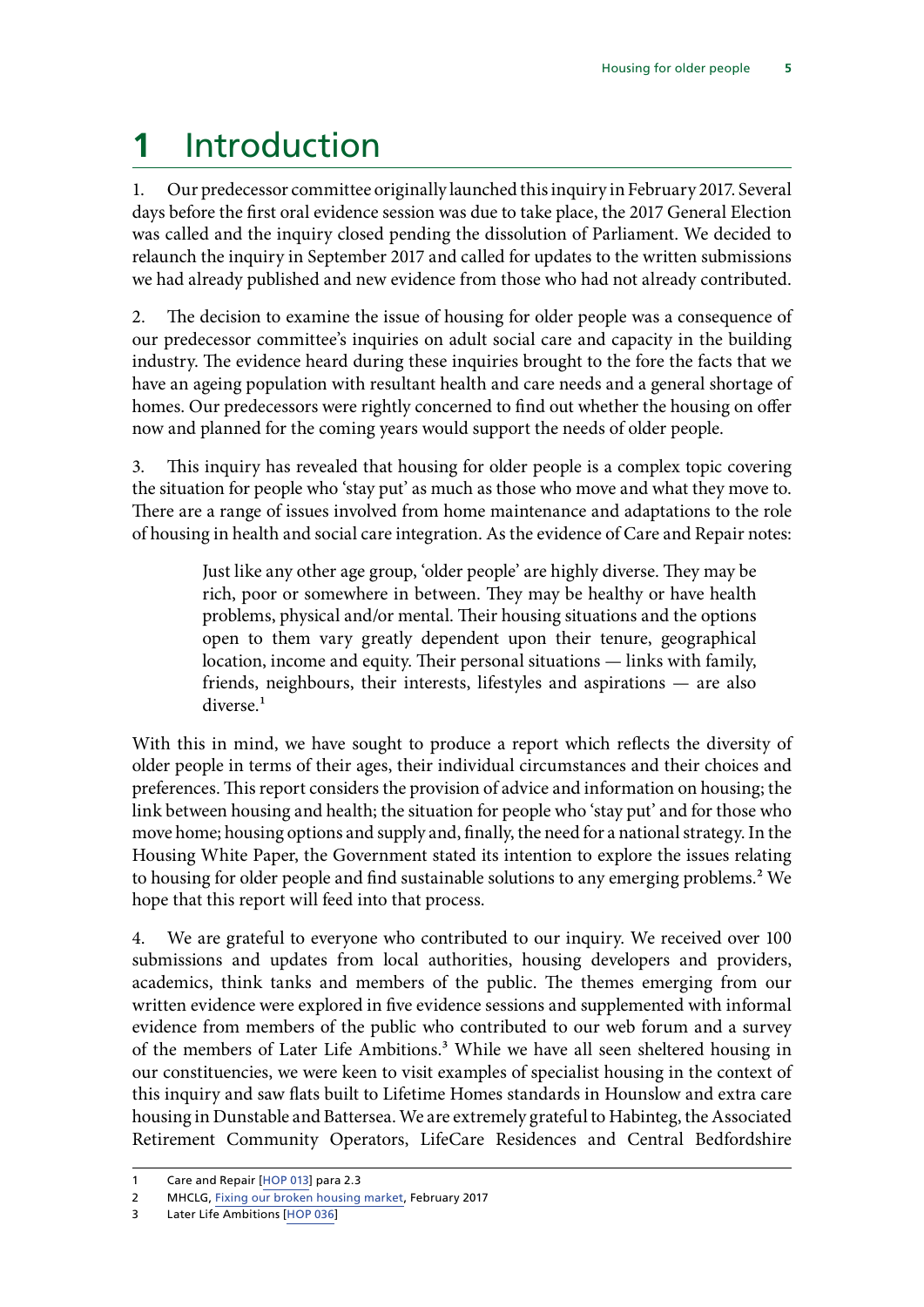Council for arranging these visits and to the residents who kindly showed us around their homes. Thank you also to our specialist advisor, Christine Whitehead, Emeritus Professor of Housing Economics at the London School of Economics and Political Science.

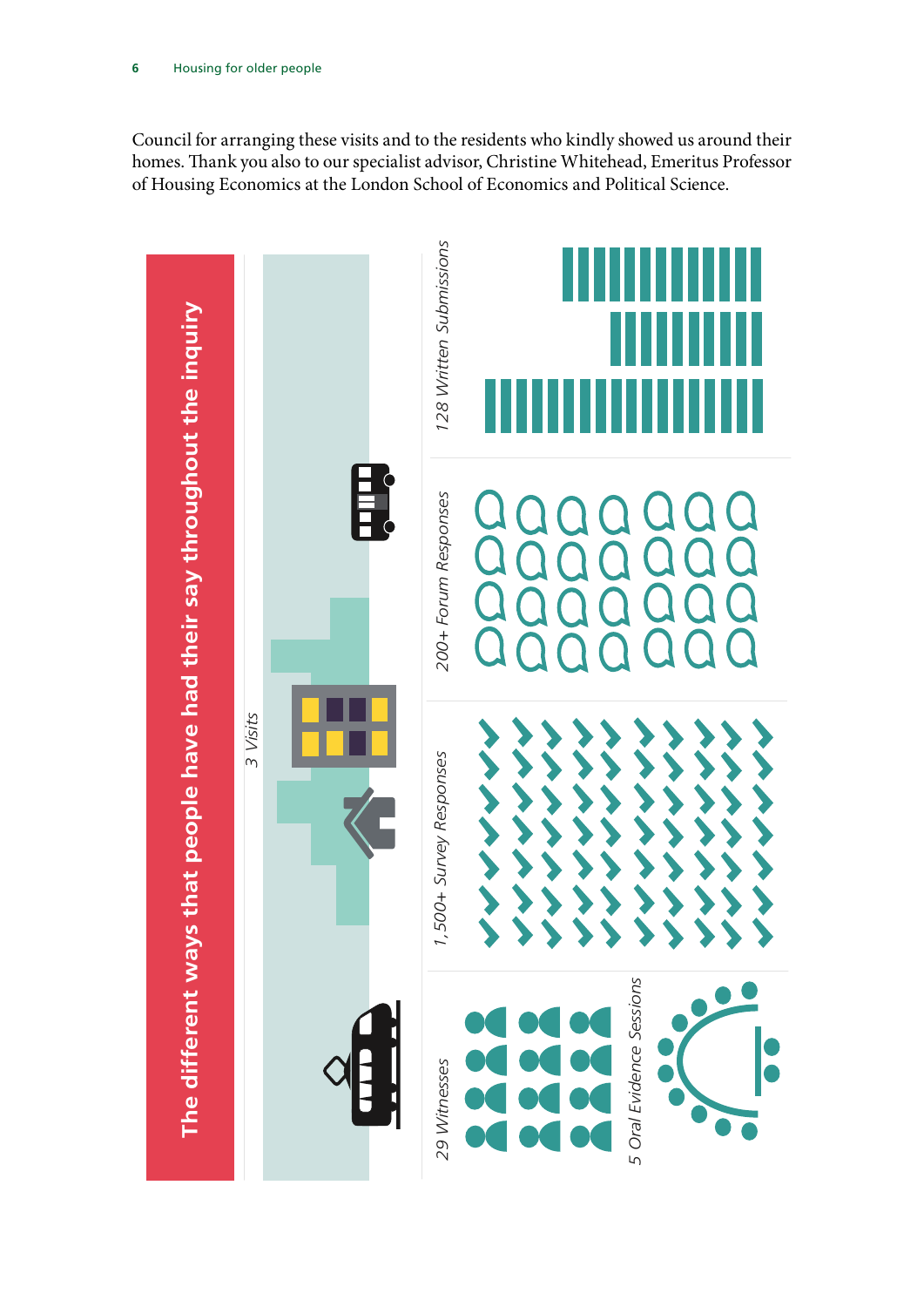# <span id="page-10-0"></span>**2** Advice and information

5. One of the concerns which was raised with us was the need for more advice and guidance for older people on housing. We have chosen to tackle this at the outset of this report, believing that it is fundamental to helping people make the right decisions about how they live in later life. The Elders Council of Newcastle said that "high-quality information" and independent trusted advice" were "key to older people making the best choices".4 Dr Brian Beach, Senior Fellow at the International Longevity Centre-UK (ILC), told us that people rarely made plans for later life, with most moving "in response to a health shock—the emergence of a care need in them or their partner".<sup>5</sup> To enable and encourage people to start planning for later life, a group of relevant organisations in Greater Manchester recommended the creation of a "national 'brand" accompanied by "promotional campaigns".6

6. We heard that older people can need advice on a wide range of sometimes complex topics. The L&Q Group, a large social landlord, said their tenants needed help with the moving process but also "broader information and advice [on] housing, care/support, financial and benefits matters".<sup>7</sup> Claudia Wood, the Director of Demos, explained that older people's personal and financial circumstances, which included pensions, equity release and paying for care, meant they often required expert advice on housing finance.<sup>8</sup> John Galvin, Chief Executive of the Elderly Accommodation Counsel (EAC), told us that people often needed help to navigate the retirement housing sector:

> There are a huge range of models [ … ] pricing arrangements [ … ] service charges and services that are provided. There are big differences between those. Even if you have read everything, it is quite a big job to work out "What can I afford? What model would work best for me?"9

Despite this clear need, Jeremy Porteus, Director of the Housing Learning and Improvement Network, said that there was a "deficit of really good quality access to information and advice".10 Based on her anecdotal experience, Sue Adams, the Chief Executive of Care and Repair, said there had been a shift in the delivery of advice from face-to-face to online.<sup>11</sup> We note that there is a significant amount of comprehensive guidance online, notably from Age UK, HousingCare.org and local councils, however Ms Adams highlighted the fact that 59% of over 75s do not use the internet.<sup>12</sup> John Galvin said that online advice was also problematic for people who do not read well or do not have English as a first language. He said that, after a certain point, even those who are adept at using the internet valued receiving advice in person from someone who could "filter down the number of options".<sup>13</sup>

7. John Galvin's organisation, the EAC, leads the FirstStop Advice Service whose trained advisers provide older people with advice on housing, care and finance by telephone, in

- 11 Q63
- 12 Q63
- 13 Q164

<sup>4</sup> Elders Council of Newcastle [\[HOP 033\]](http://data.parliament.uk/writtenevidence/committeeevidence.svc/evidencedocument/communities-and-local-government-committee/housing-for-older-people/written/49272.pdf)

<sup>5</sup> Q3

<sup>6</sup> Manchester Metropolitan University and others [[HOP 053](http://data.parliament.uk/writtenevidence/committeeevidence.svc/evidencedocument/communities-and-local-government-committee/housing-for-older-people/written/49318.pdf)]

<sup>7</sup> L&Q-East Thames [[HOP 084\]](http://data.parliament.uk/writtenevidence/committeeevidence.svc/evidencedocument/communities-and-local-government-committee/housing-for-older-people/written/49467.pdf)

<sup>8</sup> Q14

<sup>9</sup> Q164 10 Q4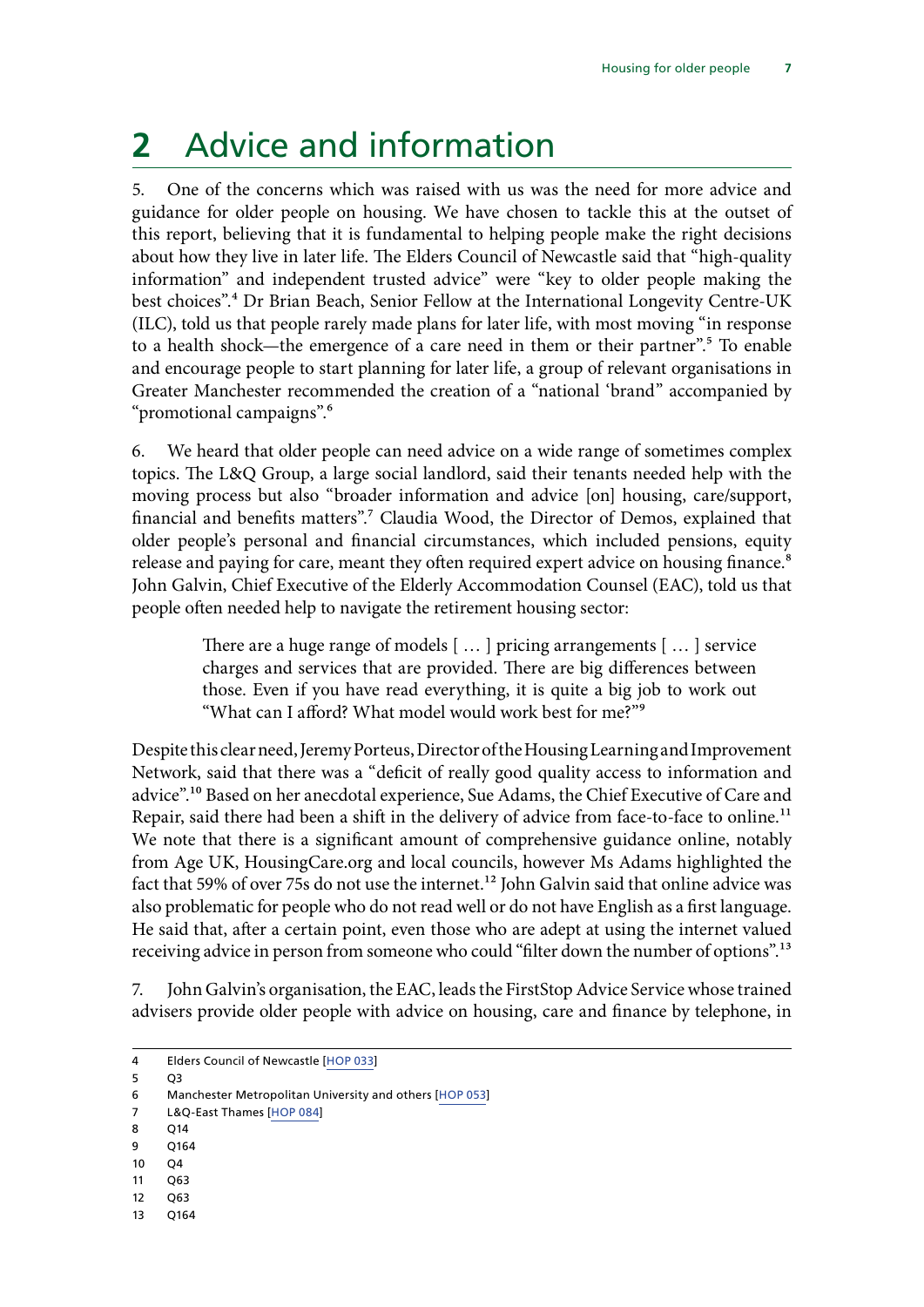writing and online.<sup>14</sup> He explained that FirstStop was "the constant ringleader, handholder, or case-holder [...] doing the initial conversations and pulling in expertise when it is needed"<sup>15</sup> and had created partnerships with "locally known and trusted agencies" who could help people living nearby.<sup>16</sup>

8. We learnt that FirstStop had been part-funded by the then Department for Communities and Local Government (DCLG) from April 2009 until December 2016. The then Local Government Minister, Marcus Jones, told us that "funding is currently being provided to FirstStop by a number of external organisations: Legal & General and Nationwide Building Society are two such organisations"17 and the then Housing Minster, Alok Sharma, said that the Big Lottery has also provided funding.<sup>18</sup> We have since received a letter from the Chief Executive of the EAC clarifying which organisations funded the service and over what period of time.<sup>19</sup> It confirms that, of the organisations named by the Minister, only Nationwide is currently providing funding. The joint submission from the Housing LIN and the EAC explained the consequences of the DCLG funding having ceased:

> At its peak in 2015–16, FirstStop reached 20,000 clients via local outlets, 20,000 via its national advice line and 4 million via its website. Despite clear and independently evaluated evidence of its impact in terms of individual wellbeing, savings to health and social care budgets, and facilitating downsizing, DCLG's decision to stop funding has led to a very substantial reduction in FirstStop Advice's capacity to provide personal advice, guidance and support.<sup>20</sup>

9. We asked the Local Government Minister why the Department stopped funding a service which provided help and advice to people taking a major life decision. We were pleased to hear him say that the Department needed to "explore how [advice] is going to be delivered and how it can be sustained".<sup>21</sup>

10. **Access to good quality information and advice is fundamental to helping older people make informed, planned and timely choices about how and where they live in later life, and to helping them to live healthily and comfortably wherever they choose to do so and to make the most of their financial resources.**

<span id="page-11-0"></span>11. *We believe that the FirstStop Advice Service currently led by the Elderly Accommodation Counsel (EAC) should be expanded. Although we acknowledge that there is a considerable amount of useful advice available online, we are concerned that this is not accessible to many older people who may require information and advice in person. We recommend that the EAC should be re-funded by the Government to provide an expanded national telephone advice service (referred to from now on as "the national advice service"), supported by advice online, in hard copy advice and other accessible formats. Advice provided should be holistic, covering the range of issues relating to housing for older people (examined in subsequent chapters of this report) as follows:*

19 John Galvin letter

<sup>14</sup> [www.firststopcareadvice.org.uk](http://www.firststopcareadvice.org.uk)

 $15 \overline{O165}$ 

<sup>16</sup> Q166

<sup>17</sup> Q257

<sup>18</sup> Q261

<sup>20</sup> Housing Learning and Improvement Network (LIN) and Elderly Accommodation Counsel (EAC) [\[HOP 012](http://data.parliament.uk/writtenevidence/committeeevidence.svc/evidencedocument/communities-and-local-government-committee/housing-for-older-people/written/49166.pdf)]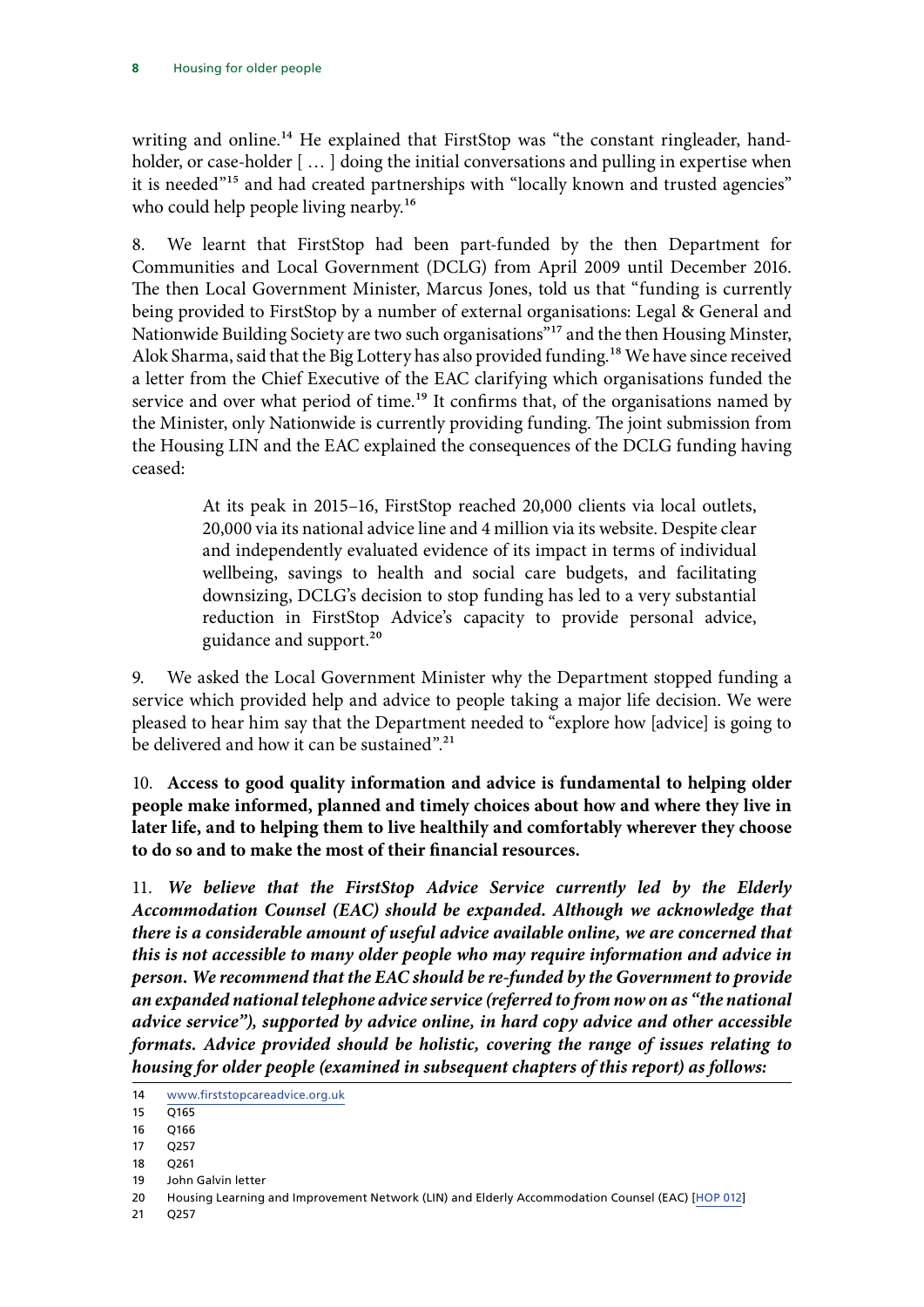- *Repairs, maintenance and adaptations, and access to funding for these;*
- *Home improvement agencies (HIAs), handypersons, trusted traders;*
- *Heating and energy efficiency;*
- *Housing options, including specialist housing;*
- *Moving home, including the practical and financial aspects of moving;*
- *Care options and financing of care; and*
- *Signposting to appropriate agencies for advice on housing finance: mortgages, equity release, Help to Buy and shared ownership (for example, the single financial guidance body).*

12. *The national advice service should maintain and extend its links with local authorities, HIAs and other local charities and partners so it can direct people to advice and practical help locally. Furthermore, the national advice service, and the linked organisations, should be consistently branded and advertised by a Government-backed campaign to raise awareness and promote the creation of a 'trusted network'.*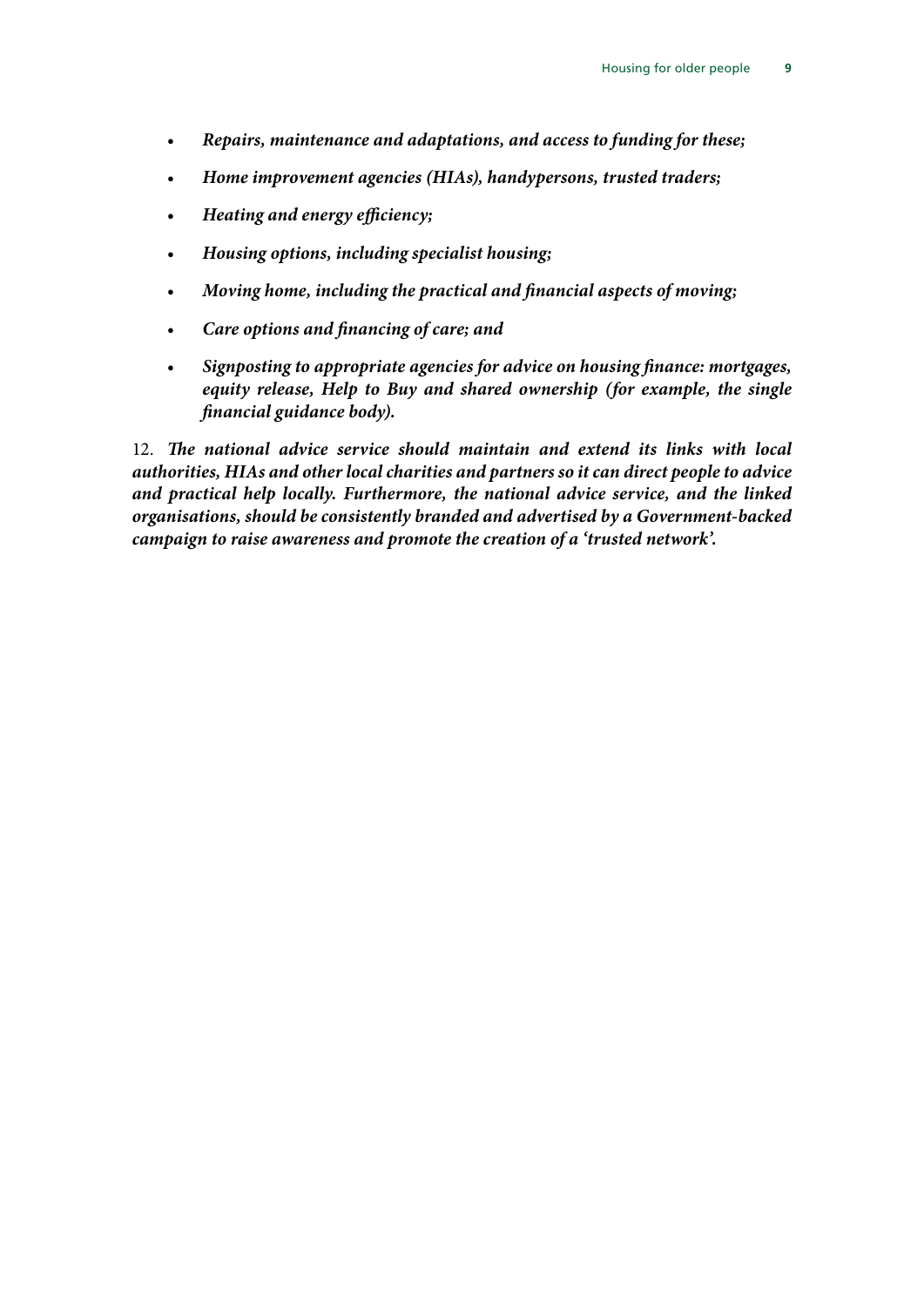# <span id="page-13-0"></span>**3** The link between housing and health

13. The quality of housing is a key determinant of health and wellbeing. Professor Carol Holland of the Centre for Ageing Research at Lancaster University identified three housing-related factors impacting on health: cold, the risk of falls and the location of the home.<sup>22</sup> In this chapter, we consider each of these in turn. In chapter four, we discuss what needs to happen to ensure older people live comfortably and healthily in their mainstream home. In chapter six, we discuss the health benefits of specialist housing.

### **Cold and keeping warm**

14. The 2017 annual fuel poverty statistics show that, since 2013, the proportion of households aged 75 and over in fuel poverty has been increasing.<sup>23</sup> The evidence we heard supported this. Jeremy Porteus of the Housing LIN said that, for some "asset-rich but cash-poor" older people, it could be a choice of "heat or eat."<sup>24</sup> Sue Adams of Care and Repair pointed out that older people, particularly the "older old", are at home longer and, therefore, need to heat it for longer. She said that, for a significant proportion of older people:

> It is a question of cost. On the other side is the efficiency of the home. [ … ] you get this combining of factors, where a proportion of the older population, who are at home more, are in homes that are harder to heat and on incomes that make it more difficult to afford those heating bills.<sup>25</sup>

The impacts of living in a cold home on a person's physical and mental health can be severe. Professor Holland explained that there was a well-evidenced link between cold homes and chronic diseases, such as respiratory and cardiovascular diseases and rheumatoid arthritis, and poor mental health.<sup>26</sup> We also heard from Sue Adams in an earlier evidence session that cold homes were connected to acute cases, namely "heart attacks, strokes and falls".27

15. There are various public and private initiatives, for example the Winter Fuel Allowance, the Warm Homes Discount Scheme and the Energy Company Obligation, providing heating and insulation measures to vulnerable householders in receipt of certain benefits. In addition, the Energy Saving Trust is contracted by the Department of Business, Energy and Industrial Strategy to run a telephone advice service (the Energy Saving Advice Service) offering impartial energy saving advice to householders in England and Wales. In Northern Ireland and Wales, the Affordable Warmth Scheme targets support at households most affected by fuel poverty. The scheme takes a whole house approach to home energy efficiency improvements (insulation, draughtproofing, upgrading heating systems, double-glazing windows) and works in partnership with local authorities to identify households in need of help.

- 24 040
- 25 Q61
- 26 Q194
- 27 Q61

<sup>22</sup> Q194

<sup>23</sup> BEIS, [Annual fuel poverty statistics report,](https://www.gov.uk/government/uploads/system/uploads/attachment_data/file/639118/Fuel_Poverty_Statistics_Report_2017_revised_August.pdf) 2017 (2015 data), June 2017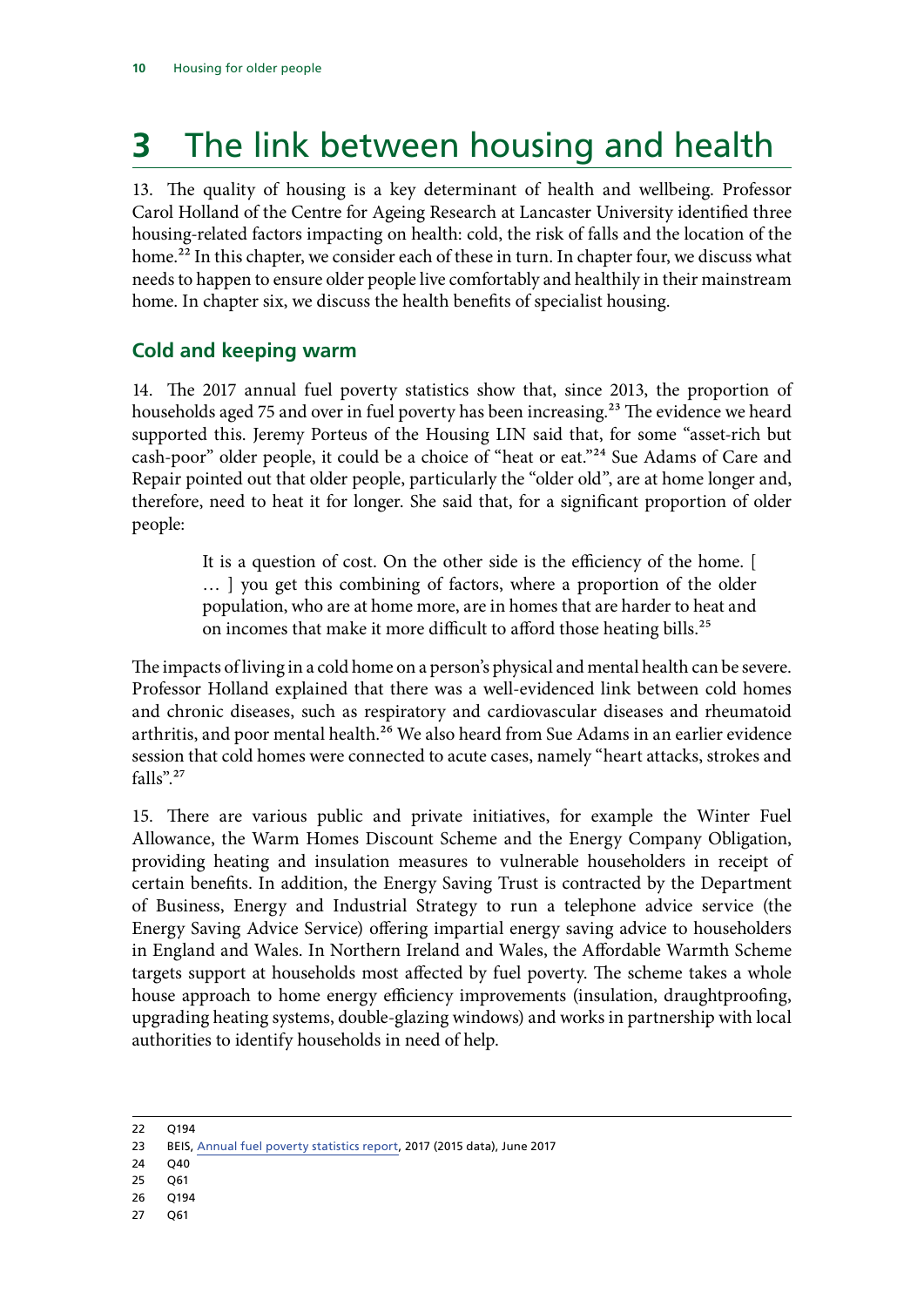<span id="page-14-0"></span>16. **For older people, living in a cold home can cause chronic and acute illnesses and lead to reduced mobility, falls and depression. This has resultant costs to the NHS and social care. The problem is exacerbated by the fact that older people spend longer at home and may be living on a low income in homes that harder to heat.** *We recommend that the national advice service should partner with and signpost older people to the Energy Saving Trust's telephone advice line. In addition, we recommend the Government consider developing a national scheme to help older people in fuel poverty and, as part of this, it may wish to consider schemes similar to the Affordable Warmth Scheme in Northern Ireland and Wales.*

#### **Falls**

17. The second housing and health related factor identified by Professor Holland was falls resulting from hazards in the home, for example, raised thresholds and loose carpet. She said that 75% of the deaths related to falls happened in the home and they represented between 10% and 25% of ambulance calls to older adults.<sup>28</sup> Falls can also precipitate serious decline in an older person and necessitate a move into long-term nursing or residential care.<sup>29</sup> We noted in particular Sue Adams' evidence that "A fall tends to be the trigger point at which people start to lose capacity. It's not just the physical impact but the psychological impact".30 Jacquel Runnalls, Co-opted Lead on Accessibility and Inclusive Design at the Royal College of Occupational Therapists Specialist Section in Housing, said that there was "increasing recognition of falls" and, accordingly, "some local authorities or health services have falls prevention teams".<sup>31</sup> A recently published evidence review on home adaptations by the Centre for Ageing Better found "strong evidence that minor home adaptations are an effective and cost-effective intervention for preventing falls and injuries".<sup>32</sup> We discuss getting help with adaptations in paragraphs [33](#page-20-1) to [35](#page-21-1) and the Disabled Facilities Grant in paragraphs [40](#page-23-1) to [45.](#page-24-1)

18. **The consequences of falls at home caused by often trivial hazards (we consider how these can be prevented in the next chapter) can be catastrophic, precipitating serious decline in older people's physical and mental health.** *There needs to be a national and local drive to address falls and accidents in the home. This should include provision of better advice and information about repairs, maintenance and adaptations (paragraph [11](#page-11-0)), wider access to the services of Home Improvement Agencies and handypersons to facilitate adaptations (paragraph [34](#page-20-2)) and more timely implementation of, and flexible use of, Disabled Facilities Grants (paragraph [43](#page-24-2)). In addition, integrated working on health and social care should include working with housing partners to identify homes with falls and accidents risks and intervening to remove them.*

#### **Location of the home and loneliness**

19. Professor Holland explained that the location and the environment outside the home can affect physical and mental health in the following ways:

<sup>28</sup> Q194

<sup>29</sup> Centre for Ageing Better [\[HOP 046](http://data.parliament.uk/writtenevidence/committeeevidence.svc/evidencedocument/communities-and-local-government-committee/housing-for-older-people/written/49298.pdf)]

<sup>30</sup> Q67

<sup>31</sup> Q200

<sup>32</sup> Centre for Ageing Better, [The role of home adaptations in improving later life,](https://www.ageing-better.org.uk/sites/default/files/2017-12/The%20role%20of%20home%20adaptations%20in%20improving%20later%20life.pdf) November 2017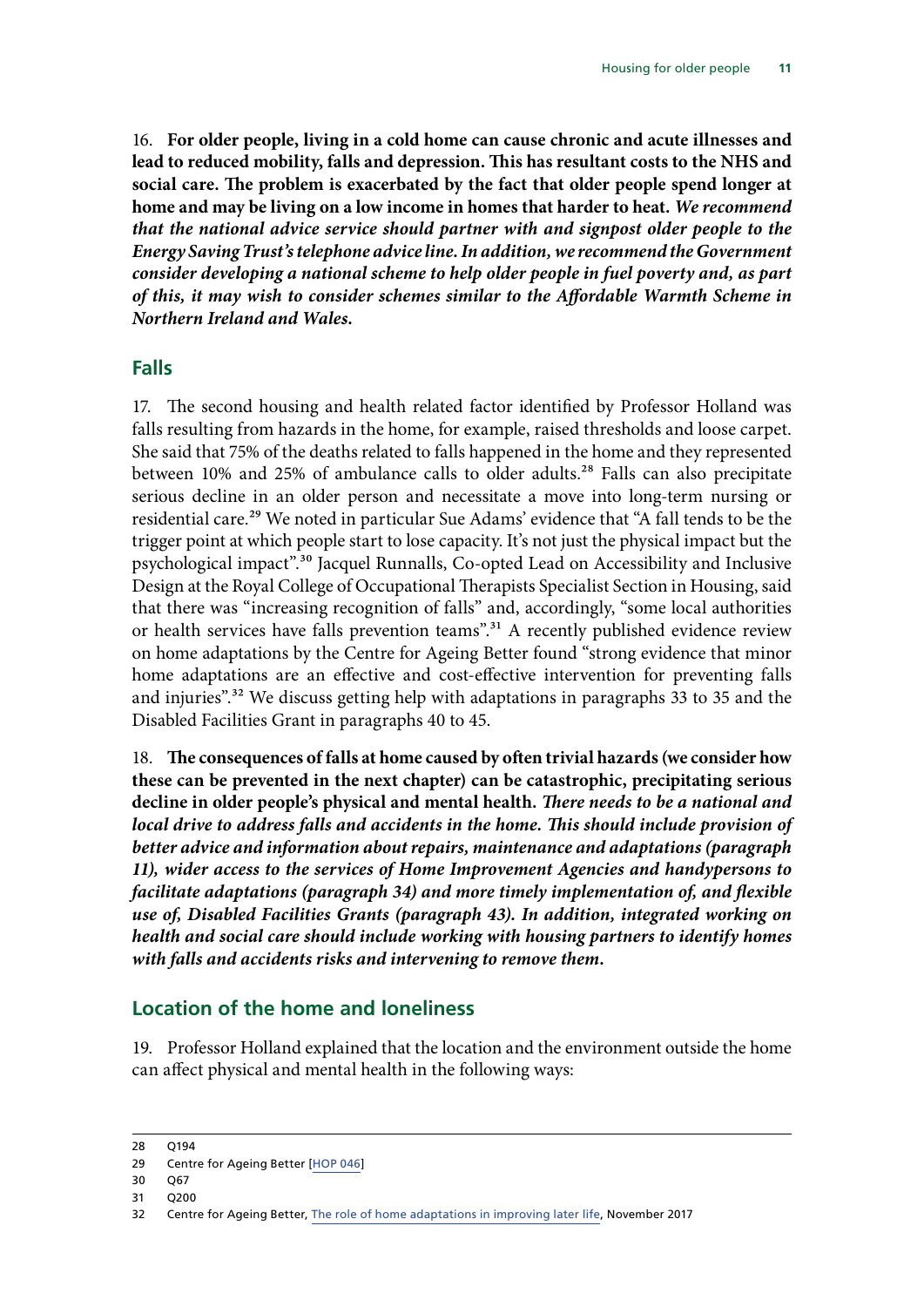<span id="page-15-0"></span>If you are in a home that is completely inaccessible to your friends or relatives, or there is no bus service, and your environment outside the home is not age friendly, you are going to be isolated. You are going to struggle to get a healthy diet because you cannot get to the shops properly. You are not going to be physically active, because it is too difficult to get out and about in your environment. Maybe there is no bench between you and the shop, when you could walk as long as there was a bench or toilet there.<sup>33</sup>

Jacquel Runnalls of the Royal College of Occupational Therapists said that being physically active was linked to independent living, general resistance to illness and good mental health, and loneliness and social isolation were associated with mortality.<sup>34</sup> We note that the contributors to our web forum often said that they prized being near local amenities and public transport networks. We received a significant amount of evidence about the social and community aspects of living in specialist housing, where residents have communal areas in which to socialise. In 2015, the International Longevity Centre-UK surveyed residents of extra care housing on their independence, loneliness, and quality of life, finding that:

> Our respondents reported lower loneliness than those in the community, giving some reason to believe that housing with extra care plays a role in reducing loneliness among its residents compared to what might be experienced if they stayed in the community.<sup>35</sup>

We look at the health and wellbeing benefits of specialist housing in paragraphs 87 to 92.

20. **Social isolation can lead to poor mental and physical health. Ensuring that older people's housing is within easy reach of local services, amenities and public transport links is therefore critical, and we consider the location of new housing for older people further in paragraph 117. Loneliness is harder to tackle. We support the recommendations of the Jo Cox Commission's Call to Action,**36 **including a UK wide Strategy for Loneliness across all ages and a programme to develop the evidence around 'what works' in tackling loneliness, and welcome the Government's recent appointment of a 'Minister for Loneliness'.**

### **The costs of poor housing**

21. Poor housing clearly results in costs to the health service. Reference was often made to research by the Building Research Establishment (BRE) in 2016 which estimated the costs of poor housing to the NHS as £1.4 billion per annum.<sup>37</sup> A further analysis of the BRE's data by Care and Repair showed that nearly half this amount (£624 million) arose from poor housing among older people.<sup>38</sup>

22. Furthermore, poor housing can delay discharge home from hospital which is costly both to patients' health and wellbeing and to the NHS. NHS providers' audited accounts

Newcastle [[HOP 033](http://data.parliament.uk/writtenevidence/committeeevidence.svc/evidencedocument/communities-and-local-government-committee/housing-for-older-people/written/49272.pdf)]; Care and Repair [\[HOP 013](http://data.parliament.uk/writtenevidence/committeeevidence.svc/evidencedocument/communities-and-local-government-committee/housing-for-older-people/written/49171.pdf)]

<sup>33</sup> Q206

<sup>34</sup> Q195

<sup>35</sup> International Longevity Centre-UK [\[HOP 079\]](http://data.parliament.uk/writtenevidence/committeeevidence.svc/evidencedocument/communities-and-local-government-committee/housing-for-older-people/written/49390.pdf)

<sup>36</sup> Jo Cox Commission on Loneliness, [Combatting loneliness one conversation at a time: A call to action](https://www.jocoxloneliness.org/pdf/a_call_to_action.pdf), undated 37 See, for example, Housing LIN and EAC [\[HOP 012](http://data.parliament.uk/writtenevidence/committeeevidence.svc/evidencedocument/communities-and-local-government-committee/housing-for-older-people/written/49166.pdf)]; Centre for Ageing Better [[HOP 046\]](http://data.parliament.uk/writtenevidence/committeeevidence.svc/evidencedocument/communities-and-local-government-committee/housing-for-older-people/written/49298.pdf); Elders Council of

<sup>38</sup> Care and Repair, [Off the Radar: Housing disrepair & health impact in later life](http://careandrepair-england.org.uk/wp-content/uploads/2014/12/Off-the-Radar-2016-Final.pdf), March 2016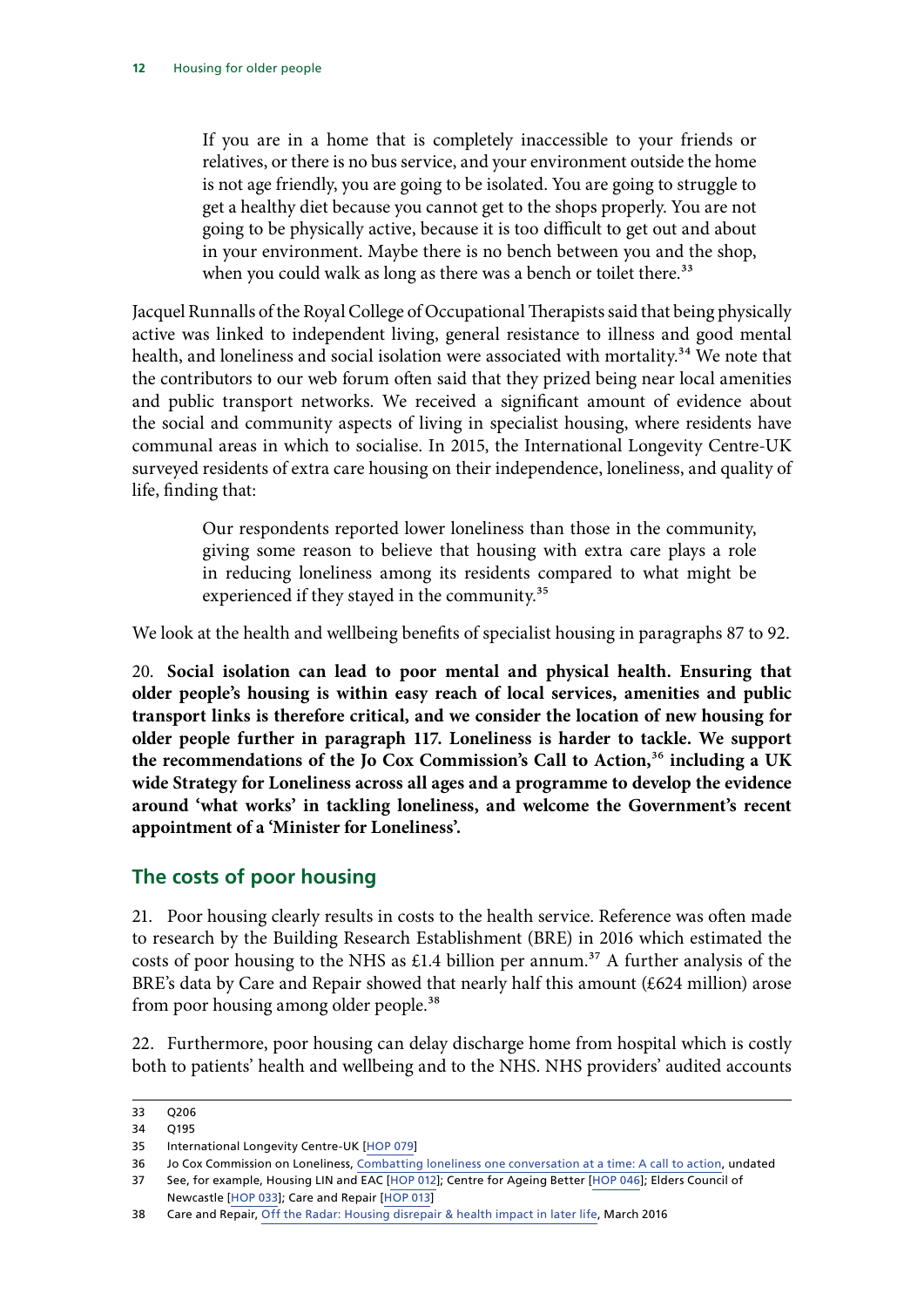<span id="page-16-0"></span>for 2016–17 estimated that delayed transfers of care cost providers £173 million, but, in its report on the accounts, NHS Improvement stated that the full costs were likely to be much higher.<sup>39</sup> Gill Moy, Director of Housing and Customer Services at Nottingham City Homes, said her organisation's Hospital to Home project found a place in an independent living scheme for a gentleman whose transfer home from hospital was delayed by 30 weeks because his home was not suitable for him to return to. She said the project was:

> Partly conceived to reduce delayed transfers of care, but it spends a lot of time concentrating on early intervention/prevention. Housing has a massive role to play in that early intervention/prevention agenda, so preventing people from going into hospital in the first place, but then trying to prevent readmission.40

With regards to hospital readmissions, Jacquel Runnalls of the Royal College of Occupational Therapists explained that the risk of this was higher from a home that is unsafe, cold and poorly insulated.<sup>41</sup>

23. **There is a well-evidenced link between housing and health and wellbeing, and the consequent costs of treatment by the health service. Poor quality, un-adapted, hazardous, poorly heated and insulated accommodation can lead to reduced mobility, depression, chronic and acute illness and falls and social isolation to loneliness and depression.** *We recommend that prevention, early intervention and promotion of health and wellbeing through housing should be a priority for the national advice service. It should refer people to where they can get practical help to improve the quality of their home and to their local authority and health service if more immediate, direct intervention is needed.* In this context, we note that Karen Buck MP's Homes (Fitness for Human Habitation and Liability for Housing Standards) Bill 2017–19, currently before the House, would help to resolve some of these issues for tenants. The Bill seeks to require that residential rented dwellings in England are fit for human habitation at the start of the tenancy and thereafter.<sup>42</sup>

### **Housing, health and social care**

24. Health and social care integration aims to overcome organisational, legal and regulatory boundaries between the sectors to ensure that patients receive cost-effective care when and where they need it. In most cases, this involves closer working between health and social care services. The Department of Health, the then DCLG and NHS England have made various commitments to integration over the years<sup>43</sup> and, in 2015, NHS England established 44 sustainability and transformation 'footprints', requiring local health bodies to draw up sustainability and transformation plans, now called partnerships (STPs), to improve services and finances over the five years to March 2021. In

<sup>39</sup> NHS Improvement, [Performance of the NHS Provider Sector year ended 31 March 2017](https://improvement.nhs.uk/uploads/documents/M12_201617_provider_sector_performance_report_-_Fin_Accts_-_FINAL.pdf), June 2017

<sup>40</sup> Q195

<sup>41</sup> Q196

<sup>42</sup> [Homes \(Fitness for Human Habitation and Liability for Housing Standards\) Bill 2017–19](https://services.parliament.uk/bills/2017-19/homesfitnessforhumanhabitationandliabilityforhousingstandards.html)

<sup>43</sup> The Better Care Fund (created in 2013, requiring local health bodies and local authorities to pool existing funding and produce joint plans for integrating services), the Integrated Care and Support Pioneers Programme (2013) and the Five Year Forward View (2014).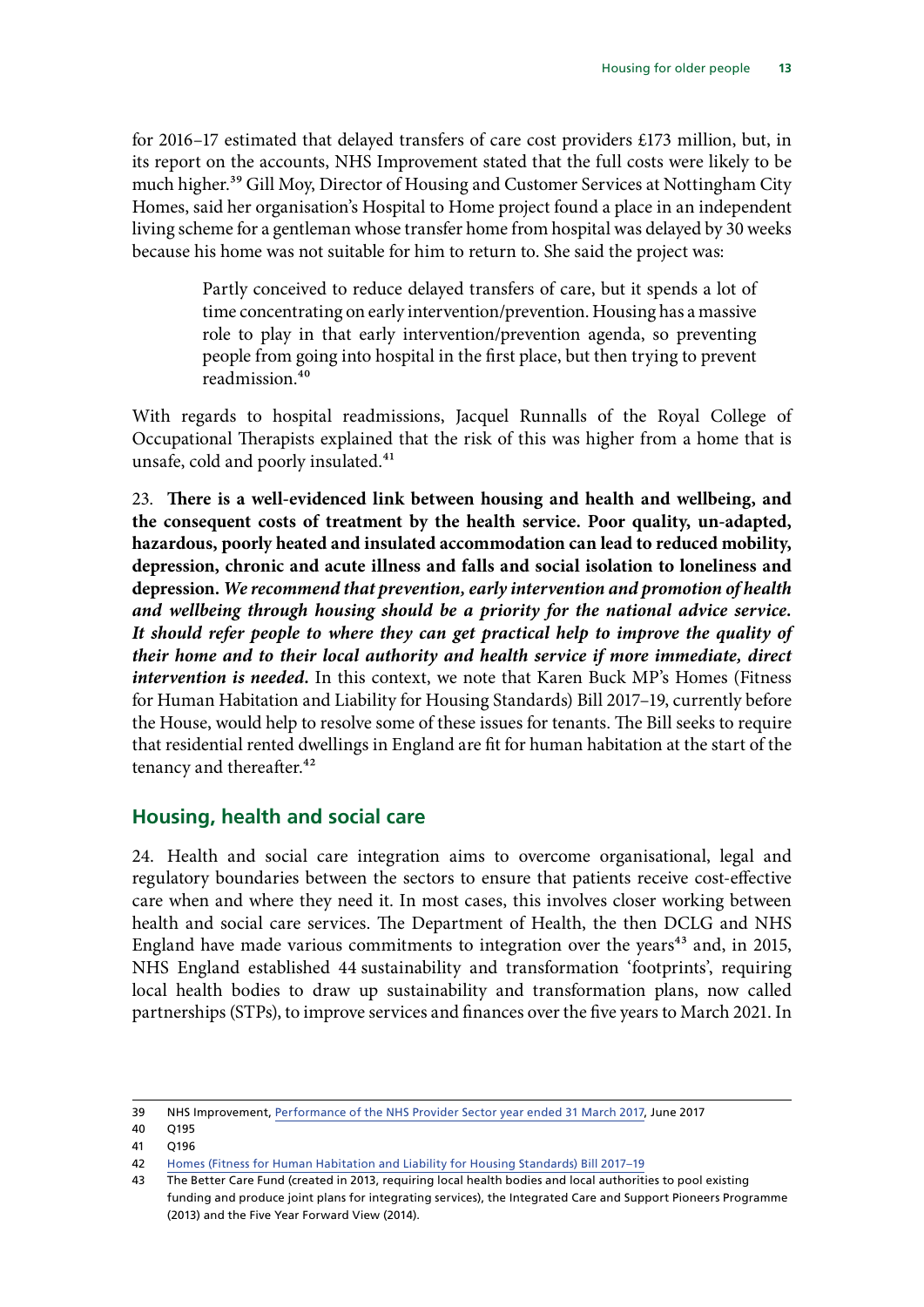March 2017, it was announced that ten STPs would evolve into Accountable Care Systems (ACS) in which NHS organisations and local councils would collaborate more closely on the provision of care.<sup>44</sup>

25. Because of the public health consequences of unsuitable housing, the need to integrate housing services with health and social care services, or for these services to work together more closely, has been recognised. The care and support statutory guidance states that "The suitability of living accommodation is a core component of an individual's wellbeing and when developing integrated services, local authorities should consider the central role of housing within integration, with associated formal arrangements with housing and other partner organisations".<sup>45</sup> A 2014 NHS England and Department of Health backed national Memorandum of Understanding set out a shared commitment to joint action across government, health, social care and housing to deliver better health and wellbeing outcomes and, among other things, aimed to enable "improved collaboration and integration of healthcare and housing in the planning, commissioning and delivery of homes and services".46 However, the evidence we heard suggested that housing services were not routinely integrated with health and social care services. The Housing LIN said that housing, particularly older people's housing, needed to be "placed firmly in the health and adult care arena to maximise the benefits from the housing sector to the wider service integration agenda".47 Gill Moy of Nottingham City Homes said that, while Nottingham's STP included housing, that was "not replicated across the country".<sup>48</sup> She went on to describe the benefits of closer working between housing, health and social care which included housing officers being able to make referrals for care and support, promote the health agenda among their tenants and facilitate hospital discharge. Our predecessor Committee considered the operation of the Disabled Facilities Grant in its inquiry on adult social care and found that its administration and operation was hampered by the split in responsibility between district and county councils.<sup>49</sup> This tier split may also hamper closer working between health, social care and housing.

26. **The need to integrate housing services with health and social care services has been recognised in the care and support statutory guidance and the Department of Health, Ministry of Housing, Communities and Local Government and NHS England supported 2014 Memorandum of Understanding to support joint action on improving health through the home.** *We believe that, given the health consequences of unsuitable housing, this should be reflected better at local level. Housing services should take equal status to health and social care services in the planning and implementation of closer working and in Sustainability and Transformation Partnerships (STPs) and Accountable Care Systems (ACSs). The Government should monitor the extent to which STPs and ACSs include plans for closer working between housing, health and social care organisations and include mechanisms to address housing issues having a direct impact on residents' health outcomes. The Government should, where necessary, make representations to such organisations to ensure that housing is included in STPs and ASCs.*

<sup>44</sup> NHS, [Next steps on the NHS Five Year Forward View,](https://www.england.nhs.uk/five-year-forward-view/next-steps-on-the-nhs-five-year-forward-view/) March 2017

<sup>45</sup> DHSC, [Care and support statutory guidance,](https://www.gov.uk/government/publications/care-act-statutory-guidance/care-and-support-statutory-guidance#integration-and-partnership-working) updated August 2017 (para 4.91)

**<sup>46</sup>** DHSC, [A Memorandum of Understanding \(MoU\) to support joint action on improving health through the home](https://www.housinglin.org.uk/_assets/Resources/Housing/Support_materials/Other_reports_and_guidance/A_Memorandum_of_Understanding_MoU_to_support_joint_action_on_improving_health_through_the_home.pdf), December 2014

<sup>47</sup> Housing LIN and EAC [\[HOP 012](http://data.parliament.uk/writtenevidence/committeeevidence.svc/evidencedocument/communities-and-local-government-committee/housing-for-older-people/written/49166.pdf)]

<sup>48</sup> Q217

<sup>49</sup> Communities and Local Government Committee, [Adult social care: Ninth Report of Session 2016–17](https://publications.parliament.uk/pa/cm201617/cmselect/cmcomloc/1103/1103.pdf), March 2017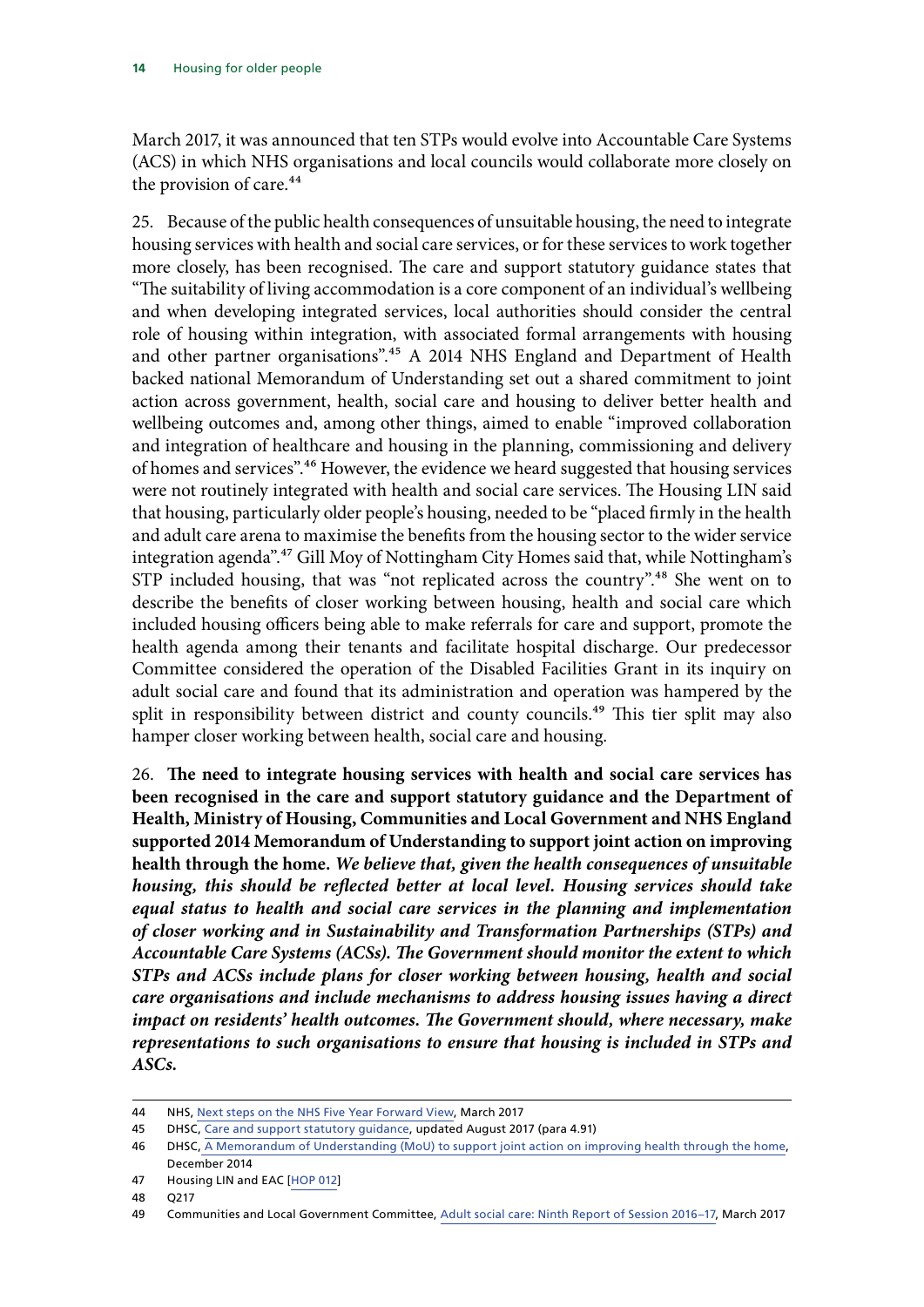27. On the interface between housing and social care, we heard that some local authority social services teams were not routinely considering extra care housing, where onsite care and support is included, as an alternative care option to domiciliary or residential care.<sup>50</sup> Yet it is an important option. Professor Holland said that her evaluation of extra care housing had found that people who were frail and living with dementia could be cared for appropriately in this type of scheme, highlighting that "residential care, and especially nursing care, would be far more expensive".<sup>51</sup> Jeremy Porteus of the Housing LIN said that "at least one third of people moving into residential or nursing care could potentially be offered either extra care or social housing".<sup>52</sup> Age UK said that the planned social care green paper needed to consider older people's housing, including the need to help older people adapt their own homes and build accessible housing.<sup>53</sup> We were pleased that the then Local Government Minister said "the social care green paper itself will look at issues around housing when it comes to older people".54 **The right kind of housing can keep people healthy, support them to live independently and reduce the need for home care or residential care.***The social care green paper, planned for publication in summer 2018, must consider the range of housing for older people, from mainstream and accessible homes to supported and extra care housing, as well as access to adaptations and repairs. In particular, the social care green paper should consider the role of extra care housing in the provision of social care alongside domiciliary and residential care.*

- 51 Q216
- 52 Q54
- 53 Age UK [\[HOP 085](http://data.parliament.uk/writtenevidence/committeeevidence.svc/evidencedocument/communities-and-local-government-committee/housing-for-older-people/written/49476.pdf)]
- 54 Q238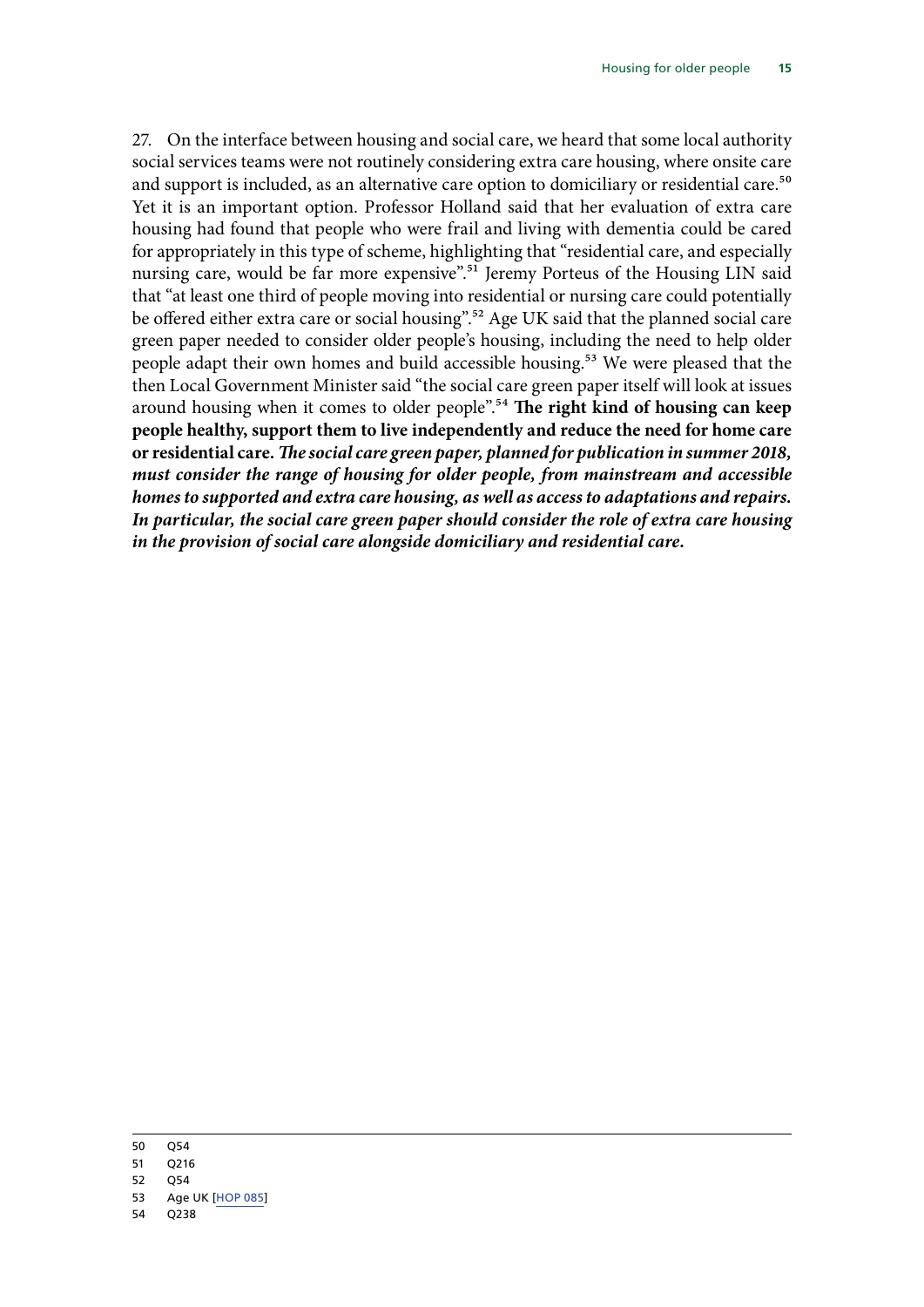# <span id="page-19-0"></span>**4** Staying put

28. When we asked our witnesses how most older people lived, we were told that the majority lived in "ordinary housing, whether as owner-occupiers, social tenants or private rented tenants".<sup>55</sup> According to research by the Joseph Rowntree Foundation in 2012, 93% of older people live in mainstream housing.<sup>56</sup> We believe that the size of this group, and the issues relating to ageing in mainstream housing, mean it deserves particular attention.

29. Older people 'stay put' for different reasons. A survey in 2015 of 1389 people aged 50 or over by the Centre for Ageing Better found that "most people in later life do not intend on moving and wish to continue to live in their own homes for as long as possible".<sup>57</sup> One contributor posted the following comment on our web forum, revealing some of the reasons why people wish to 'stay put':

> I do not plan on ever moving from my home—I lived here with my late husband who had Alzheimer's and died 8 years ago at home [ … ] I love my patio garden—although I drive—I have shops and a bus stop easily within walking distance. People say why don't I move somewhere smaller but I love my home and think that is a good enough reason to stay where I am.

30. Some people who would like to move stay put, often because of the costs of moving and the difficulty of finding a suitable new home (we consider the barriers to moving in chapter five and the availability of different housing options in chapter six). Foundations, the national Body for Home Improvement Agencies, pointed out that, given the supply of specialist housing (considered at paragraphs 85 to 86), mainstream housing had to play a significant role in housing older people:

> With people over 65 growing by 155,000 every year and accounting for 74% of total household growth to 2037, the current 2.8% of retirement housing under construction as a percentage of all housing under construction would require an unprecedented and likely to be unachievable rise. Appropriate accommodation can therefore only be created in the general housing stock both existing and under construction.<sup>58</sup>

### **Ageing in mainstream housing**

31. Given most older people live in mainstream housing, something which is likely to continue, Sue Adams of Care and Repair said it had a "pivotal role [ … ] in ageing well, healthily and safely".<sup>59</sup> We heard, however, that heating the home and keeping it in a healthy and safe condition can be a struggle for many older people, 78% of whom are owner occupiers meaning maintenance and repair falls to them alone.<sup>60</sup> The Decent Homes standard is a nationally defined standard measured by indicators, including need for urgent repairs, age of the kitchen and bathroom facilities and thermal comfort, as well as 'Category 1 hazards' (most commonly risks of falls and excess cold). Research by Care and Repair found that, in 2012, 79% of households aged 65 years or over who were

<sup>55</sup> Q2

<sup>56</sup> JRF, [Older people's housing: choice, quality of life, and under-occupation,]( https://www.jrf.org.uk/report/older-peoples-housing-choice-quality-life-and-under-occupation) May 2012

<sup>57</sup> Centre for Ageing Better [HOP 046]

<sup>58</sup> Foundations [[HOP 011](http://data.parliament.uk/writtenevidence/committeeevidence.svc/evidencedocument/communities-and-local-government-committee/housing-for-older-people/written/49158.pdf)]

<sup>59</sup> Q60

<sup>60</sup> Q61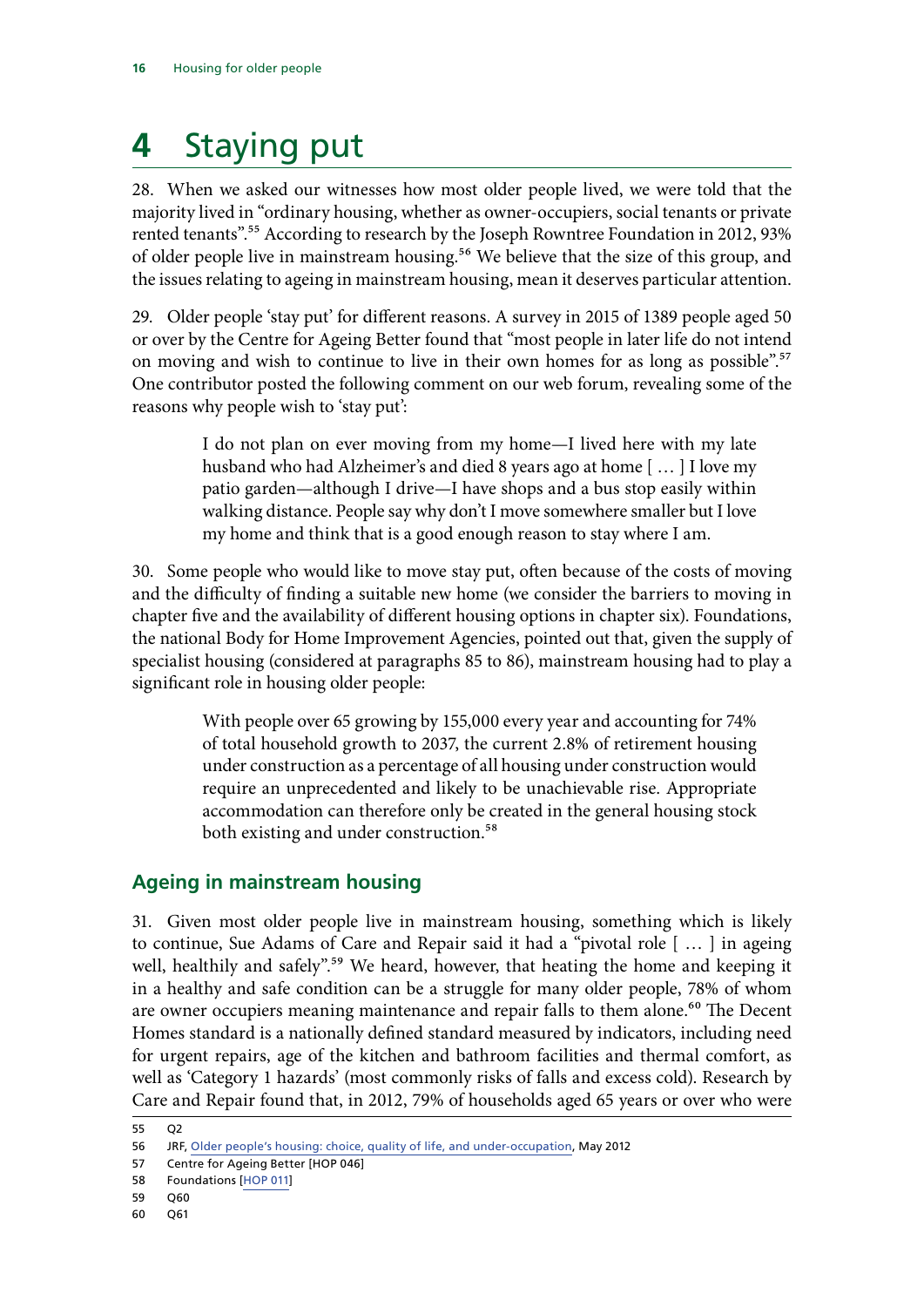<span id="page-20-0"></span>living in a non-decent home were owner occupiers and 85% of homes found to contain a Category 1 hazard were owner occupied.<sup>61</sup> Sue Adams explained why older home owners often struggled:

> There is an issue around the affordability of the ongoing maintenance of a home among lower-income groups. Even for people in the middle, where they might have some money to do the work—especially older and single people, which is the profile of many Care and Repair service users—there is a massive issue around trust and worry. You have got the affordability of the repair, and then there is the thought, "I know that this needs doing, but how on earth do I go about it? How do I get an affordable and good job?"<sup>62</sup>

32. In addition, older home owners and tenants may need to make adaptations to their mainstream homes: 27% of older people have some form of adaptation installed.<sup>63</sup> Adaptations may be small, such as adding grab rails, or more substantial, such as installing a wet room or a stairlift. One contributor to our web forum said that various adaptations to her mother's home, "grab rails, walking aids, rise and recline chair, commode, wet room, hospital bed and electric moving mattress", meant that she was able to continue living in familiar surroundings with Alzheimer's disease. The Disabled Facilities Grant, which we consider at paragraphs [40](#page-23-1) to [45](#page-24-1), funds adaptations for those who are eligible.

#### **Practical help with maintenance, repairs and adaptations**

<span id="page-20-1"></span>33. Given the evidence discussed in chapter three on the link between housing and health, we now consider what needs to happen to ensure those who stay put have access to help to keep their homes comfortable, healthy and safe. Reflecting the evidence received, this section focuses on the situation for older owner occupiers (we consider the role of registered social landlords in paragraphs 89 to 90). Foundations, the national body for Home Improvement Agencies (HIAs), explained that HIAs helped older people to "stay safe, secure and warm and retain independence in their own home", through the provision of a range of services, including adaptations, energy efficiency measures and handypersons services.<sup>64</sup> Claudia Wood of Demos said:

> The handyperson idea is very important [ … ] A lot of older people just need their lightbulbs changed. When you are in your 70s, you cannot climb up a ladder to change your lightbulb, so you end up sitting in the dark. Then there is the risk of falls and you break your hip, and onwards and upwards. Some of that low level stuff is very cheap.<sup>65</sup>

We heard about the popularity of handyperson services among older people and that, by helping people to make improvements and repairs to their home, they allowed them to feel "independent and in control".<sup>66</sup>

<span id="page-20-2"></span>34. However, HIAs can also help older people to make their home safe, performing safety and falls risk checks and removing hazards where needed and facilitating hospital

<sup>61</sup> Care and Repair, [Off the Radar: Housing disrepair & health impact in later life](http://careandrepair-england.org.uk/wp-content/uploads/2014/12/Off-the-Radar-2016-Final.pdf), March 2016

<sup>62</sup> Q61

<sup>63</sup> Foundations [[HOP 011](http://data.parliament.uk/writtenevidence/committeeevidence.svc/evidencedocument/communities-and-local-government-committee/housing-for-older-people/written/49158.pdf)]

<sup>64</sup> Foundations [[HOP 011](http://data.parliament.uk/writtenevidence/committeeevidence.svc/evidencedocument/communities-and-local-government-committee/housing-for-older-people/written/49158.pdf)]

<sup>65</sup> Q34

<sup>66</sup> Q66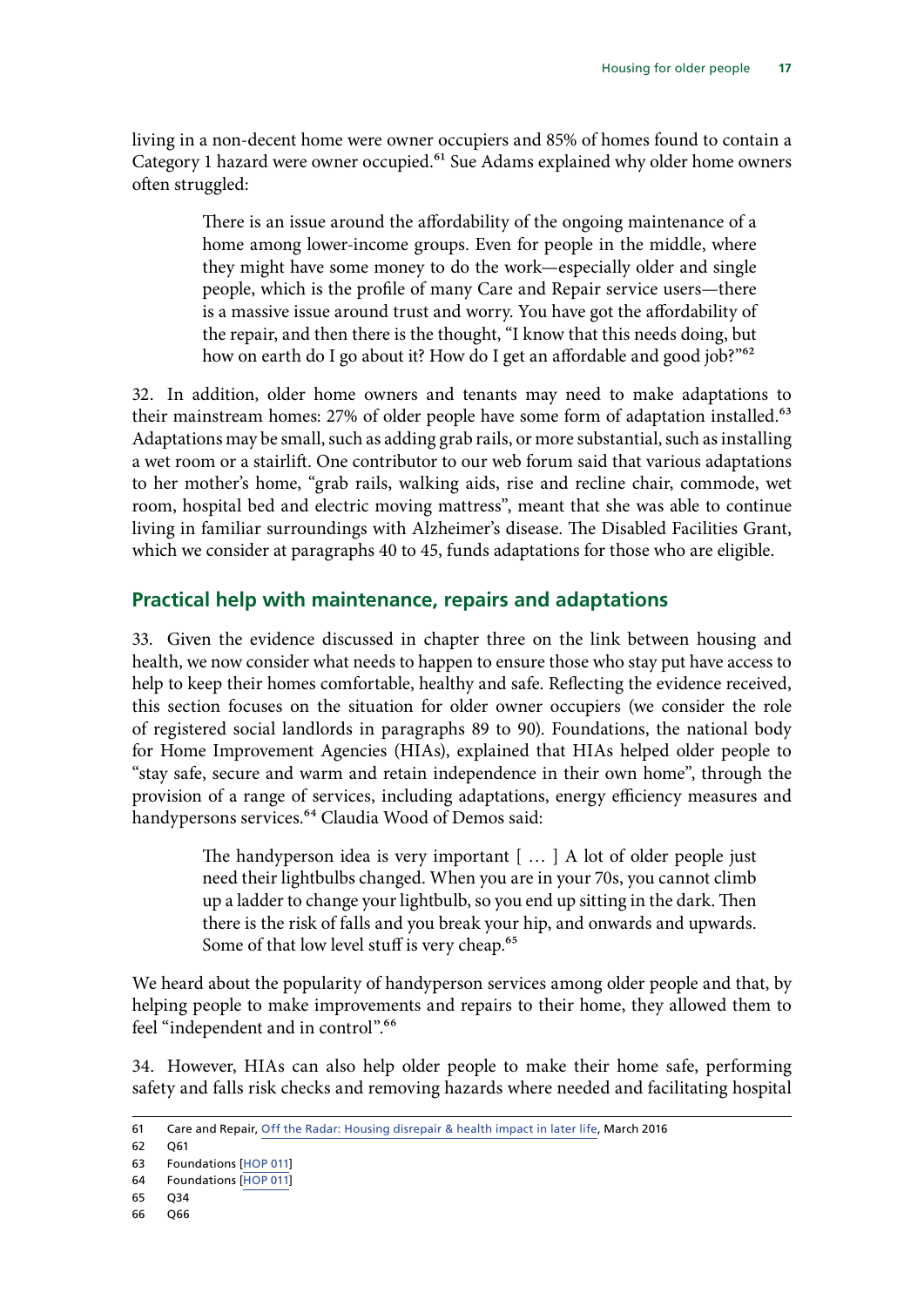<span id="page-21-0"></span>discharge. Care and Repair said that it cost, on average, £756 to remove a Category 1 falls hazard and  $£4,344$  to remove an excess cold hazard.<sup>67</sup> However, as discussed above, the cost of falls and cold to an older person's health and wellbeing are much greater, as are the costs to the health and social care service of treating the consequences. Therefore, the evidence from the Elders Council of Newcastle that these services had "suffered in the last few years" concerned us.<sup>68</sup> A contributor to our forum said that his local scheme, which had been excellent, had been disbanded. Sue Adams of Care and Repair also believed that there had been a "contraction" in these services with the result that their "focus is on adaptation and what is disappearing is people to turn to with help for repairs".69 **We believe that this is a false economy. Home Improvement Agencies and handyperson services are good value for money, contributing to keeping older people healthy, safe and independent at home.** *The Government should make additional funding available for the expansion of Home Improvement Agencies so that there is at least access in each local authority area to one agency which operates a full range of services, including a handyperson service.*

<span id="page-21-1"></span>35. Many people will approach a local private trader for help with repairs, maintenance and adaptations, and this is increasingly likely to be the case in the context of the reduced availability of handyperson services. In the case of home adaptations, Claudia Wood of Demos said:

> A lot of older people do not necessarily know about the Disabled Facilities Grant (DFG), are not eligible for the DFG or do not want to go through the paperwork and then a year's wait. They will go and buy their own and get someone in to do the work [ … ] There are registers and organisations that promote safe handymen, rather than whoever just coming off the street.<sup>70</sup>

However, we are mindful of the evidence cited earlier that older people can find securing a tradesperson they trust particularly worrisome. A contributor to the web forum said he valued the fact that his local scheme vetted their handypeople having had to deal with a rogue tradesman in the past. *Current schemes which check and endorse tradespeople, such as the Government endorsed scheme, 'TrustMark', should consider developing a specific accreditation for traders who have been reviewed by older people or their relatives and proven to be trusted. Once accredited, the trader would be permitted to display the branding used by the national advice line and linked organisations alongside their own logo.*

### **Financing maintenance, repairs and adaptations**

36. Councils administer the Disabled Facilities Grant (DFG) and may also provide some financial assistance for home repairs, improvement and adaptations, and housing associations carry out repairs and adaptations work on their own stock. We were interested to hear about the potential for lower income older owner occupiers to use equity release for funding repairs, adaptations and maintenance. The Equity Release Council (ERC) said that it can play a "crucial role in enabling older people to remain in their own homes",<sup>71</sup>

<sup>67</sup> Care and Repair [\[HOP 013](http://data.parliament.uk/writtenevidence/committeeevidence.svc/evidencedocument/communities-and-local-government-committee/housing-for-older-people/written/49171.pdf)]

<sup>68</sup> Elders Council of Newcastle [\[HOP 033\]](http://data.parliament.uk/writtenevidence/committeeevidence.svc/evidencedocument/communities-and-local-government-committee/housing-for-older-people/written/49272.pdf)

<sup>69</sup> Q63

<sup>71</sup> Equity Release Council [\[HOP 023\]](http://data.parliament.uk/writtenevidence/committeeevidence.svc/evidencedocument/communities-and-local-government-committee/housing-for-older-people/written/49231.pdf)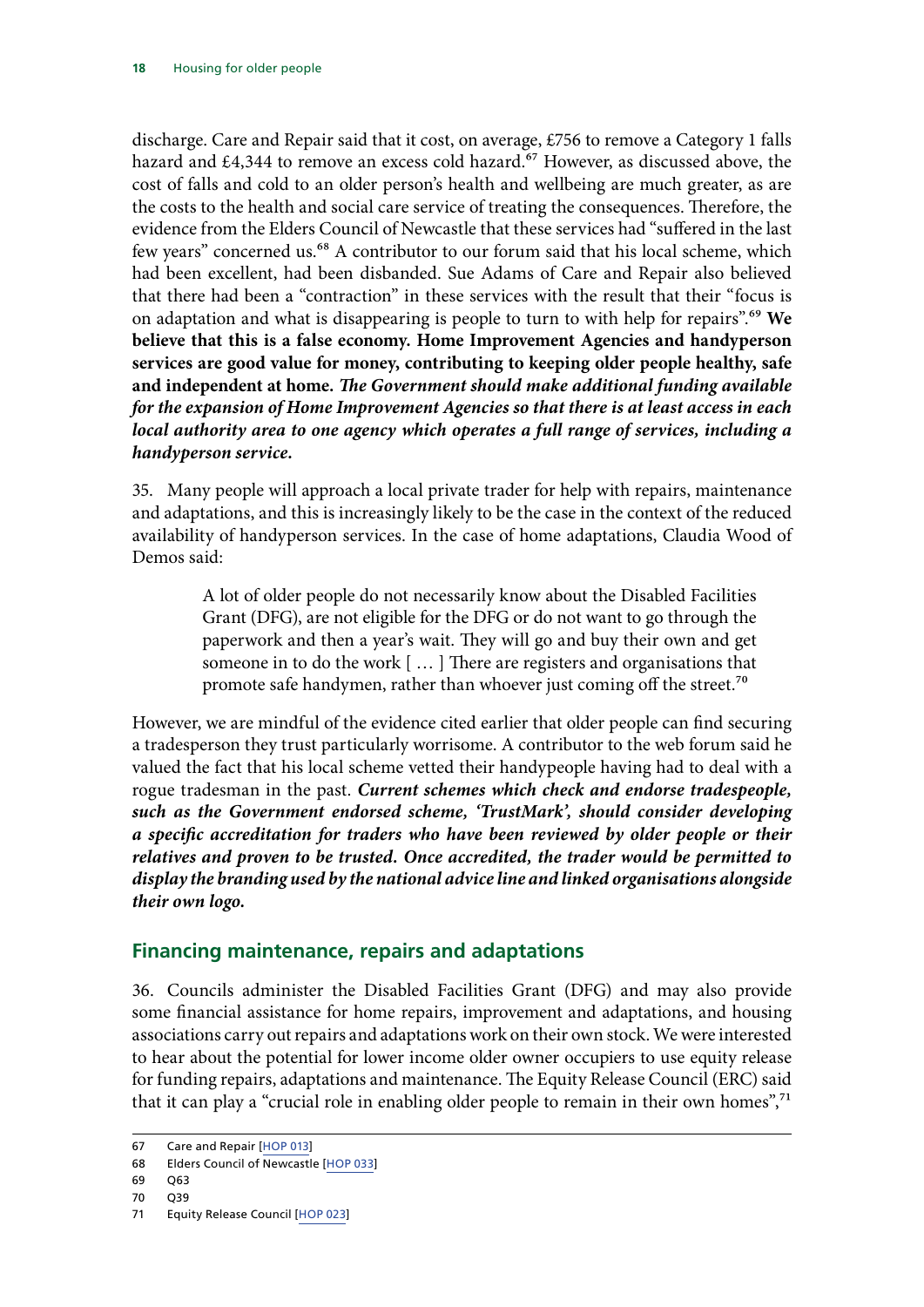citing analysis by insurers LV= which found that 31% of equity release products taken out in 2016 were used to fund home improvements. John Galvin of the Elderly Accommodation Council confirmed this:

> Something that we see a lot of [ … ] is people who want to stay living where they are, need or want major adaptations, find that either a Disabled Facilities Grant is not available to them, or processing it could take a long time. They accept that they are going to have to pay themselves, but do not have the ready cash. Equity release is a way of doing that.<sup>72</sup>

John Godfrey, Corporate Affairs Director at Legal and General, gave us the following example of how his organisation, in partnership with a not-for-profit organisation, had helped someone in this way:

> We had a gentleman who lives in Islington, Mr B; I will not give you his name. He is in his 70s, suffers from autism, and was living in a property in absolute squalor, basically. The place was falling down around him, and he was living in a corridor, the other rooms all having become uninhabitable. The approach for him was clearly not to try to sell it, because the property was worth about £350,000 at the outset, such was the state of it, but, as he owned the house, to take out some of his equity and use the equity to refurbish the house, which is now valued at about £600,000. He lives in it, it is habitable, and he no longer faces a binary decision of being placed in residential care by social services, who of course, cannot step in and refurbish his house for him at a cost of £150,000.73

37. The British Property Federation said that, while there had been "reputational concerns" and "a lack of consumer protection" around equity release in the past, ERC and Financial Conduct Authority regulation have helped to "provide assurances to consumers that they are entering into a fair contract".<sup>74</sup> Indeed, products offered by members of the ERC contain protections, including a 'no negative equity guarantee' and the right to remain in the home until the end of the customer's life or their move into long-term care.<sup>75</sup>

<span id="page-22-0"></span>38. However, Mark Bogard, Chief Executive of the Family Building Society, said that "a normal mortgage can be a much more suitable product" for some older people<sup>76</sup> but, because of the separation in the market between normal and lifetime mortgages, it was not usually possible to get advice on both products from one advisor.<sup>77</sup> Paul Smee, Head of Mortgages at UK Finance, said that he believed there was a "challenge for the industry" to make obtaining advice as "seamless as possible".78

39. **Equity release and re-mortgaging are possible routes for older owner occupiers to fund large repairs or adaptations to their homes.** *Mortgage providers and members of UK Finance and the Equity Release Council should work to ensure these products are tailored to the needs of older people.* We make a specific recommendation on the provision of joined up advice on equity release and mortgages in paragraph [60](#page-31-0).

<sup>72</sup> Q181

<sup>73</sup> Q159

<sup>74</sup> British Property Federation [\[HOP 062\]](http://data.parliament.uk/writtenevidence/committeeevidence.svc/evidencedocument/communities-and-local-government-committee/housing-for-older-people/written/49344.pdf)

<sup>75</sup> Equity Release Council [\[HOP 035](http://data.parliament.uk/writtenevidence/committeeevidence.svc/evidencedocument/communities-and-local-government-committee/housing-for-older-people/written/76762.pdf)]

<sup>76</sup> Q175

<sup>77</sup> Q164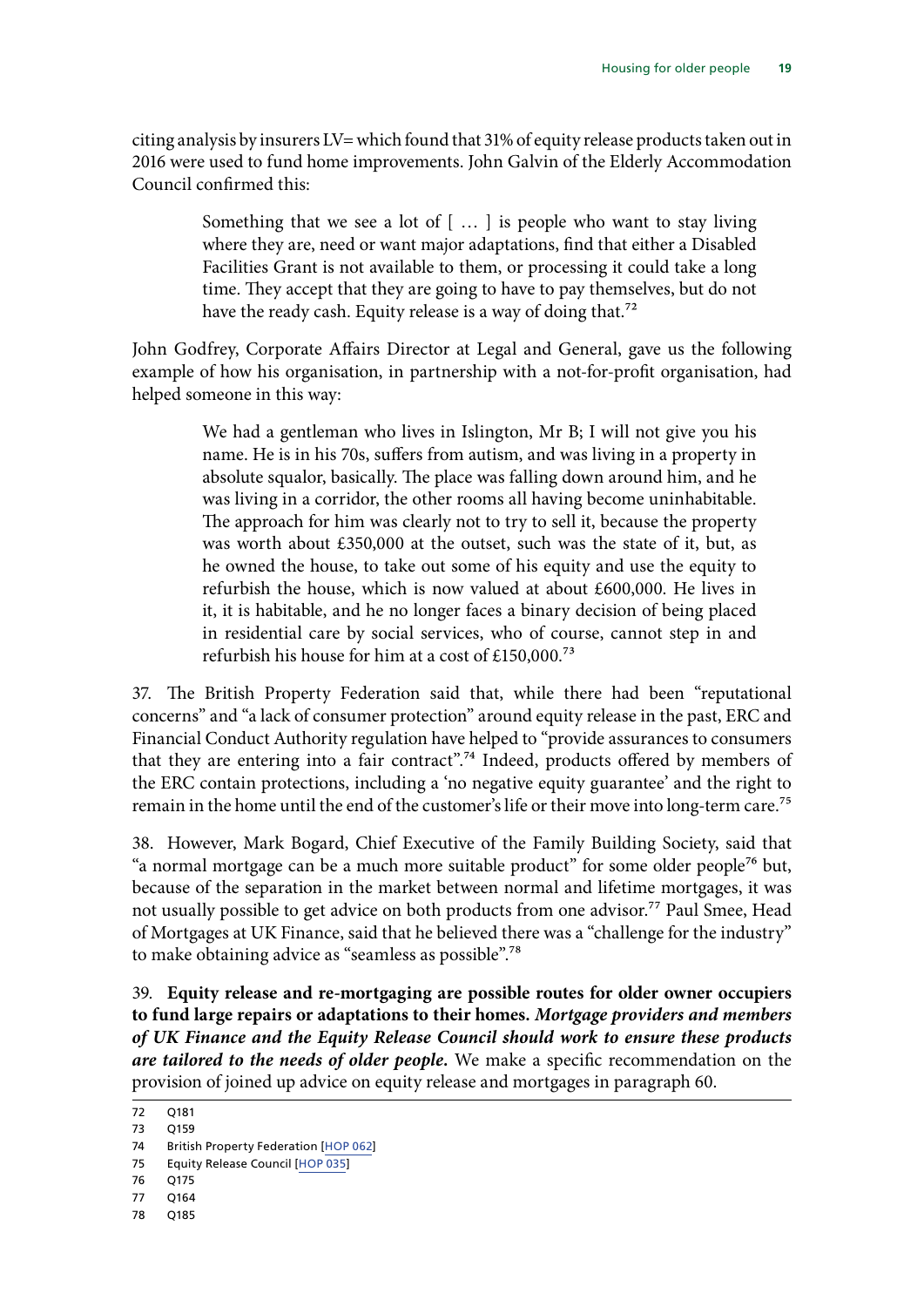#### <span id="page-23-0"></span>*The Disabled Facilities Grant*

<span id="page-23-1"></span>40. Disabled Facilities Grants (DFGs) are means-tested grants available to disabled people who need to adapt their home to enable them to live there independently, for example installing a stairlift or creating a downstairs bathroom. Older people over 60 are the main recipients of the DFG, receiving 71% of the grants made.<sup>79</sup> In 2014, the DFG was channelled into the Better Care Fund in line with its aims of joining up services to reduce hospital and care home admissions and enabling people to return from hospital more quickly. In recognition of the rising need for adaptations, the Government provided a welcome increase in funding for the DFG in the 2015 Spending Review to £500 million by 2019–20<sup>80</sup> and provided an additional £42 million in 2017–18 in the Autumn Budget 2017.81

41. Our predecessor Committee considered the operation of the DFG in its inquiry on adult social care, concluding that it was "slow and cumbersome",<sup>82</sup> so we were interested to return to the issue. Once again, we heard that it was a "clunky process"<sup>83</sup> and that waiting times for implementation varied significantly between local authorities, ranging from days and weeks in some places to two or three years in others.<sup>84</sup> The Local Government Association highlighted best practice in South Staffordshire where councils and third sector organisations were working together to streamline DFG applications, assessments and provision, resulting in a "a reduction in costs of 40% and huge cuts in waiting times".<sup>85</sup>

42. Our attention was also drawn to the limit of the DFG, set in 2008 to £30,000, by Jacquel Runnalls, Co-opted Lead on Accessibility and Inclusive Design at the Royal College of Occupational Therapists Specialist Section in Housing, who said:

> Most adaptations that help people to remain in their own home are around £7,000. If you are looking at somebody remaining in a property that is not generally accessible, you are probably looking at adapting ground floor living. If it is a house, for example, you might ramp the front entrance, and you may have to extend the rear of the property to accommodate a bedroom and a wet room bathroom. You need to think about carers as well, so you need the space. And £30,000 does not go a long way to accommodate that.<sup>86</sup>

Ms Runnalls also highlighted the fact that, under The Regulatory Reform (Housing Assistance) (England and Wales) Order 2002, local authorities may use the DFG in a "flexible, preventative way", and she listed the possible uses: "delayed discharge and stepdown flats, but particularly handypersons, repair schemes and fuel poverty and energy efficiency initiatives. Some look at relocation grants".<sup>87</sup> However, she also cited research by Foundations, which leads on the improvement of DFG delivery in England, that only 47% of local authorities have a policy to use the DFG in this way.

- 86 Q205
- 87 Q205

<sup>79</sup> Foundations, [The Disabled Facilities Grant Before and after the introduction of the Better Care Fund](http://www.foundations.uk.com/media/4665/dfg-report-final-interactive-converted-draft-6-small.pdf), June 2016

<sup>80</sup> HM Treasury, [Spending Review and Autumn Statement 2015,](https://www.gov.uk/government/uploads/system/uploads/attachment_data/file/479749/52229_Blue_Book_PU1865_Web_Accessible.pdf) November 2015

<sup>81</sup> HM Treasury, [Autumn Budget 2017,](https://www.gov.uk/government/uploads/system/uploads/attachment_data/file/661480/autumn_budget_2017_web.pdf) November 2017

<sup>82</sup> Communities and Local Government Committee, [Adult social care: Ninth Report of Session 2016–17](https://publications.parliament.uk/pa/cm201617/cmselect/cmcomloc/1103/1103.pdf), March 2017 83 Q35

<sup>84</sup> Q74

<sup>85</sup> Local Government Association [[HOP 027](http://data.parliament.uk/writtenevidence/committeeevidence.svc/evidencedocument/communities-and-local-government-committee/housing-for-older-people/written/49258.pdf)]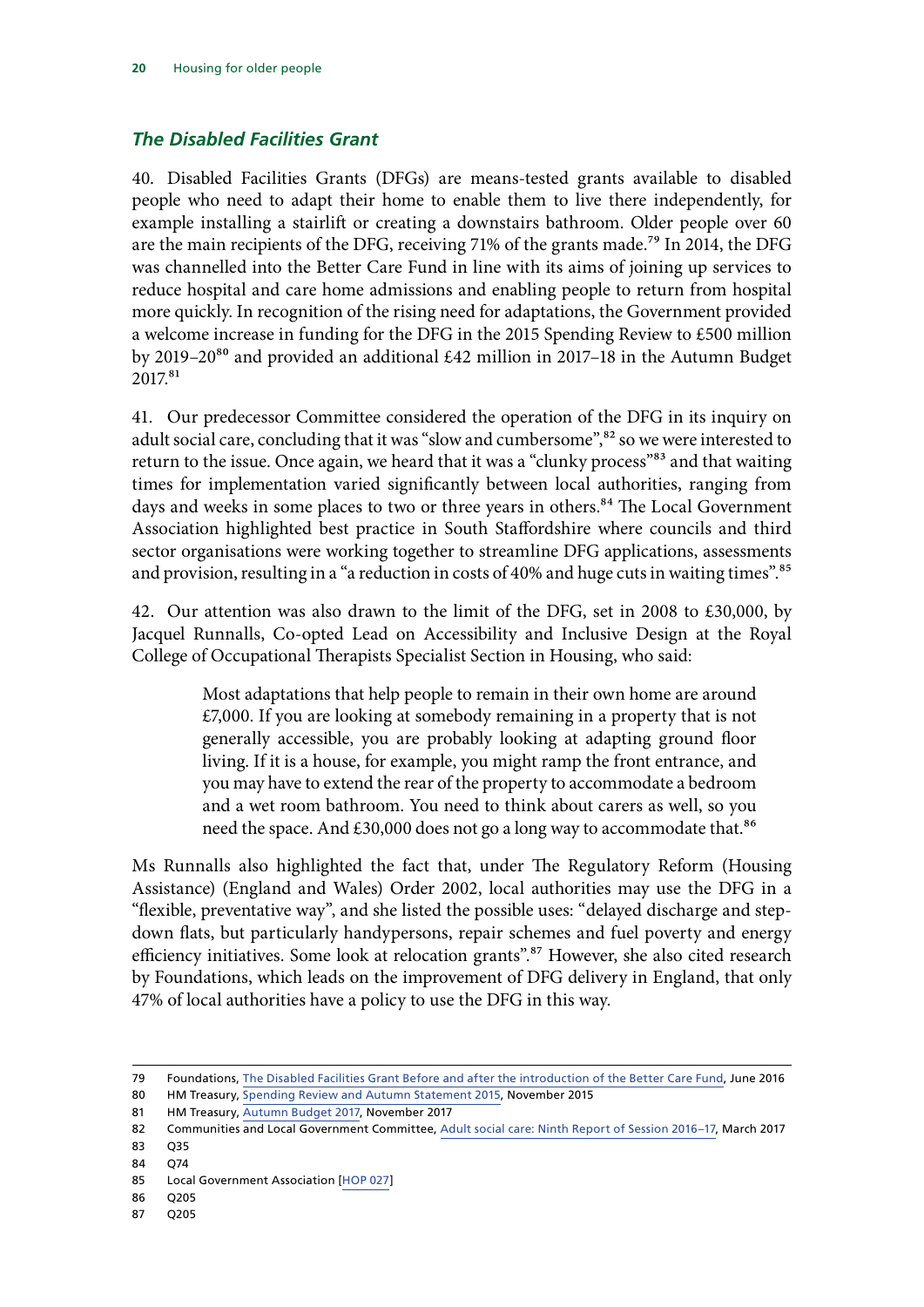<span id="page-24-2"></span><span id="page-24-0"></span>43. Based on the evidence it had heard, our predecessor committee recommended that the then DCLG should review the operation of the DFG. We were therefore very pleased that the then Housing Minister, Alok Sharma, announced before the Committee that a review of the DFG would take place shortly and would look at "criteria, eligibility and how funding is made available to local authorities".<sup>88</sup> The DFG has a very important role to **play in making older people's homes accessible and enabling them to maintain their independence.** *We welcome the Department's commitment to review the operation of the DFG and recommend the review should also look specifically at:*

- *Ensuring that adaptations are implemented within a reasonable period of time;*
- *How to encourage local authorities to innovate in their approach to implementation; and*
- *The level at which the cap is set.*

### **Older people in the private rented sector**

44. One concern which was raised with us was the difficulties that private rented sector tenants have in securing adaptations from their landlord. In 2015–16, 17% of people over the age of 55 lived in private rented housing.<sup>89</sup> An Age Friendly Borough consultation run by Southwark Council revealed that many landlords were reluctant to allow adaptations because of the negative impact on the value of the property.<sup>90</sup> The then DCLG's Adaptations and Accessibility Report 2014–15 confirms this: of the 45% of households that lacked one or more of their required adaptations, 10% did not have them because their landlord would not pay for them and 5% said that their landlord would not allow them.<sup>91</sup> Julia Park, Head of Housing Policy at Levitt Bernstein, pointed out that this problem was likely to increase as the numbers of older people privately renting are growing. Indeed, Generation Rent said that, between 2005–06 and 2015–16, the number of households privately renting in the 45–54 and 55–64 age groups increased from 403,000 to 1,114,000.<sup>92</sup>

<span id="page-24-1"></span>45. **Private renting is an increasingly important housing option for older people and they should feel confident in being able to adapt their home to meet their needs.** *We recommend that the review of the DFG should consider how to ensure that older tenants in the private rented sector secure the adaptations they need. In particular, it should consider the case for allocating government funding to local authorities to make discretionary payments to landlords for the costs of reinstatement or removal of the adaptation once the tenancy has ended.*

46. Furthermore, we heard that, in terms of the condition of the home, the "worst housing" was in this sector.<sup>93</sup> The 2015–16 English Housing Survey found that the private rented sector had the highest proportion of non-decent homes at 28%, and Gill Moy, Director of Nottingham City Homes, said that a stock survey had shown that 21% of the privately

<sup>88</sup> Q245

<sup>89</sup> DCLG, [English Housing Survey 2015 to 2016](https://www.gov.uk/government/statistics/english-housing-survey-2015-to-2016-headline-report), March 2017

<sup>90</sup> Southwark Council [\[HOP 056](http://data.parliament.uk/writtenevidence/committeeevidence.svc/evidencedocument/communities-and-local-government-committee/housing-for-older-people/written/49326.pdf)]

<sup>91</sup> DCLG, [English Housing Survey 2014 to 2015: Adaptations and Accessibility Report,](https://www.gov.uk/government/uploads/system/uploads/attachment_data/file/539541/Adaptations_and_Accessibility_Report.pdf) July 2016

<sup>92</sup> Generation Rent [\[HOP 057](http://data.parliament.uk/writtenevidence/committeeevidence.svc/evidencedocument/communities-and-local-government-committee/housing-for-older-people/written/49329.pdf)]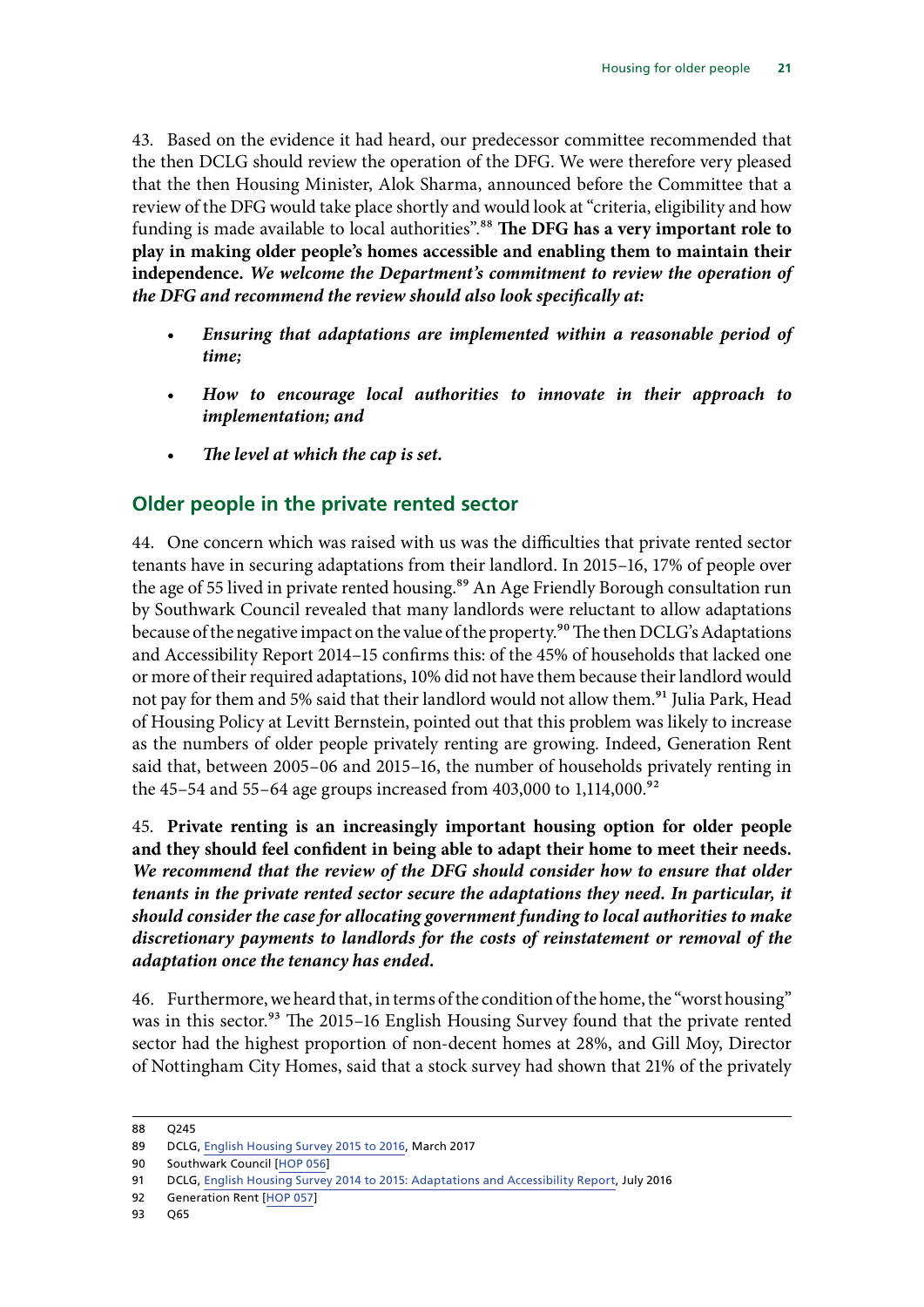rented stock in Nottingham had a category 1 hazard.<sup>94</sup> Age UK said that large parts of the sector were "certainly inadequate for older people".95 The health consequences of poor housing are serious. We will be considering the quality of homes in the private rented sector in more detail in our separate ongoing inquiry on the subject. We also note Karen Buck MP's Homes (Fitness for Human Habitation and Liability for Housing Standards) Bill 2017–19, currently before the House, which seeks to require that residential rented dwellings in England are fit for human habitation at the start of the tenancy and thereafter.<sup>96</sup>

<sup>94`</sup> Q194

<sup>95</sup> Age UK [\[HOP 085](http://data.parliament.uk/writtenevidence/committeeevidence.svc/evidencedocument/communities-and-local-government-committee/housing-for-older-people/written/49476.pdf)]

<sup>96</sup> Homes (Fitness for Human Habitation and Liability for Housing Standards) Bill 2017-19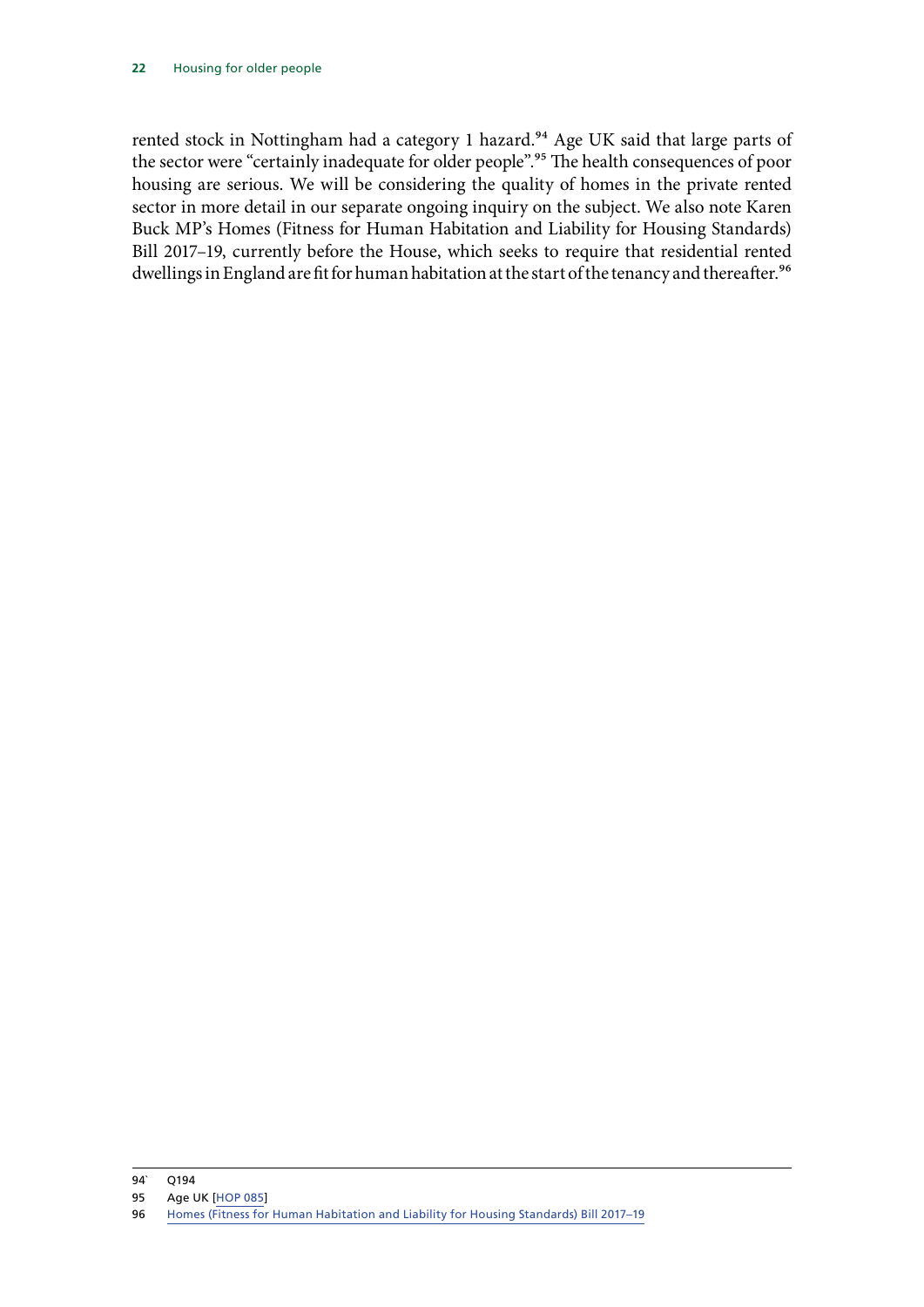# <span id="page-26-0"></span>**5** Moving home

47. Aware that they may have lived in their current home for many years and seen their family grow up there, we wanted to know how many older people were interested in moving home. Claudia Wood of Demos, who has published research on this issue in recent years, said:

> Various bits of polling have been done over the years [ … ] It consistently comes up with roughly the same sort of percentages we are talking about. The estimate is that between a quarter and a third of older people are interested  $[...]$  It is just under 3 million people in all.<sup>97</sup>

Dr Beach of the International Longevity Centre-UK said that polling he had conducted confirmed that around a third of older people wanted to move.<sup>98</sup> There are various reasons why people want to move home in later life; for example, their home may have too many stairs, too big a garden and require too much maintenance and upkeep.<sup>99</sup> These issues were frequently cited by contributors to our web forum, along with health reasons and wanting to be nearer their family. United for All Ages said that, of those making enquiries to their website<sup>100</sup> about moving:

> 38% give family reasons (such as death of a partner, moving closer to family); 33% say they have care, health or mobility needs; 24% want to reduce their running costs/maintenance bills because their property is too big; 19% want to release capital; and 10% are planning in advance of retirement.<sup>101</sup>

In terms of the preferred type, tenure and size of the home sought by those who wish to move, Claudia Wood said:

> We have done additional polling which shows about a quarter are interested in retirement housing, so specialist housing specifically, whether that be the downsizer retirement type or the extra care type. There is obviously a spectrum [ … ] The work we have done on this has shown that the majority want to buy their own home. They do not want to lease it; they want to buy it. Two-bedroom tends to be the most popular.<sup>102</sup>

### **The barriers to moving**

48. Although a sizeable minority of older people wish to move, the evidence suggested that a combination of practical, financial and emotional barriers prevented or, at least, delayed the process.103 This certainly seemed to be the experience of many of the contributors to our web forum; one contributor said:

> I have considered downsizing but not worth it! Cost of moving physically, legally, estate agent's commission, refurbishing new home, general hassle

<sup>97</sup> Q5

<sup>98</sup> Q5

<sup>99</sup> Q6

<sup>100</sup> www.downsizingdirect.com

<sup>101</sup> United for All Ages [[HOP 016\]](http://data.parliament.uk/writtenevidence/committeeevidence.svc/evidencedocument/communities-and-local-government-committee/housing-for-older-people/written/49204.pdf)

<sup>102</sup> Q5 103 Q8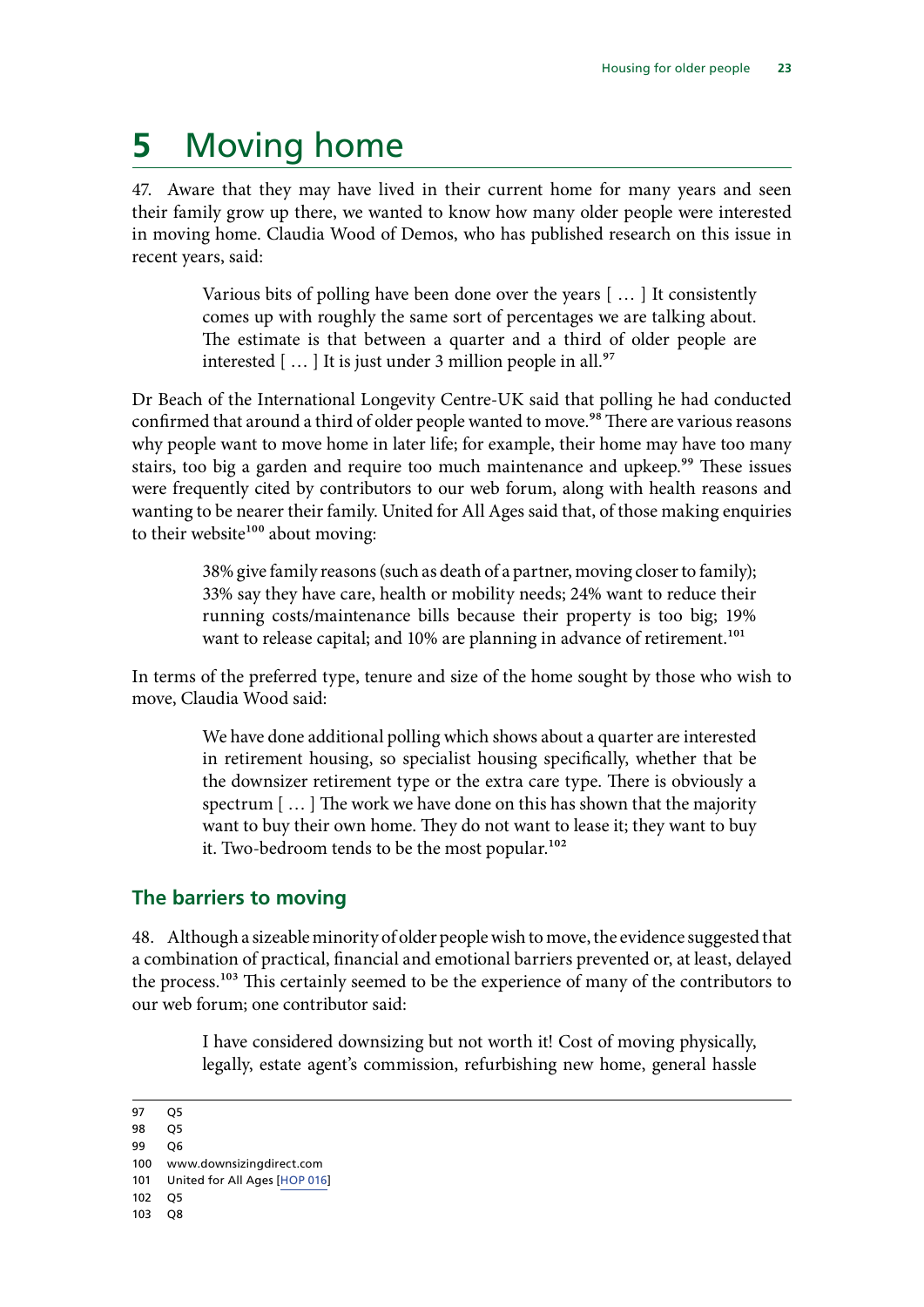<span id="page-27-0"></span>and above all having to pay a huge amount of stamp duty on new home, having paid all my life—simply not worth it! Also cannot find property with light and space required—all new flats and retirement homes too small, overpriced with many "strings attached".

Others had moved, and with a successful outcome. One contributor, who moved to a small terraced house nearer to her family, shops and transport, said the move had been "almost entirely positive for my health and wellbeing. I see family members most days, and also have the stimulus of getting to know a new neighbourhood". **Many older people would like to move in later life but often the physical, financial and emotional aspects of moving home prevent or delay them from doing so, and we heard that many of those who do move often wished they had done so sooner, often "five to 10 years earlier".**104 *The national advice service should provide information and advice on moving, including the practical aspects of moving and where to obtain help with this; housing options; and finance, including mortgages, help to buy and shared ownership.* The rest of this chapter examines the barriers to moving and offers recommendations for policies which would help people who wish to move to do so.

#### *Practical support to move*

49. For most people, regardless of age, moving home is an exhausting process, both physically and emotionally. Claudia Wood of Demos described what might be involved:

> Getting into the loft and unpacking A-level textbooks from your kids that are still there is pretty daunting. Downsizing requires getting rid of some of your stuff. It requires putting it on eBay, giving it to charity shops and packing it. The practical issue is a major issue for old people.105

She said this was compounded by the fact that "People do not look for a retirement property when they are 60 and particularly capable of moving and quite happy to do so. They look at it when they are 75 or 80".<sup>106</sup> Gail Lincoln, a psychologist conducting research on older people moving home, found that among the participants she interviewed, "for those who have less energy, poor health and who feel overwhelmed, decluttering and taking control seem to be very difficult".<sup>107</sup> One contributor to the web forum said that the "stress of doing this would be insupportable even with help, let alone without it".

<span id="page-27-1"></span>50. John Galvin of the Elderly Accommodation Counsel told us that private companies exist which can provide this kind of help: "They enter the loft, pack, help people sort, give away things, sell things, keep what matters, and then are with them on removal day and deal with the utilities".<sup>108</sup> We are also aware that some housing developers provide these services for people moving into one of their homes.<sup>109</sup> For example, McCarthy and Stone's 'Smooth Move' service offers help packing, de-cluttering, transportation, unpacking and handymen to help with tasks in the new home, in addition to help with the costs of moving. We also heard about similar initiatives in the social sector, such as Grand Union

106 Q8

<sup>104</sup> Q8

<sup>105</sup> Q8

<sup>107</sup> Gail Lincoln [[HOP 034](http://data.parliament.uk/writtenevidence/committeeevidence.svc/evidencedocument/communities-and-local-government-committee/housing-for-older-people/written/49274.pdf)]

<sup>109</sup> For example, Churchill Retirement Living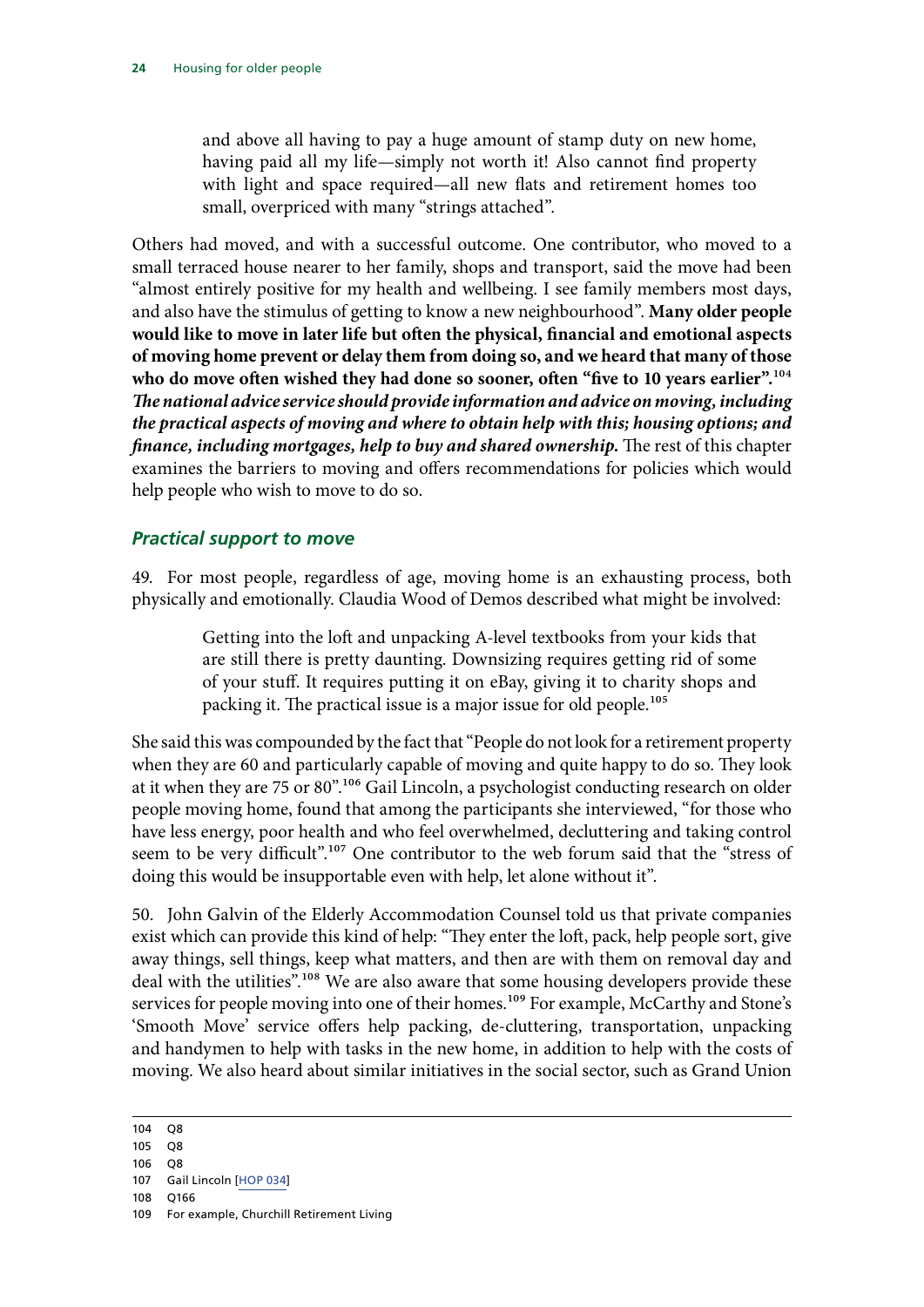<span id="page-28-0"></span>Housing Group's 'incentive to move' scheme which offers tenants practical support with moving.110 Anchor, a provider of sheltered housing, said that housing associations are "well placed" to provide this kind of support.<sup>111</sup>

51. **Moving home requires a significant amount of physical resource particularly for older people who may have less energy, health needs and a lifetime's worth of belongings to pack and unpack.** *We recommend that the national advice service should consider how best to gather information about local organisations which can provide practical help with the moving process (decluttering, disposing of unwanted items, packing and unpacking, removals and cleaning) and, where possible, signpost people to these organisations. Furthermore, trade and professional bodies involved in the home buying and selling process, such as The British Association of Removers, NAEA Propertymark, The Law Society and the Royal Institution of Chartered Surveyors, should consider creating an accreditation for their members which provide tailored services for older people. Once accredited, firms would be permitted to display the branding used by the national advice line and linked organisations.*

#### *Financial barriers*

52. The financial costs of moving home are numerous; estate agent, surveyor and legal fees; stamp duty on the new home; packing and removals; and the costs of fixtures, fittings and furnishings for the new home, as well as sometimes redecoration and improvements. The estimated direct cost of a successful house move in the UK is  $£8,451.49,^{112}$  and there is a real risk of additional costs if the transaction falls through and the process starts again. When surveyed in January 2018, 54% of Later Life Ambitions' members said that the cost of moving was the main barrier to them doing so.<sup>113</sup> Shortly after our inquiry started, the Government launched a consultation on the home buying and selling process.<sup>114</sup> The then Housing Minister, Alok Sharma, explained to us that the Government intends to improve the process by making it faster and more certain. He said that this would particularly help older people who "may find it perhaps more stressful, particularly when you are moving from a property that has been your home, where you have brought up your family".115 **The Government's commitment to improving the home buying and selling process is welcome and, given the Minister's evidence, we expect to see particular consideration given to how the process can be improved for older people.**

53. Later Life Ambitions said that, in a survey of 1,500 of their members in January 2018, nearly 30% cited stamp duty as the biggest barrier to moving.116 They, along with various other organisations,<sup>117</sup> called for a stamp duty exemption for older people moving to a smaller property. Professor Geoff Meen of the University of Reading highlighted the fact that, although not insignificant, stamp duty and other transaction costs would not

<sup>110</sup> Grand Union Housing Group [\[HOP 019](http://data.parliament.uk/writtenevidence/committeeevidence.svc/evidencedocument/communities-and-local-government-committee/housing-for-older-people/written/49215.pdf)]

<sup>111</sup> Anchor [\[HOP 042\]](http://data.parliament.uk/writtenevidence/committeeevidence.svc/evidencedocument/communities-and-local-government-committee/housing-for-older-people/written/49290.pdf)

<sup>112</sup> Based on buying and selling the average UK property, at a price of £218,225 as of January 2017, www. comparemymove.com

<sup>113</sup> Later Life Ambitions [[HOP 036\]](http://data.parliament.uk/writtenevidence/committeeevidence.svc/evidencedocument/communities-and-local-government-committee/housing-for-older-people/written/77050.pdf)

<sup>114</sup> DCLG, Improving the **home buying and selling process: call for evidence**, October 2017

<sup>115</sup> Q263

<sup>116</sup> Later Life Ambitions [[HOP 036\]](http://data.parliament.uk/writtenevidence/committeeevidence.svc/evidencedocument/communities-and-local-government-committee/housing-for-older-people/written/77050.pdf)

<sup>117</sup> Later Life Ambitions [[HOP 049\]](http://data.parliament.uk/writtenevidence/committeeevidence.svc/evidencedocument/communities-and-local-government-committee/housing-for-older-people/written/49306.pdf); McCarthy and Stone [\[HOP 059\]](http://data.parliament.uk/writtenevidence/committeeevidence.svc/evidencedocument/communities-and-local-government-committee/housing-for-older-people/written/49339.pdf), United for All Ages [[HOP 016\]](http://data.parliament.uk/writtenevidence/committeeevidence.svc/evidencedocument/communities-and-local-government-committee/housing-for-older-people/written/49204.pdf), Churchill Retirement Living [[HOP 025](http://data.parliament.uk/writtenevidence/committeeevidence.svc/evidencedocument/communities-and-local-government-committee/housing-for-older-people/written/49242.pdf)], Larkfleet [\[HOP 040](http://data.parliament.uk/writtenevidence/committeeevidence.svc/evidencedocument/communities-and-local-government-committee/housing-for-older-people/written/49285.pdf)]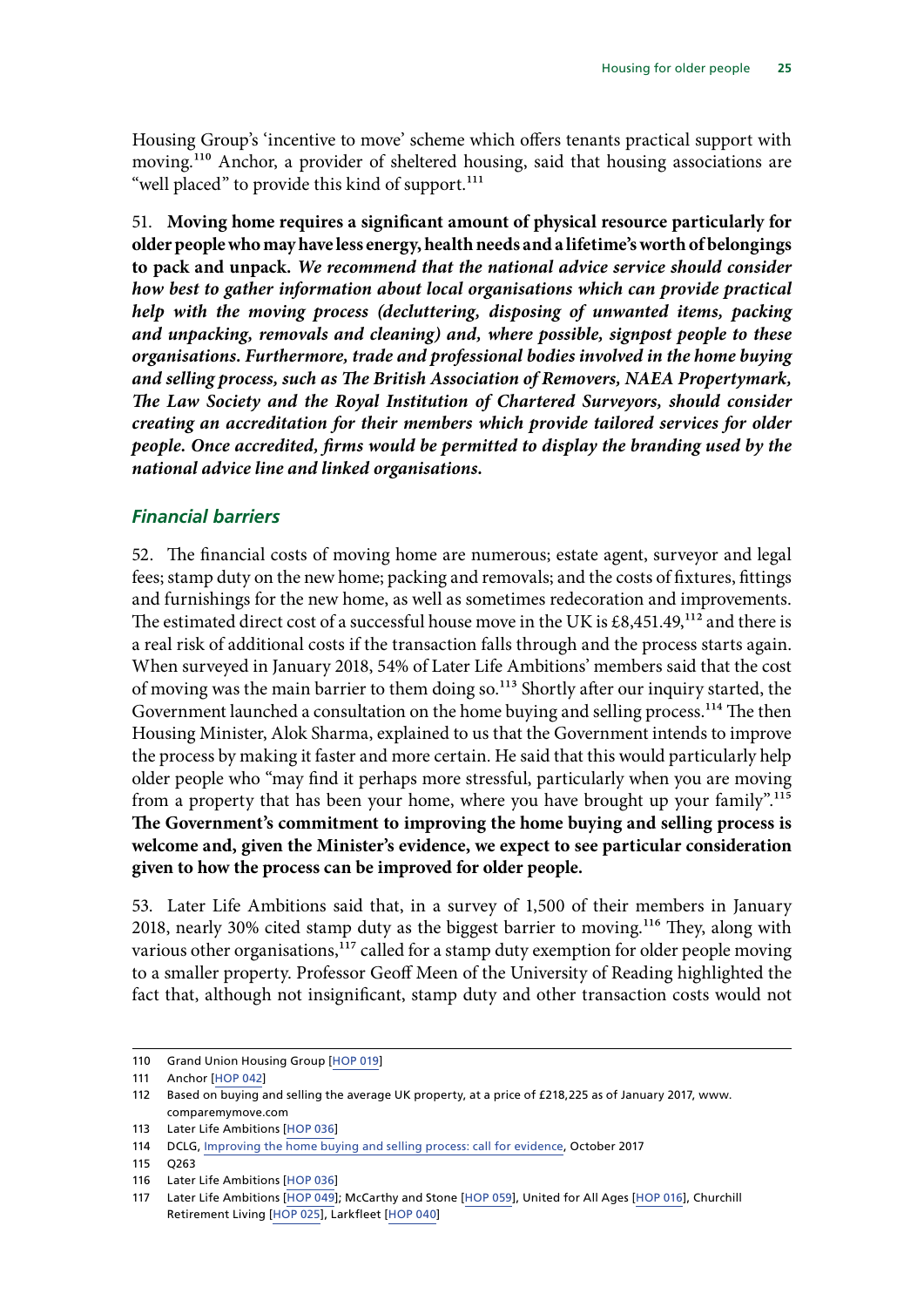<span id="page-29-0"></span>generally negate the capital gain released from moving to a smaller home.<sup>118</sup> This was highlighted in the submission from HM Treasury, which stated that the average cash release on moving from a four to a two bedroom property is  $£215,000^{119}$  and that, in 2016-17, an estimated 54% of residential property transactions paid less than  $£2,500$  in stamp duty and 23% paid no stamp duty.<sup>120</sup> We note, however, that the average cash release figure of £215,000 will have been skewed by property prices in London and the South East and that, outside these regions, the cash released will be much less.

54. Professor Meen said he did not think that reforms to stamp duty would "fundamentally change the nature of the over 60s moving".121 Dr Peter Kenway, Director of the New Policy Institute, thought there was "sufficient argument for looking seriously at it" but made the wider point that:

> Once you start to bring in special measures for some particular group or form of property, you just introduce the kinds of inefficiencies into the system that other committees here will then spend years trying to get rid of. By all means, we do need to do something about the disincentives, but I know of no reason to particularly target this group, who after all are a big chunk of the ordinary, mainstream housing market.<sup>122</sup>

Similar concerns were raised by the Building Societies Association, which said an exemption would be:

> A difficult policy to implement politically. While not true of everyone, many older people have seen the equity in their home increase significantly in value over recent decades. To provide incentives for older people to realise those equity gains, while others struggle with raising a deposit or 'secondstepping', could be controversial.<sup>123</sup>

55. **We have carefully considered calls for a stamp duty exemption for older people but are not convinced that this would enable many more people to move. Many older home owners are likely to receive a capital gain when they move that will cover the cost of the stamp duty payable on their new home. In addition, we believe that an exemption would be extremely difficult to implement. We believe that stamp duty is not the main barrier to older people moving home and that there are many other practical, emotional and financial factors which act to deter people from doing so.**

### *Access to finance to buy a new home*

56. While some older owner occupiers will have sufficient equity in their home to be able to purchase a new property outright, others will need a mortgage to be able to do so; for example, if they wish to purchase a more expensive property, move to a more expensive area, or transition from renting to owning a property. Currently, only a small number of people take out a mortgage beyond retirement age but the numbers are increasing. UK Finance said:

<sup>118</sup> Q142

<sup>119</sup> Savills, [Making use of housing wealth,](http://www.savills.co.uk/research_articles/141560/144654-0) February 2013

<sup>120</sup> HM Treasury [\[HOP 033](http://data.parliament.uk/writtenevidence/committeeevidence.svc/evidencedocument/communities-and-local-government-committee/housing-for-older-people/written/75533.pdf)]

<sup>121</sup> Q143

<sup>122</sup> Q144

<sup>123</sup> Building Societies Association [[HOP 017](http://data.parliament.uk/writtenevidence/committeeevidence.svc/evidencedocument/communities-and-local-government-committee/housing-for-older-people/written/49357.pdf)]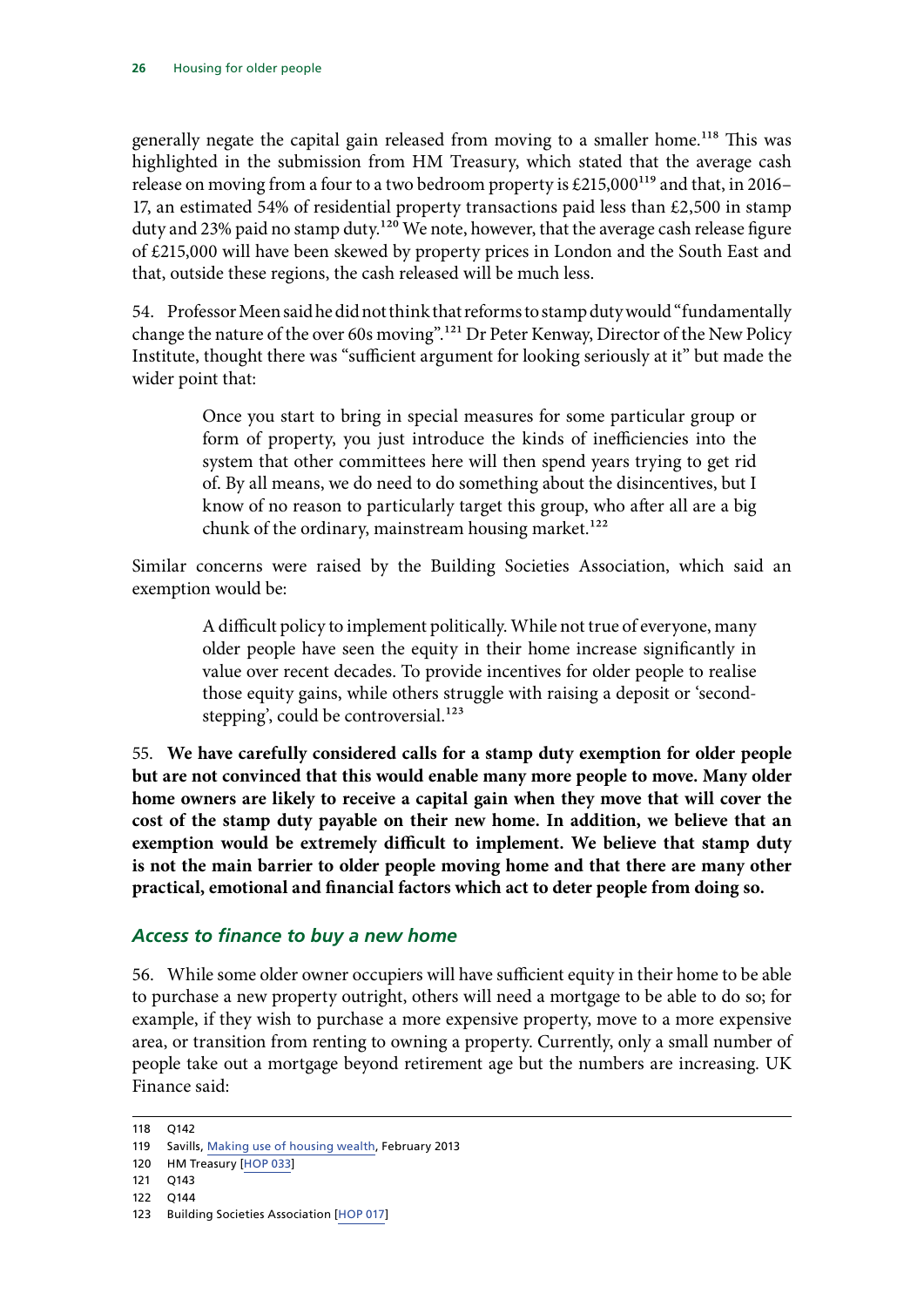The annual value of mortgage sales to those aged 55 and over was £9.8 billion in 2016. The proportion of later life mortgage sales to those aged 70 and more has almost doubled, from 10% in 2012 to 18% in 2016; largely due to the increase in lifetime mortgage sales (which represented 29% of all mortgage sales to those 55 and above in 2016). Our figures also reveal that almost 40% of new mortgage sales in 2016 are due to end after age 65, compared to 22% in 2012.<sup>124</sup>

57. Mark Bogard, Chief Executive of the Family Building Society, said that some providers were reluctant to lend to older people:

> If you are a large provider [ … ] you have a machine, and you want to feed a large number of cases through that machine. Old people are much more complicated [ … ] The only way to deal with a mortgage for older people is by looking at them and being told a story. If you are one of the big six lenders you cannot be bothered to do that, because for X% of the market it is not worth you doing it. $^{125}$

In this regard, the fact that 70% to 80% of the mortgage market is intermediated<sup>126</sup> can be helpful to older people; Mark Bogard said:

> The advantage of seeing an intermediary, a mortgage broker, is that they will tell you about the whole market. If you walk into the Nationwide and the Nationwide says no, you have to go through a whole process, which can take several hours and time to get an appointment.<sup>127</sup>

58. **A small but increasing number of older people take out a mortgage beyond retirement age. They may have more success obtaining advice from a mortgage broker, who can better assess their personal financial circumstances, than approaching a highstreet lender directly.** *We recommend that the Government should encourage lenders to improve the service they provide to older customers. This should entail the provision by high street lenders of clearer guidance, on their website and in the literature available in the branch, on their policy with respect to lending to older people. We also recommend that, where an older person who applies for a mortgage or re-mortgage is rejected, the lender should routinely refer them to another lender, a mortgage broker or, once established, the single financial guidance body for advice (see paragraph 60).*

59. The Elders Council of Newcastle said that the level of housing equity held by older people in the North East was often insufficient to purchase a retirement home,<sup>128</sup> which we anticipate will also be the case in other parts of the country. We were therefore concerned to hear that lenders were often unwilling to lend on the purchase of specialist housing. The Building Societies Association said that this was because of the:

> Potentially complicated leasehold conditions attached, with deferred service charges for care and support and communal areas, exit fees and transfer fees, which can affect the property's mortgageability [ … ] the pool of

<sup>124</sup> UK Finance [\[HOP 030\]](http://data.parliament.uk/writtenevidence/committeeevidence.svc/evidencedocument/communities-and-local-government-committee/housing-for-older-people/written/70998.pdf)

<sup>125</sup> Q170

<sup>126</sup> Q176

<sup>128</sup> Elders Council of Newcastle [\[HOP 033\]](http://data.parliament.uk/writtenevidence/committeeevidence.svc/evidencedocument/communities-and-local-government-committee/housing-for-older-people/written/49272.pdf)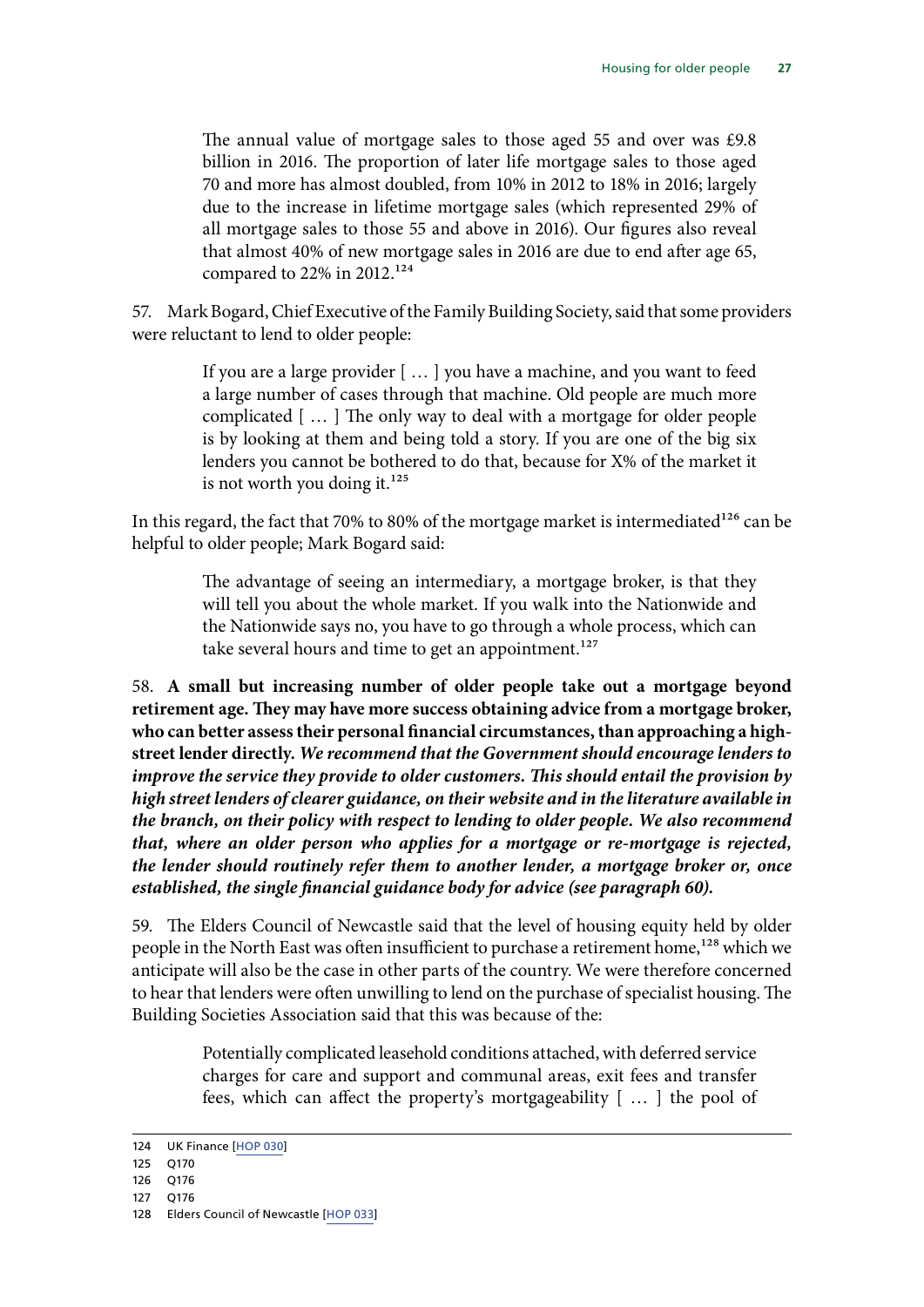prospective purchasers for such properties is limited by age. This can make them more difficult to sell, and the financial crisis showed a propensity for these properties to lose value quickly. As such, if older people require mortgage finance then it is advisable to opt for general needs housing to right size into.<sup>129</sup>

Similarly, Mark Bogard said that, for these reasons, it was "an extremely unattractive asset for the Society to end up owning if things go wrong".<sup>130</sup> However, Paul Smee of UK Finance said that there would "always be lenders who would be prepared to look at this".131 *The Government and UK Finance should together consider what steps can be taken to increase lenders' confidence in lending on the purchase of specialist housing. The Government's acceptance of the Law Commission's recommendation for a code of practice on event fees and specific legislation for the extra care housing sector (discussed in paragraphs 99 to 101) may also help to sustain resale values, thereby boosting lenders' confidence.*

#### *Financial advice*

<span id="page-31-0"></span>60. More widely, we heard that the set-up of the industry did not lend itself well to advising older people on their personal finances which can involve "complex, often interrelated decisions about a range of financial services products, from pensions, wealth management and mainstream mortgages, to equity release".<sup>132</sup> Research by UK Finance found that older people have a "lengthy, fragmented and complex" journey to obtain the help they needed.<sup>133</sup> As discussed in paragraph [38](#page-22-0), there is usually a separation of advice on mortgages and equity release when advice on both may be needed. In addition, Mark Bogard of the Family Building Society said there was a separation of advice on mortgages and investment, which was often needed by older people who "might downsize, still have a mortgage and end up with a pot of money".<sup>134</sup> Paul Smee of UK Finance suggested that the creation of the single financial guidance body, legislated for by the Financial Guidance and Claims Bill (Lords)<sup>135</sup> currently before this House, will "give a single focus point for people entering the market".<sup>136</sup> UK Finance suggested it "should explore ways of increasing the provision of and signposting to fuller information sources available to older consumers".137 *We recommend that the single financial guidance body, for which the Financial Guidance and Claims Bill (Lords) will legislate, should be made responsible for providing specialist advice tailored to the financial circumstances of older people. It should signpost older people to mortgage brokers, banks and building societies who can offer advice on mortgages and equity release, shared ownership and shared equity, and on re-investing the proceeds of sales. The national advice service should be closely linked to the single financial guidance body and signpost people seeking housing finance advice to it.*

- 133 UK Finance [\[HOP 030\]](http://data.parliament.uk/writtenevidence/committeeevidence.svc/evidencedocument/communities-and-local-government-committee/housing-for-older-people/written/70998.pdf)
- 134 Q163

<sup>129</sup> Building Societies Association [[HOP 070](http://data.parliament.uk/writtenevidence/committeeevidence.svc/evidencedocument/communities-and-local-government-committee/housing-for-older-people/written/49357.pdf)]. See also Mark Bogard at Q173

<sup>130</sup> Q173

<sup>131</sup> Q174

<sup>132</sup> UK Finance [\[HOP 030\]](http://data.parliament.uk/writtenevidence/committeeevidence.svc/evidencedocument/communities-and-local-government-committee/housing-for-older-people/written/70998.pdf)

<sup>135</sup> [Financial Guidance and Claims Bill \[HL\] 2017-19](https://services.parliament.uk/bills/2017-19/financialguidanceandclaims.html)

<sup>137</sup> UK Finance [\[HOP 030\]](http://data.parliament.uk/writtenevidence/committeeevidence.svc/evidencedocument/communities-and-local-government-committee/housing-for-older-people/written/70998.pdf)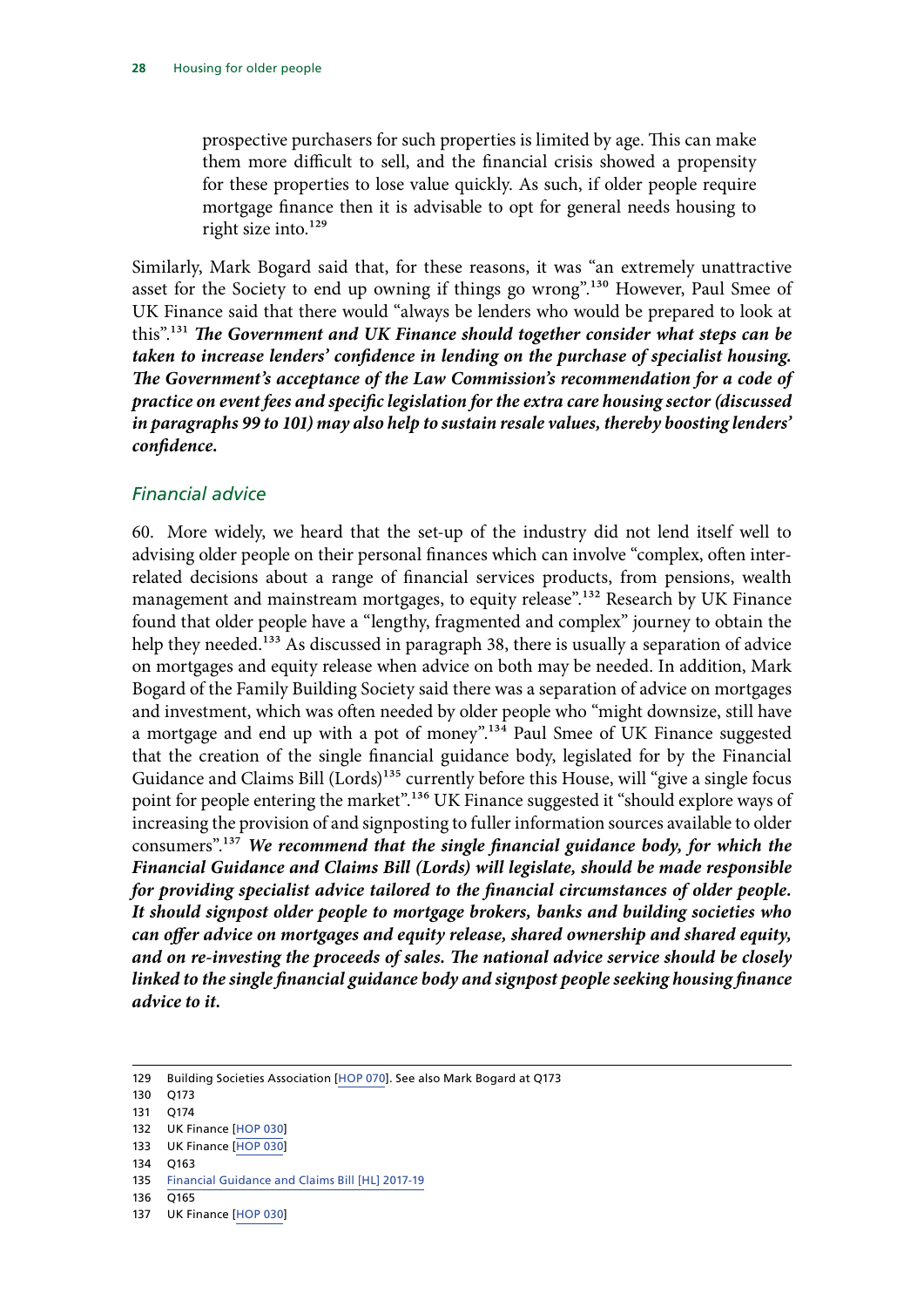#### *Shared ownership and shared equity*

<span id="page-32-0"></span>61. Shared ownership schemes, for example Older People's Shared Ownership,<sup>138</sup> are used to help eligible older people buy a share in a property with the remaining share owned by a housing association. John Galvin of the Elderly Accommodation Counsel said that shared ownership:

> Gives a way of enabling people to buy with a much smaller capital sum. Of course, it goes hand in hand with paying rent on the part you have not bought. The sums can still work quite well for some people.<sup>139</sup>

Kent Housing Group made the further point that shared ownership enabled people to move while "still retaining a level of investment to pass through inheritance, which is often a reason older people cite for not wishing to move".<sup>140</sup> We heard, however, that the current proliferation of local models made it complicated for lenders to participate.<sup>141</sup> Paul Smee of UK Finance said "The more we can see a prevailing model develop rather than very specific local models, the easier that will be to see the market grow [ … ] The simpler it becomes, the greater the potential for expansion".<sup>142</sup>

62. At present, the most important shared equity scheme is Help to Buy where the Government provides up to 20% (40% in London) as an equity loan on a new build property, although there are other shared equity products available on the market. The Help to Buy scheme enables people to purchase a property with a small amount of equity, a lower than average mortgage and an 'equity loan', covering a percentage of the property's value. Although there is no age limit to people who are eligible for the scheme, the perception of those submitting evidence was that it was for mainly for first-time buyers.<sup>143</sup> Churchill Retirement Living explained why shared equity would also be benefit older people:

> This gap between purchase price and a maximum loan is a problem shared for older people looking to move from their existing property and the price they need to pay for a retirement apartment, so the extension of this scheme to include older purchasers would also benefit older people looking to move into retirement apartments.<sup>144</sup>

We asked the then Housing Minister, Alok Sharma, whether Help to Buy was accessible to older people. He said that it was "not particularly suited to specialist housing" but was open to anyone purchasing a mainstream new-build home.<sup>145</sup>

<span id="page-32-1"></span>63. In the course of the discussion about shared ownership and shared equity schemes, Mr Sharma said that "of course, very many of the people we are talking about already are homeowners". This is true, however, as we have discussed, older people with low levels of equity will not necessarily be able to afford to move and some will want to release equity on moving. **Owner-occupiers in low-value housing or in poor condition may** 

<sup>138</sup> www.ownyourhome.gov.uk/scheme/opso/

<sup>139</sup> Q177

<sup>140</sup> Kent Housing Group [\[HOP 080](http://data.parliament.uk/writtenevidence/committeeevidence.svc/evidencedocument/communities-and-local-government-committee/housing-for-older-people/written/49397.pdf)]

<sup>141</sup> Q188

<sup>142</sup> Qq188–189

<sup>143</sup> See, for example, Churchill Retirement Living [\[HOP 025\]](http://data.parliament.uk/writtenevidence/committeeevidence.svc/evidencedocument/communities-and-local-government-committee/housing-for-older-people/written/49242.pdf), British Property Federation [\[HOP 062\]](http://data.parliament.uk/writtenevidence/committeeevidence.svc/evidencedocument/communities-and-local-government-committee/housing-for-older-people/written/49344.pdf), Building Societies Association [\[HOP 070\]](http://data.parliament.uk/writtenevidence/committeeevidence.svc/evidencedocument/communities-and-local-government-committee/housing-for-older-people/written/49357.pdf)

<sup>144</sup> Churchill Retirement Living [\[HOP 025\]](http://data.parliament.uk/writtenevidence/committeeevidence.svc/evidencedocument/communities-and-local-government-committee/housing-for-older-people/written/49242.pdf)

<sup>145</sup> Q267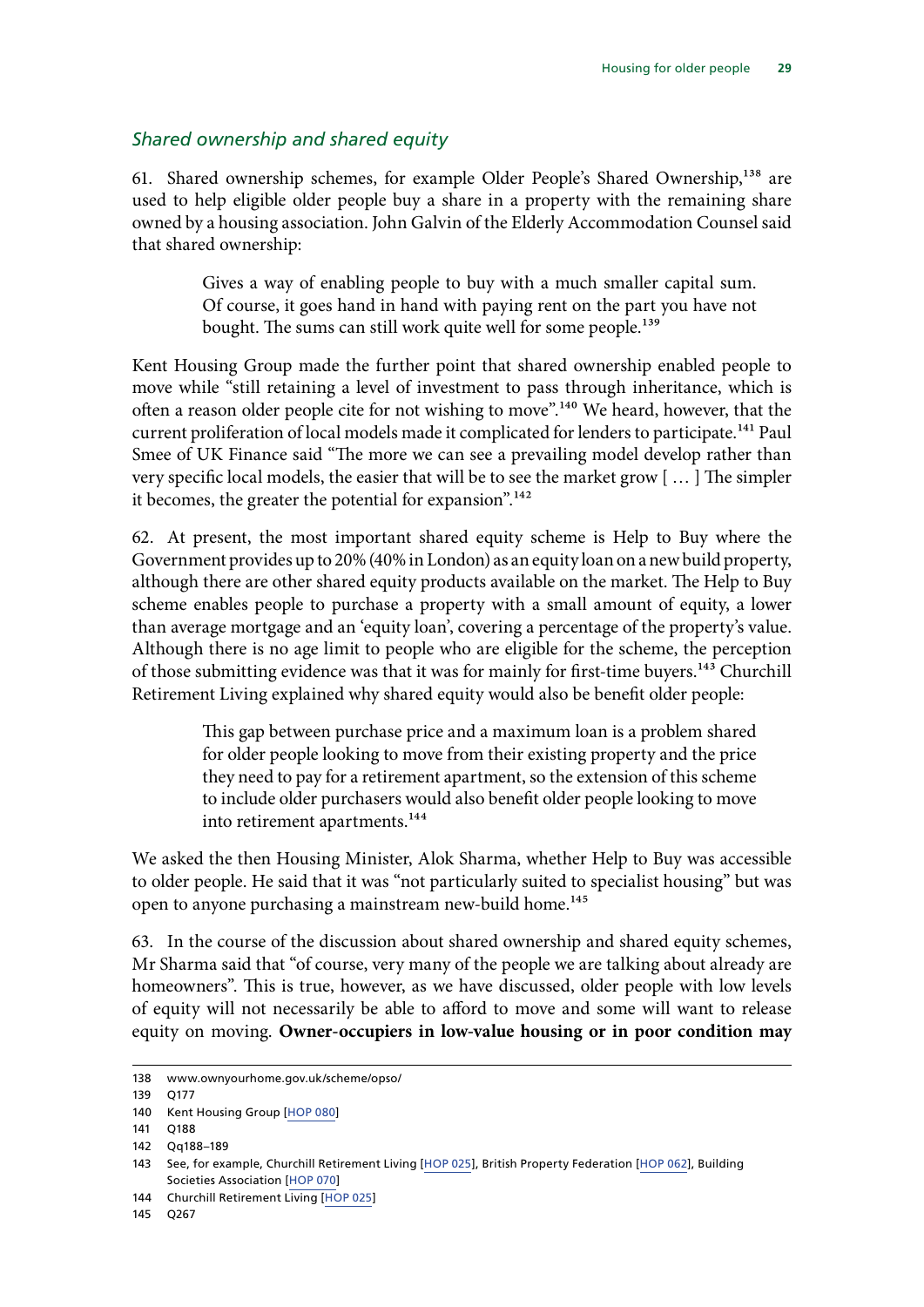<span id="page-33-0"></span>**not be able to move unless they can access social rented housing or shared ownership**. **Both shared ownership and Help to Buy could play a more important role in enabling older people to afford to purchase a mainstream home or release equity when they move.** *We recommend the Government should ensure that providers and lenders make these home ownership options available and transparent for older people and address perceptions that Help to Buy is aimed at first time buyers. We also recommend that the Government should work with lenders and housing providers to ensure one model for shared ownership which would encourage more lenders to offer mortgages, thereby widening access to this initiative, and consider how shared equity can be used for specialist housing.*

#### *A shortage of homes*

64. Quite simply, older people who would like to move will be deterred from doing so if they cannot find a property that they would like to live in. This is particularly so given the practical, financial and emotional implications of moving. Julia Park of Levitt Bernstein said:

> No one will be tempted to move to a home that's worse as well as smaller, so good design is vital if we want people to be proactive about finding a more suitable home; particularly as we spend more time at home as we get older.<sup>146</sup>

However, we heard that there was a lack of desirable and attractive properties,<sup>147</sup> and contributors to the web forum shared this opinion; one said "the design of most of the houses and bungalows that I viewed was very poor, tiny kitchens, tiny dining areas" and another said that, in the smaller mainstream properties she had visited, "the kitchens and second bedrooms are far too small [ … ] couldn't consider moving into a property that doesn't have one large enough to accommodate family and friends when they visit".

65. We heard evidence of a shortage of smaller properties and specialist housing. Later Life Ambitions said that, in a survey of 1,500 of their members, 55% highlighted a lack of smaller homes on the market as being barrier to moving.<sup>148</sup> The current shortfall in specialist homes is estimated at around  $15,000$  to  $25,000$  units a year.<sup>149</sup> Keepmoat, a homebuilder and construction company, identified the further challenge of "inadequate dispersal of homes for older people, meaning that it can be difficult to find a new home close to friends and family".150 In the next chapter, we consider how to increase the supply of specialist homes and ensure good design.

### **Moving in the social rented sector**

66. While around three quarters of older person households are owner-occupiers, a significant minority live in the social-rented sector (16.5%).<sup>151</sup> In their 2012 report, the JRF said that "owner-occupiers may have more chance of moving than social or private tenants. There are fewer opportunities for tenants in social housing to move".<sup>152</sup> We discussed the

<sup>146</sup> Levitt Bernstein [[HOP 032\]](http://data.parliament.uk/writtenevidence/committeeevidence.svc/evidencedocument/communities-and-local-government-committee/housing-for-older-people/written/74783.pdf)

<sup>147</sup> Q8. See also Royal Institute of British Architects [[HOP 066](http://data.parliament.uk/writtenevidence/committeeevidence.svc/evidencedocument/communities-and-local-government-committee/housing-for-older-people/written/49353.pdf)]

<sup>148</sup> Later Life Ambitions [[HOP 036\]](http://data.parliament.uk/writtenevidence/committeeevidence.svc/evidencedocument/communities-and-local-government-committee/housing-for-older-people/written/77050.pdf)

<sup>150</sup> Keepmoat Group [[HOP 068\]](http://data.parliament.uk/writtenevidence/committeeevidence.svc/evidencedocument/communities-and-local-government-committee/housing-for-older-people/written/49355.pdf)

<sup>151</sup> DCLG, [English Housing Survey 2015 to 2016](https://www.gov.uk/government/statistics/english-housing-survey-2015-to-2016-headline-report), March 2017

<sup>152</sup> JRF, Market Assessment of Housing Options for Older People, April 2012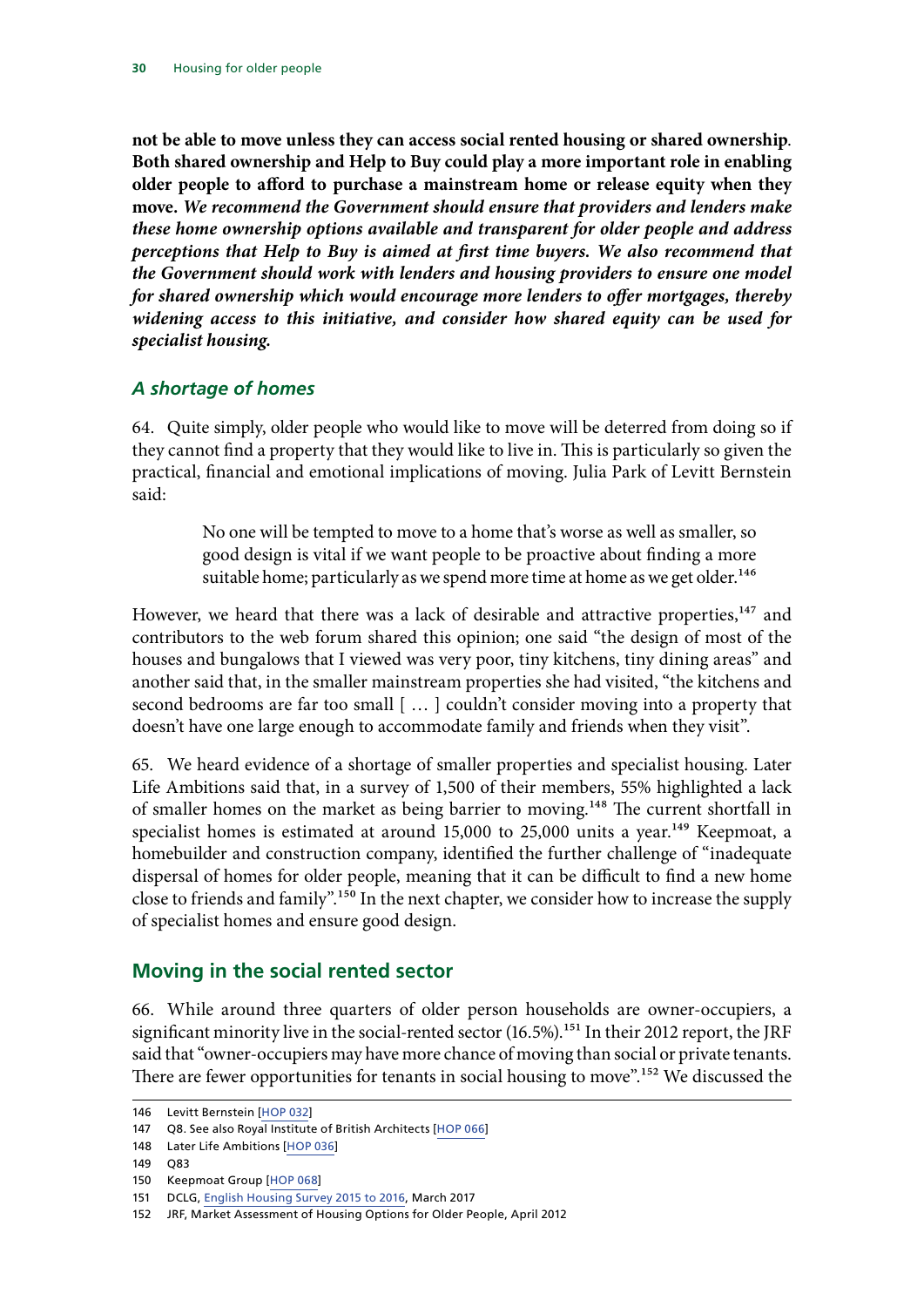options for owner-occupiers with low value housing in paragraphs [61](#page-32-0) to [63.](#page-32-1) Generally, the options for older social tenants include moving into sheltered housing or moving through an exchange, for example through the Seaside and Country Homes scheme, although housing associations are increasingly providing extra care housing. However, we heard that these options were themselves limited. Age UK said that there was a "pressing need" for more retirement housing in the social sector.<sup>153</sup> Midland Heart, a housing association, said:

> Midland Heart operates its own waiting list for affordable housing through a platform known as 'Homes Direct.' We share this platform with a number of other large housing providers across the Midlands and so it can be used as a reliable indicator of unmet need for affordable housing for older people. There are currently 3,897 older people (55+) on the waiting list which represents 11% of the total number of applicants. Of these; 1,324 have multiple health conditions which represents 4% of the total number of applicants.154

Indeed, contributors to our forum often called for more sheltered and affordable housing; one person said "The Government needs to ensure that enough social housing is built to enable people like us to move into sheltered accommodation". Despite this clear demand, we heard that many providers had placed their new developments on hold following the Government's proposals for a new funding model for supported housing (which we consider in more detail at paragraphs  $102$  to  $104$ ).<sup>155</sup>

67. We also heard that sheltered housing is often not an attractive housing option. Claudia Wood of Demos said that "a lot of that sheltered housing needs to be either knocked down and rebuilt or, or quite considerably retrofitted to improve standards<sup>", 156</sup> and the housing providers and councils submitting evidence frequently acknowledged this. Grand Union Housing Group said:

> The vast majority of older people's housing owned by the Group is the traditional post-war Local Authority stock [ … ] it is generally of limited adaptability small, in rural locations and usually difficult or impossible to adapt to address customer deteriorating health conditions. As such, it may not be a particularly attractive option for people considering downsizing, either from within our own stock or from elsewhere, and, this stock can become difficult to let.<sup>157</sup>

However, our visit to Priory Court, an extra care scheme recently built by Central Bedfordshire Council, proved that this was not universally the case, and we have seen other examples of good quality sheltered housing in our constituencies.

68. In addition, the process of finding and securing a new home for social tenants could be difficult. One contributor to our forum said:

<sup>153</sup> Age UK [\[HOP 085](http://data.parliament.uk/writtenevidence/committeeevidence.svc/evidencedocument/communities-and-local-government-committee/housing-for-older-people/written/49476.pdf)]

<sup>154</sup> Midland Heart [HOP 026]

<sup>155</sup> For example, Riverside Group Ltd [[HOP 048\]](http://data.parliament.uk/writtenevidence/committeeevidence.svc/evidencedocument/communities-and-local-government-committee/housing-for-older-people/written/49303.pdf), Housing LIN [\[HOP 012\]](http://data.parliament.uk/writtenevidence/committeeevidence.svc/evidencedocument/communities-and-local-government-committee/housing-for-older-people/written/49166.pdf)

<sup>156</sup> Q21

<sup>157</sup> Grand Union Housing Group [\[HOP 019](http://data.parliament.uk/writtenevidence/committeeevidence.svc/evidencedocument/communities-and-local-government-committee/housing-for-older-people/written/49215.pdf)]. See also Basildon Borough Council [\[HOP 022](http://data.parliament.uk/writtenevidence/committeeevidence.svc/evidencedocument/communities-and-local-government-committee/housing-for-older-people/written/49222.pdf)], Southwark Council [\[HOP](http://data.parliament.uk/writtenevidence/committeeevidence.svc/evidencedocument/communities-and-local-government-committee/housing-for-older-people/written/49326.pdf)  [056\]](http://data.parliament.uk/writtenevidence/committeeevidence.svc/evidencedocument/communities-and-local-government-committee/housing-for-older-people/written/49326.pdf)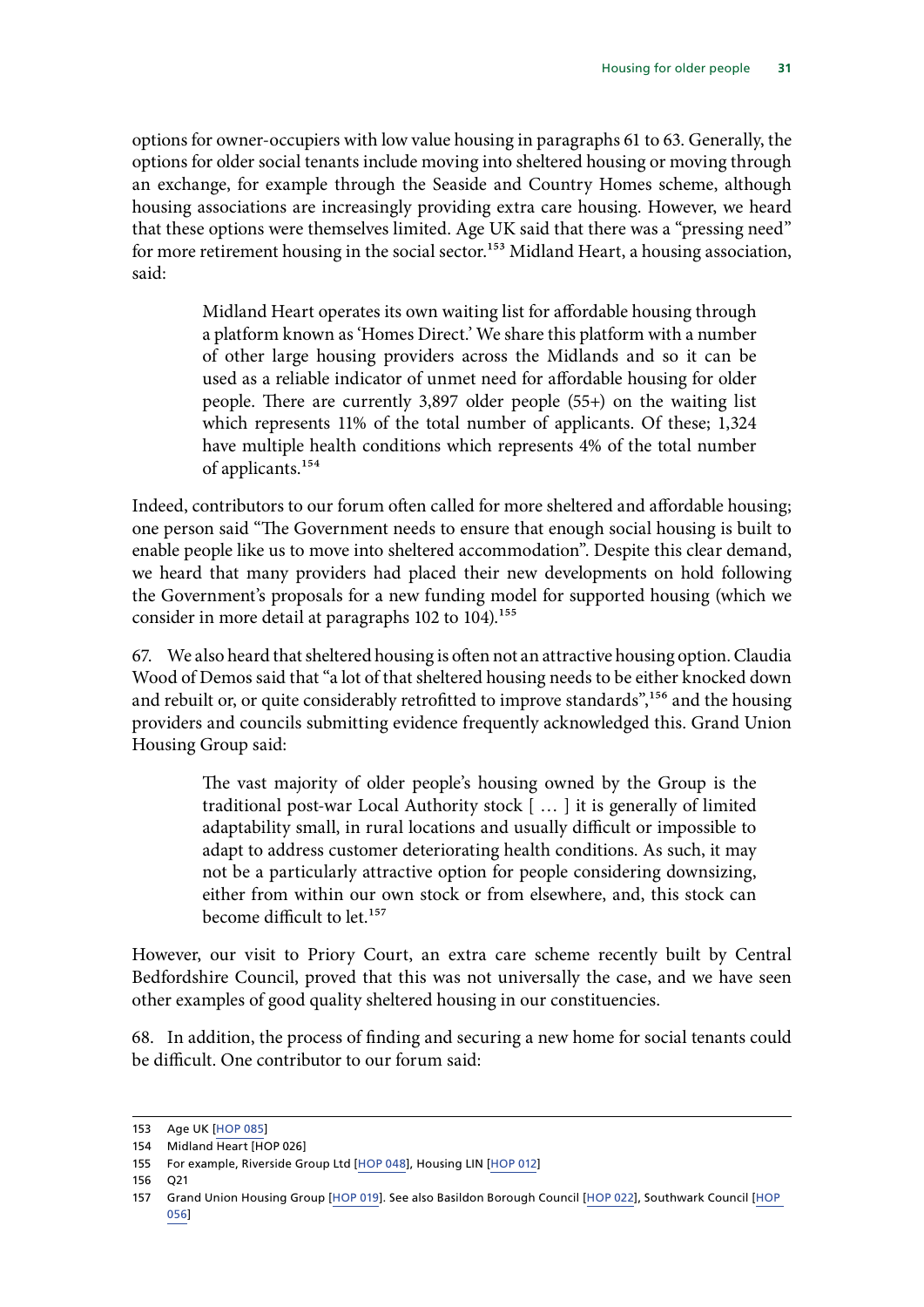<span id="page-35-0"></span>It was quite a traumatic experience, not helped by being 71 and on my own. I was only given 5 days to say yes or no to the property I had bid on, I had to pay rent straightaway although I did not move in until a month after, as I had to give a month's notice to [ … ] my landlord.

Furthermore, contributors who had undertaken an exchange often commented on the poor state of their new home; one said that "the policy is that if you exchange you accept the new home 'as is'". We note, however, as discussed in paragraph [50,](#page-27-1) that some housing providers offer their tenants practical help with moving. Grand Union Group explained that they did this to encourage older people to move, thus freeing up larger stock which was in demand from families.<sup>158</sup>

69. **We believe that the options for older social tenants who wish to move are limited. There are wider social advantages in enabling this group to move if they wish to do so, namely the health and wellbeing benefits that can result from more appropriate accommodation and the fact that it can free up homes for families waiting to move.**  *More of all types of housing for older people—extra care, sheltered and accessible housing—need to be built across the social and private sectors.* We make further, specific recommendations on this in paragraph 122.

### **What is the impact of 'downsizing' or 'rightsizing' on the wider housing market?**

70. The terms of reference for this inquiry asked whether more housing designed specifically for older people could help address England's wider housing needs. We asked for evidence on this in light of the report by Legal and General which suggested that older owner occupiers could release up to 2.6 million family homes by 'downsizing'159 and a report by Demos which suggested that it could release 3.29 million properties.<sup>160</sup> This was a controversial topic. The term 'downsizing' was problematic, with some preferring the term 'rightsizing'<sup>161</sup> and others stating there is no 'right size' when people's housing needs are diverse.<sup>162</sup> More significantly, while many submissions proposed that 'downsizing' or 'rightsizing' could play in tackling housing shortages,<sup>163</sup> others had strong objections to this. The National Pensioners Convention said that:

> These problems however are not the fault of one generation, and suggestions in public debate that older people have deliberately thwarted the homeowning aspirations of their grandchildren are both dangerous and inaccurate.164

The Centre for Ageing Better said that the subject was "poorly understood" and that:

Very little analysis has been done at the regional level, meaning we do not know if releasing under-occupied homes by encouraging older people to move out would necessarily match local demand. We do not yet have a

<sup>158</sup> Grand Union Housing Group [\[HOP 019](http://data.parliament.uk/writtenevidence/committeeevidence.svc/evidencedocument/communities-and-local-government-committee/housing-for-older-people/written/49215.pdf)]

<sup>159</sup> Legal & General, [Last Time Buyers,](https://www.legalandgeneralgroup.com/assets/portal/files/pdf_175.pdf) 2015

<sup>160</sup> Demos, [Top of the Ladder,](https://www.demos.co.uk/project/the-top-of-the-ladder/) September 2013

<sup>161</sup> Elders Council of Newcastle [\[HOP 033\]](http://data.parliament.uk/writtenevidence/committeeevidence.svc/evidencedocument/communities-and-local-government-committee/housing-for-older-people/written/49272.pdf). See also John Godfrey at Q127

<sup>162</sup> Care and Repair [\[HOP 013](http://data.parliament.uk/writtenevidence/committeeevidence.svc/evidencedocument/communities-and-local-government-committee/housing-for-older-people/written/49171.pdf)]

<sup>163</sup> See for example, The Intergenerational Foundation [\[HOP 074](http://data.parliament.uk/writtenevidence/committeeevidence.svc/evidencedocument/communities-and-local-government-committee/housing-for-older-people/written/49365.pdf)]

<sup>164</sup> National Pensioners Convention [[HOP 008\]](http://data.parliament.uk/writtenevidence/committeeevidence.svc/evidencedocument/communities-and-local-government-committee/housing-for-older-people/written/48851.pdf)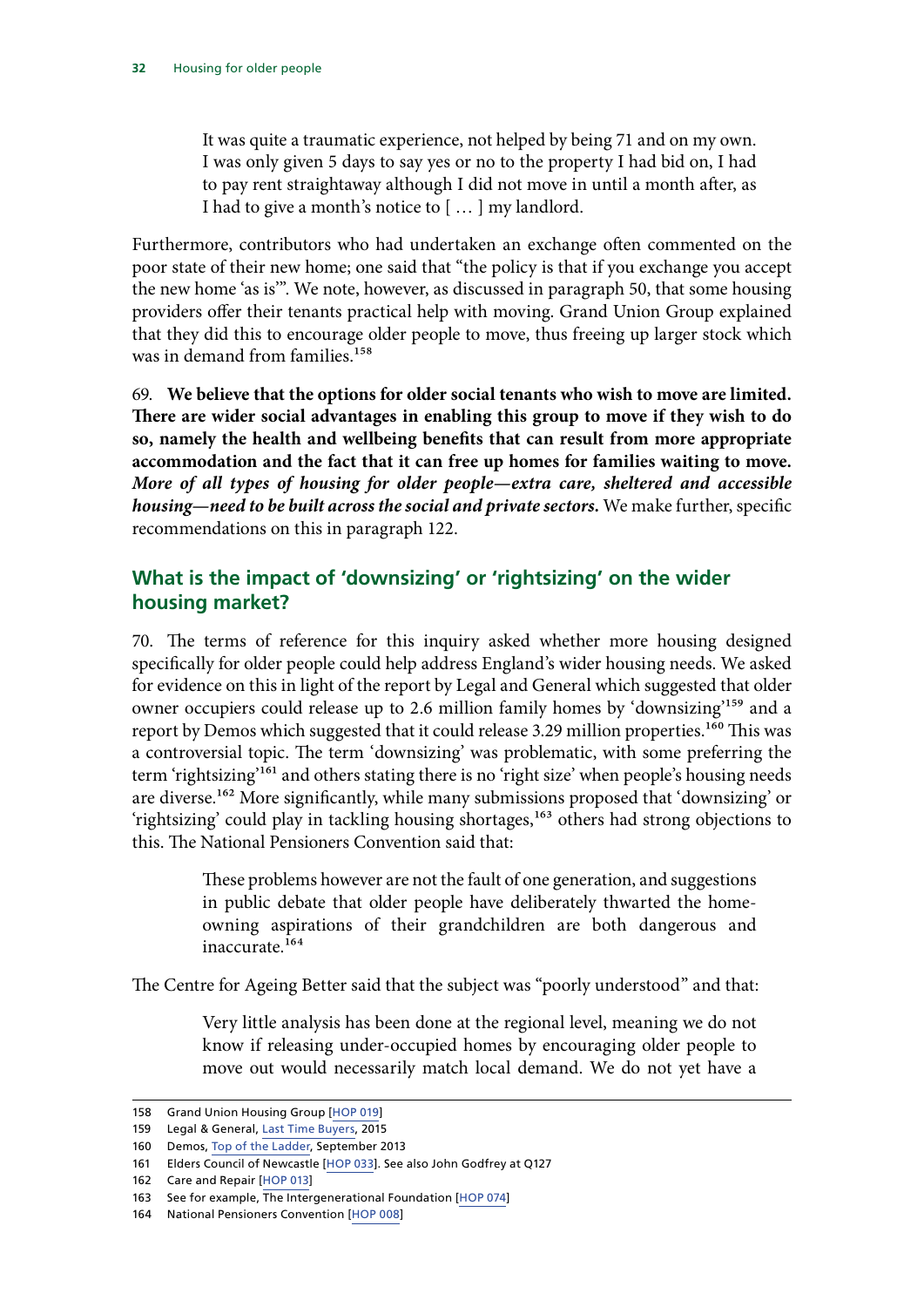sophisticated picture of where older people move to when they move out, nor do we know who then moves into their old homes. It is not clear that these homes necessarily go to new owners or tenants who are less likely to under-occupy.165

71. Given the divergence in opinion, we explored the issue in more detail with witnesses. We asked first about under-occupation among older households, which presupposes that older people moving home would free up larger homes. Dr Peter Kenway of the New Policy Institute urged caution about "assuming that under-occupation, measured like this is a problem" and pointed out that a high proportion of all owner occupiers underoccupy.166 Professor Meen of the University of Reading said that the over-60s had higher levels of consumption of housing than the population as a whole: "well over 60%" for older households compared to 50%.<sup>167</sup> We appreciate, however, that people may need this space for visiting family and friends, carers, work or hobbies.

72. With regards to the impact on housing supply, Professor Meen said that any impact would happen over a long period of time and that, on the basis that 50,000 to 100,000 are required each year, "the effects of releasing homes via people downsizing [ … ] are going to be fairly modest".168 However, John Godfrey of Legal and General thought that "over time this could potentially be a pretty big shift".<sup>169</sup> We asked our witnesses what might incentivise more older people to move home to make a difference. Professor Meen said that, given older people generally had low housing costs (only fuel and council tax after a mortgage had been paid off), were attached to their home and faced transaction costs on moving:

> If you are going to introduce incentives to try to persuade people to move, they have to be strong incentives. They are not playing around at the edges and not really going to have an effect. I think we would all agree that reforms to stamp duty are useful, but by themselves they will not be enough. The question is about—and this is going to be unpopular—what you actually have to do to be effective. You have to raise the price of housing for that particular group, when it is very, very low at the moment. That comes back to questions such as council tax, land value tax, and those sorts of things, but that is really what you are talking about if you fundamentally want to induce a big increase in the number of that group actually moving.<sup>170</sup>

We also heard that older people may be reluctant to give up their "prime asset" which they may wish to pass on to their family or use to release equity from $171$  or use to pay for specialist care and nursing home fees.<sup>172</sup> Furthermore, we heard that the capital gain to be made from moving to a smaller home, once the transaction costs had been accounted for varied greatly depending on the type of property and its location. Professor Meen said:

> In 2016, if you were talking about the south-east, the average detached property price—and I take the point about averages being a problem—was

<sup>165</sup> Centre for Ageing Better [\[HOP 046](http://data.parliament.uk/writtenevidence/committeeevidence.svc/evidencedocument/communities-and-local-government-committee/housing-for-older-people/written/49298.pdf)]

<sup>166</sup> Q125

<sup>167</sup> Q125

<sup>168</sup> Q140 169 Q140

<sup>170</sup> Q142

<sup>171</sup> Q129

<sup>172</sup> The Salvation Army [[HOP 004\]](http://data.parliament.uk/writtenevidence/committeeevidence.svc/evidencedocument/communities-and-local-government-committee/housing-for-older-people/written/46973.pdf)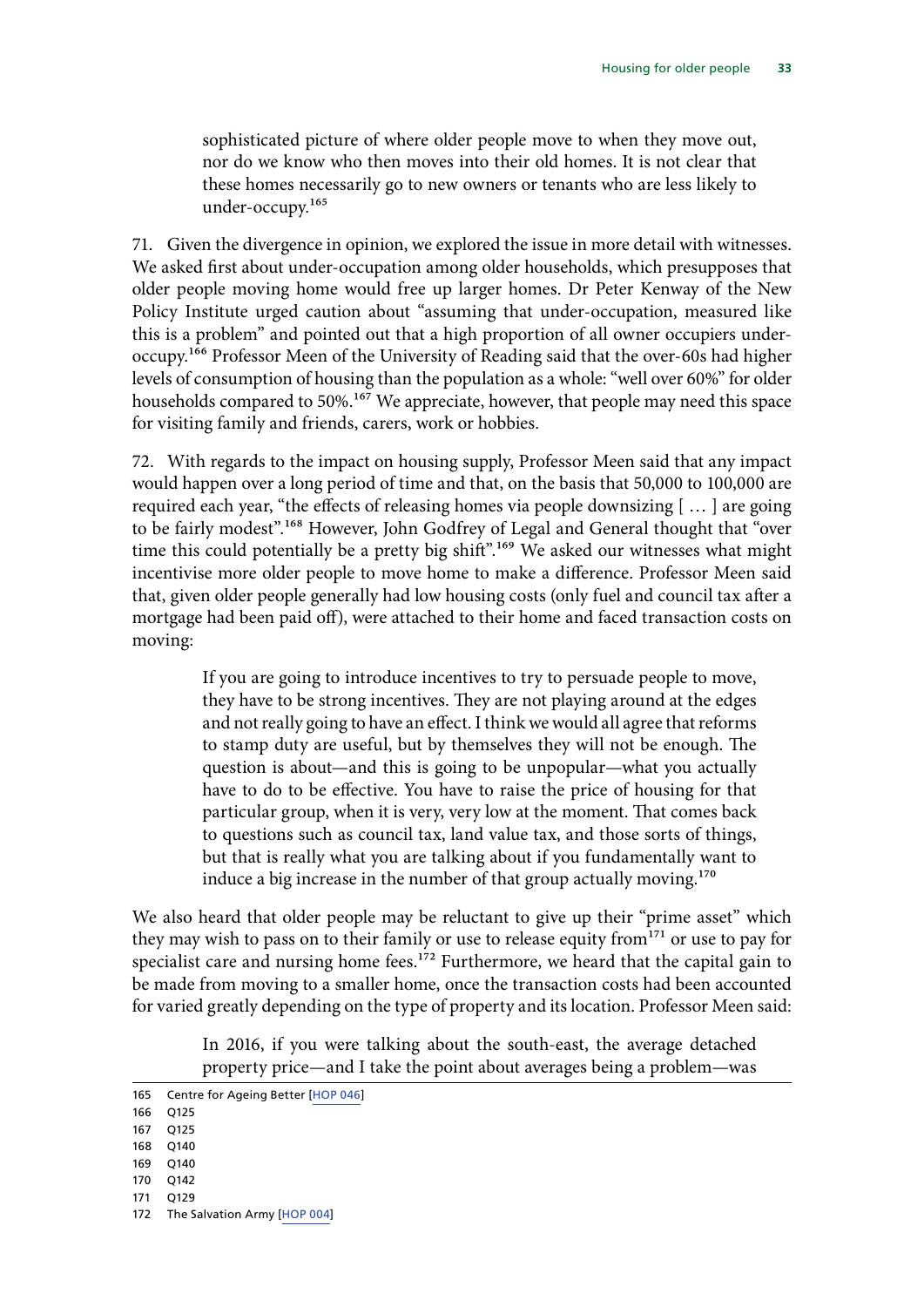£597,000. The average price of a bungalow was £383,000, so the gain for them would be £214,000. Admittedly, if you did the same calculation in the north-east, it would only be £77,000, but the distribution across property types is similar across the region, so that is the sort of number that we are talking about.<sup>173</sup>

73. We asked the Minister if his Department had looked at the impact of 'right sizing' on the wider housing market. He responded by saying that it was a question of choice for people and he would not want an older person to "feel that there was almost a pressure or a requirement to move out of the family home they have been in for many years".174 We agree. **We heard frequent claims that older people moving home in later life could be part of the solution to tackling the housing shortage but little real evidence to support this. We believe that this issue warrants further investigation as there may be wider social advantages in older people moving to a smaller home that better suits their needs.** *The Government should commission independent research to investigate the impact of 'rightsizing' on the housing market. This research should aim to provide a better understanding of how many older people move, where they move to, who moves into the homes they vacate and to what extent this helps to satisfy local demand for homes.*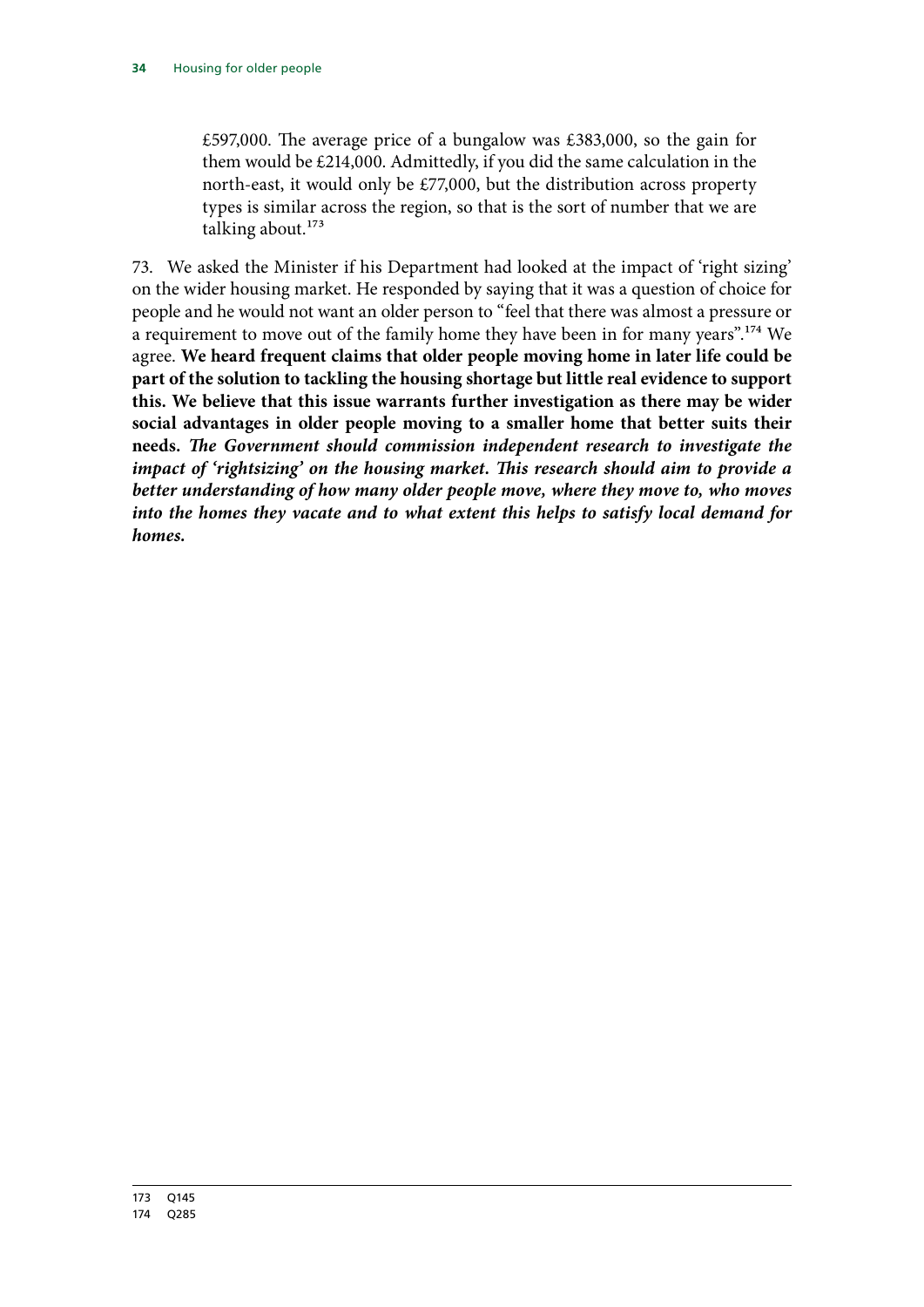# **6** Housing options

74. As emphasised at the outset of this report, older people are a highly diverse group and this is also the case for their housing preferences. Older people may choose to live in mainstream housing, accessible housing, specialist housing, including retirement and extra care housing, and cohousing. How and where they choose to live will depend very much on personal preference, age, income, equity and health, mobility and care requirements. As John Godfrey of Legal and General said, "it is horses for courses somewhat in this area".<sup>175</sup> In this chapter, we examine the key themes of the evidence in relation to different types of housing.

## **Accessible homes**

75. The standards relevant to accessible housing are set out in Approved Document M (Access to and use of buildings) Volume 1: Dwellings.176 Published in 2015 following the Housing Standards Review,<sup>177</sup> this document streamlined and replaced various different sets of standards, including for accessible housing. There are three standards: Category 1—visitable dwellings; Category 2—accessible and adaptable dwellings; and Category 3 wheelchair user dwellings. Categories 2 and 3 broadly reflect respectively the Lifetime Homes standard and the Wheelchair Housing Design Guide, developed by Habinteg, and building to these standards make homes more accessible and adaptable.

76. All new homes must be built to Category 1. This standard is met when a new dwelling has level access, a flush threshold, sufficiently wide doorways and circulation space, and a WC at entrance level. Habinteg said that this standard was "not sufficiently accessible for most older and disabled people and it is only 'visitable' in the loosest sense".<sup>178</sup> In 2014, only 7% of all homes (existing as well as new stock) in England had been built to Category  $1,^{179}$  however, the overall proportion of new homes being built to this standard has increased from 13% before 2001 to 68% since 2001.

77. The higher Category 2 and 3 standards are optional. Julia Park, Head of Housing Policy at Levitt Bernstein, explained how a Category 2 home could benefit an older person:

> The principal benefits would be practical. They would have room to turn a wheelchair in a hall and be able to enter rooms without having to jiggle and make lots of movements. They would have a workable bathroom—quite a sizeable bathroom. They would be guaranteed step-free access to the front door. They would have a large WC at entrance level with the potential for a shower. So it is nothing particularly astonishing to look at, but all those little moves added together mean that day-to-day life would be very much easier<sup>180</sup>

180 Q76

<sup>175</sup> Q149

<sup>176</sup> DCLG, [Approved Document M: Access to and use of buildings: Volume 1: Dwellings](https://www.gov.uk/government/uploads/system/uploads/attachment_data/file/540330/BR_PDF_AD_M1_2015_with_2016_amendments_V3.pdf), March 2015

<sup>177</sup> MHCLG, [Housing Standards Review: Technical Consultation,](https://www.gov.uk/government/uploads/system/uploads/attachment_data/file/354154/140911__HSR_CONSULTATION_DOCUMENT_-_FINAL.pdf) September 2014

<sup>178</sup> Habinteg [[HOP 029\]](http://data.parliament.uk/writtenevidence/committeeevidence.svc/evidencedocument/communities-and-local-government-committee/housing-for-older-people/written/49260.pdf)

<sup>179</sup> DCLG, [English Housing Survey 2014 to 2015: Adaptations and Accessibility Report,](https://www.gov.uk/government/uploads/system/uploads/attachment_data/file/539541/Adaptations_and_Accessibility_Report.pdf) July 2016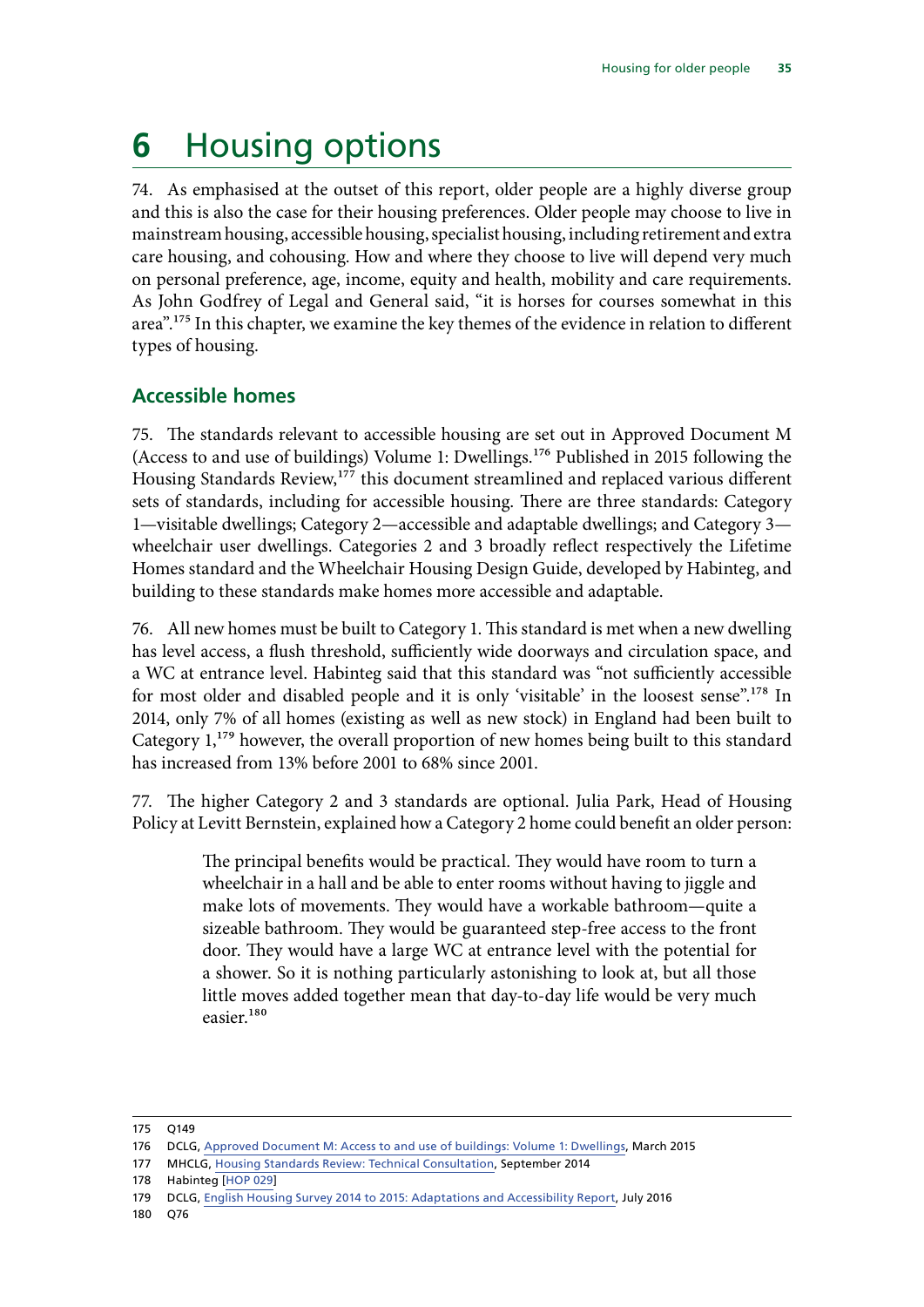We were able to see this for ourselves during our visit to Goodrich Court in Hounslow, a recently built development of Lifetime Homes and wheelchair accessible flats. We looked around a wheelchair accessible flat and a flat built to Lifetime Homes standards and could clearly see how the layout could accommodate a person's accessibility needs.

78. In addition, homes built to Category 2 and 3 standards are intended to be 'futureproof', easily able to accommodate subsequent adaptations with "strengthened walls in key areas such as WCs and bathrooms where grab-rails are most likely to be needed and a stair that is capable of accepting a stair-lift".<sup>181</sup> In contrast, we heard that some adaptations to mainstream homes, like widening doors, putting in ramps and lifts, were very difficult to do retrospectively<sup>182</sup> and not always aesthetically pleasing.<sup>183</sup> Julia Park said this provided "real pointers for where we should be heading in the future".<sup>184</sup>

79. The then DCLG said that, in applying the optional Category 2 and 3 standards, local planning authorities need to take:

> A proportionate and evidenced based approach to ensure that housing supply is not held back by unnecessary red tape. [They] will need to gather evidence to determine whether there is a need for additional standards in their area, and justify setting appropriate policies in their Local Plans. This would be based on their housing needs assessment and other available datasets considered appropriate by the local planning authority.<sup>185</sup>

Local Plans are expected to set out the proportion of new dwellings in the area that are required to meet the standards, which are then applied to individual developments through planning conditions. However, a freedom of information request by Habinteg to councils in 2016 revealed that, of the 82% of local authorities which responded, only 8% had planning policies in place to build to Category 2 standards and tracked the number of homes being built accordingly.<sup>186</sup> Once London Boroughs were excluded—the London Plan requires all new homes to be built to Category 2 and 10% to Category 3—the proportion fell to 3%. Julia Park of Levitt Bernstein said:

> There is literally that variation, from nothing to all, across the country, and that bears absolutely no relation to geographical or demographic need across the country. It is very much what the local authorities have had time to do, in terms of updating their local plans, or how brave they feel about, you know, upsetting developers and making it policy. That spread speaks for itself. It really isn't a policy that is working nationally; it is a policy that is working in a few places, and not at all in others.<sup>187</sup>

The then Housing Minister told us that "Authorities will need to consider affordability, viability and how all this will be maintained if they choose to adopt particular sets of standards. It is right to give [them] a level of autonomy in these matters".<sup>188</sup> In subsequent correspondence he told us that, because the Department did not collect data on specific

<sup>181</sup> Levitt Bernstein [[HOP 032\]](http://data.parliament.uk/writtenevidence/committeeevidence.svc/evidencedocument/communities-and-local-government-committee/housing-for-older-people/written/74783.pdf)

<sup>182</sup> Q70

<sup>183</sup> Q207

<sup>184</sup> Q70 185 DCLG [[HOP 025](http://data.parliament.uk/writtenevidence/committeeevidence.svc/evidencedocument/communities-and-local-government-committee/housing-for-older-people/written/70900.pdf)]

<sup>186</sup> Q79

<sup>187</sup> Q78

<sup>188</sup> Q284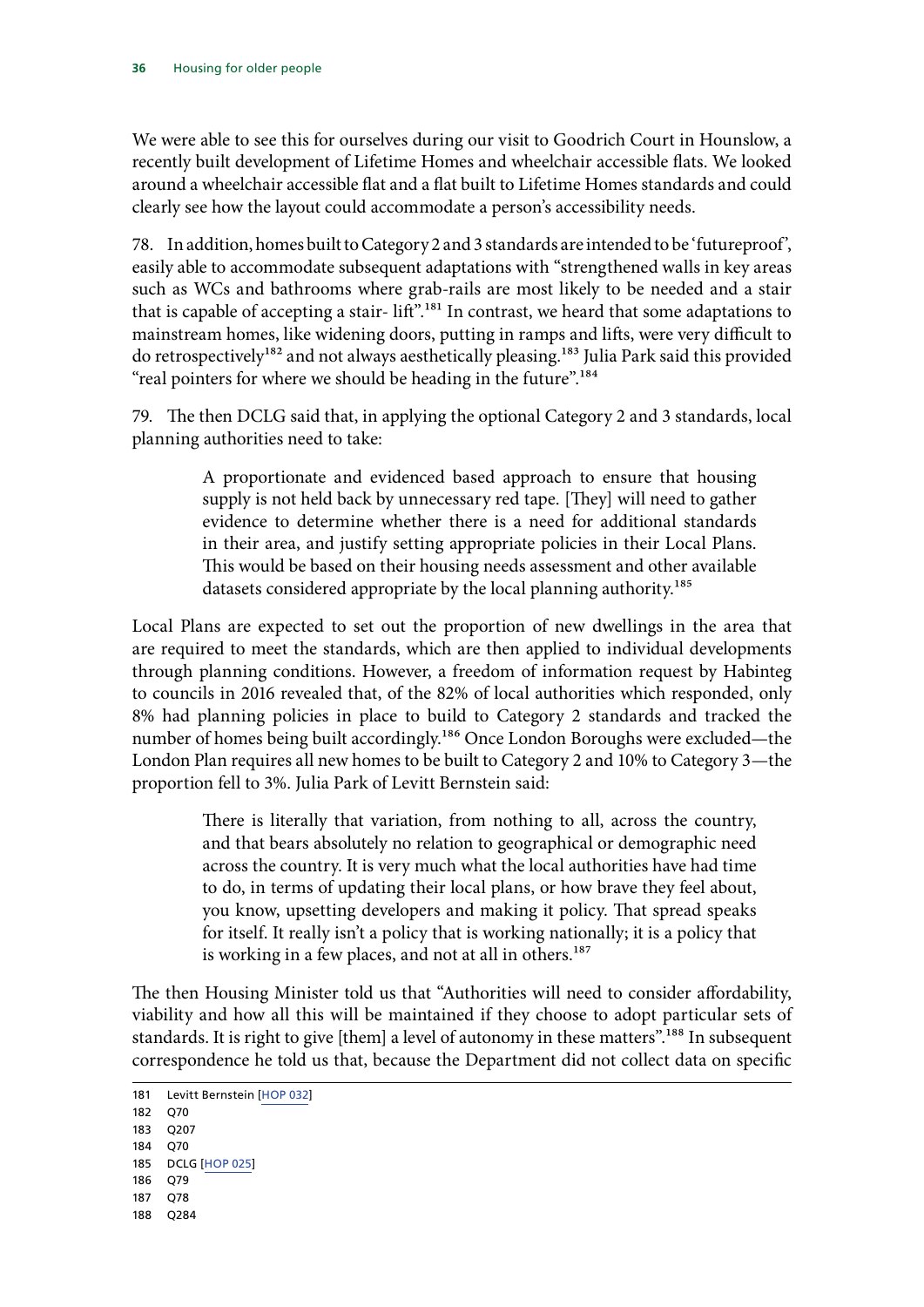planning conditions set, they do not hold data on the number of homes built to the optional standards.<sup>189</sup> Research from Habinteg and the Papworth Trust found that there were 300,000 disabled adults with an unmet accessible housing need.190 Later Life Ambitions' survey of their members found that, of the 1054 who said they had mobility issues, 75% reported that their home did not have specific features to support their accessibility needs.<sup>191</sup>

80. We asked witnesses how much extra it cost to build a Category 2 home. Andrew Gibson, Vice Chair of Habinteg, told us that building costs and space requirements meant an accessible three-bedroom semi-detached house cost, on average, £1,400 more to build than a less accessible house.<sup>192</sup> Supplementary written evidence from Levitt Bernstein included the table below. These figures were produced by external cost consultants for the then DCLG during the Housing Standards Review.<sup>193</sup> The top figure is the estimated building cost of providing the accessibility requirements and the bottom bracketed figure is the estimated part of the additional cost which cannot be recouped through higher sales values.

|              | 1b flat | 2b flat | 2b terrace<br>house | 3b semi-<br>detached | 4b detached |
|--------------|---------|---------|---------------------|----------------------|-------------|
| Category 1   |         |         |                     |                      |             |
| Category 2   | 940     | 907     | 523                 | 521                  | 520         |
|              | (289)   | (289)   | (578)               | (866)                | (866)       |
| Category 3   | 7,607   | 7,891   | 9,754               | 10,307               | 10,568      |
| (adaptable)  | (2,310) | (4,043) | (6,065)             | (6,931)              | (6,931)     |
| Category 3   | 7,764   | 8,048   | 22,238              | 22,791               | 23,052      |
| (accessible) | (2,310) | (4,043) | (6,065)             | (6,931)              | (6, 931)    |

**Table 1: Cost per dwelling over and above current industry practice (£)**

Source: EC Harris, Cost impact report published during the Housing Standards Review, 2014

Andrew Gibson of Habinteg highlighted that the costs were not significant given "all the future proofing benefits we have talked about".<sup>194</sup> However, we heard from Levitt Bernstein that the extra costs could lead developers to claim that they upset viability, leaving the standards "vulnerable to negotiation".<sup>195</sup>

81. On building homes to Category 2 and 3, Claudia Wood of Demos said "it is one of the puzzles: why is everyone not doing it? It is basic common sense for long-term liveability of homes".196 We agree. We note that the House White Paper states that the forthcoming Neighbourhood Planning Act guidance will "set a clear expectation that all planning authorities should set policies using the Optional Building Regulations".197 **However, we believe that mandatory Category 1 standard is too low and that all new homes should be built to be 'age proof' for the current and future needs of an ageing population.** *We* 

<sup>189</sup> [Letter from the Minister of State to the Chair on housing for older people,](http://www.parliament.uk/documents/commons-committees/communities-and-local-government/2017-19-Correspondence/171220-MoS-to-Clive-Betts-MP-Housing-for-Older-People.pdf) 20 December 2017

<sup>190</sup> Habinteg [[HOP 029\]](http://data.parliament.uk/writtenevidence/committeeevidence.svc/evidencedocument/communities-and-local-government-committee/housing-for-older-people/written/49260.pdf)

<sup>191</sup> Later Life Ambitions [[HOP 036\]](http://data.parliament.uk/writtenevidence/committeeevidence.svc/evidencedocument/communities-and-local-government-committee/housing-for-older-people/written/77050.pdf)

<sup>192</sup> Q77

<sup>193</sup> MHCLG, [Housing Standards Review: Technical Consultation,](https://www.gov.uk/government/uploads/system/uploads/attachment_data/file/354154/140911__HSR_CONSULTATION_DOCUMENT_-_FINAL.pdf) September 2014

<sup>194</sup> Q77

<sup>195</sup> Levitt Bernstein [[HOP 032\]](http://data.parliament.uk/writtenevidence/committeeevidence.svc/evidencedocument/communities-and-local-government-committee/housing-for-older-people/written/74783.pdf)

<sup>196</sup> Q42

<sup>197</sup> MHCLG, [Fixing our broken housing market](https://www.gov.uk/government/uploads/system/uploads/attachment_data/file/590464/Fixing_our_broken_housing_market_-_print_ready_version.pdf), February 2017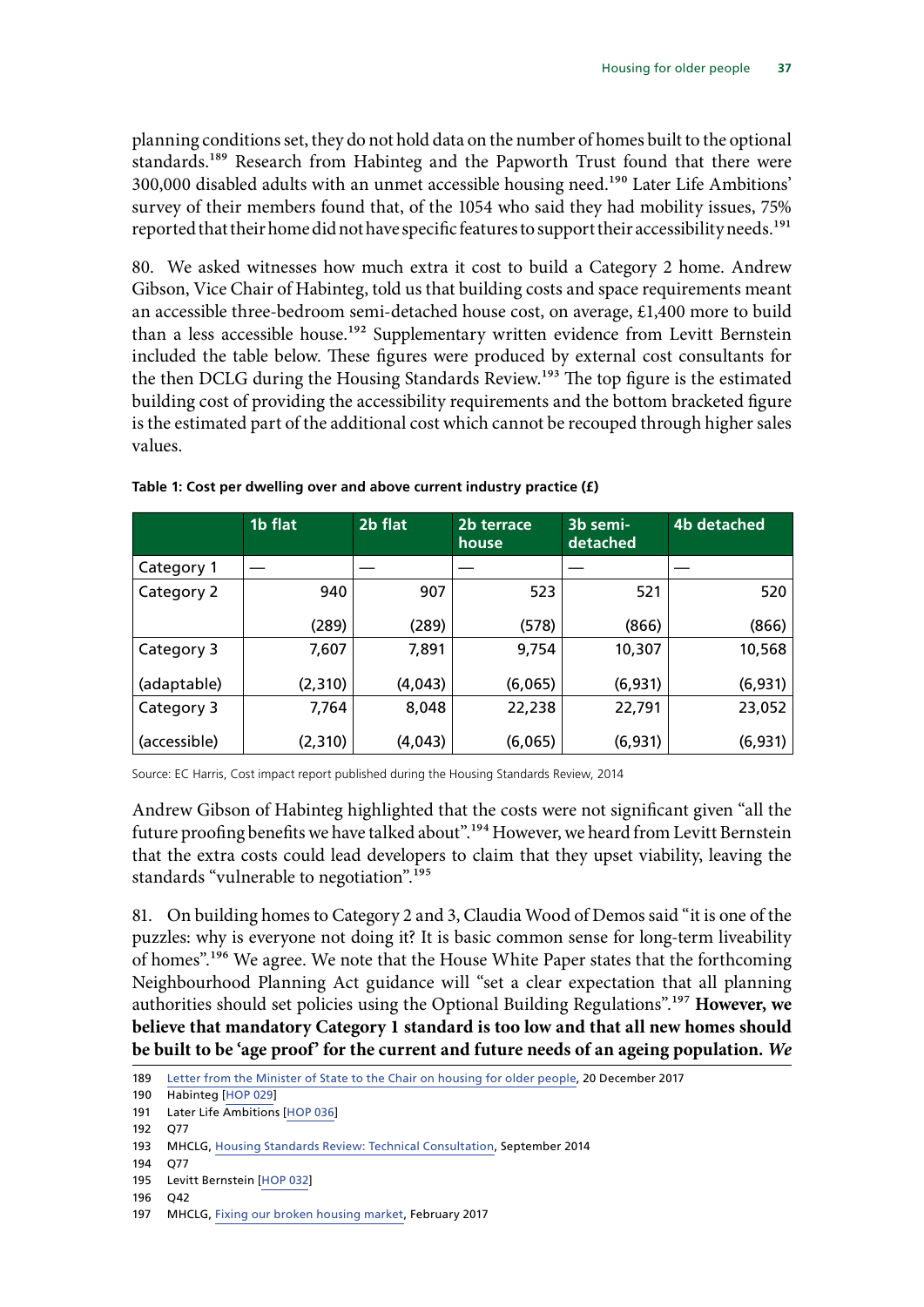*recommend therefore that the baseline standard for all new homes should be Category 2. The Government should work with local authorities to collect data on the number of homes built to Category 2 and 3 standards and require that homes built to such standards are advertised as such in sales and lettings literature so they are easily identifiable.*

### *Making best use of accessible and adapted homes*

82. We heard there was a need to keep better track of the stock of accessible homes. Levitt Bernstein said:

> Every [local planning authority] should, in theory, produce an accessible Housing Register and keep it up to date. In practice, this rarely happens which means that [local planning authorities] are unable to direct people towards housing that meets their needs.<sup>198</sup>

They went on to say that this was particularly important in relation to wheelchair adaptable housing, the potential of which may not be obvious on inspection. Jacquel Runnalls of the Royal College of Occupational Therapists also said that adapted homes could also be better identified and tracked by housing occupational therapists and surveyors to ensure that they were matched to people who needed them.199 *We recommend that local authorities ensure their accessible housing register or comparable system is comprehensive and up*to-date and keep track of stock which has undergone significant adaptation so that it *can be matched in the future to the needs of new occupants. They should also ensure that housing occupational therapists, surveyors and housing associations feed into the information gathering process.*

## **Specialist housing**

83. Specialist housing is a 'catch all' term for a range of types of housing for older people, other than care homes, which provide varying levels of support while enabling a person to live independently in their own living space. A range of terms are used to describe the different types of specialist housing. The Home Builders Federation said it comprised:

- Downsizer (age restricted) housing, for those aged 55 or above, with limited onsite staffing typically for the maintenance of the development and grounds;
- Retirement living (or 'sheltered housing'), for those aged 60 and above, with on-site support provided by a warden or house manager and some communal facilities, such as a lounge;
- Extra care housing, with a large range of on-site services, including care that can respond flexibly to increasing need, and communal facilities; and
- Care villages / continuing care retirement communities, similar to extra care but with higher levels of care.<sup>200</sup>

Reference was also made to 'assisted living', 'close care housing', 'housing with care' and 'retirement villages'. In addition, the terms 'sheltered housing' and 'very sheltered housing'

<sup>198</sup> Levitt Bernstein [[HOP 032\]](http://data.parliament.uk/writtenevidence/committeeevidence.svc/evidencedocument/communities-and-local-government-committee/housing-for-older-people/written/74783.pdf)

<sup>199</sup> Q209

<sup>200</sup> Home Builders Federation [\[HOP 058](http://data.parliament.uk/writtenevidence/committeeevidence.svc/evidencedocument/communities-and-local-government-committee/housing-for-older-people/written/49334.pdf)]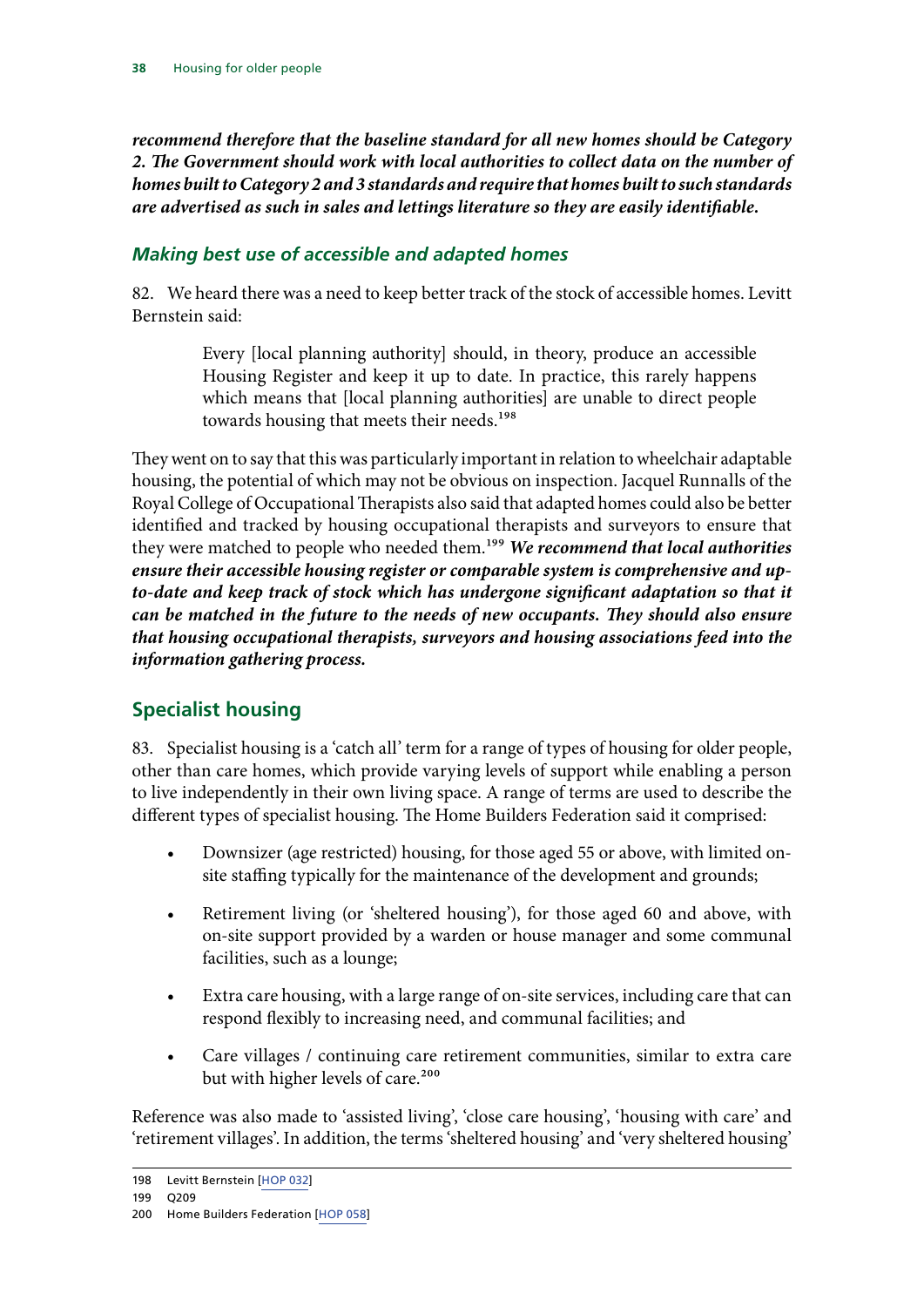were used primarily for schemes in the social sector, although we note that these schemes are increasingly referred to as 'independent living'.<sup>201</sup> Unsurprisingly, the terminology was described as "confusing"202 and Barton Willmore, a planning and design consultancy, said "There is no 'standard definition' for any of these; in many cases, they overlap and people do not know where to begin; or where to seek advice".203 Dr Brian Beach of the International Longevity Centre-UK explained that specialist housing in other countries, particularly America and New Zealand, was very popular. He said that

> [In the UK] For the consumer, it is less clear what product is on offer [ … ] The success in other markets in other countries is attributed by many experts to the consistent concept that people have and their ideas. As one person put it, there needs to be a unification of a concept that appeals to different needs but does not develop into an incredibly complex network or array of options.204

84. **The current array of terms used to describe the different types of specialist housing is confusing, although what is provided is diverse. This makes it difficult for people to understand what is on offer and make comparisons, and may ultimately be off-putting for people interested in this type of housing. We note that the success of specialist housing in other countries may be due to having a "consistent concept" of what is on offer.** *The Government should instigate discussions between developers and providers of specialist housing with the aim of agreeing on a consistent terminology to describe the housing and related services on offer.*

#### *A shortage of homes*

<span id="page-42-0"></span>85. Currently, only around 5% of the over-65 population live in all types of specialist housing,<sup>205</sup> yet the evidence suggested that many more older people would like to do so. Claudia Wood of Demos said that a quarter of older people polled by her organisation were interested in moving to specialist housing.<sup>206</sup> Michael Voges, Executive Director of the Associated Retirement Community Operators (ARCO), the representative body for providers of extra care housing, said that there was a "huge demand" for this type of housing, describing people "queueing down the corridor" waiting for a new scheme showroom to open.<sup>207</sup> Paul Teverson, Director of Communications at McCarthy and Stone, agreed, saying "across our managed stock, only about 4% is vacant [ … ] so we know that there are generally waiting lists for people to buy one of our properties".<sup>208</sup> Midland Heart, a housing association, said that there was sufficient demand to "support the development of thousands of new units of older person specific housing in the Midlands over the next ten years".<sup>209</sup> The current shortfall is estimated at around 15,000 to 25,000 units a

204 Q8

- 206 Q5
- 207 Q83
- 208 84

<sup>201</sup> Q201

<sup>202</sup> Levitt Bernstein [[HOP 014\]](http://data.parliament.uk/writtenevidence/committeeevidence.svc/evidencedocument/communities-and-local-government-committee/housing-for-older-people/written/49197.pdf)

<sup>203</sup> Barton Willmore LLP [[HOP 064](http://data.parliament.uk/writtenevidence/committeeevidence.svc/evidencedocument/communities-and-local-government-committee/housing-for-older-people/written/49348.pdf)]

<sup>205</sup> Associated Retirement Community Operators [[HOP 060](http://data.parliament.uk/writtenevidence/committeeevidence.svc/evidencedocument/communities-and-local-government-committee/housing-for-older-people/written/49340.pdf)]

<sup>209</sup> Midland Heart [\[HOP 026\]](http://data.parliament.uk/writtenevidence/committeeevidence.svc/evidencedocument/communities-and-local-government-committee/housing-for-older-people/written/49244.pdf)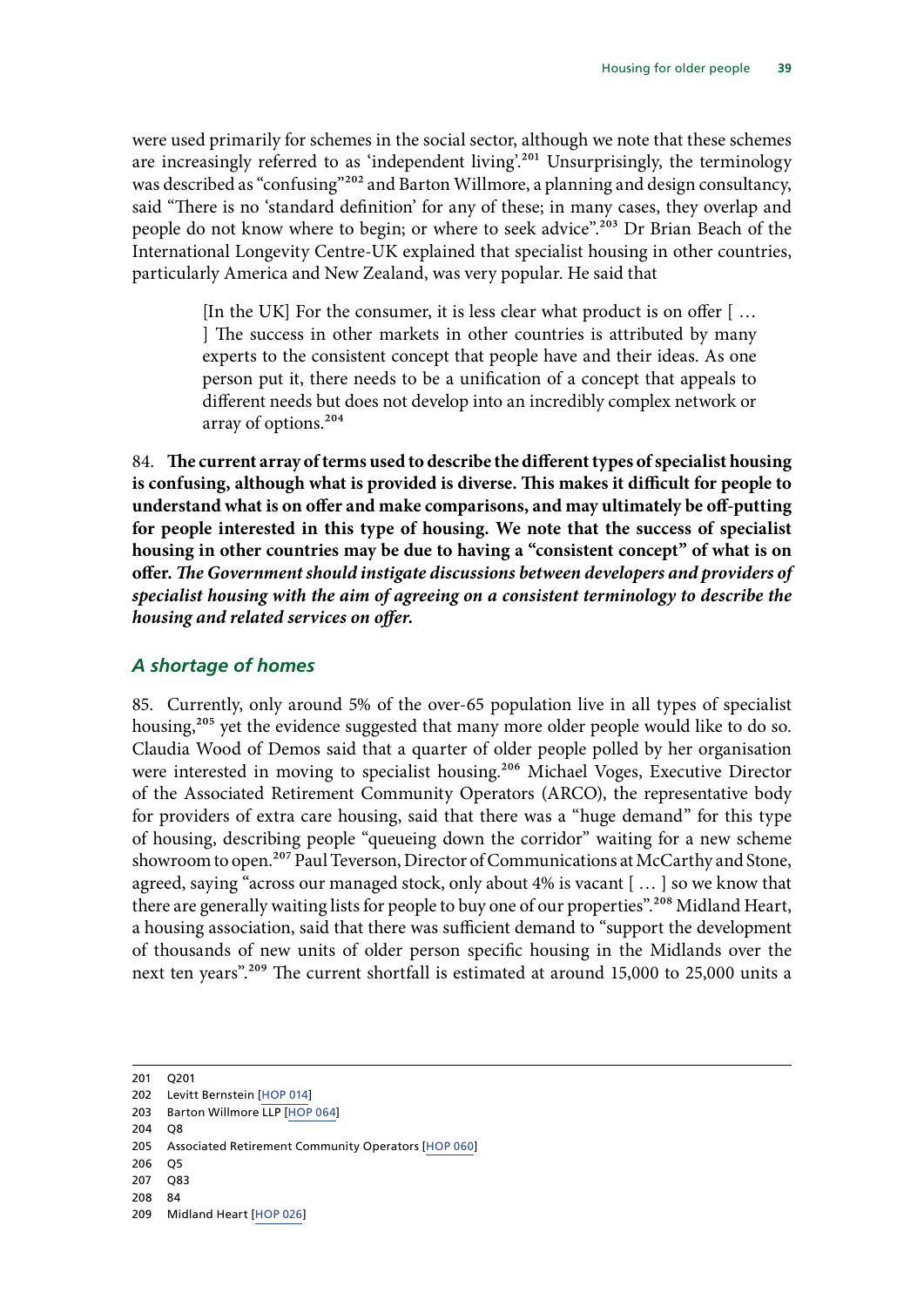year.<sup>210</sup> Taking into account future housing need, the Housing LIN estimates a shortfall of 400,000 units of specialist housing by 2035.<sup>211</sup> Jeremy Porteus said this comprised the following units:

> About 70,000 is extra care housing. About half a million is sheltered housing, but increasingly it is also a move towards this rightsizer/downsizer accommodation, which is still fairly immature, but is seen as an attractive choice. Of that, we are probably talking between about 80,000 to 90,000 properties that have been reclassified as that.<sup>212</sup>

<span id="page-43-0"></span>86. In addition, we heard that there was a particular shortage of privately developed specialist homes and, as a result, a shortage of homes for private sale<sup>213</sup> and "virtually none" for private rent.<sup>214</sup> Audley Retirement, a private provider, said that the concentration of specialist housing in the housing association and charitable sector had "caused an imbalance in many areas where as much as 80% of the population are owner occupiers".<sup>215</sup> Furthermore, with regards to extra care housing, the 'middle market' was particularly poorly catered for. ARCO said:

> The majority of older people's housing-with-care provision caters for those eligible for social/affordable rent (housing benefit) [ … ] The majority of the older and ageing population fall into the 'middle market' bracket: those owning average sized two or three bedroom houses who would be ineligible for social rented accommodation, and unable to afford accessing high end provision. This group is therefore particularly under-served. Indeed, there is currently only enough middle market stock to cater for around 0.1% of older people in this income bracket.<sup>216</sup>

**We believe that, in the face of demand, there is a shortfall in supply of specialist homes in general and particularly for private ownership and rent and for the 'middle market'. This limits the housing options available to older people and the opportunity to derive the health and wellbeing benefits linked to specialist homes.** In the following chapter, we discuss the evidence we received about the impact of the planning system on number of specialist homes being built.

#### *Health and wellbeing benefits*

<span id="page-43-1"></span>87. There is a significant body of evidence on the health and wellbeing benefits to older people of living in specialist housing and the resultant savings to the NHS and social care.<sup>217</sup> This is particularly the case for extra care housing, which has onsite care and support and communal facilities. In addition, this type of housing helps family and carers finding it challenging to provide enough care and support.<sup>218</sup> We visited two extra care

210 Q83

214 Q85

<sup>211</sup> Housing Learning and Improvement Network [[HOP 012](http://data.parliament.uk/writtenevidence/committeeevidence.svc/evidencedocument/communities-and-local-government-committee/housing-for-older-people/written/49166.pdf)]

<sup>212</sup> Q7

<sup>213</sup> Q83

<sup>215</sup> Audley Retirement [[HOP 018\]](http://data.parliament.uk/writtenevidence/committeeevidence.svc/evidencedocument/communities-and-local-government-committee/housing-for-older-people/written/49214.pdf)

<sup>216</sup> Associated Retirement Community Operators [[HOP 060](http://data.parliament.uk/writtenevidence/committeeevidence.svc/evidencedocument/communities-and-local-government-committee/housing-for-older-people/written/49340.pdf)]

<sup>217</sup> Q50

<sup>218</sup> Levitt Bernstein [[HOP 014\]](http://data.parliament.uk/writtenevidence/committeeevidence.svc/evidencedocument/communities-and-local-government-committee/housing-for-older-people/written/49197.pdf)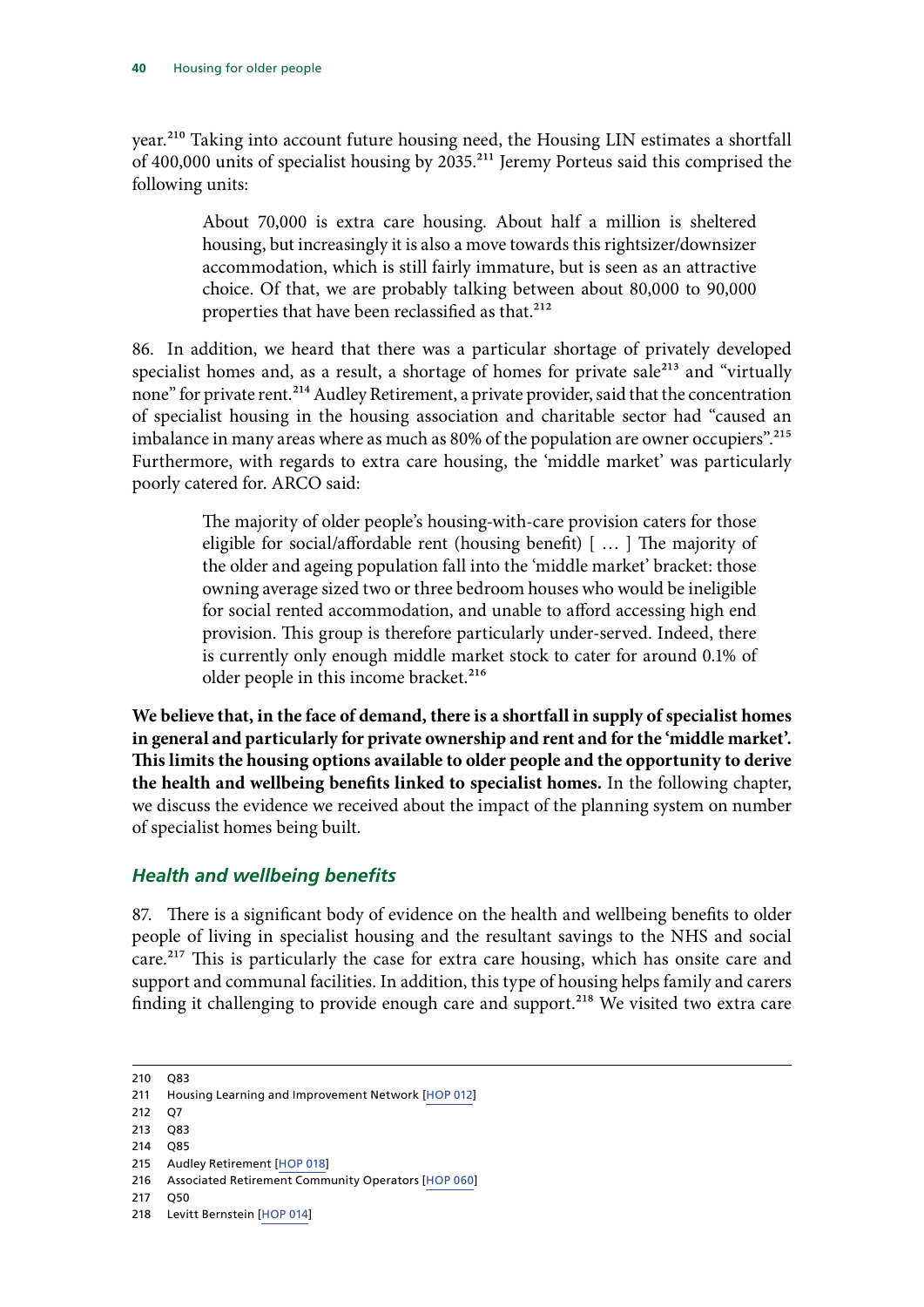housing schemes; Battersea Place, a luxury development in Battersea, and Priory View, a scheme built by Central Bedfordshire Council. We were impressed with the facilities and lively atmosphere at both.

88. Research by the International Longevity Centre-UK found that around a quarter of people who moved into extra care housing with social care needs (or went on to develop them) experienced an improvement within five years, were less likely to be admitted to hospital overnight and had fewer falls.<sup>219</sup> Subsequent research found that, in comparison to older people in the general community, extra care residents reported having a higher quality of life, a higher sense of control and lower levels of loneliness.<sup>220</sup> While at Aston University, Professor Holland led a three-year study on the impact on older people's health of living in the ExtraCare Charitable Trust's extra care schemes. She told us about some of the findings:

> We looked at how long people spent in hospital in the year before they moved in, with a follow-up the year after they moved in. We found a significant reduction from a median of five to seven days to a median of about one to two days for unplanned hospital visits [ … ] There are several possible reasons for this. ExtraCare has a wellbeing adviser, so a nurse, and a drop-in advice clinic where people can get advice on health issues [ … ] Another reason is that people's homes in supported living are purpose built, so there are no access issues. They have a wet room shower. There are no steps or stairs. They are all very accessible. The other thing is that there is care on site. [ … ] Finally, the support is available to enable self-care from that wellbeing adviser, who is a nurse, so to help them learn how to look after any new tablets.<sup>221</sup>

Professor Holland's study found that the NHS costs for those in the sample were reduced by 38% and that the costs for frail residents had reduced by 51%.<sup>222</sup> In addition, local authority costs of providing lower and higher level social care were 17.8% (£1,222) and 26% (£4,556) lower respectively on average per person per year. With regards to retirement housing, research from the University of Reading showed that it can help combat social isolation and promote fitness, with over 80% of owner occupiers of retirement housing taking part reporting feeling happier in their new home and nearly a third feeling that their health had improved.<sup>223</sup>

89. Providers of sheltered housing emphasised their role in helping older people to stay healthy, reducing hospital admissions and delayed transfers of care, thereby generating savings to health and social care budgets.<sup>224</sup> Research by Demos estimated the value of sheltered housing to the NHS and social care at £486 million per year, of which £17.8 million amounted to reduced loneliness.<sup>225</sup> In light of this, the Government's support for specialist housing under the Shared Ownership and Affordable Housing Programme and the Care and Support Specialised Housing Programme is welcome.<sup>226</sup>

<sup>219</sup> International Longevity Centre-UK [\[HOP 079\]](http://data.parliament.uk/writtenevidence/committeeevidence.svc/evidencedocument/communities-and-local-government-committee/housing-for-older-people/written/49390.pdf)

<sup>220</sup> Q49

<sup>221</sup> Q196

<sup>222</sup> Aston Research Centre for Healthy Ageing (ARCHA) and the ExtraCare Charitable Trust, [Final report,](http://www.aston.ac.uk/lhs/research/centres-facilities/archa/extracare-project/) April 2015 223 British Property Federation [\[HOP 062\]](http://data.parliament.uk/writtenevidence/committeeevidence.svc/evidencedocument/communities-and-local-government-committee/housing-for-older-people/written/49344.pdf)

<sup>224</sup> Riverside Housing Group [[HOP 048\]](http://data.parliament.uk/writtenevidence/committeeevidence.svc/evidencedocument/communities-and-local-government-committee/housing-for-older-people/written/49303.pdf), Nottingham City Homes [\[HOP 067\]](http://data.parliament.uk/writtenevidence/committeeevidence.svc/evidencedocument/communities-and-local-government-committee/housing-for-older-people/written/49354.pdf)

<sup>225</sup> Q50

<sup>226</sup> DCLG [[HOP 025](http://data.parliament.uk/writtenevidence/committeeevidence.svc/evidencedocument/communities-and-local-government-committee/housing-for-older-people/written/70900.pdf)]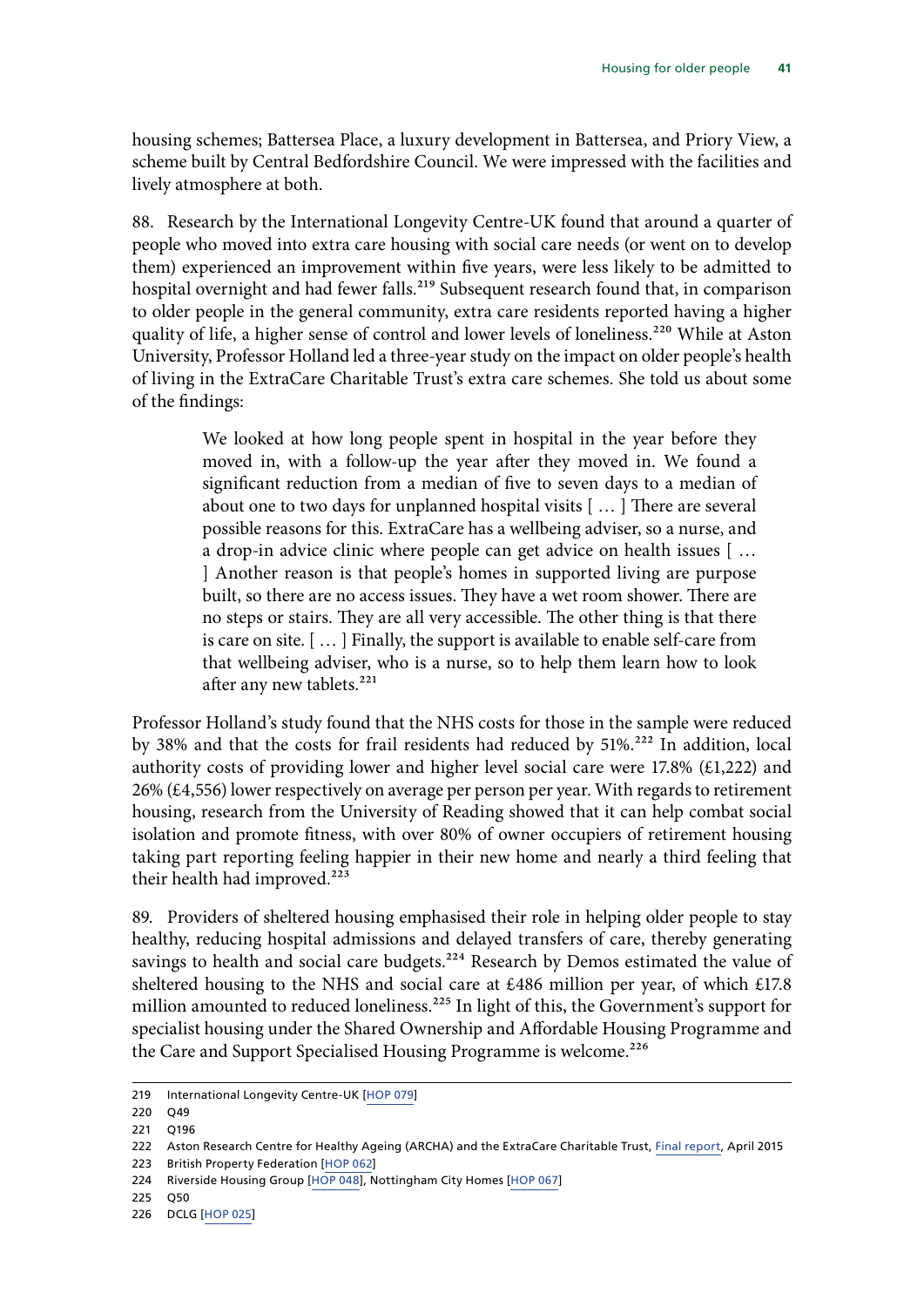90. Age UK highlighted that such benefits depend on the quality of the scheme and said that there were clear differences between "housing at the top-end of the market" and "rundown badly managed sheltered housing with little or no housing support".<sup>227</sup> Indeed, some of the contributors to our web forum were unhappy about the level of support provided to them by their housing association, describing "neglect" and "lack of emotional support", homes not being adapted to meet their needs and not being redecorated and repaired between occupants. In contrast, another contributor said that her housing association had a "strong ethic of care for its tenants and leaseholders". Sue Adams of Care and Repair said that analysis of LOGASnet data had shown a "really big shift away from social landlords doing the repairs in their homes" and also said that her organisation had heard evidence of some social landlords refusing permission for adaptations.<sup>228</sup>

91. **Specialist housing, and particularly extra care housing, can promote the health and wellbeing of older people and their carers, leading to savings in spending on health and social care.** *We recommend that the planned social care green paper should include plans to promote awareness of this type of housing so it becomes an option for older people whose care needs are not significant enough for residential care.* 

<span id="page-45-0"></span>92. **Registered social landlords also play a significant role in promoting the health and wellbeing of vulnerable older tenants. We believe that, a***s recommended by our predecessor Committee,*229 *housing associations should remain mindful of their social mission to ensure that they make best use of this position and consistent levels of service, the Government should publish standards setting out their role and responsibilities to their older tenants, including ensuring good quality, adapted (where necessary) housing and, more widely, falls and accident prevention, preventing hospital admissions and enabling prompt discharge.*

## *Paying for specialist housing*

93. There are concerns about the cost of and costs associated with specialist housing and its resale value. Most specialist housing is leasehold. Leaseholders are also required to pay regular service charges for the upkeep of the facilities and for the shared services. They may also be required to pay ground rent. In addition, 'event fees', which are payable by the leaseholder typically on the sale of the property, are common.

94. Specialist housing costs more to buy than its non-specialist equivalent. Paul Teverson of McCarthy and Stone said that their apartments were "about 10% more expensive than an average apartment in the local area".<sup>230</sup> However, from experience in our constituencies, we believe that the cost is somewhat higher. Contributors to our web forum remarked on this; for example, one person said the private retirement villages in her area were "for the very rich" and the equity in her current property would not be sufficient to buy an apartment in one. We note, however, that developments range from the expensive highend to the more affordable.<sup>231</sup> Paul Teverson said that there was a "premium" because "You are buying into not just the 800 square feet of the apartment but the homeowners'

<sup>227</sup> Age UK [\[HOP 085](http://data.parliament.uk/writtenevidence/committeeevidence.svc/evidencedocument/communities-and-local-government-committee/housing-for-older-people/written/49476.pdf)]

<sup>228</sup> Q72

<sup>229</sup> Communities and Local Government Committee Housing associations and the Right to Buy: Second Report of [Session 2015–16,](https://publications.parliament.uk/pa/cm201516/cmselect/cmcomloc/370/370.pdf) February 2016

<sup>230</sup> Q97

<sup>231</sup> Q103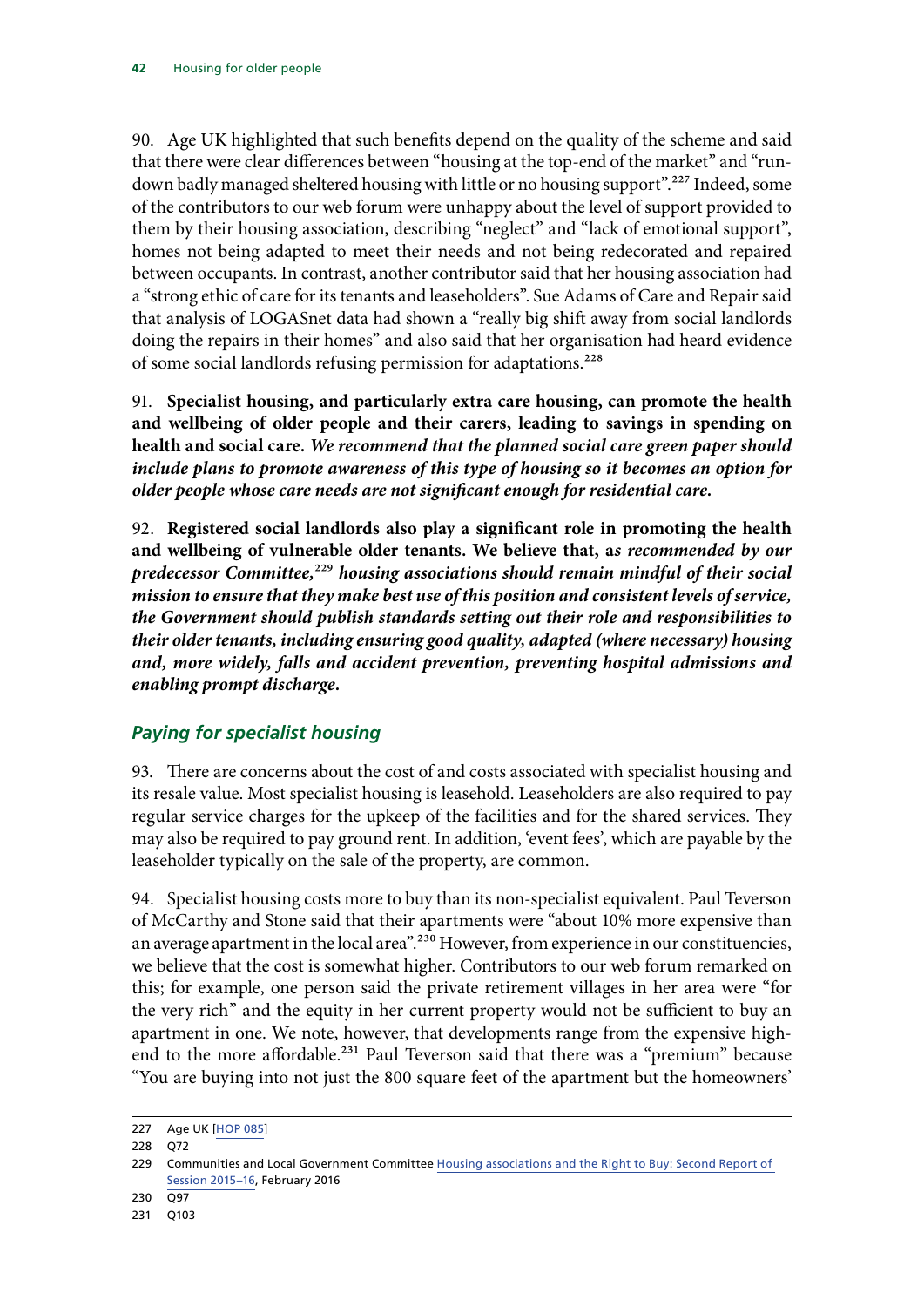lounge, the restaurants and the services".<sup>232</sup> He went on to say that, as a consequence of the communal areas which are a feature of specialist housing, the Community Infrastructure Levy (CIL) was higher. We consider the application of CIL to specialist housing in more detail in chapter seven.

95. The Elders Council of Newcastle said the resale market for specialist housing was "difficult" and "losing money is a common feature"<sup>233</sup> and we note the research undertaken by the Elderly Accommodation Counsel for the BBC which found that around half of new build retirement homes sold during a 10-year period were later re-sold at an average reduction in value of 17%.<sup>234</sup> However, ARCO said that research they had conducted found that the vast majority of extra care housing properties increased in value on resale.<sup>235</sup> Paul Teverson of McCarthy and Stone said that the instances of their retirement homes losing value "related to 2006–07 developments [ … ] that were sold on the eve of the house price crash" and said that they now have:

> A really positive story to tell on resales. When we look at resales in the four or five years over that period, on average they were first sold at £196,000 and they have resold at £198,000. That is maybe not tracking house price inflation across the UK, but on average they are holding or slightly retaining their value. $236$

96. Service charges on specialist homes typically include a contribution towards the cleaning and maintenance of the communal areas and grounds, the servicing and maintaining of lifts, as well as charges for support services, such staffing costs, care support and catering. Charges can vary widely depending on the type of specialist housing, who manages it and the services that are provided. Which? states that service charges "could be anything from £100 to £300, or even in excess of £500 per month for a luxury property".<sup>237</sup> The service charges for McCarthy and Stone developments are available on their website. For 2017–18, the service charge is £55.37 per week for a two bedroom apartment in a typical Retirement Living apartment and £161.49 per week for a two bedroom apartment in a typical Retirement Living PLUS apartment. In the latter case, it states that "costs in these developments are higher to reflect increased staffing costs, the provision of domestic support packages, and the table service restaurant provided on site".<sup>238</sup>

97. We were told by Age UK that high service charges may deter older people on low or fixed incomes from purchasing specialist housing<sup>239</sup> and also heard that, having already paid off a mortgage, they feel that it is like taking on another.<sup>240</sup> However, Claudia Wood of Demos said that people often did not realise that the service charge may cost less than servicing a property, suggesting it may be possible to save "£1,000 to £3,000 a year".<sup>241</sup> She went on to say that awareness needed to be raised on what service charges were for and whether they were good value for money. Dr Beach of the International Longevity Centre-

<sup>232</sup> Q97

<sup>233</sup> Elders Council of Newcastle [\[HOP 033\]](http://data.parliament.uk/writtenevidence/committeeevidence.svc/evidencedocument/communities-and-local-government-committee/housing-for-older-people/written/49272.pdf)

<sup>234</sup> BBC News, [Half of new-build retirement homes sell at a loss,](http://www.bbc.co.uk/news/business-41200686) 9 September 2017

<sup>235</sup> Associated Retirement Community Operators [[HOP 012](http://data.parliament.uk/writtenevidence/committeeevidence.svc/evidencedocument/communities-and-local-government-committee/housing-for-older-people/written/70792.pdf)]

<sup>236</sup> Q108

<sup>237</sup> [www.which.co.uk](http://www.which.co.uk) [accessed on 19 January 2018]

<sup>238</sup> [www.mccarthyandstone.co.uk/faq/](http://www.mccarthyandstone.co.uk/faq/) [accessed on 19 January 2018]

<sup>239</sup> Age UK [\[HOP 085](http://data.parliament.uk/writtenevidence/committeeevidence.svc/evidencedocument/communities-and-local-government-committee/housing-for-older-people/written/49476.pdf)]

<sup>240</sup> Q29

<sup>241</sup> Q29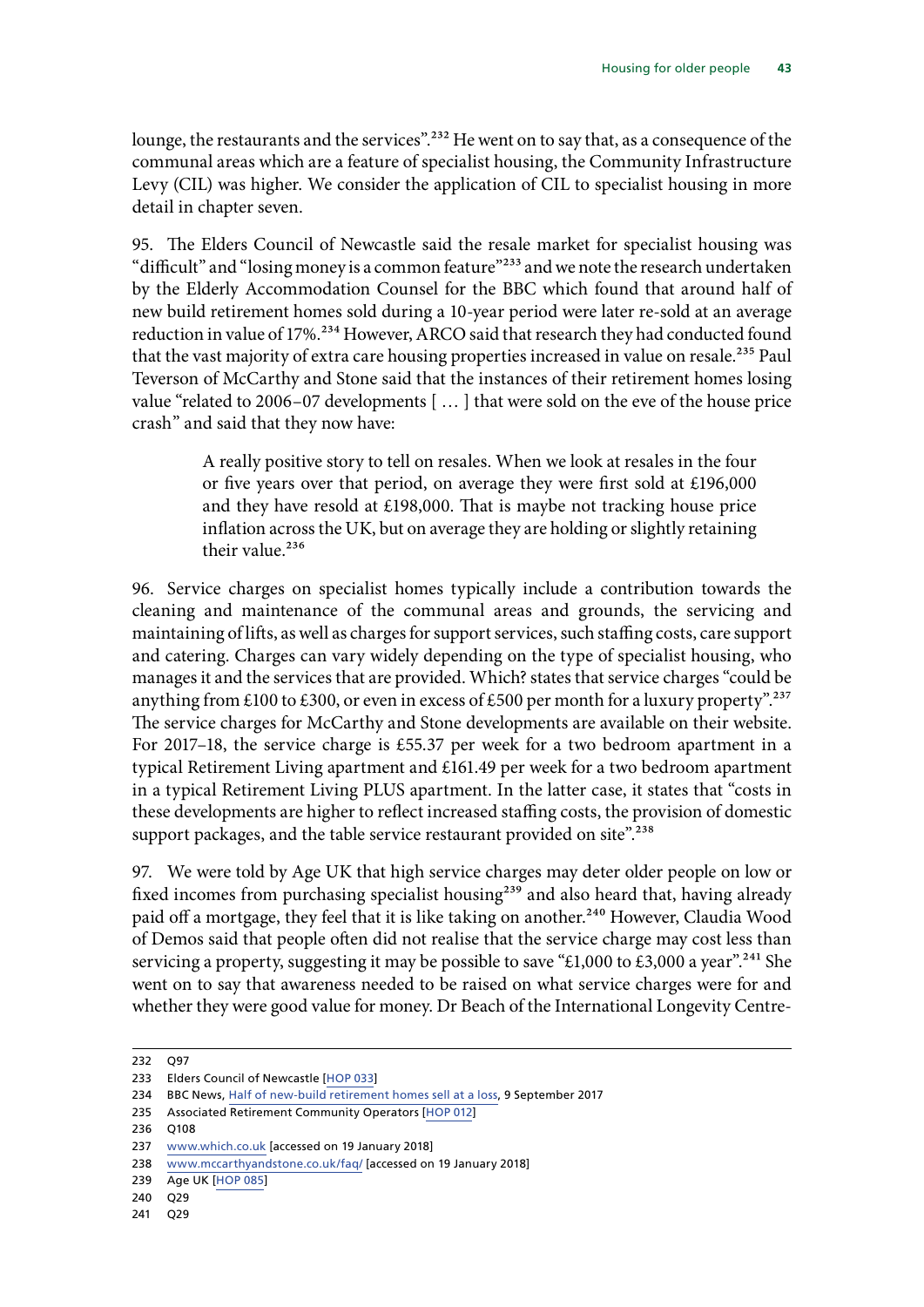UK said consumers needed "greater clarity" on what the product offers.<sup>242</sup> We also refer to the earlier cited evidence from John Galvin of the Elderly Accommodation Counsel that older people often needed advice on pricing arrangements, service charges and services and that it was a "big job to work out "What can I afford? What model would work best for me?"243

98. Following an Office of Fair Trading investigation, the Law Commission was asked by the then DCLG in 2014 to investigate the potentially unfair use of event fees in specialist housing. There had been cases of fees being charged in what the Law Commission referred to as "unexpected cases", such as when a spouse, civil partner or carer moves in, or when an existing resident moves out. The Law Commission did not recommend abolishing event fees on the basis that they can make specialist retirement housing more affordable and may facilitate overall supply.<sup>244</sup> ARCO said:

> Many older people are cash-rich and income poor. Payment and charging models using deferred fees (or 'event fees') are one way of enabling older people to use their housing equity to defer some of the cost of purchasing or occupying the unit until a later date.<sup>245</sup>

Michael Voges of ARCO explained how event fees incentivised operators to enter the market:

> We have one member—a not-for-profit organisation—building something with £8 million or £9 million of communal facilities. That will be paid for not by the initial development but from the capital repayments over time, taken via the event fees, which will also pay for the interest. When you run these schemes over time, with the event fees you can reduce the amount of service charge that people might want to pay, and you can de-risk the service charge.<sup>246</sup>

99. The Law Commission found that "event fees and their financial consequences are not always clear to consumers when they are deciding whether to purchase a retirement property".247 They recommended better regulation and proposed a code of practice which, among other things, limits the circumstances in which event fees may be charged and obliges scheme operators to provide transparent information on event fees, including the level of fee, at an early stage in the purchase process. We note that members of ARCO already have a Consumer Code which ensures people are provided with clear and transparent information about fees, service charges and service levels.<sup>248</sup> The then Housing Minister, Alok Sharma, told us that a code of practice was "absolutely one of the things we are considering" and that "ultimately, what we want to see is transparency in the system, for people to know upfront what the costs are, and for those costs and charges to be reasonable".<sup>249</sup>

246 Q100

249 Q268

<sup>242</sup> Q28 243 Q164

<sup>244</sup> Law Commission, [Event Fees in Retirement Properties,](https://s3-eu-west-2.amazonaws.com/lawcom-prod-storage-11jsxou24uy7q/uploads/2017/03/LC-373.pdf) March 2017

<sup>245</sup> Associated Retirement Community Operators [[HOP 012](http://data.parliament.uk/writtenevidence/committeeevidence.svc/evidencedocument/communities-and-local-government-committee/housing-for-older-people/written/70792.pdf)]

<sup>247</sup> Law Commission, [Event Fees in Retirement Properties,](https://s3-eu-west-2.amazonaws.com/lawcom-prod-storage-11jsxou24uy7q/uploads/2017/03/LC-373.pdf) March 2017

<sup>248</sup> ARCO, [The ARCO Consumer Code](http://arcouk.org/wp-content/uploads/2018/01/The-ARCO-Consumer-Code-2017.pdf), December 2017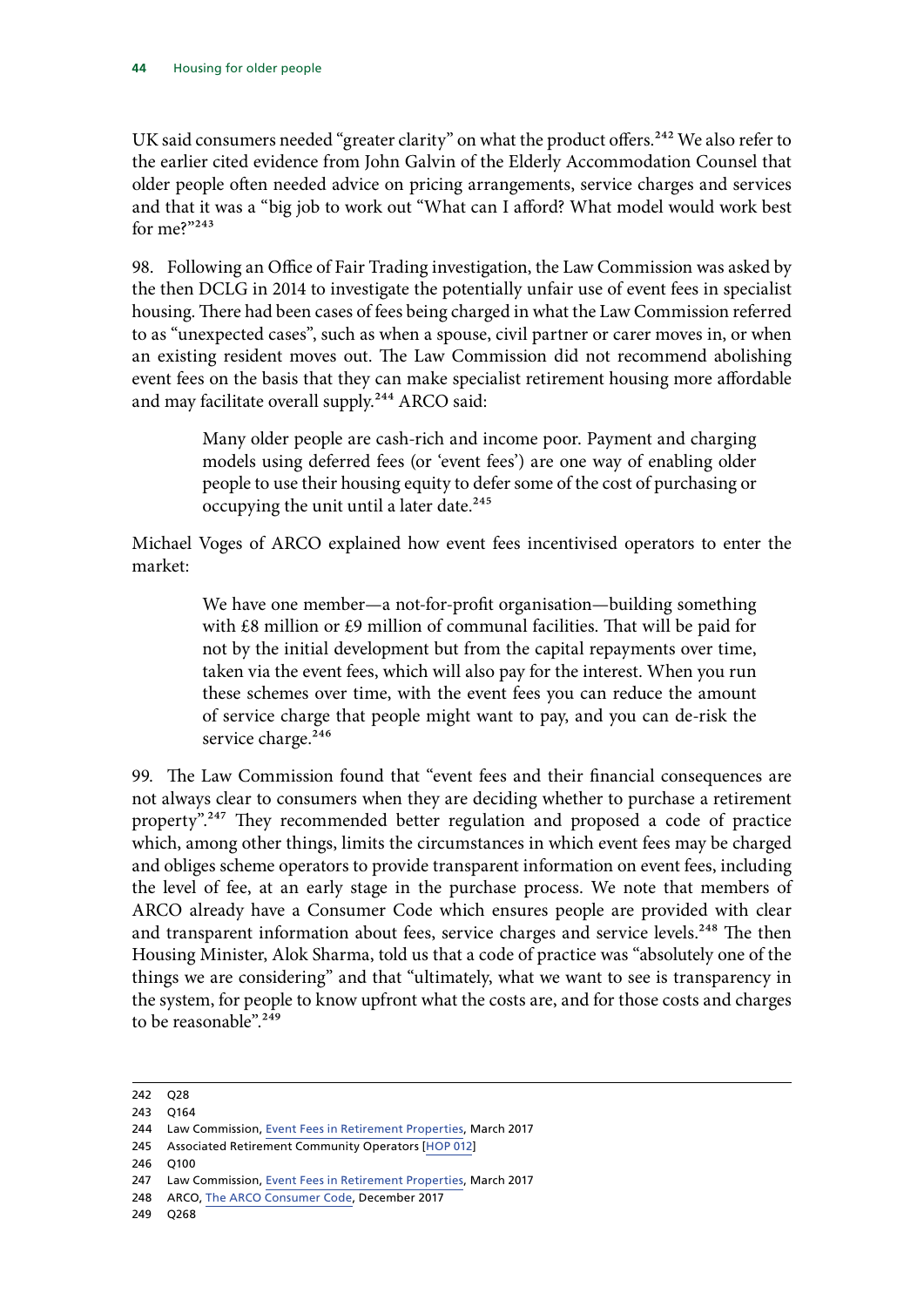100. In addition to a code of practice on event fees, we heard that greater transparency could be provided through specific regulation of retirement communities (extra care housing), $250$  as is the case in New Zealand where this type of housing is particularly popular. Referring to New Zealand, Dr Beach said:

> The fact that there has been so much development there is attributed to the Retirement Villages Act 2003, which set up a number of guidelines for what a retirement village has to be and has to offer. Within that are extensive provisions around better consumer protection, essentially. It says what information must be provided to the individual, outlining how any of the fees and all of that structure will be before they move in. An innovative feature is that everyone who moves in is required to receive independent financial advice before they sign any contract, so they understand everything.<sup>251</sup>

101. **We believe that concerns about the cost of and costs associated with specialist housing, as well as its resale value may deter older people from purchasing this type of property. Greater transparency on charges and payment models, particularly event fees, linked to wider availability of advice, would help to improve consumer confidence in this area.** *We therefore recommend that the Government should accept the Law Commission's recommendations on event fees and give legislative backing to its proposed code of practice. In addition, consideration should be given to introducing a legislative framework for extra care housing (as has been introduced in New Zealand) to bring together regulations relating to the provision of housing, care, and other support services.*

#### *Sheltered rent*

102. In September 2016, the Government announced proposals for a new funding model for supported housing from April 2019. Under the new model, core rent and service charges would be funded through Housing Benefit or Universal Credit up to the level of the applicable Local Housing Allowance (LHA) rate. For costs above the LHA rate, the Government would devolve ring-fenced top-up funding for disbursement by local authorities. Our predecessor committee held a joint inquiry with their Work and Pensions Committee counterparts to scrutinise these proposals. The committees heard that the LHA rate was an inappropriate starting point for a new funding mechanism for supported housing and recommended in their report that the Government introduce "a Supported Housing Allowance, banded to reflect the diversity of provision in the sector and sufficient to ensure supported housing tenants will only require recourse to top-up funding in exceptional circumstances".<sup>252</sup>

103. Given that the vast majority of supported housing  $(71%)$  is for older people,<sup>253</sup> we intended to return to the issue in this inquiry. However, on 23 October 2017, soon after starting work on this inquiry, the Prime Minister announced that the Government will not apply LHA rates to tenants in supported housing or the wider social rented sector and that, for sheltered and extra care housing, a 'Sheltered Rent', which would keep funding for

<sup>250</sup> Q121

<sup>251</sup> Q30. See also Michael Voges at Q118

<sup>252</sup> Communities and Local Government and Work and Pensions Committees, [Future of supported housing: First](https://publications.parliament.uk/pa/cm201617/cmselect/cmcomloc/867/867.pdf)  [Joint Report of the Communities and Local Government and Work and Pensions Committees of Session 2016–17](https://publications.parliament.uk/pa/cm201617/cmselect/cmcomloc/867/867.pdf), May 2017

<sup>253</sup> DCLG and DWP, [Supported Accommodation Review,](https://www.gov.uk/government/uploads/system/uploads/attachment_data/file/572454/rr927-supported-accommodation-review.pdf) November 2016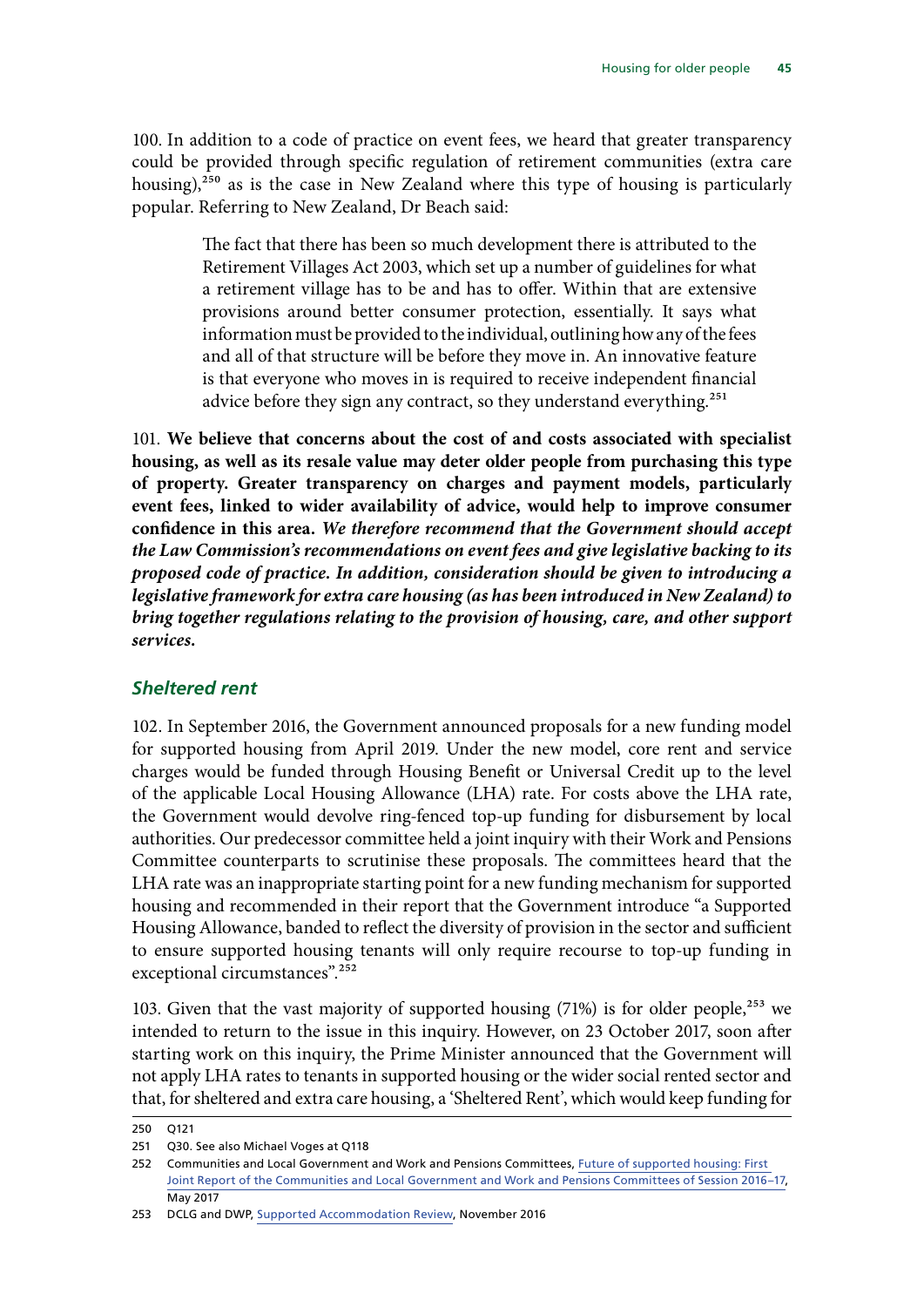this provision within the welfare system, would be introduced. This was a welcome move, and we are pleased that the Government listened to our predecessors' recommendation. Anchor, Hanover and Housing and Care 21, three providers of sheltered housing who submitted supplementary evidence after the announcement, said that the concept of sheltered rent "appears to recognise the essential and varied role that this type of housing plays for older people" and acknowledges the difference in the model required for this group of people.<sup>254</sup> However, they went on to say that there was still a "significant volume of detail missing" which requires "urgent clarification if the proposals are to result in new investment in older people's homes".

104. We sought to clarify some of the detail with the then Local Government Minister, Marcus Jones, when he appeared before us. The Minister told us that, although there was "a lot of work still to be done", he was "confident" that the sheltered rent would "reflect the true cost of providing sheltered and extra care housing across the country but also looks to reflect what the future cost will be".<sup>255</sup> He also said that all properties currently considered to be sheltered and extra care housing "will go into the system on day one at the same rent point". When we asked when the sector could expect formal confirmation of the detail of the sheltered rent proposal, he said that it would be "as soon as practicable"<sup>256</sup> and, when pressed, that it would be "in the not too distant future".257**We welcome the announcement of a 'sheltered rent' and the additional information offered by the Minister in oral evidence.** *Once its discussions with the sector are complete, the Government should confirm as soon as possible how sheltered rent will work in practice, in particular:*

- *The evidence base used to set the sheltered housing rent;*
- *How the rent will increase in future years and what provision is being made for an increase in supply;*
- *Whether all the schemes currently defined as sheltered housing will be eligible for sheltered rent; and*
- *What transitional arrangements will be put in place.*

## **Bungalows**

105. Bungalows are popular among older people but are in short supply.258 Central Bedfordshire Council's survey of the housing needs of older people (600 short and 80 indepth surveys) found that 61% of respondents wanted to move to a bungalow. The Council said:

> There was a strong preference for bungalows with all other options trailing some way behind. This is not surprising as people are seeking to overcome the perceived disadvantages of their current home (difficulty managing stairs, costs associated with over-occupation) whilst retaining the advantages that caused them to choose that type of housing in the first place (personal space, privacy and control).<sup>259</sup>

- 255 Q286
- 256 Q289
- 257 Q290
- 258 Q137

<sup>254</sup> Anchor, Hanover and Housing and Care 21 [[HOP 031\]](http://data.parliament.uk/writtenevidence/committeeevidence.svc/evidencedocument/communities-and-local-government-committee/housing-for-older-people/written/73985.pdf)

<sup>259</sup> Central Bedfordshire Council [[HOP 011](http://data.parliament.uk/writtenevidence/committeeevidence.svc/evidencedocument/communities-and-local-government-committee/housing-for-older-people/written/70790.pdf)]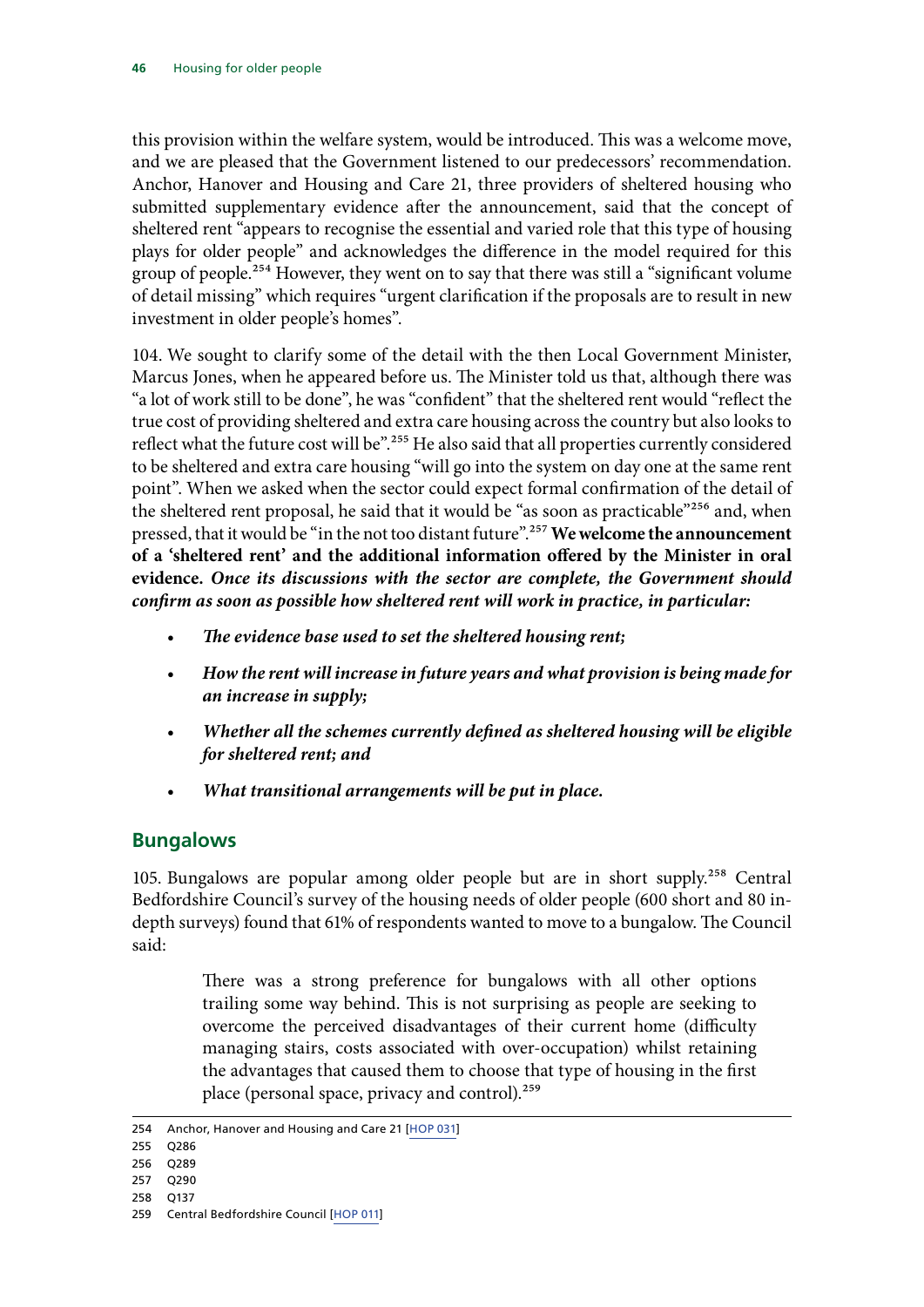This preference was shared by the contributors to our forum, many of whom wanted to move to a bungalow but found them either to be too expensive or not available in their area. When we asked why bungalows were so popular, Claudia Wood of Demos said that it was because they were familiar and older people were not very aware of other housing options which provided similar features, such as apartments.<sup>260</sup>

106. One contributor to the forum observed that "new build estates do not seem to include any/many bungalows". We heard that the larger land requirement for a bungalow makes them unpopular with developers. Nottingham City Homes said "given the choice, a private developer will normally choose any property type other than a bungalow to build, in order to maximise return from the footprint of the development site".<sup>261</sup> Claudia Wood said:

> In London and the south-east, where land prices are so high and space is at such a premium, to suggest we can build enough bungalows for all the old people who want them—it is not going to happen. Planning rules would not allow you to have that sort of footprint. That is why trying to capture what it means to live in a bungalow, in terms of some outside space, all one area, open plan, easily accessible, in alternative village-type designs or apartment-type designs, is the way forward.<sup>262</sup>

107. However, we heard that councils were building bungalows in response to demand from their older residents. Nottingham City Homes said that it was building bungalows:

> On small plots of land on housing estates (often former lock up garage sites) that are unused and have previously attracted anti-social behaviour. Such sites are not generally attractive to commercial developers, but provide an important supply of land for modest scale schemes. In our current building programme NCH has built or has in the pipeline 123 bungalows on 13 sites across Nottingham. Virtually all current bungalow development in the city is being led by NCH.<sup>263</sup>

In addition, we note that Birmingham and Newcastle City Councils are building bungalows, and Birmingham City Council has built 'dormer bungalows' (ground floor bedroom and shower room, a lounge and kitchen and also a second bedroom and bathroom upstairs) in order to "make the most efficient use of available development site opportunities".<sup>264</sup> *While better provision of advice and information about other housing options may*  encourage older people to consider alternative options, we believe that, given the *enduring popularity of bungalows among older people and their accessibility features, more councils and developers should consider the feasibility of building bungalows.*

## **Cohousing**

108. Cohousing is considered an 'alternative' approach to housing. Anna Kear, Executive Director of the UK Cohousing Network, introduced us to the concept:

<sup>260</sup> Q18 261 Nottingham City Homes [\[HOP 067](http://data.parliament.uk/writtenevidence/committeeevidence.svc/evidencedocument/communities-and-local-government-committee/housing-for-older-people/written/49354.pdf)]

<sup>262</sup> Q19

<sup>263</sup> Nottingham City Homes [\[HOP 067](http://data.parliament.uk/writtenevidence/committeeevidence.svc/evidencedocument/communities-and-local-government-committee/housing-for-older-people/written/49354.pdf)]

<sup>264</sup> LGA, [Housing our ageing population,](https://www.local.gov.uk/sites/default/files/documents/5.17%20-%20Housing%20our%20ageing%20population_07_0.pdf) September 2017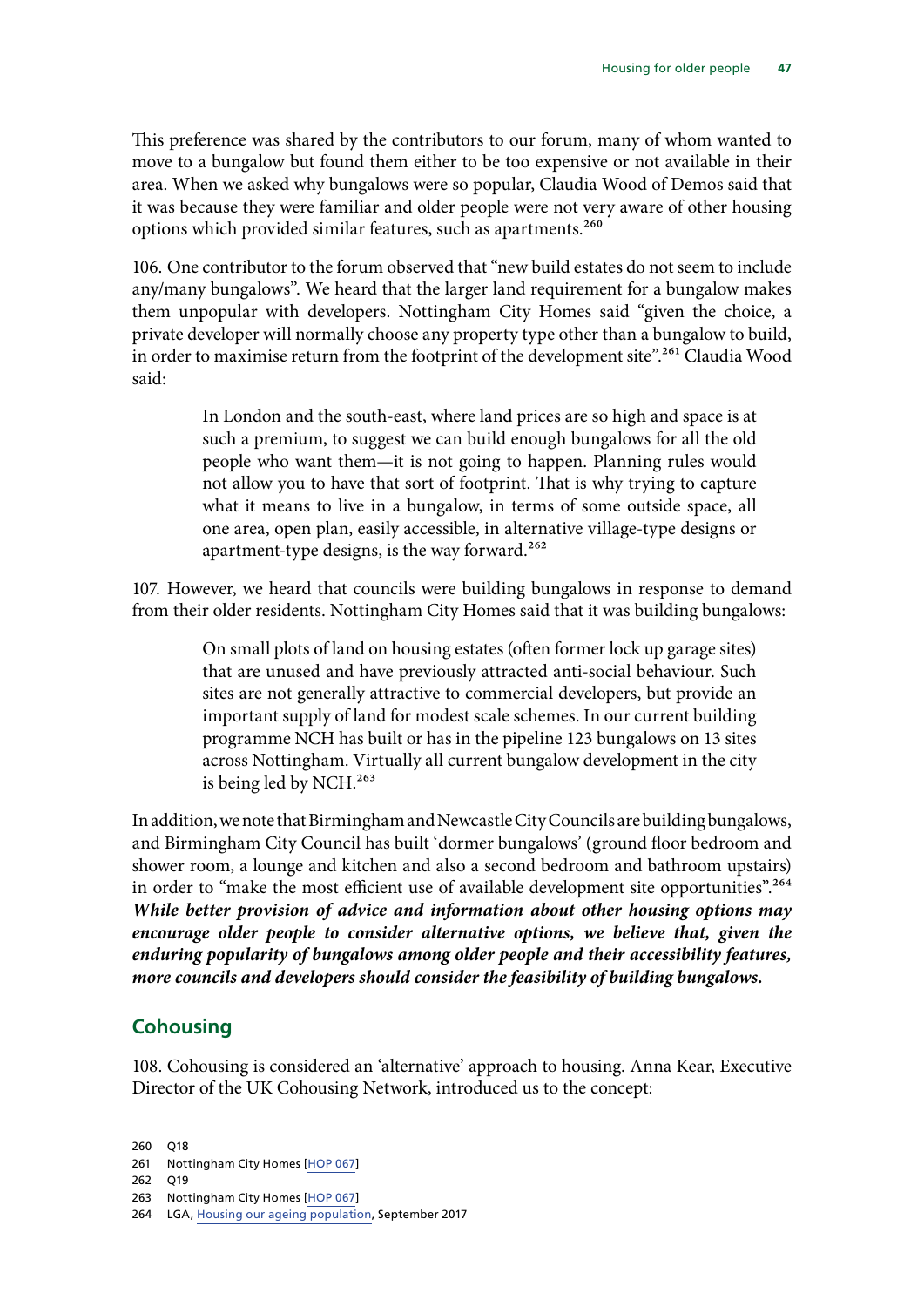Cohousing is quite different. These are intentional communities created and run by their residents. This makes them different from the usual approach that you see to providing housing for older people. This is about older people taking control and deciding how they want to live. It is about people planning ahead and making their vision for how they want to live happen, and they are actively involved in that in the long term.<sup>265</sup>

In terms of the physical set up, a cohousing community might consist of a common house, with communal facilities such as a kitchen, dining room and lounge, surrounded by private houses and a garden. While there are only a few schemes in the UK specifically for older people, for example 'New Ground' Older Women's Cohousing Community (OWCH) in High Barnet, they are more common abroad, particularly in Denmark and The Netherlands. Maria Brenton, Cohousing Consultant to OWCH, explained the way of life at New Ground:

> They live as an entirely self-managing group. They age range is 51 to 88, so quite wide. They manage every aspect of the building and of living there together as a group. They have cooking, cleaning and garden rotas. They have a communal meal at regular intervals.<sup>266</sup>

We heard that the regular social interaction provided by cohousing guarded against loneliness and communal meals ensured that residents ate well.<sup>267</sup> In addition, should a member of the group need care, support was hand with shopping, cooking and generally "looking out for people".268

109. Wanting to understand why there were so few examples of cohousing in the UK and why it had taken 18 years for New Ground to come to fruition, we asked witnesses what was preventing the establishment of more communities despite the demand for them.<sup>269</sup> Anna Kear of the UK Cohousing Network said there were "an awful lot of barriers. The fundamental one is cultural. We are not used to people doing things for themselves, and certainly not housing and housing development".<sup>270</sup> We also heard that there were issues with the planning system and land allocation, as well as the tax applied during the process of buying land and development.271 In November 2017, the Government increased the Community Housing Fund, which provides capital and revenue funding for communityled housing projects including co-ops, community land trusts and cohousing, by £60 million each year until 2019–20. Anna Kear said that the funding would help to redress the balance of the current system towards large housebuilders and local authority housing associations and provide groups with access to professional technical skills and support.<sup>272</sup> **The Government's continuing support for cohousing through the Community Housing Fund is welcome.** *We recommend that, alongside this, the Government, in partnership with the UK Cohousing Network, should produce guidance for local authorities on supporting cohousing groups through the planning system.*

265 Q222

- 266 Q222
- 267 Melissa Fernández and Kath Scanlon [[HOP 030](http://data.parliament.uk/writtenevidence/committeeevidence.svc/evidencedocument/communities-and-local-government-committee/housing-for-older-people/written/49262.pdf)]
- 268 Q228
- 269 Q224
- 270 Q229
- 271 Q229
- 272 Q229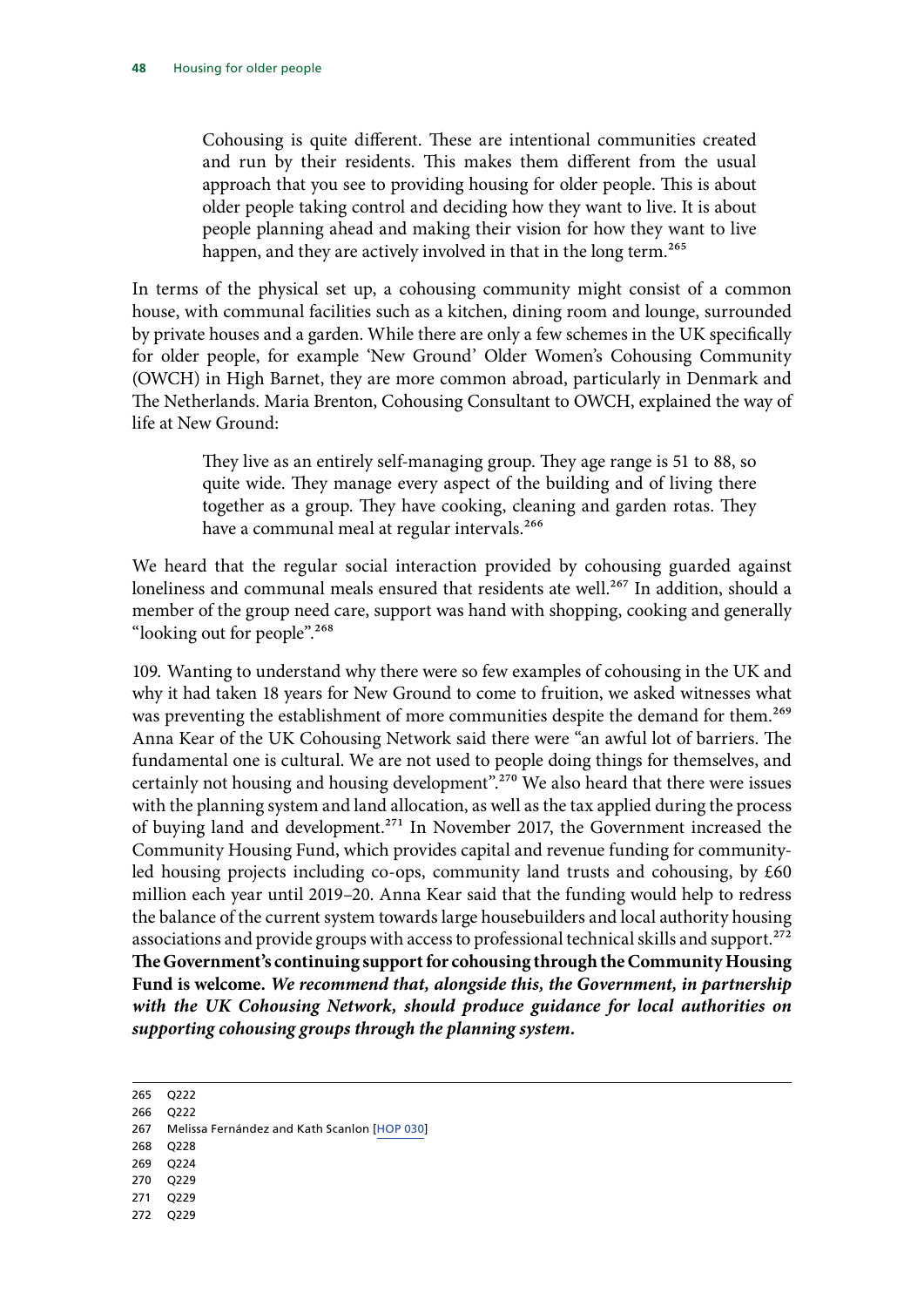#### **Housing design**

110. Older people's housing is often easily identifiable. We put this to Paul Teverson of McCarthy and Stone who agreed that there was a "synergy" between McCarthy and Stone developments of the 80s and 90s<sup>273</sup> and to Patrick Manwell, Consultant at Archadia Architects, who said that you could "spot retirement schemes [...] a mile off".<sup>274</sup> However, we heard that older people now expected good design.<sup>275</sup> Mr Teverson said that, accordingly, there needed to be "innovation and excitement" in retirement housing and that it had to be an "aspirational move".<sup>276</sup>

111. Julia Park of Levitt Bernstein explained what good design entailed and why it was important in older people's housing:

> It is not just about how something looks; it is about how it functions, how flexible it is, its technical performance, its environmental sustainability and how long it lasts [ … ] It makes an enormous difference when homes are well designed in that all-round sense to all of us, but particularly to older people, partly because we spend so much longer in our homes when we are older and partly because we cannot reach so far or bend down so far.<sup>277</sup>

**We agree that the functional and accessible aspects of design need to be balanced with aesthetics. However, the evidence about the lack of attractive housing options for older people would suggest that this balance is not being achieved.** We felt this was evident in the accessible flats we visited at Goodrich Court in Hounslow. While spacious and functional for people with mobility needs and wheelchair users, there may be merits in such developments giving more emphasis to aesthetic design. We thought that the flats at Priory View, the extra care scheme we visited in Dunstable, which was also built to accessible standards, achieved this better. We were impressed with the thoughtful design of the building: light and airy communal areas, flats with kitchen windows looking out on to 'streets', lots of outdoor space and shops and a café open to the public. We note that Priory View followed the HAPPI (the Housing our Ageing Population Panel for Innovation) design criteria for older people's housing. The principles reflect good design generally but have particular relevance to older persons' housing: for example, space and flexibility, daylight in the home and in shared spaces, balconies and outdoor space and adaptability and 'care ready' design. Maria Brenton of the Older Women's Cohousing Group said that the group was involved designing the buildings for their cohousing community and that they have "loads of space, lots of big windows, very generous balconies, loads of storage all the things that most developers do not think necessary to put into older people's housing".278 *We believe that developers of specialist and accessible housing should be more ambitious in the design of their housing and should make use of the HAPPI (the Housing our Ageing Population Panel for Innovation) design criteria for older people's housing. Local authorities and housing associations should require developers to involve older people in the design process, to better reflect their needs.*

273 Q87

274 Q234

275 Q81

276 Q87

277 Q81 278 Q235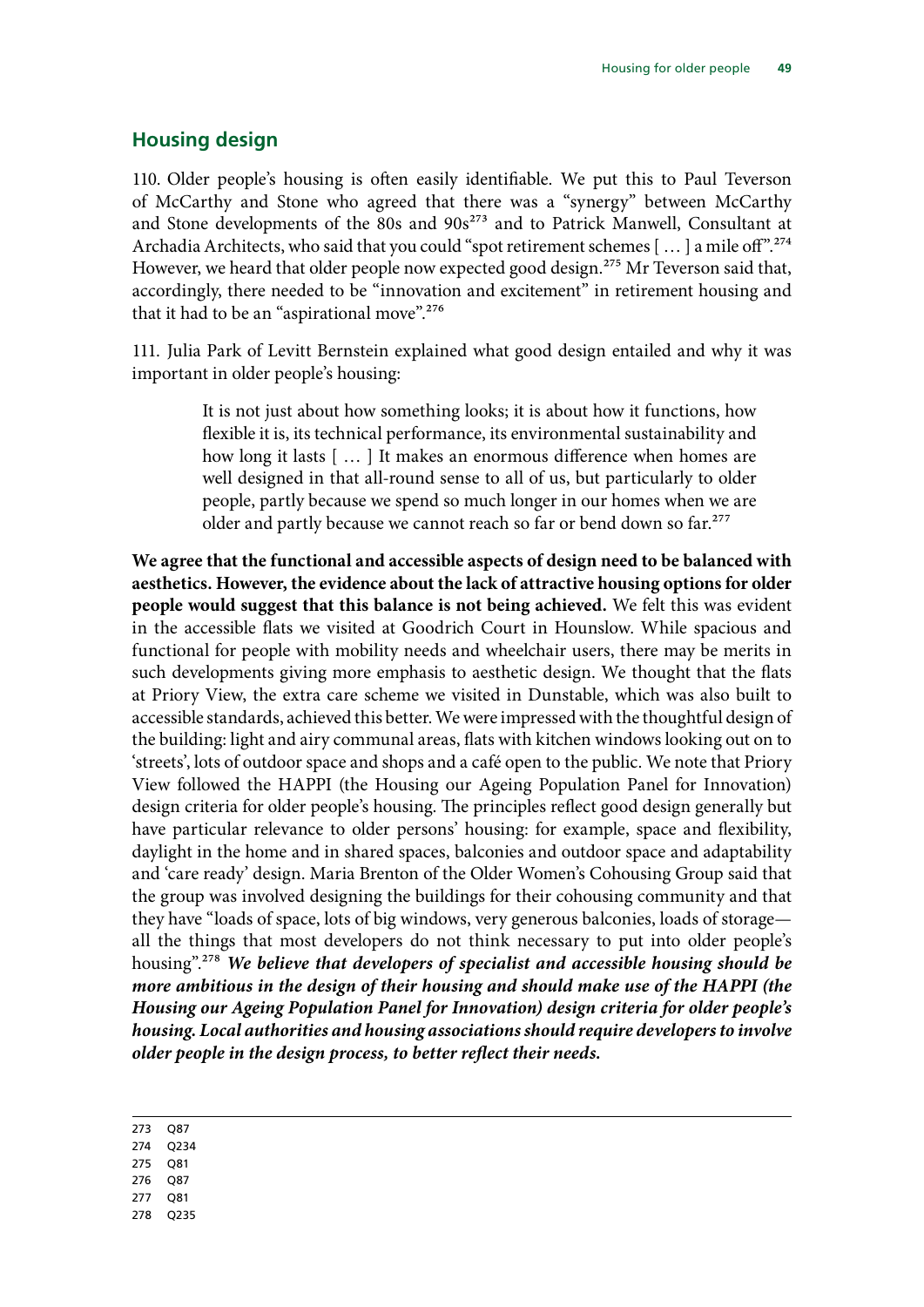# **7** Planning and supply of homes for older people

112. We discussed the demand for and shortage of specialist homes in paragraphs [85](#page-42-0) to [86.](#page-43-0) When we asked why developers of specialist housing were not delivering more homes in response to demand, Paul Teverson of McCarthy and Stone said "there is absolutely a market failure  $[$  ...  $]$  it can only be the planning system that is the cause of that".<sup>279</sup> We consider the impact of national and local planning policy on the delivery of housing for older people in this chapter.

# **National planning policy**

113. The National Planning Policy Framework (NPPF) and associated guidance asks local planning authorities to plan housing based on current and future demographic trends. The then DCLG said:

> Paragraphs 47 and 50 of the NPPF is explicit that local planning authorities should plan for a mix of housing based on current and future demographic and market trends. In doing so they should address the needs for all types of housing and the specific needs of different groups in the community, including older people.

> Paragraph 159 of the Framework provides more detail of the evidence that local planning authorities should produce as they prepare their Local Plan. It makes it clear that local planning authorities should prepare a Strategic Housing Market Assessment to assess their full housing needs [ … ] This should take account of migration and demographic change and address the need for all types of housing, including the needs of different groups in the community such as older people  $[\dots]$ <sup>280</sup>

While the Home Builders Federation said that the NPPF set a "pro-active" and "positive" approach on the need for local authorities to plan for housing for older people,<sup>281</sup> many more thought that it failed to do this. Barton Willmore LLP said that it needed to be "clearer in the provision and support for housing specifically for older people",<sup>282</sup> Tetlow King said it lacked "detail, clarity and emphasis",<sup>283</sup> and the Chartered Institute for Housing said it placed "limited requirements on authorities".<sup>284</sup>

114. The commitment by the Government in the Housing White Paper to strengthen national planning policy to require local authorities to have "clear policies for addressing the housing requirements of groups with particular needs, such as older and disabled people<sup>"285</sup> was therefore welcomed, as was the forthcoming guidance for local authorities under the Neighbourhood Planning Act 2017 on addressing housing needs that result

<sup>279</sup> Q94

<sup>280</sup> DCLG [[HOP 025](http://data.parliament.uk/writtenevidence/committeeevidence.svc/evidencedocument/communities-and-local-government-committee/housing-for-older-people/written/70900.pdf)]

<sup>281</sup> Home Builders Federation [\[HOP 058](http://data.parliament.uk/writtenevidence/committeeevidence.svc/evidencedocument/communities-and-local-government-committee/housing-for-older-people/written/49334.pdf)]

<sup>282</sup> Barton Willmore LLP [[HOP 064](http://data.parliament.uk/writtenevidence/committeeevidence.svc/evidencedocument/communities-and-local-government-committee/housing-for-older-people/written/49348.pdf)]

<sup>283</sup> Tetlow King Planning [[HOP 073\]](http://data.parliament.uk/writtenevidence/committeeevidence.svc/evidencedocument/communities-and-local-government-committee/housing-for-older-people/written/49360.pdf)

<sup>284</sup> Chartered Institute for Housing [[HOP 087\]](http://data.parliament.uk/writtenevidence/committeeevidence.svc/evidencedocument/communities-and-local-government-committee/housing-for-older-people/written/49525.pdf)

<sup>285</sup> MHCLG, [Fixing our broken housing market](https://www.gov.uk/government/uploads/system/uploads/attachment_data/file/590464/Fixing_our_broken_housing_market_-_print_ready_version.pdf), February 2017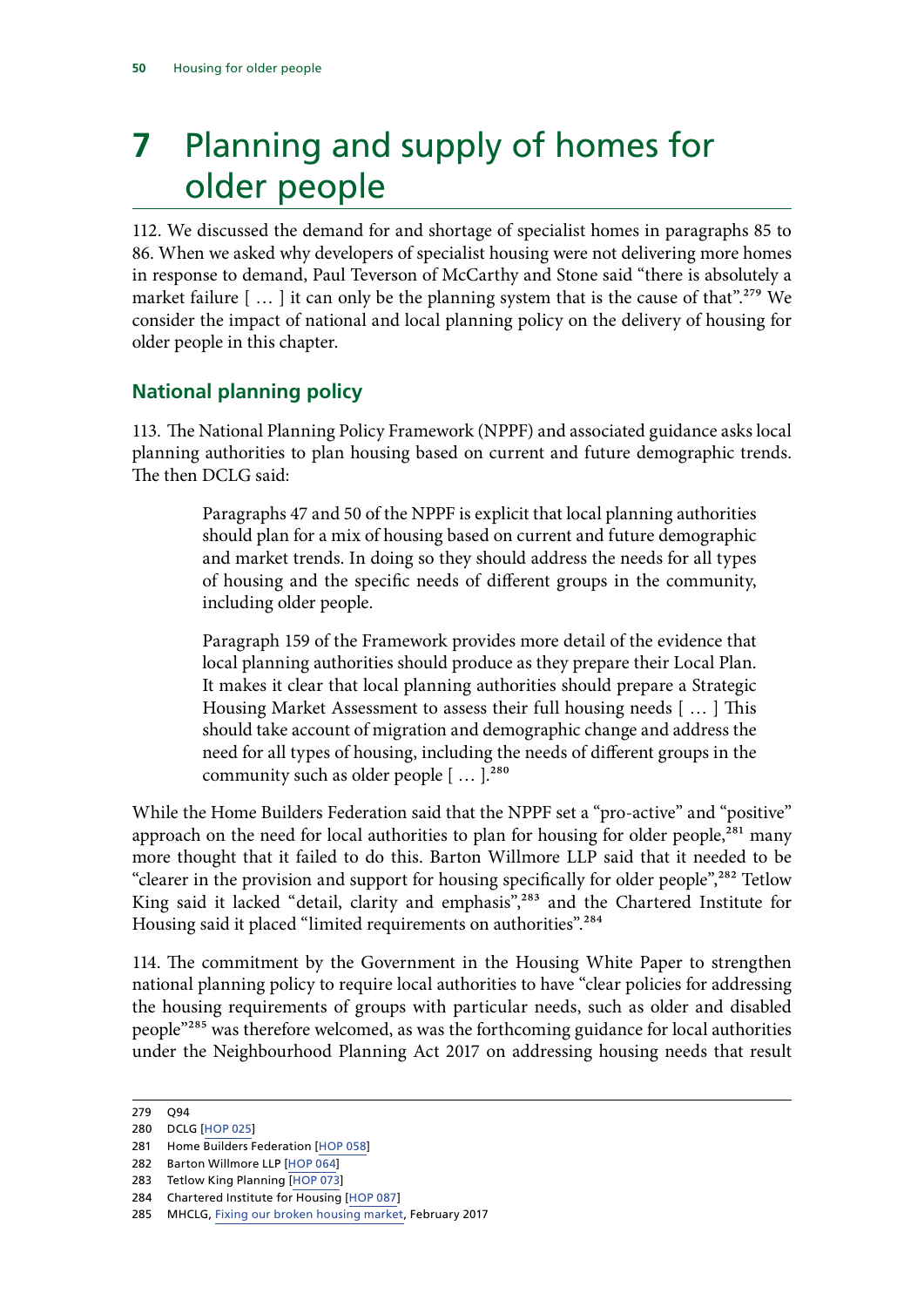from old age or disability.<sup>286</sup> The then Housing Minister, Alok Sharma, told us that the draft of the revised NPPF will be published in early 2018 and the guidance is expected to be published at the same time.<sup>287</sup> We have subsequently been told by the Permanent Secretary of the MHCLG that publication will be just before Easter.288 **We believe that national planning policy should give greater encouragement to the development of housing for older people and ensuring sites are available for a wider range of developers.** *We recommend that, in the impending review, the NPPF should be amended to emphasise the key importance of the provision of housing for older people in both local authority plan making and decision taking.*

#### **Local planning policy**

#### *Assessing housing need and land*

115. Housing and Care 21 were critical of the way local authorities assessed need through their Strategic Housing Market Assessments, saying they were:

> Not consistent in their treatment of housing demand overall. There are a limited number of datasets which can be used to assess demand, but these vary in their estimate and there is no overall guidance as to which dataset may be the most accurate or robust. As well as a lack of a uniform approach, many assessments simply do not consider older people's housing as a separate element, so it gets overlooked.<sup>289</sup>

We also heard that they were "sporadic and inconsistent"<sup>290</sup> and some did not adequately consider older people's housing—they "ignore it completely or solely assess the need for rented or affordable options".<sup>291</sup>

116. We were, however, referred to examples of good practice, such as by Birmingham City Council and by Worcestershire County Council<sup>292</sup> and, during our visit, we were briefed on the robust approach taken by Central Bedfordshire Council to assessing need. They commissioned 600 short and 80 in depth independent surveys of a representative sample of older residents across all housing and tenure types. As a result, they have estimated a need for 3650 specialist dwellings and 5400 mainstream houses. The Home Builders Federation recommended that local planning authorities should assess the percentage of housing for older people needed "across all the relevant classifications [ … ] then broken down [...] according to an analysis of the local market and demographic context".<sup>293</sup> The Department has since consulted on a new standard method for calculating local

<sup>286</sup> Chartered Institute for Housing [[HOP 087\]](http://data.parliament.uk/writtenevidence/committeeevidence.svc/evidencedocument/communities-and-local-government-committee/housing-for-older-people/written/49525.pdf), Barton Willmore LLP [[HOP 064](http://data.parliament.uk/writtenevidence/committeeevidence.svc/evidencedocument/communities-and-local-government-committee/housing-for-older-people/written/49348.pdf)] The Neighbourhood Planning Act has placed a duty on the Secretary of State to issue guidance on addressing housing needs that result from old age or disability (not yet published).

<sup>287</sup> Q236

<sup>288</sup> Communities and Local Government Committee, [Oral evidence: DCLG Annual Report and Accounts 2016–17](http://data.parliament.uk/writtenevidence/committeeevidence.svc/evidencedocument/communities-and-local-government-committee/dclg-annual-report-and-accounts-201617/oral/77090.pdf), 15 January 2018, Q13

<sup>289</sup> Housing and Care 21 [\[HOP 076](http://data.parliament.uk/writtenevidence/committeeevidence.svc/evidencedocument/communities-and-local-government-committee/housing-for-older-people/written/49371.pdf)]

<sup>290</sup> Midland Heart [\[HOP 026\]](http://data.parliament.uk/writtenevidence/committeeevidence.svc/evidencedocument/communities-and-local-government-committee/housing-for-older-people/written/49244.pdf)

<sup>291</sup> McCarthy and Stone [[HOP 059](http://data.parliament.uk/writtenevidence/committeeevidence.svc/evidencedocument/communities-and-local-government-committee/housing-for-older-people/written/49339.pdf)]

<sup>292</sup> Midland Heart [\[HOP 026\]](http://data.parliament.uk/writtenevidence/committeeevidence.svc/evidencedocument/communities-and-local-government-committee/housing-for-older-people/written/49244.pdf)

<sup>293</sup> Home Builders Federation [\[HOP 058](http://data.parliament.uk/writtenevidence/committeeevidence.svc/evidencedocument/communities-and-local-government-committee/housing-for-older-people/written/49334.pdf)]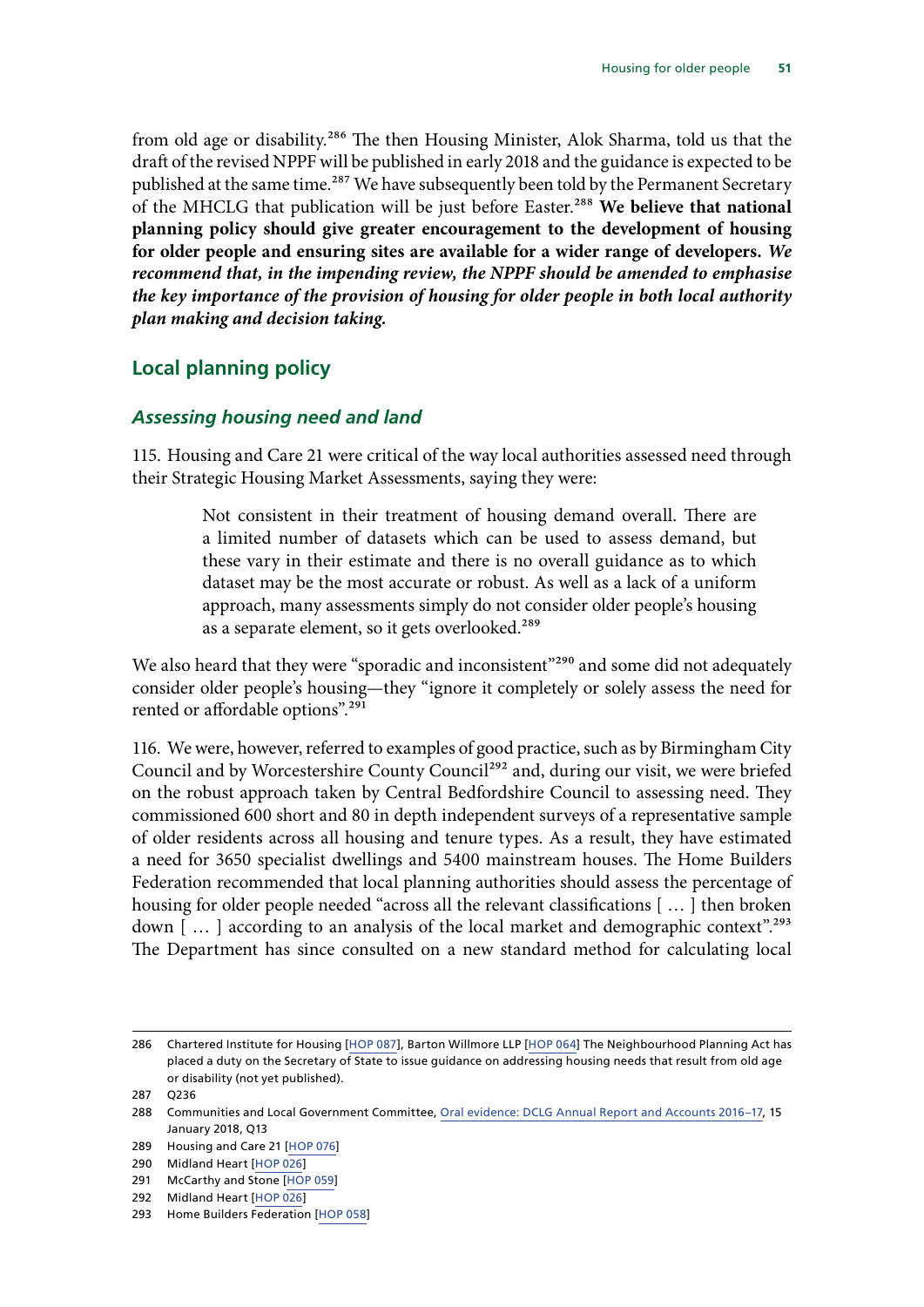authorities' housing need, the response to which is currently awaited.<sup>294</sup> We recommend *that the new standard approach to assessing housing need explicitly addresses the complex and differing housing needs of older people.*

117. The NPPF asks local authorities to assess the quantity and suitability of land potentially available for housing development (a Strategic Housing Land Availability Assessment). Many developers said their policy was to use brownfield land because it was "in wellconnected urban areas" where their customers prefer to live<sup>295</sup> and close to existing homes.<sup>296</sup> As discussed earlier, living in well-located housing close to local services and amenities makes an important contribution to older people's health and wellbeing. The Chartered Institute for Housing said that the Government should encourage local authorities to identify suitable sites, particularly "small infill or brownfield sites well located within existing settlements and well connected to transport and with local facilities".<sup>297</sup>

#### *Local Plans*

118. We heard that Local Plans and local planning policies often failed to plan for older people's housing<sup>298</sup> and we recall Habinteg's evidence that many councils were also not planning for accessible housing.<sup>299</sup> We asked Paul Teverson whether this was McCarthy and Stone's experience. He said:

> On the question of whether local councils plan for this form of housing, the answer is largely no, which is a real shame. There are three reports we always refer to, one by the HCA in 2014, which found that just 14% of local councils were planning for retirement housing across all sectors. There was also a Barton Willmore study in 2015 that said only 20% of councils were doing it, and an Irwin Mitchell study that said only 10%, so we think the figure is somewhere between 10% and 20%.<sup>300</sup>

119. However, we also heard examples of some Local Plans requiring 10% of all new housing to be built specifically for older people<sup>301</sup> and that several authorities in the North West were "requiring all new developments over 15 units in to include 20% of the stock for older people".<sup>302</sup> Graham King, Head of Integrated Commissioning at Sunderland City Council, explained why his council had been particularly successful at increasing housing for older people:

> There is definitely a brand: Sunderland is open for business [ … ] We make reference to specialist housing for all vulnerable people—not just older persons—in our Local Plan. Our housing strategy has a chapter dedicated to specialist housing for vulnerable people and older people, and we have regular engagement with developers bringing forward land sites and so on. Sunderland is quite unique in that regard.<sup>303</sup>

<sup>294</sup> DCLG, [Planning for the right homes in the right places](https://www.gov.uk/government/uploads/system/uploads/attachment_data/file/652888/Planning_for_Homes_Consultation_Document.pdf), 14 September 2017

<sup>295</sup> McCarthy and Stone [[HOP 059](http://data.parliament.uk/writtenevidence/committeeevidence.svc/evidencedocument/communities-and-local-government-committee/housing-for-older-people/written/49339.pdf)]

<sup>296</sup> Nottingham City Homes [\[HOP 067](http://data.parliament.uk/writtenevidence/committeeevidence.svc/evidencedocument/communities-and-local-government-committee/housing-for-older-people/written/49354.pdf)]

<sup>297</sup> Chartered Institute for Housing [[HOP 087\]](http://data.parliament.uk/writtenevidence/committeeevidence.svc/evidencedocument/communities-and-local-government-committee/housing-for-older-people/written/49525.pdf)

<sup>298</sup> See, for example, British Property Federation [\[HOP 062\]](http://data.parliament.uk/writtenevidence/committeeevidence.svc/evidencedocument/communities-and-local-government-committee/housing-for-older-people/written/49344.pdf), ARCO [[HOP 060\]](http://data.parliament.uk/writtenevidence/committeeevidence.svc/evidencedocument/communities-and-local-government-committee/housing-for-older-people/written/49340.pdf), Barton Willmore LLP [[HOP 064](http://data.parliament.uk/writtenevidence/committeeevidence.svc/evidencedocument/communities-and-local-government-committee/housing-for-older-people/written/49348.pdf)]

<sup>299</sup> Habinteg [[HOP 029\]](http://data.parliament.uk/writtenevidence/committeeevidence.svc/evidencedocument/communities-and-local-government-committee/housing-for-older-people/written/49260.pdf)

<sup>300</sup> Q91

<sup>301</sup> Barton Willmore LLP [[HOP 064](http://data.parliament.uk/writtenevidence/committeeevidence.svc/evidencedocument/communities-and-local-government-committee/housing-for-older-people/written/49348.pdf)]

<sup>302</sup> Manchester Metropolitan University and others [[HOP 053](http://data.parliament.uk/writtenevidence/committeeevidence.svc/evidencedocument/communities-and-local-government-committee/housing-for-older-people/written/49318.pdf)]

<sup>303</sup> Q93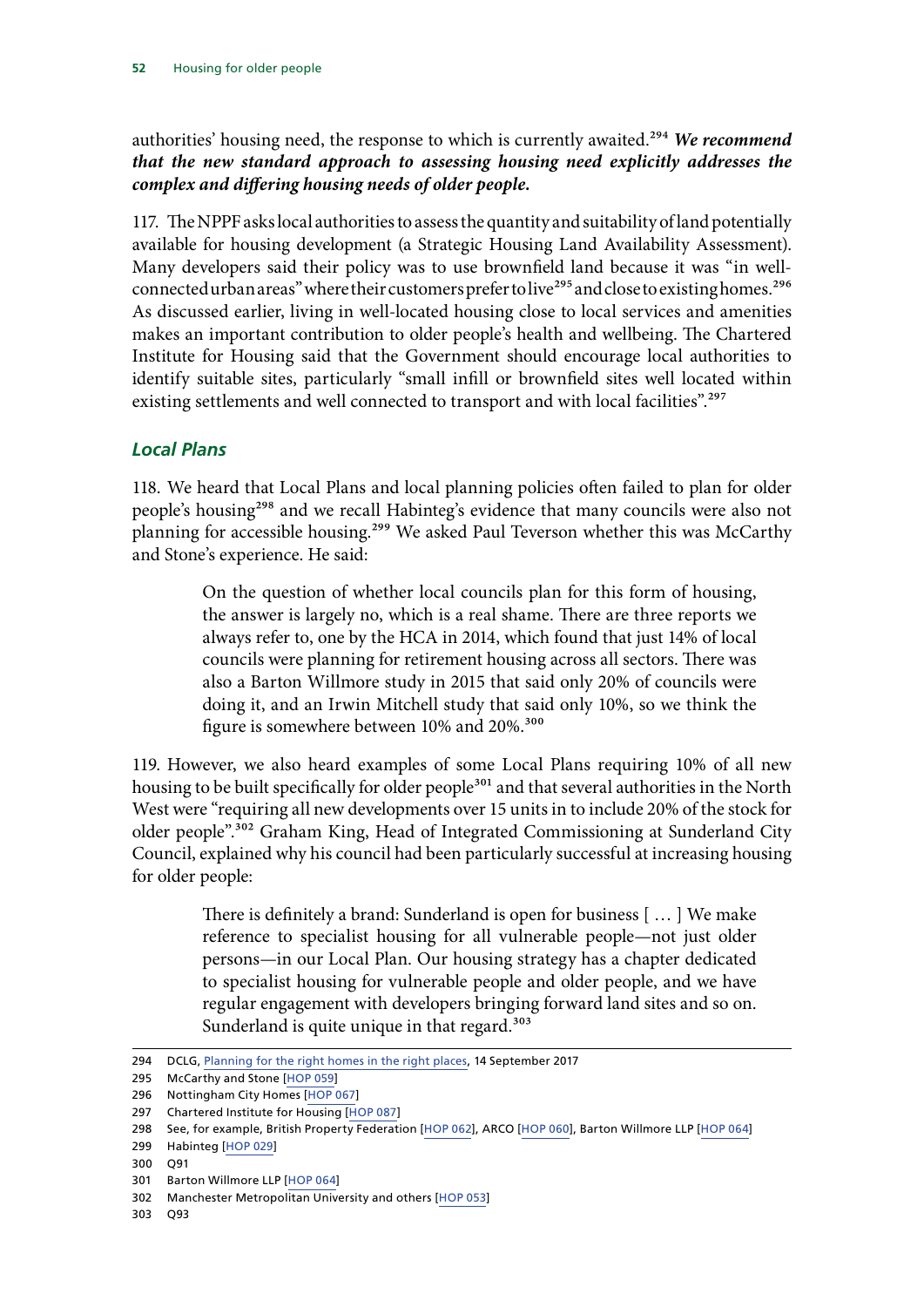Similarly, Central Bedfordshire has published information about its housing for older people strategy, area demographics and market opportunities in an 'investment prospectus' for developers.<sup>304</sup>

120. Michael Voges of ARCO said that some local authorities were more receptive to developers of affordable extra care housing than private housing (we discussed the particular shortage of privately developed specialist homes at paragraph [86](#page-43-0)). Mr Voges attributed this in part to the fact that affordable extra care housing was "replacing care home obligations for their local social services departments, and getting people out of larger mainstream homes".<sup>305</sup> In contrast, they saw private housing as potentially bringing older people to their area. Paul Teverson of McCarthy and Stone said:

> There is a misconception [ … ] that we are dragging in older people from other boroughs who are going to clog up your social care system and your GP practices. In reality, our average mover is coming from four miles away, so they are living within the district. Even if they were not, it is still their prerogative to move.<sup>306</sup>

In fact, as discussed in paragraphs [87](#page-43-1) to [91,](#page-45-0) specialist housing has well-evidenced health and wellbeing benefits and can lead to reduced health and social care costs. Some local authorities, like Sunderland City Council and Central Bedfordshire Council, have joined up their planning, housing and health and social care teams so they are therefore able to assess the health and social care benefits of having appropriate accommodation for older people.<sup>307</sup> However, we heard that this kind of joint working was rare.<sup>308</sup>

121. We asked the then Housing Minister, Alok Sharma, how the Neighbourhood Planning Act 2017 guidance would encourage local authorities to develop housing for older people. He suggested it would be "very specific in terms of their plans, in terms of location but also in terms of quantum".<sup>309</sup>

122. **We believe that older people should be able to choose from a wide choice of housing which can accommodate their needs and preferences. This will include, across the social and private sectors, smaller, or better designed, general needs housing, accessible housing, specialist housing, including retirement homes and extra care housing, and cohousing.** *To enable them to make this choice, and move to a home which better suits their needs, the guidance required under the Neighbourhood Planning Act 2017 should recommend that:*

- *Local authorities produce and publish a strategy explaining how they intend to meet the housing needs of older people in their area, including the scale and mix of housing and the tenures needed, and setting out the evidence relating to current housing need.*
- *Local Plans should, based on an assessment of local need, identify a target proportion of new housing to be developed for older people and identify suitable*

<sup>304</sup> Central Bedfordshire Council, [Meeting the Accommodation Needs of Older People in Central Bedfordshire:](http://www.centralbedfordshire.gov.uk/Images/manop-prospectus-2016-2020_tcm3-17756.pdf)  [Investment Prospectus 2016–2020](http://www.centralbedfordshire.gov.uk/Images/manop-prospectus-2016-2020_tcm3-17756.pdf), July 2016

<sup>305</sup> Q91

<sup>306</sup> Q91. See also Dr Brian Beach at Q17

<sup>307</sup> Sunderland City Council [[HOP 035](http://data.parliament.uk/writtenevidence/committeeevidence.svc/evidencedocument/communities-and-local-government-committee/housing-for-older-people/written/49278.pdf)]

<sup>308</sup> Q93

<sup>309</sup> Q272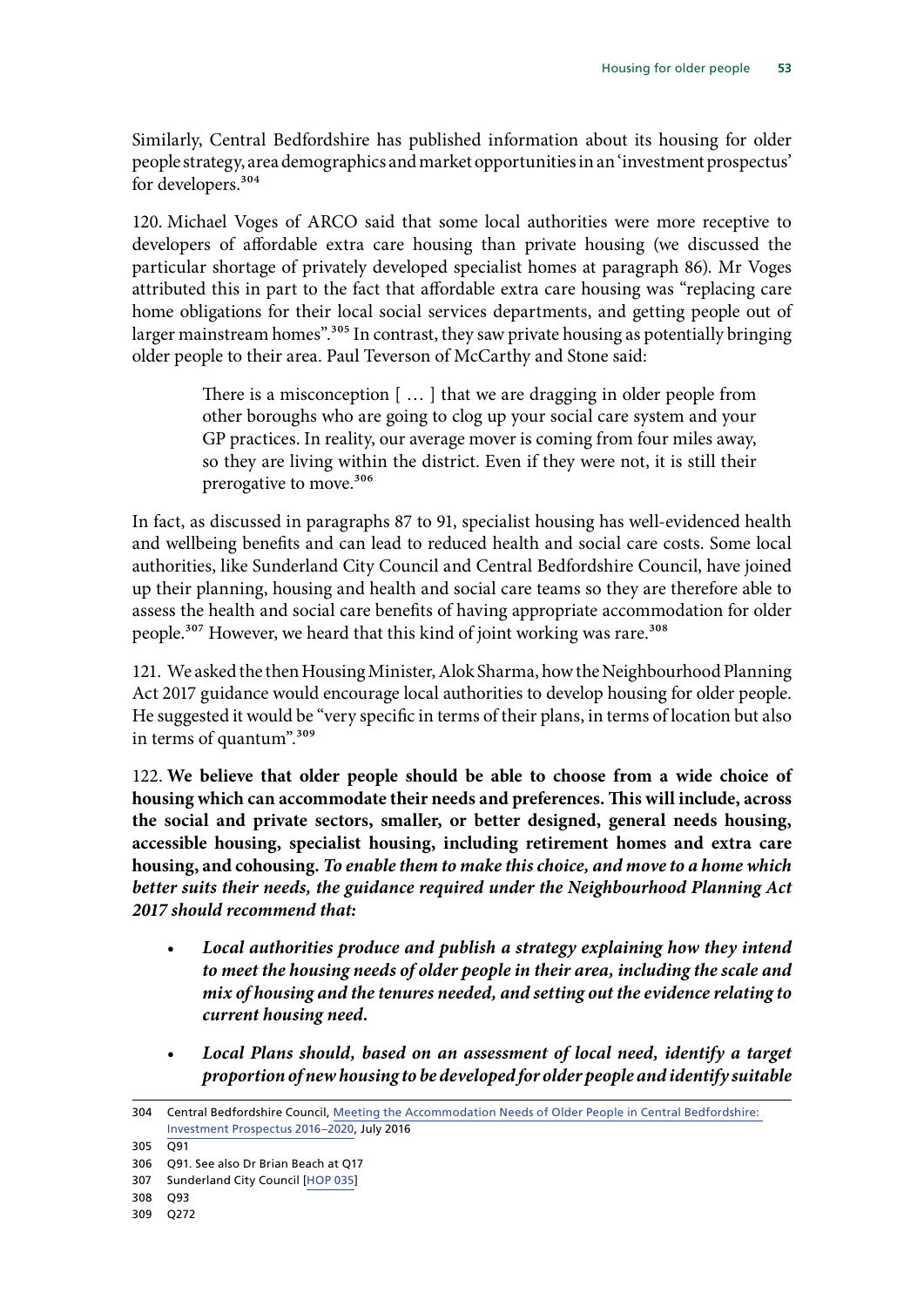*well-connected sites, close to local amenities. They should identify a range of different types of housing, including accessible homes, extra care housing and smaller mainstream homes to be built. The number of homes developed against this target should be published each year.*

- *There should be greater collaboration within local authorities between planning, social care, health and housing teams, particularly on the production of Local Plans. Local authority planning, health and social care teams should work together to assess the savings to health and social care budgets which may arise from additional specialist housing in their area and consider this in the context of negotiations over planning charges.*
- *Local authorities should be more receptive to private developers who wish to build housing for older people in their area, and appreciate the potential health and wellbeing benefits leading to reduced need to health and social care services to be gained.*

# **Viability**

123. Developers of specialist housing providing evidence strongly emphasised the different development economics they faced in comparison to developers of general needs housing.<sup>310</sup> The Home Builders Federation said developers "struggle to compete" because their overall "gross development value" is higher. They identified the following characteristics of specialist housing as significant in this:

- Less saleable space as a result of communal areas;
- Larger gross internal area, as a result of communal areas, attracting higher Community Infrastructure Levy (CIL) and section 106 charges;
- Higher density, which attracts higher CIL and section 106 charges;
- Lack of pre-sales (the communal areas must be complete and operating before anyone moves in);
- Little or no phasing;
- A cost to the developer when units remain unsold as they must maintain all services; and
- $\bullet$  Higher build costs.<sup>311</sup>

124. We also heard that the price of brownfield land, which developers prefer for the reasons considered above, can be driven up through competition with commercial developers.<sup>312</sup> We received most evidence about the impact of CIL, payable on development which create net additional floor space, where the gross internal area of new build exceeds 100 square

<sup>310</sup> Audley Retirement [[HOP 018\]](http://data.parliament.uk/writtenevidence/committeeevidence.svc/evidencedocument/communities-and-local-government-committee/housing-for-older-people/written/49214.pdf), Churchill Retirement Living [\[HOP 025\]](http://data.parliament.uk/writtenevidence/committeeevidence.svc/evidencedocument/communities-and-local-government-committee/housing-for-older-people/written/49242.pdf), Anchor [\[HOP 042\]](http://data.parliament.uk/writtenevidence/committeeevidence.svc/evidencedocument/communities-and-local-government-committee/housing-for-older-people/written/49290.pdf), McCarthy and Stone [\[HOP 059\]](http://data.parliament.uk/writtenevidence/committeeevidence.svc/evidencedocument/communities-and-local-government-committee/housing-for-older-people/written/49339.pdf), Home Builders Federation [\[HOP 058\]](http://data.parliament.uk/writtenevidence/committeeevidence.svc/evidencedocument/communities-and-local-government-committee/housing-for-older-people/written/49334.pdf)

<sup>311</sup> Home Builders Federation [\[HOP 058](http://data.parliament.uk/writtenevidence/committeeevidence.svc/evidencedocument/communities-and-local-government-committee/housing-for-older-people/written/49334.pdf)]

<sup>312</sup> Q103. See also Churchill Retirement Living [\[HOP 025\]](http://data.parliament.uk/writtenevidence/committeeevidence.svc/evidencedocument/communities-and-local-government-committee/housing-for-older-people/written/49242.pdf)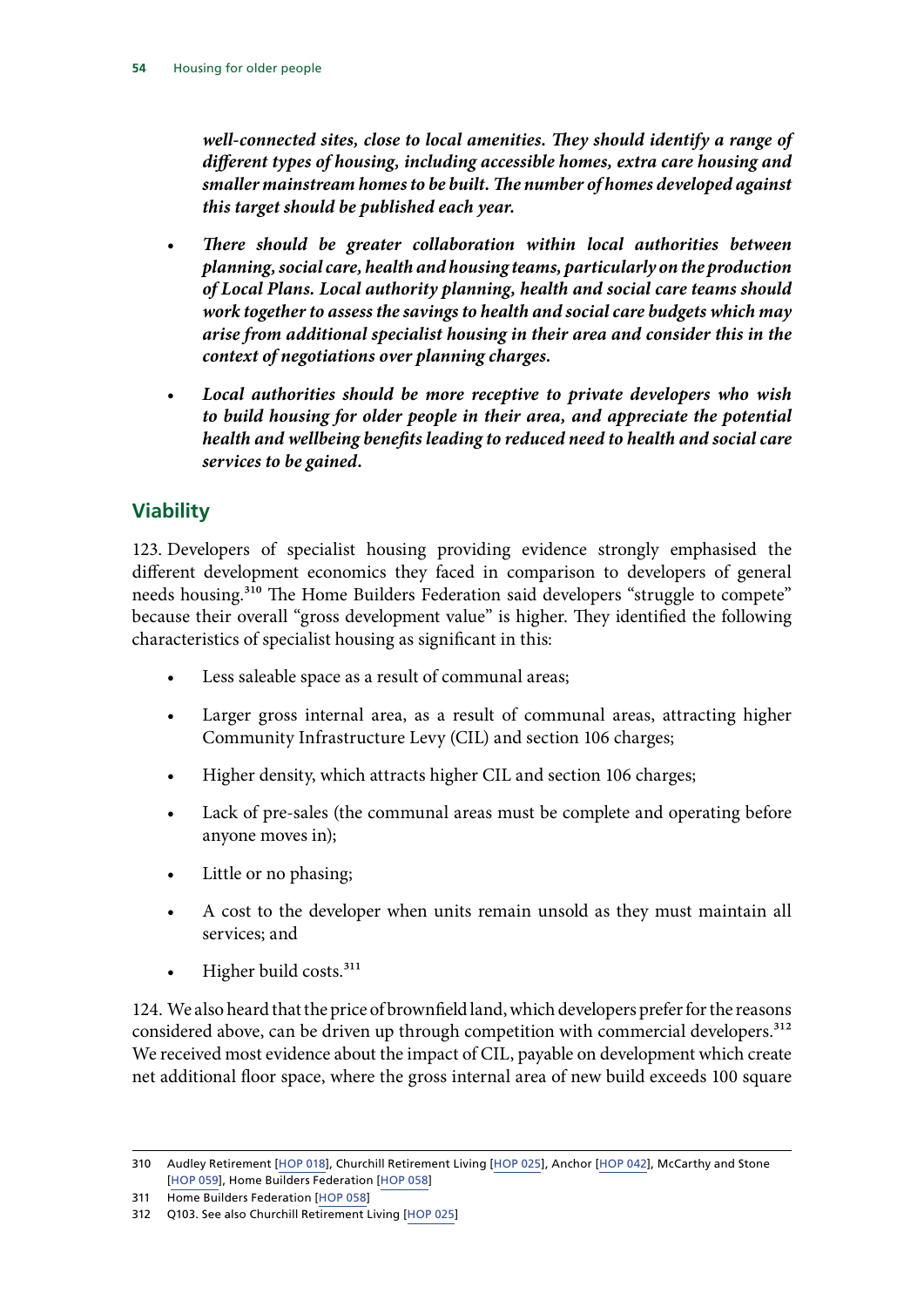metres. Although developers may also pay contributions under section 106 agreements towards infrastructure and affordable housing. Paul Teverson of McCarthy and Stone explained that CIL was particularly onerous for developers of specialist housing:

> CIL is a flat-rate square metre tax, which means that we would pay that tax on all of our shared areas where we provide restaurants, homeowners' lounges and our slightly larger corridors to meet wheelchair accessibility standards.<sup>313</sup>

He went on to say that the current system of planning charges were "purely designed around working with mainstream housing".<sup>314</sup> Claudia Wood of Demos said that economic modelling that she had undertaken for a forthcoming piece of research had shown that the planning charges on specialist housing "make a lot of developments completely unviable".315 She continued: "the developers we spoke to all said that, of 30 or 40 sites they looked at, they could maybe find one that they could build on to make the numbers work". While we heard it was possible for developers to negotiate, this added costs and led to delays.<sup>316</sup> Recognising that they "absolutely save money in the longer term",<sup>317</sup> Graham King of Sunderland City Council said that his council had taken a different approach to developer contributions on extra care schemes built on their land. He said:

> We do take 106, but we have also had some models for our care schemes where we have looked at a best value principle. We have actually put in the value of the land on some schemes, because we have been able to prove longitudinally over 10 to 15 years that the savings on the adult social care and health budget have been much grander than the potential value of the  $land.<sup>318</sup>$

McCarthy and Stone called for a "social care credit" to be applied on planning charges accruing to specialist housing developments.<sup>319</sup>

125. We also heard that the "inconsistent and cumbersome" application of the C2 and C3 planning classifications to extra care housing was problematic for developers.<sup>320</sup> Some local authorities apply the C2 classification, applied to residential care homes and nursing homes, to extra care housing which reduces planning charges. Others classify this type of housing as C3, along with mainstream housing, which means full charges apply. Audley Retirement argued that extra care housing should fall within the C2 class:

> Extra care is set up to fulfil many of the functions that care homes can provide in terms of care delivery as and when the resident requires it, monitored by an onsite care team and there is access to communal facilities. There are controls over who can occupy them by age and a need for care that do not exist on C3 standard dwellings.<sup>321</sup>

315 Q25

- 317 Q112
- 318 Q109
- 319 McCarthy and Stone [[HOP 059](http://data.parliament.uk/writtenevidence/committeeevidence.svc/evidencedocument/communities-and-local-government-committee/housing-for-older-people/written/49339.pdf)]
- 320 ARCO [[HOP 060\]](http://data.parliament.uk/writtenevidence/committeeevidence.svc/evidencedocument/communities-and-local-government-committee/housing-for-older-people/written/49340.pdf). See also Anchor [[HOP 018](http://data.parliament.uk/writtenevidence/committeeevidence.svc/evidencedocument/communities-and-local-government-committee/housing-for-older-people/written/49214.pdf)]

<sup>313</sup> Q97

<sup>314</sup> Q97

<sup>316</sup> Home Builders Federation [\[HOP 058](http://data.parliament.uk/writtenevidence/committeeevidence.svc/evidencedocument/communities-and-local-government-committee/housing-for-older-people/written/49334.pdf)], McCarthy and Stone [[HOP 059](http://data.parliament.uk/writtenevidence/committeeevidence.svc/evidencedocument/communities-and-local-government-committee/housing-for-older-people/written/49339.pdf)]

<sup>321</sup> Audley Retirement [[HOP 018\]](http://data.parliament.uk/writtenevidence/committeeevidence.svc/evidencedocument/communities-and-local-government-committee/housing-for-older-people/written/49214.pdf)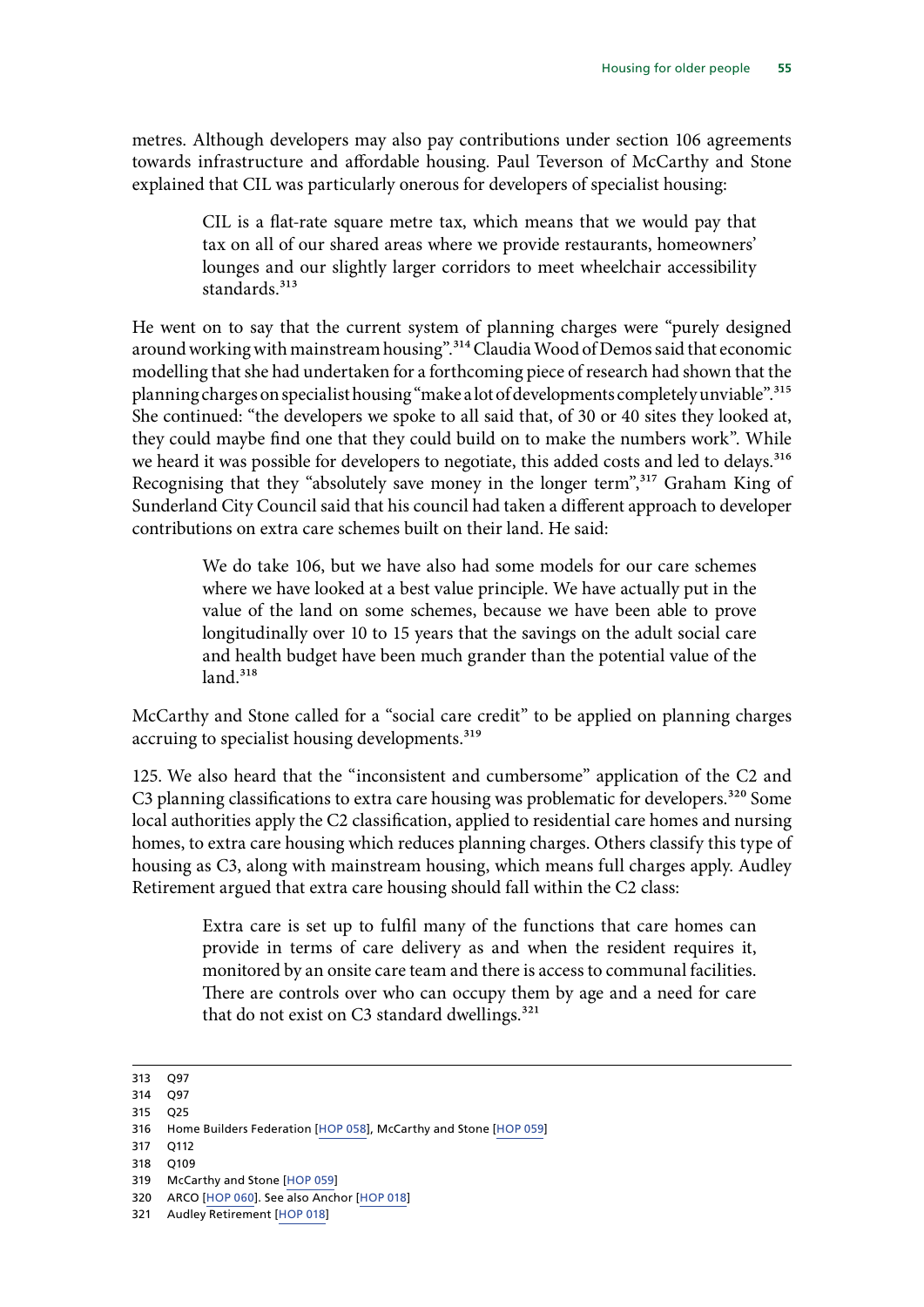Extra care housing developers had a range of suggestions for countering this issue: an "extension and additional clarity" on C2 so that it captures extra care housing; $322$  the creation of a sub-section of C2 which attracts lower planning charges;<sup>323</sup> and the creation of a "dedicated use class" for extra care housing which would enable planning contributions to be streamlined.<sup>324</sup>

126. When we asked about this, the then Housing Minister, Alok Sharma, told us that the guidance will look at the "precise terminology that is used to describe the different types of older people's housing".325 **We believe that the level of planning contributions on specialist housing, which are increased as a result of the non-saleable communal areas which are a feature of this type of housing, is impeding the delivery of homes.** *We recommend either the creation of a sub-category of the C2 planning classification (which currently applies to residential care and nursing homes) for specialist housing, which would reduce the contributions required from developers, or the creation of a new use class for specialist housing which would have the same effect.*

<sup>322</sup> Anchor [\[HOP 018](http://data.parliament.uk/writtenevidence/committeeevidence.svc/evidencedocument/communities-and-local-government-committee/housing-for-older-people/written/49214.pdf)]

<sup>323</sup> Home Builders Federation [\[HOP 058](http://data.parliament.uk/writtenevidence/committeeevidence.svc/evidencedocument/communities-and-local-government-committee/housing-for-older-people/written/49334.pdf)]

<sup>324</sup> ARCO [[HOP 060\]](http://data.parliament.uk/writtenevidence/committeeevidence.svc/evidencedocument/communities-and-local-government-committee/housing-for-older-people/written/49340.pdf)

<sup>325</sup> Q272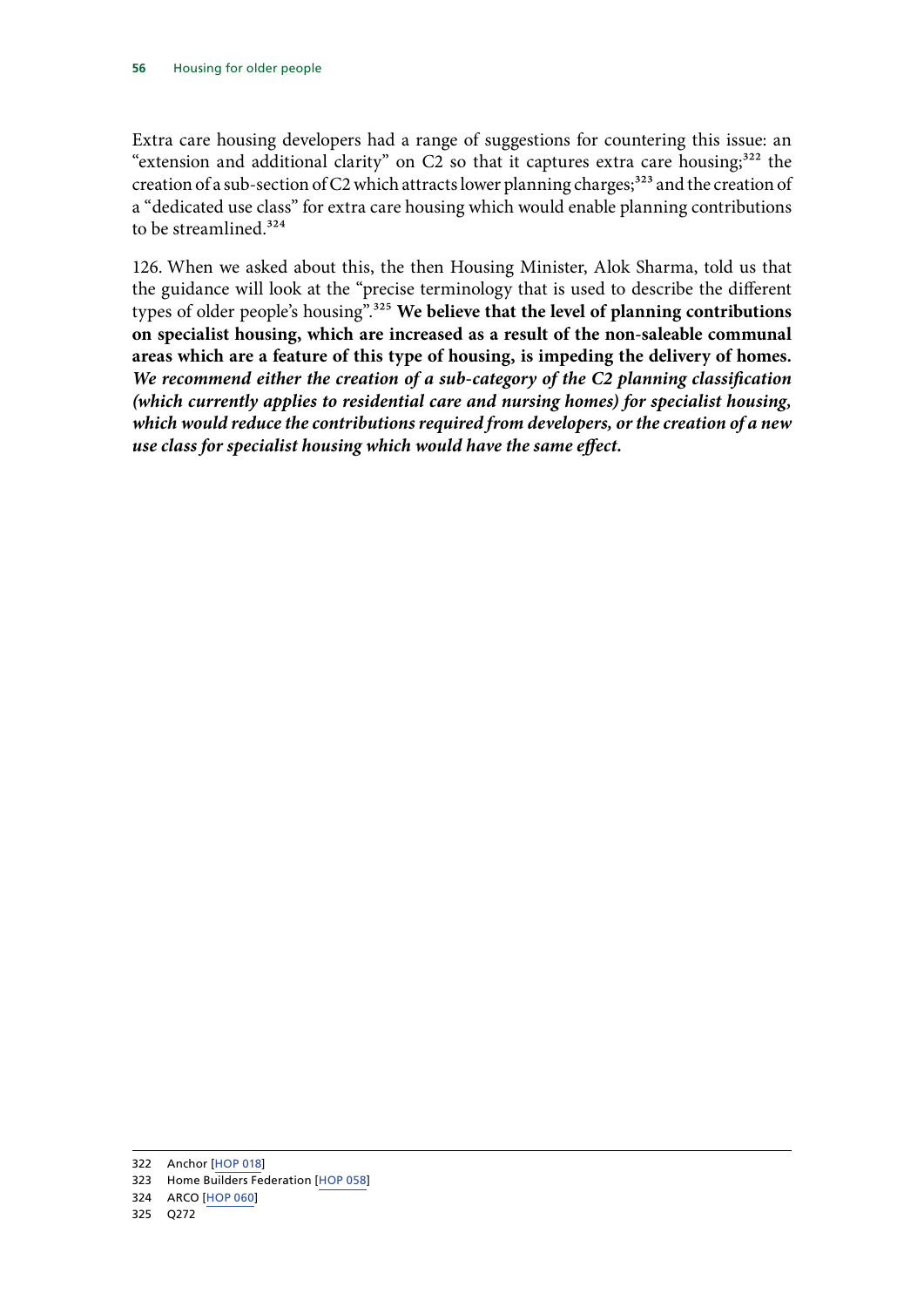# **8** Conclusion: A national strategy

127. **The terms of reference for this inquiry asked whether a national strategy on housing provision for older people was needed. The vast majority of those responding said yes,**326 **and we have decided to endorse their view. It is a well-known fact that our society is ageing, with 18% of people aged 65 and over and 2.4% aged 85 and over in 2016,**327 **and the proportion of people aged 85 projected to double over the next 25 years.**328 **While this is something to be celebrated, it also presents challenges as people's housing needs and preferences change as they grow older and they may want to make changes to the way they live. This is compounded by the fact that older people's housing needs and options will be diverse in terms of tenure, geographical location, income, equity and individual choice. Furthermore, as the number of issues tackled in this report demonstrates, this is a broad and complex area of policy.** *We therefore recommend that the Government introduces a new national strategy for older people's housing, which takes into account the recommendations made in this report. It should be established in consultation with older people and those who provide for them. The strategy should bring together and improve the aspects of policy affecting housing for older people and, recognising the link between housing and health, be closely linked with the social care green paper and the Government's future work on social care.*

<sup>326</sup> See, for example, Home Builders Federation [\[HOP 058\]](http://data.parliament.uk/writtenevidence/committeeevidence.svc/evidencedocument/communities-and-local-government-committee/housing-for-older-people/written/49334.pdf), Age UK [\[HOP 085](http://data.parliament.uk/writtenevidence/committeeevidence.svc/evidencedocument/communities-and-local-government-committee/housing-for-older-people/written/49476.pdf)], Housing LIN [[HOP 012\]](http://data.parliament.uk/writtenevidence/committeeevidence.svc/evidencedocument/communities-and-local-government-committee/housing-for-older-people/written/49166.pdf), Care and Repair [\[HOP 013](http://data.parliament.uk/writtenevidence/committeeevidence.svc/evidencedocument/communities-and-local-government-committee/housing-for-older-people/written/49171.pdf)], Northern Housing Consortium [\[HOP 026\]](http://data.parliament.uk/writtenevidence/committeeevidence.svc/evidencedocument/communities-and-local-government-committee/housing-for-older-people/written/70901.pdf)

<sup>327</sup> ONS, [Overview of the UK population: July 2017](https://www.ons.gov.uk/releases/overviewoftheukpopulationjuly2017), July 2017

<sup>328</sup> ONS, [National Population Projections: 2016-based statistical bulletin,](https://www.ons.gov.uk/peoplepopulationandcommunity/populationandmigration/populationprojections/bulletins/nationalpopulationprojections/2016basedstatisticalbulletin) October 2017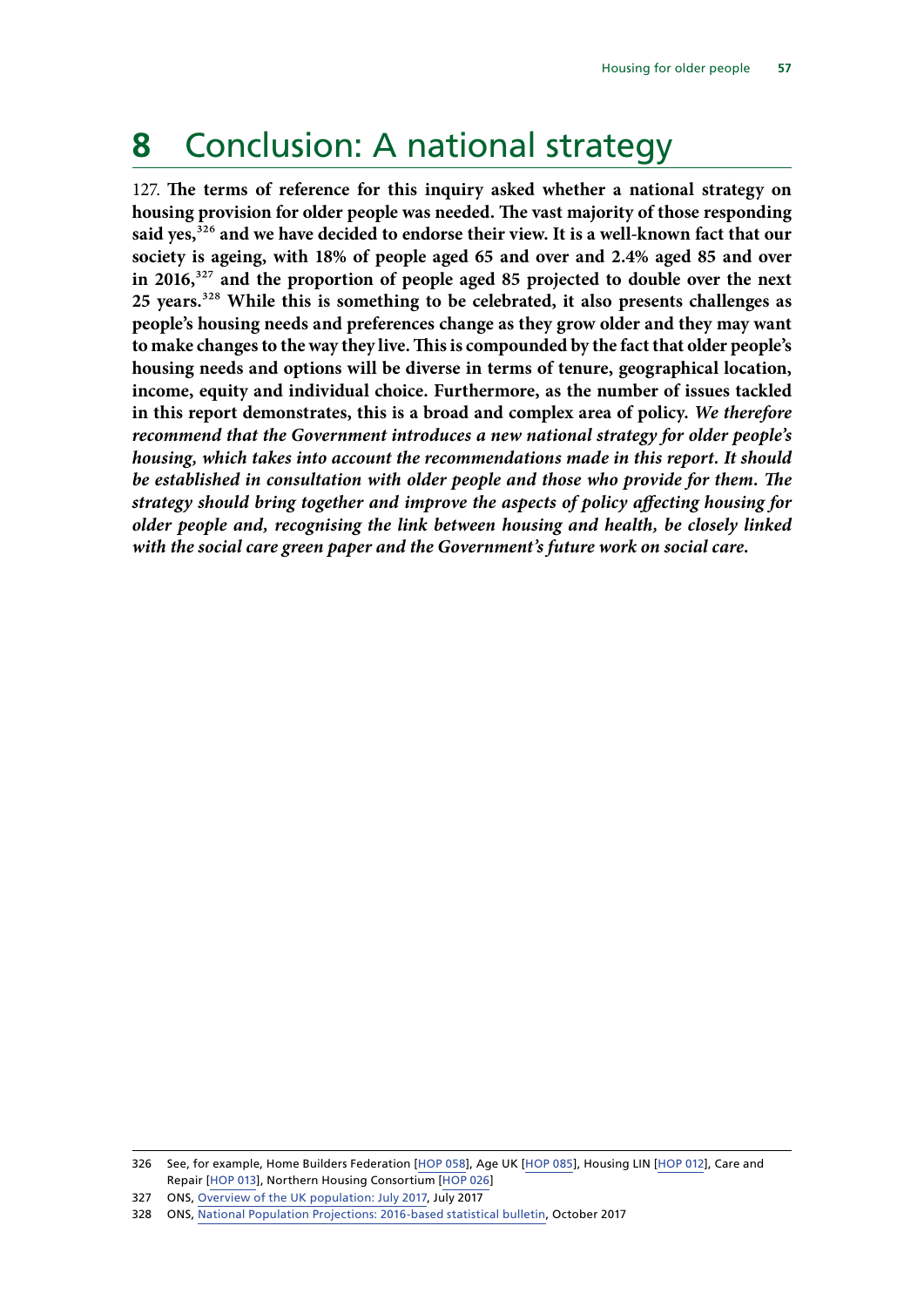# Conclusions and recommendations

### Advice and information

- 1. Access to good quality information and advice is fundamental to helping older people make informed, planned and timely choices about how and where they live in later life, and to helping them to live healthily and comfortably wherever they choose to do so and to make the most of their financial resources. (Paragraph 10)
- 2. We believe that the FirstStop Advice Service currently led by the Elderly Accommodation Counsel (EAC) should be expanded. Although we acknowledge that there is a considerable amount of useful advice available online, we are concerned that this is not accessible to many older people who may require information and advice in person. We recommend that the EAC should be re-funded by the Government to provide an expanded national telephone advice service (referred to from now on as "the national advice service"), supported by advice online, in hard copy advice and other accessible formats. Advice provided should be holistic, covering the range of issues relating to housing for older people as follows:
	- Repairs, maintenance and adaptations, and access to funding for these;
	- Home improvement agencies (HIAs), handypersons, trusted traders;
	- Heating and energy efficiency;
	- Housing options, including specialist housing;
	- Moving home, including the practical and financial aspects of moving;
	- Care options and financing of care; and
	- Signposting to appropriate agencies for advice on housing finance: mortgages, equity release, Help to Buy and shared ownership (for example, the single financial guidance body). (Paragraph 11)
- 3. The national advice service should maintain and extend its links with local authorities, HIAs and other local charities and partners so it can direct people to advice and practical help locally. Furthermore, the national advice service, and the linked organisations, should be consistently branded and advertised by a Government-backed campaign to raise awareness and promote the creation of a 'trusted network'. (Paragraph 12)

#### The link between housing and health

4. For older people, living in a cold home can cause chronic and acute illnesses and lead to reduced mobility, falls and depression. This has resultant costs to the NHS and social care. The problem is exacerbated by the fact that older people spend longer at home and may be living on a low income in homes that harder to heat. We recommend that the national advice service should partner with and signpost older people to the Energy Saving Trust's telephone advice line. In addition, we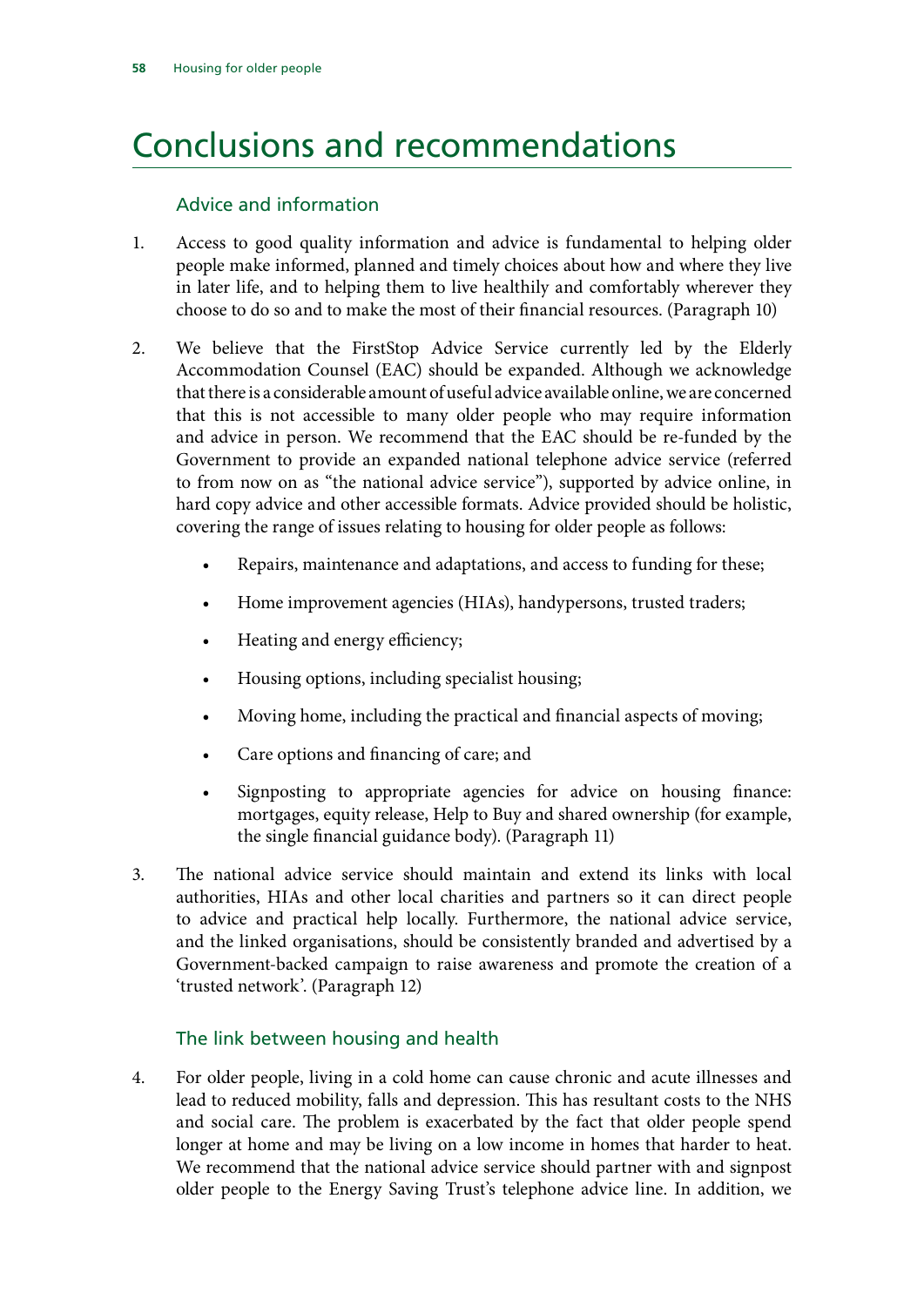recommend the Government consider developing a national scheme to help older people in fuel poverty and, as part of this, it may wish to consider schemes similar to the Affordable Warmth Scheme in Northern Ireland and Wales. (Paragraph 16)

- 5. The consequences of falls at home caused by often trivial hazards can be catastrophic, precipitating serious decline in older people's physical and mental health. There needs to be a national and local drive to address falls and accidents in the home. This should include provision of better advice and information about repairs, maintenance and adaptations (paragraph 11), wider access to the services of Home Improvement Agencies and handypersons to facilitate adaptations (paragraph 34) and more timely implementation of, and flexible use of, Disabled Facilities Grants (paragraph 43). In addition, integrated working on health and social care should include working with housing partners to identify homes with falls and accidents risks and intervening to remove them. (Paragraph 18)
- 6. Social isolation can lead to poor mental and physical health. Ensuring that older people's housing is within easy reach of local services, amenities and public transport links is therefore critical, and we consider the location of new housing for older people further in paragraph 118. Loneliness is harder to tackle. We support the recommendations of the Jo Cox Commission's Call to Action, including a UK wide Strategy for Loneliness across all ages and a programme to develop the evidence around 'what works' in tackling loneliness, and welcome the Government's recent appointment of a 'Minister for Loneliness'. (Paragraph 20)
- 7. There is a well-evidenced link between housing and health and wellbeing, and the consequent costs of treatment by the health service. Poor quality, un-adapted, hazardous, poorly heated and insulated accommodation can lead to reduced mobility, depression, chronic and acute illness and falls and social isolation to loneliness and depression. We recommend that prevention, early intervention and promotion of health and wellbeing through housing should be a priority for the national advice service. It should refer people to where they can get practical help to improve the quality of their home and to their local authority and health service if more immediate, direct intervention is needed. In this context, we note that (Paragraph 23)
- 8. The need to integrate housing services with health and social care services has been recognised in the care and support statutory guidance and the Department of Health, Ministry of Housing Communities and Local Government and NHS England supported 2014 Memorandum of Understanding to support joint action on improving health through the home. We believe that, given the health consequences of unsuitable housing, this should be reflected better at local level. Housing services should take equal status to health and social care services in the planning and implementation of closer working and in Sustainability and Transformation Partnerships (STPs) and Accountable Care Systems (ACSs). The Government should monitor the extent to which STPs and ACSs include plans for closer working between housing, health and social care organisations and include mechanisms to address housing issues having a direct impact on residents' health outcomes. The Government should, where necessary, make representations to such organisations to ensure that housing is included in STPs and ASCs. (Paragraph 26)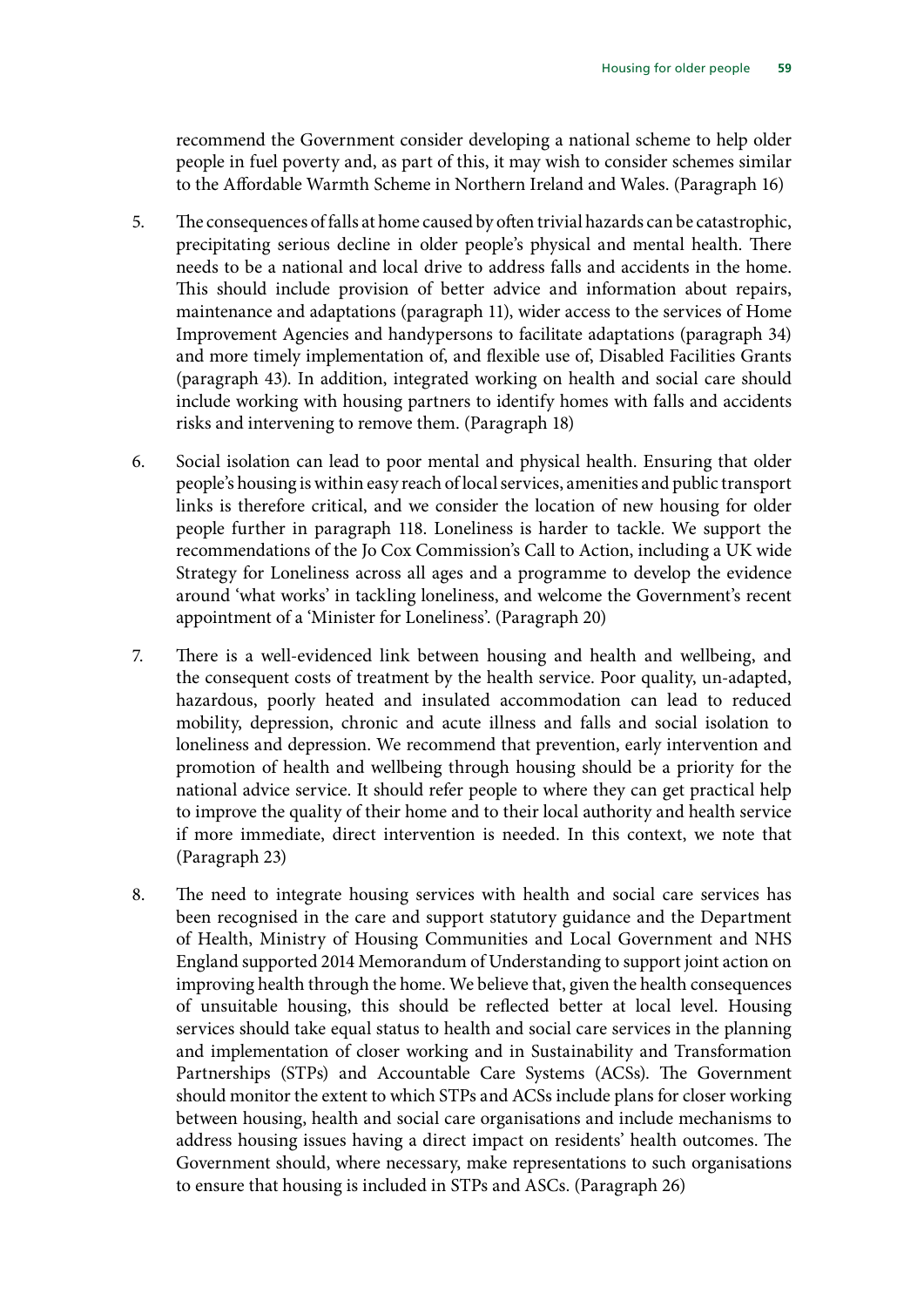9. The right kind of housing can keep people healthy, support them to live independently and reduce the need for home care or residential care. The social care green paper, planned for publication in summer 2018, must consider the range of housing for older people, from mainstream and accessible homes to supported and extra care housing, as well as access to adaptations and repairs. In particular, the social care green paper should consider the role of extra care housing in the provision of social care alongside domiciliary and residential care. (Paragraph 27)

## Staying put

- 10. We believe that this is a false economy. Home Improvement Agencies (HIAs) and handyperson services are good value for money, contributing to keeping older people healthy, safe and independent at home. The Government should make additional funding available for the expansion of HIAs so that there is at least access in each local authority area to one agency which operates a full range of services, including a handyperson service. (Paragraph 34)
- 11. Current schemes which check and endorse tradespeople, such as the Government endorsed scheme, 'TrustMark', should consider developing a specific accreditation for traders who have been reviewed by older people or their relatives and proven to be trusted. Once accredited, the trader would be permitted to display the branding used by the national advice line and linked organisations alongside their own logo. (Paragraph 35)
- 12. Equity release and re-mortgaging are possible routes for older owner occupiers to fund large repairs or adaptations to their homes. Mortgage providers and members of UK Finance and the Equity Release Council should work to ensure these products are tailored to the needs of older people. We make a specific recommendation on the provision of joined up advice on equity release and mortgages in paragraph 60. (Paragraph 39)
- 13. The DFG has a very important role to play in making older people's homes accessible and enabling them to maintain their independence. We welcome the Department's commitment to review the operation of the DFG and recommend the review should also look specifically at:
	- Ensuring that adaptations are implemented within a reasonable period of time;
	- How to encourage local authorities to innovate in their approach to implementation; and
	- The level at which the cap is set. (Paragraph 43)
- 14. Private renting is an increasingly important housing option for older people and they should feel confident in being able to adapt their home to meet their needs. We recommend that the review of the DFG should consider how to ensure that older tenants in the private rented sector secure the adaptations they need. In particular, it should consider the case for allocating government funding to local authorities to make discretionary payments to landlords for the costs of reinstatement or removal of the adaptation once the tenancy has ended. (Paragraph 45)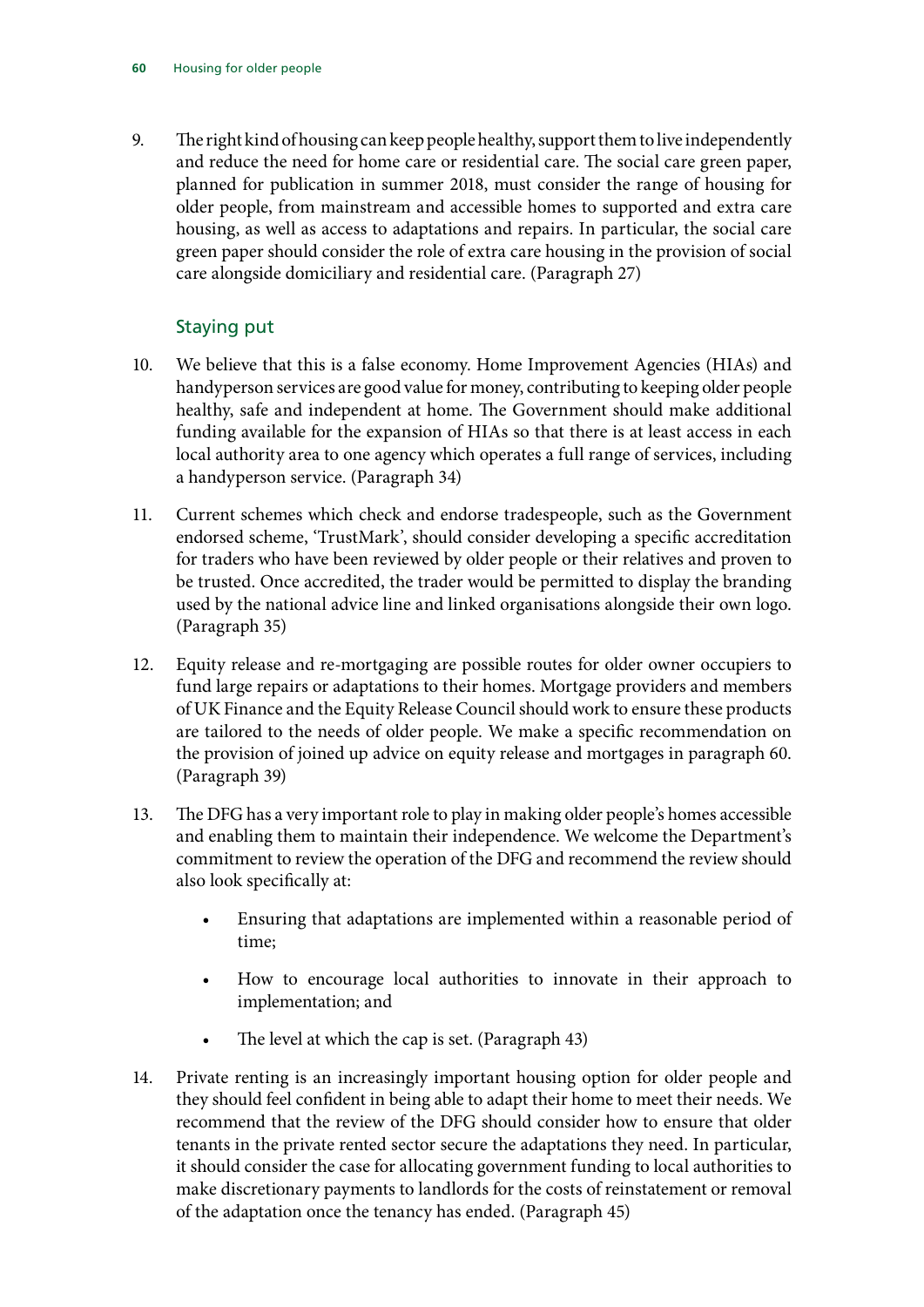#### Moving home

- 15. Many older people would like to move in later life but often the physical, financial and emotional aspects of moving home prevent or delay them from doing so, and we heard that many of those who do move often wished they had done so sooner, often "five to 10 years earlier". The national advice service should provide information and advice on moving, including the practical aspects of moving and where to obtain help with this; housing options; and finance, including mortgages, help to buy and shared ownership. (Paragraph 48)
- 16. Moving home requires a significant amount of physical resource particularly for older people who may have less energy, health needs and a lifetime's worth of belongings to pack and unpack. We recommend that the national advice service should consider how best to gather information about local organisations which can provide practical help with the moving process (decluttering, disposing of unwanted items, packing and unpacking, removals and cleaning) and, where possible, signpost people to these organisations. Furthermore, trade and professional bodies involved in the home buying and selling process, such as The British Association of Removers, NAEA Propertymark, The Law Society and the Royal Institution of Chartered Surveyors, should consider creating an accreditation for their members which provide tailored services for older people. Once accredited, firms would be permitted to display the branding used by the national advice line and linked organisations. (Paragraph 51)
- 17. The Government's commitment to improving the home buying and selling process is welcome and, given the Minister's evidence, we expect to see particular consideration given to how the process can be improved for older people. (Paragraph 52)
- 18. We have carefully considered calls for a stamp duty exemption for older people but are not convinced that this would enable many more people to move. Many older home owners are likely to receive a capital gain when they move that will cover the cost of the stamp duty payable on their new home. In addition, we believe that an exemption would be extremely difficult to implement. We believe that stamp duty is not the main barrier to older people moving home and that there are many other practical, emotional and financial factors which act to deter people from doing so. (Paragraph 55)
- 19. A small but increasing number of older people take out a mortgage beyond retirement age. They may have more success obtaining advice from a mortgage broker, who can better assess their personal financial circumstances, than approaching a highstreet lender directly. We recommend that the Government should encourage lenders to improve the service they provide to older customers. This should entail the provision by high street lenders of clearer guidance, on their website and in the literature available in the branch, on their policy with respect to lending to older people. We also recommend that, where an older person who applies for a mortgage or re-mortgage is rejected, the lender should routinely refer them to another lender, a mortgage broker or, once established, the single financial guidance body for advice (see paragraph 60). (Paragraph 58)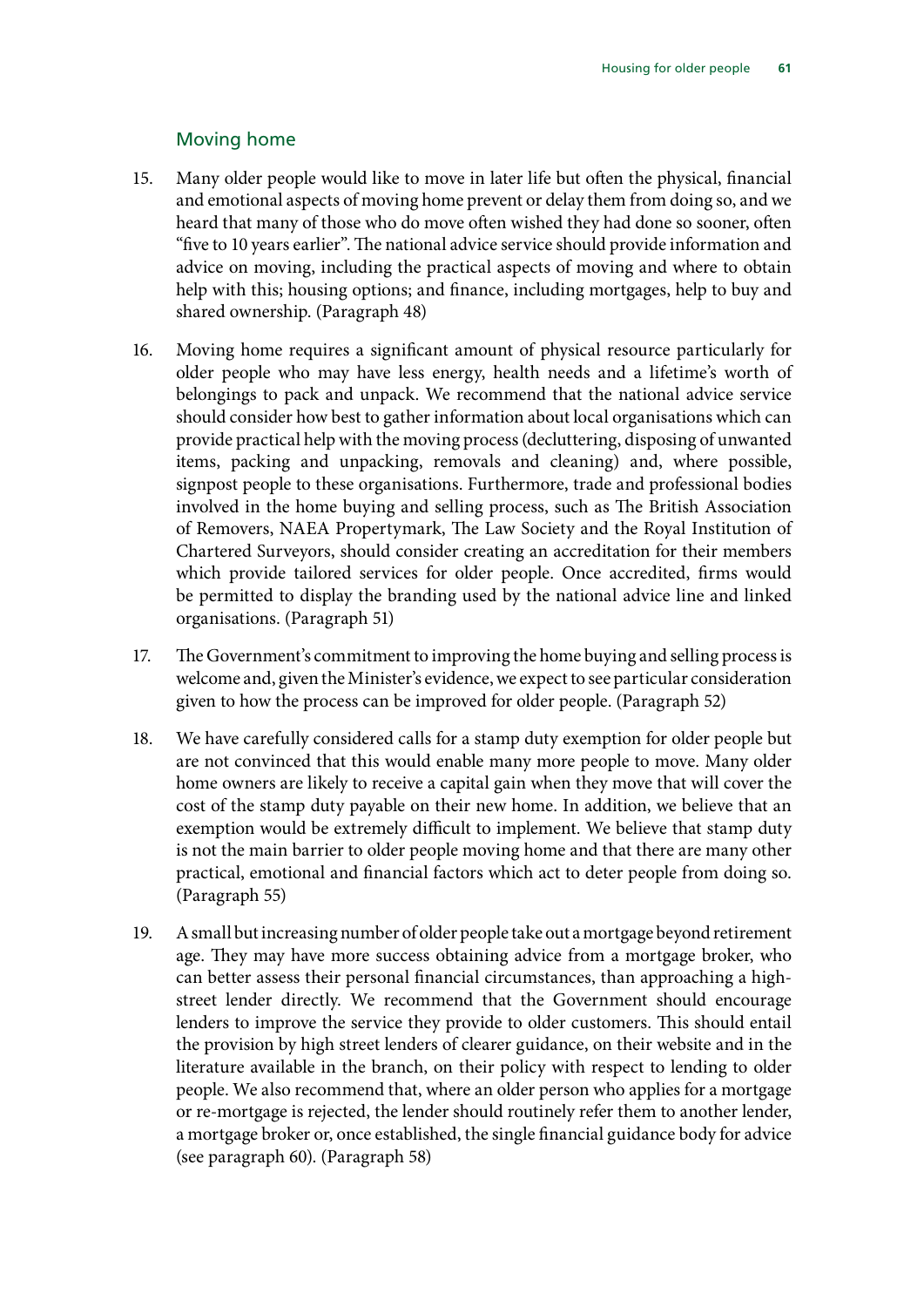- 20. The Government and UK Finance should together consider what steps can be taken to increase lenders' confidence in lending on the purchase of specialist housing. The Government's acceptance of the Law Commission's recommendation for a code of practice on event fees and specific legislation for the extra care housing sector (discussed in paragraphs 98 to 101) may also help to sustain resale values, thereby boosting lenders' confidence. (Paragraph 59)
- 21. We recommend that the single financial guidance body, for which the Financial Guidance and Claims Bill (Lords) will legislate, should be made responsible for providing specialist advice tailored to the financial circumstances of older people. It should signpost older people to mortgage brokers, banks and building societies who can offer advice on mortgages and equity release, shared ownership and shared equity, and on re-investing the proceeds of sales. The national advice service should be closely linked to the single financial guidance body and signpost people seeking housing finance advice to it. (Paragraph 60)
- 22. Owner-occupiers in low-value housing or in poor condition may not be able to move unless they can access social rented housing or shared ownership. Both shared ownership and Help to Buy could play a more important role in enabling older people to afford to purchase a mainstream home or release equity when they move. We recommend the Government should ensure that providers and lenders make these home ownership options available and transparent for older people and address perceptions that Help to Buy is aimed at first time buyers. We also recommend that the Government should work with lenders and housing providers to ensure one model for shared ownership which would encourage more lenders to offer mortgages, thereby widening access to this initiative, and consider how shared equity can be used for specialist housing. (Paragraph 63)
- 23. We believe that the options for older social tenants who wish to move are limited. There are wider social advantages in enabling this group to move if they wish to do so, namely the health and wellbeing benefits that can result from more appropriate accommodation and the fact that it can free up homes for families waiting to move. More of all types of housing for older people—extra care, sheltered and accessible housing—need to be built across the social and private sectors. (Paragraph 69)
- 24. We heard frequent claims that older people moving home in later life could be part of the solution to tackling the housing shortage but little real evidence to support this. We believe that this issue warrants further investigation as there may be wider social advantages in older people moving to a smaller home that better suits their needs. The Government should commission independent research to investigate the impact of 'rightsizing' on the housing market. This research should aim to provide a better understanding of how many older people move, where they move to, who moves into the homes they vacate and to what extent this helps to satisfy local demand for homes. (Paragraph 73)

## Housing options

25. We believe that mandatory Category 1 standard is too low and that all new homes should be built to be 'age proof' for the current and future needs of an ageing population. We recommend therefore that the baseline standard for all new homes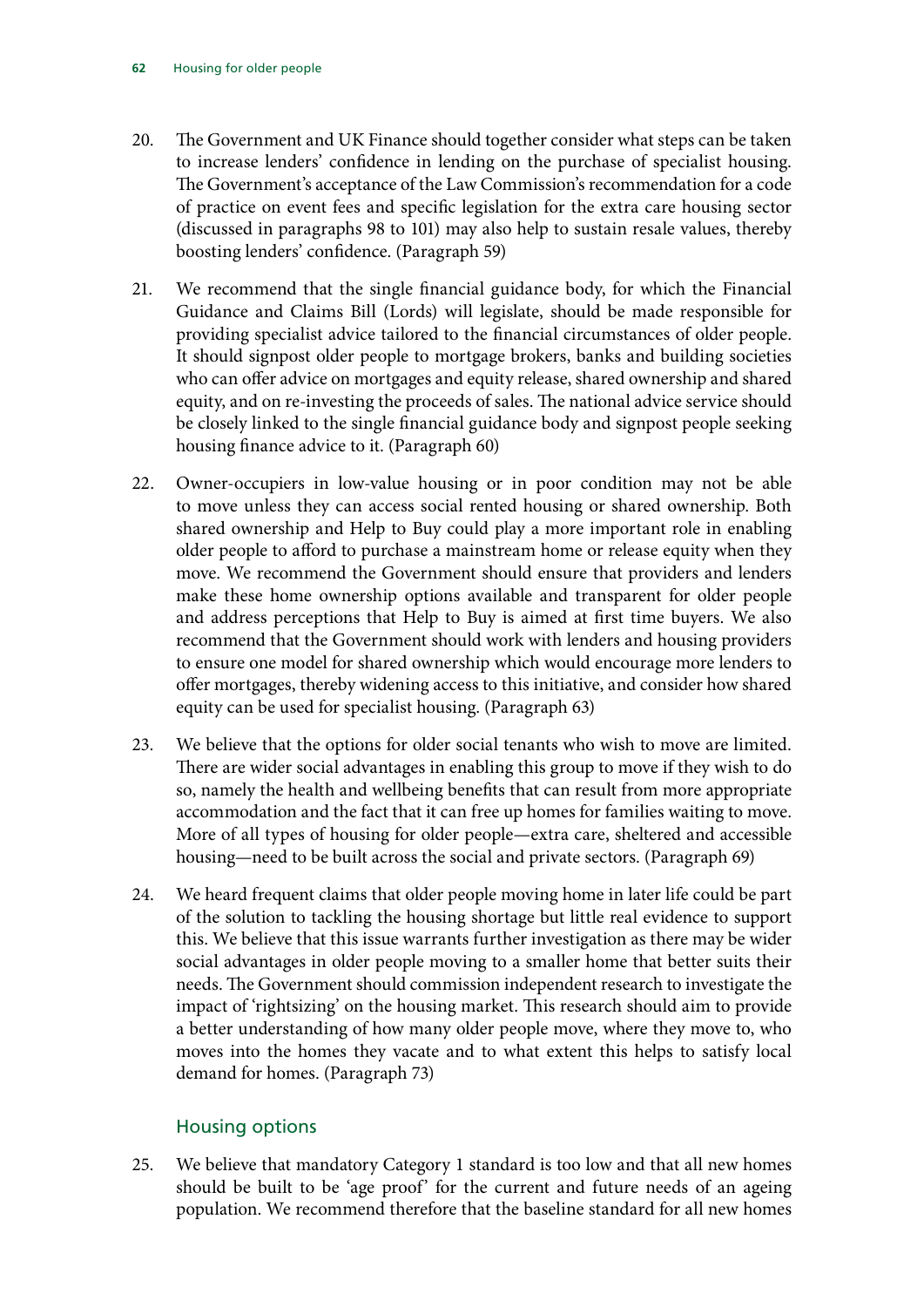should be Category 2. The Government should work with local authorities to collect data on the number of homes built to Category 2 and 3 standards and require that homes built to such standards are advertised as such in sales and lettings literature so they are easily identifiable. (Paragraph 81)

- 26. We recommend that local authorities ensure their accessible housing register or comparable system is comprehensive and up-to-date and keep track of stock which has undergone significant adaptation so that it can be matched in the future to the needs of new occupants. They should also ensure that housing occupational therapists, surveyors and housing associations feed into the information gathering process. (Paragraph 82)
- 27. The current array of terms used to describe the different types of specialist housing is confusing, although what is provided is diverse. This makes it difficult for people to understand what is on offer and make comparisons, and may ultimately be offputting for people interested in this type of housing. We note that the success of specialist housing in other countries may be due to having a "consistent concept" of what is on offer. The Government should instigate discussions between developers and providers of specialist housing with the aim of agreeing on a consistent terminology to describe the housing and related services on offer. (Paragraph 84)
- 28. We believe that, in the face of demand, there is a shortfall in supply of specialist homes in general and particularly for private ownership and rent and for the 'middle market'. This limits the housing options available to older people and the opportunity to derive the health and wellbeing benefits linked to specialist homes. (Paragraph 86)
- 29. Specialist housing, and particularly extra care housing, can promote the health and wellbeing of older people and their carers, leading to savings in spending on health and social care. We recommend that the planned social care green paper should include plans to promote awareness of this type of housing so it becomes an option for older people whose care needs are not significant enough for residential care. (Paragraph 91)
- 30. Registered social landlords also play a significant role in promoting the health and wellbeing of vulnerable older tenants. We believe that, as recommended by our predecessor Committee, housing associations should remain mindful of their social mission to ensure that they make best use of this position and consistent levels of service, the Government should publish standards setting out their role and responsibilities to their older tenants, including ensuring good quality, adapted (where necessary) housing and, more widely, falls and accident prevention, preventing hospital admissions and enabling prompt discharge. (Paragraph 92)
- 31. We believe that concerns about the cost of and costs associated with specialist housing, as well as its resale value may deter older people from purchasing this type of property. Greater transparency on charges and payment models, particularly event fees, linked to wider availability of advice, would help to improve consumer confidence in this area. We therefore recommend that the Government should accept the Law Commission's recommendations on event fees and give legislative backing to its proposed code of practice. In addition, consideration should be given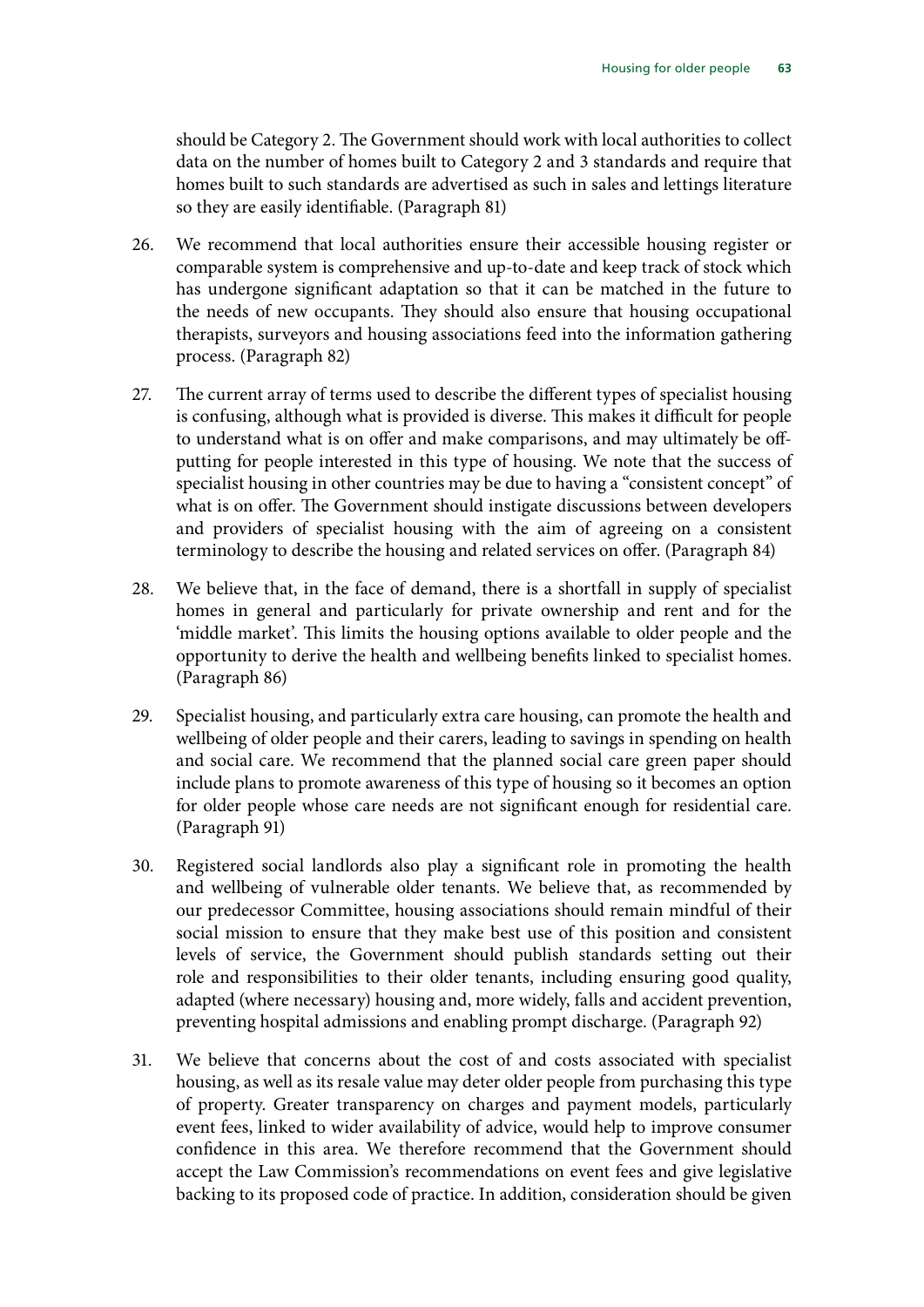to introducing a legislative framework for extra care housing (as has been introduced in New Zealand) to bring together regulations relating to the provision of housing, care, and other support services. (Paragraph 101)

- 32. We welcome the announcement of a 'sheltered rent' and the additional information offered by the Minister in oral evidence. Once its discussions with the sector are complete, the Government should confirm as soon as possible how sheltered rent will work in practice, in particular:
	- The evidence base used to set the sheltered housing rent;
	- How the rent will increase in future years and what provision is being made for an increase in supply;
	- Whether all the schemes currently defined as sheltered housing will be eligible for sheltered rent; and
	- What transitional arrangements will be put in place. (Paragraph 104)
- 33. While better provision of advice and information about other housing options may encourage older people to consider alternative options, we believe that, given the enduring popularity of bungalows among older people and their accessibility features, more councils and developers should consider the feasibility of building bungalows. (Paragraph 107)
- 34. The Government's continuing support for cohousing through the Community Housing Fund is welcome. We recommend that, alongside this, the Government, in partnership with the UK Cohousing Network, should produce guidance for local authorities on supporting cohousing groups through the planning system. (Paragraph 109)
- 35. We agree that the functional and accessible aspects of design need to be balanced with aesthetics. However, the evidence about the lack of attractive housing options for older people would suggest that this balance is not being achieved. (Paragraph 111)
- 36. We believe that developers of specialist and accessible housing should be more ambitious in the design of their housing and should make use of the HAPPI (the Housing our Ageing Population Panel for Innovation) design criteria for older people's housing. Local authorities and housing associations should require developers to involve older people in the design process, to better reflect their needs. (Paragraph 111)

## Planning and supply of homes for older people

37. We believe that national planning policy should give greater encouragement to the development of housing for older people and ensuring sites are available for a wider range of developers. We recommend that, in the impending review, the NPPF should be amended to emphasise the key importance of the provision of housing for older people in both local authority plan making and decision taking. (Paragraph 114)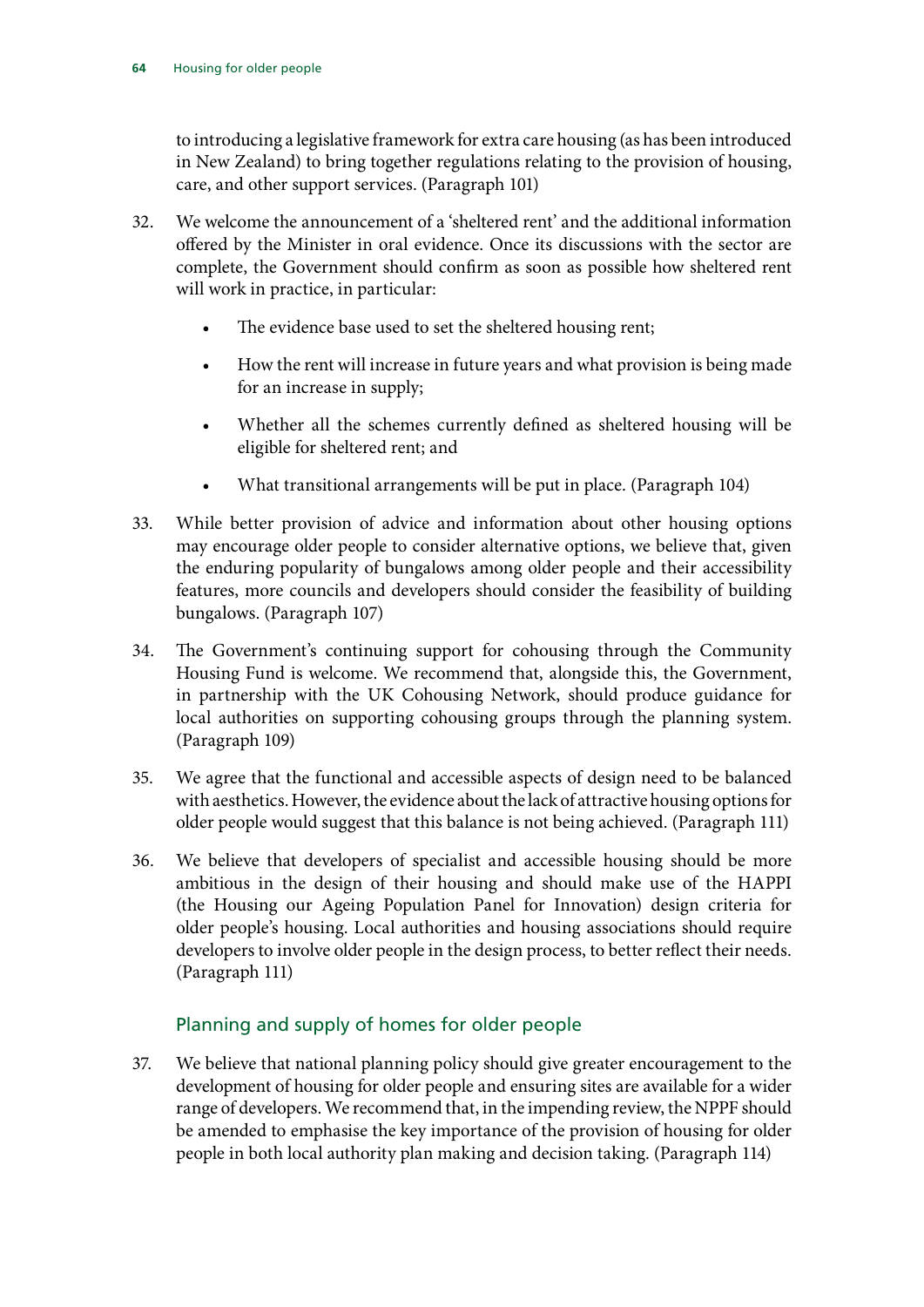- 38. We recommend that the new standard approach to assessing housing need explicitly addresses the complex and differing housing needs of older people. (Paragraph 116)
- 39. We believe that older people should be able to choose from a wide choice of housing which can accommodate their needs and preferences. This will include, across the social and private sectors, smaller, or better designed, general needs housing, accessible housing, specialist housing, including retirement homes and extra care housing, and cohousing. To enable them to make this choice, and move to a home which better suits their needs, the guidance required under the Neighbourhood Planning Act 2017 should recommend that:
	- Local authorities produce and publish a strategy explaining how they intend to meet the housing needs of older people in their area, including the scale and mix of housing and the tenures needed, and setting out the evidence relating to current housing need.
	- Local Plans should, based on an assessment of local need, identify a target proportion of new housing to be developed for older people and identify suitable well-connected sites, close to local amenities. They should identify a range of different types of housing, including accessible homes, extra care housing and smaller mainstream homes to be built. The number of homes developed against this target should be published each year.
	- There should be greater collaboration within local authorities between planning, social care, health and housing teams, particularly on the production of Local Plans. Local authority planning, health and social care teams should work together to assess the savings to health and social care budgets which may arise from additional specialist housing in their area and consider this in the context of negotiations over planning charges.
	- Local authorities should be more receptive to private developers who wish to build housing for older people in their area, and appreciate the potential health and wellbeing benefits leading to reduced need to health and social care services to be gained. (Paragraph 122)
- 40. We believe that the level of planning contributions on specialist housing, which are increased as a result of the non-saleable communal areas which are a feature of this type of housing, is impeding the delivery of homes. We recommend either the creation of a sub-category of the C2 planning classification (which currently applies to residential care and nursing homes) for specialist housing, which would reduce the contributions required from developers, or the creation of a new use class for specialist housing which would have the same effect. (Paragraph 126)

#### Conclusion: A national strategy

41. The terms of reference for this inquiry asked whether a national strategy on housing provision for older people was needed. The vast majority of those responding said yes, and we have decided to endorse their view. It is a well-known fact that our society is ageing, with 18% of people aged 65 and over and 2.4% aged 85 and over in 2016, and the proportion of people aged 85 projected to double over the next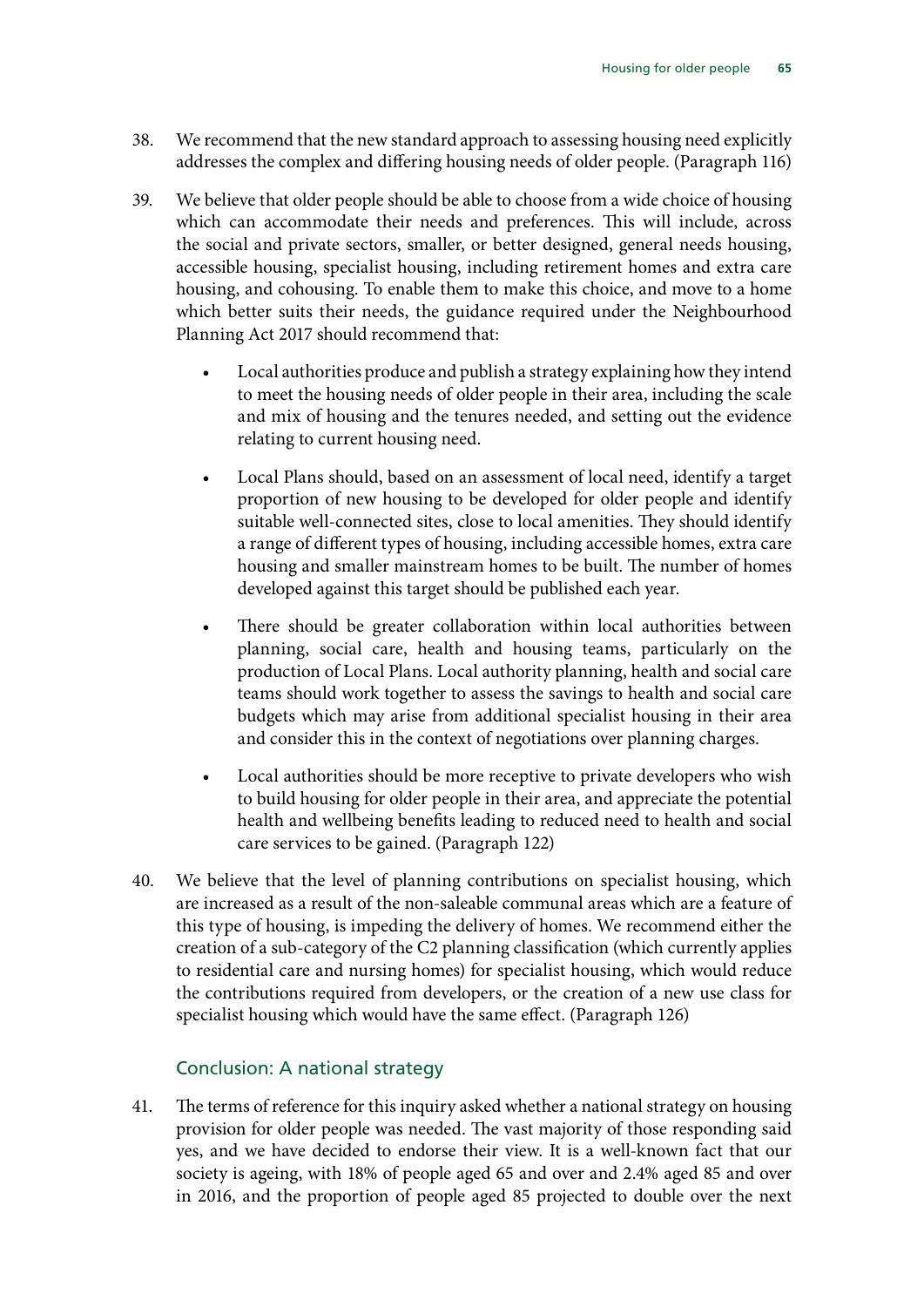25 years. While this is something to be celebrated, it also presents challenges as people's housing needs and preferences change as they grow older and they may want to make changes to the way they live. This is compounded by the fact that older people's housing needs and options will be diverse in terms of tenure, geographical location, income, equity and individual choice. Furthermore, as the number of issues tackled in this report demonstrates, this is a broad and complex area of policy. We therefore recommend that the Government introduces a new national strategy for older people's housing, which takes into account the recommendations made in this report. It should be established in consultation with older people and those who provide for them. The strategy should bring together and improve the aspects of policy affecting housing for older people and, recognising the link between housing and health, be closely linked with the social care green paper and the Government's future work on social care. (Paragraph 127)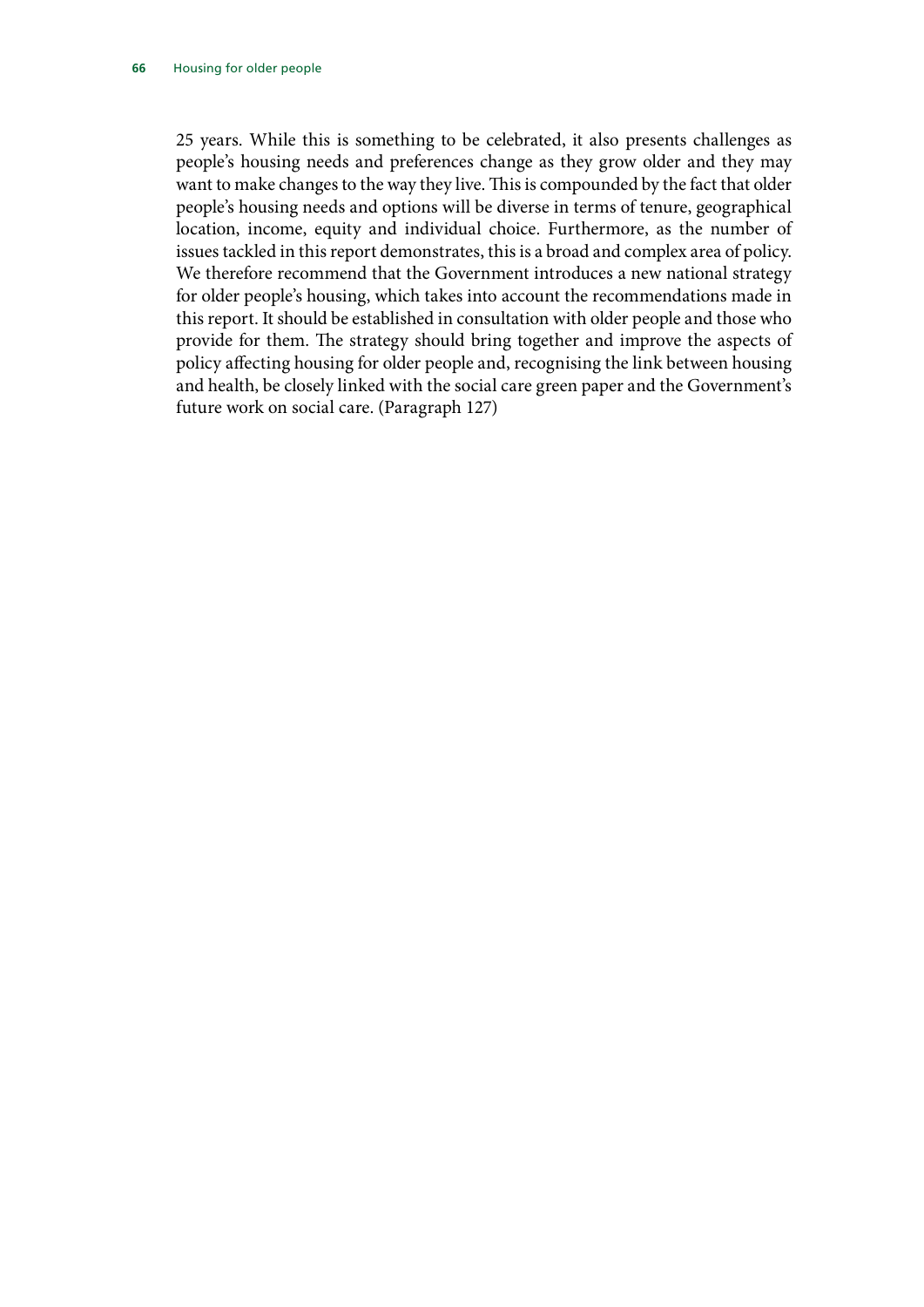# Formal minutes

#### **Monday 5 February 2018**

Members present:

Mr Clive Betts, in the Chair

| Mike Amesbury    | Andrew Lewer  |
|------------------|---------------|
| Bob Blackman     | Mr Mark Prisk |
| Helen Hayes      | Mary Robinson |
| Kevin Hollinrake | Liz Twist     |

Draft Report (*Housing for older people*) proposed by the Chair, brought up and read.

*Ordered*, That the Report be read a second time, paragraph by paragraph.

Paragraphs 1 to 127 read and agreed to.

Summary agreed to.

*Resolved*, That the Report be the Second Report of the Committee to the House.

*Ordered*, That the Chair make the Report to the House.

*Ordered*, That embargoed copies of the Report be made available, in accordance with the provisions of Standing Order No. 134.

[Adjourned until Wednesday 7 February at 9.30 a.m.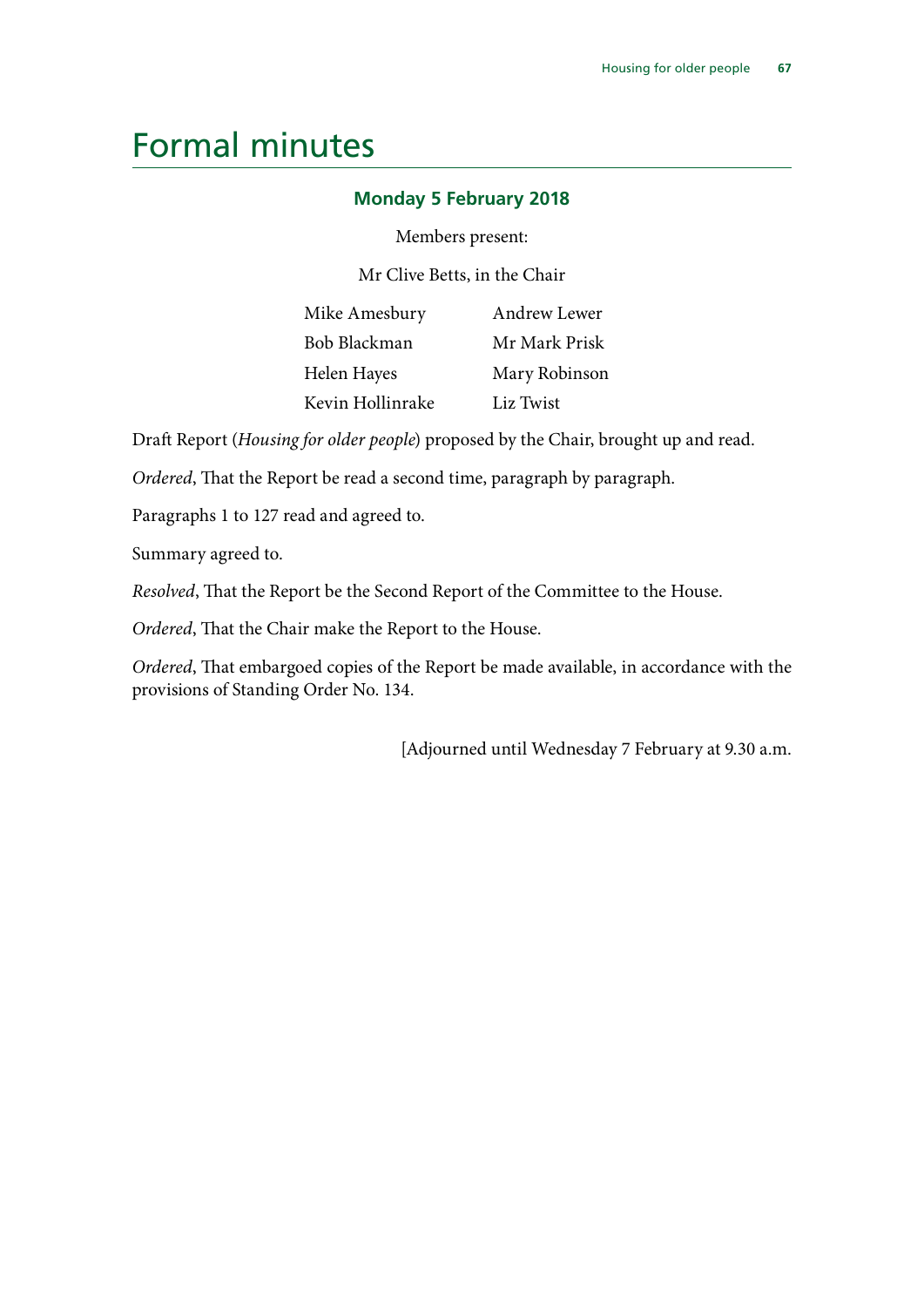# **Witnesses**

The following witnesses gave evidence. Transcripts can be viewed on the [inquiry publications](https://www.parliament.uk/business/committees/committees-a-z/commons-select/communities-and-local-government-committee/inquiries/parliament-2017/housing-for-older-people-17-19/publications/) [page](https://www.parliament.uk/business/committees/committees-a-z/commons-select/communities-and-local-government-committee/inquiries/parliament-2017/housing-for-older-people-17-19/publications/) of the Committee's website.

| <b>Monday 23 October 2017</b>                                                                                                                                                                                                                                                                                 | Question number |
|---------------------------------------------------------------------------------------------------------------------------------------------------------------------------------------------------------------------------------------------------------------------------------------------------------------|-----------------|
| Jeremy Porteus, Director, Housing Learning and Improvement Network;<br>Claudia Wood, Chief Executive, DEMOS; Dr Brian Beach, Senior Research<br>Fellow, International Longevity Centre-UK                                                                                                                     | $Q1 - 58$       |
| <b>Monday 13 November 2017</b>                                                                                                                                                                                                                                                                                |                 |
| Sue Adams, Chief Executive, Care and Repair; Andrew Gibson, Vice Chair,<br>Habinteg; and Julia Park, Head of Housing Policy, Levitt Bernstein                                                                                                                                                                 | $Q59 - 81$      |
| Michael Voges, Executive Director, Associated Retirement Community<br>Operators; Paul Teverson, Director of Communications, McCarthy and<br>Stone; and Graham King, Head of Integrated Commissioning, Sunderland<br><b>City Council</b>                                                                       | $Q82 - 123$     |
| <b>Monday 20 November 2017</b>                                                                                                                                                                                                                                                                                |                 |
| Professor Geoff Meen, University of Reading; Dr Peter Kenway, Director,<br>New Policy Institute; John Godfrey, Corporate Affairs Director, Legal &<br>General                                                                                                                                                 | Q124-159        |
| John Galvin, Chief Executive, Elderly Accommodation Counsel; Paul Smee,<br>Head of Mortgages, UK Finance (incorporating Council of Mortgage<br>Lenders); Mark Bogard, Chief Executive, Family Building Society                                                                                                | Q160-192        |
| <b>Monday 4 December 2017</b>                                                                                                                                                                                                                                                                                 |                 |
| Jacquel Runnalls, Co-opted Lead on Accessibility and Inclusive Design,<br>Royal College of Occupational Therapists Specialist Section in Housing; Gill<br>Moy, Director of Housing and Customer Services, Nottingham City Homes;<br>Professor Carol Holland, Centre for Ageing Research, Lancaster University | Q193-220        |
| Anna Kear, Executive Director, UK Cohousing Network; Patrick Manwell<br>Consultant Architect, Archadia; Maria Brenton, Cohousing Consultant to<br>the Older Women's Cohousing Community                                                                                                                       | Q221-235        |
| <b>Monday 11 December 2017</b>                                                                                                                                                                                                                                                                                |                 |
| Alok Sharma MP, Minister of State for Housing and Planning, Department<br>for Communities and Local Government and Mr Marcus Jones MP, Minister                                                                                                                                                               |                 |

for Local Government, Department for Communities and Local Government [Q236–295](http://data.parliament.uk/writtenevidence/committeeevidence.svc/evidencedocument/communities-and-local-government-committee/housing-for-older-people/oral/75622.html)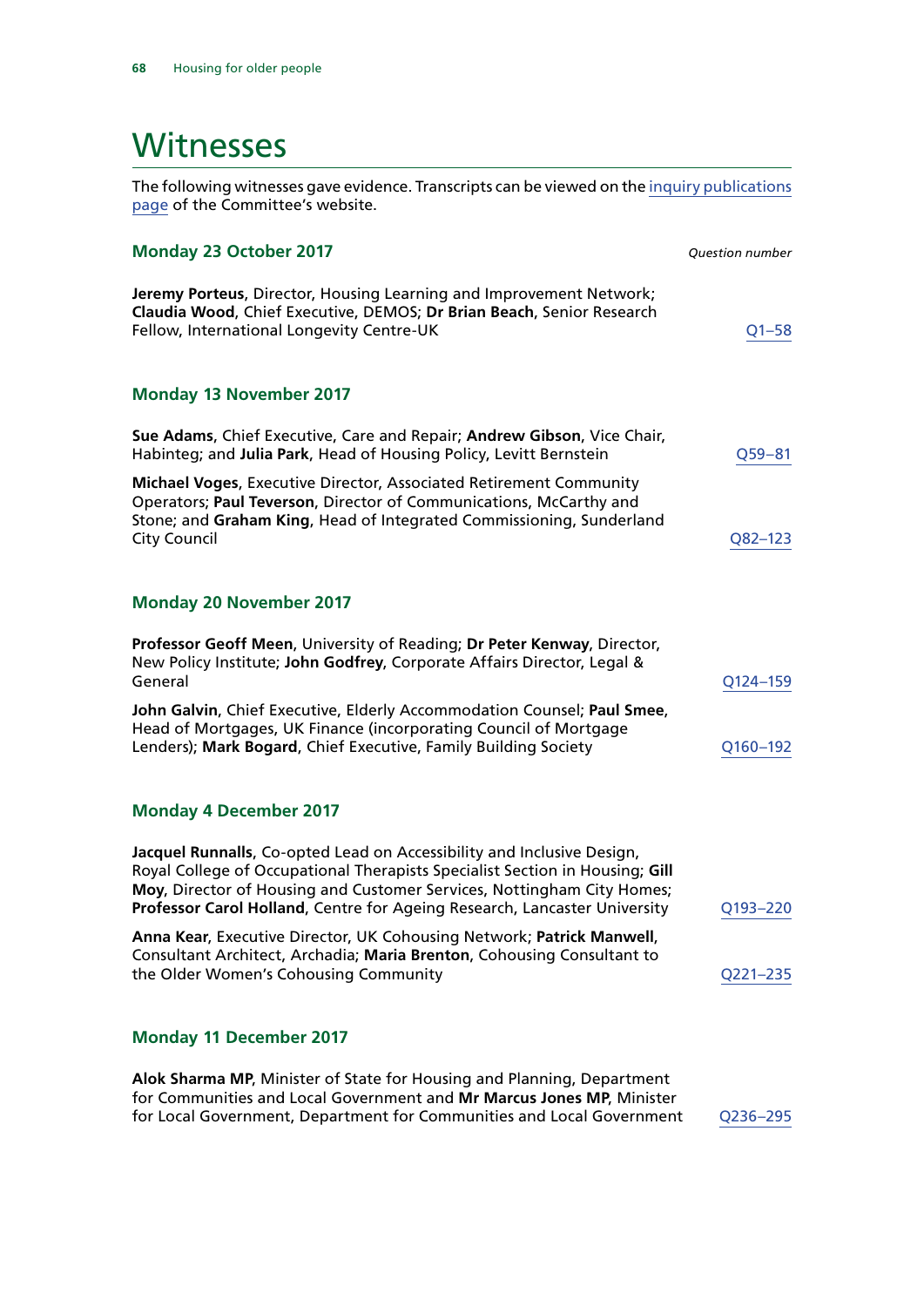## Published written evidence

The following written evidence was received and can be viewed on the [inquiry publications](https://www.parliament.uk/business/committees/committees-a-z/commons-select/communities-and-local-government-committee/inquiries/parliament-2017/housing-for-older-people-17-19/publications/) [page](https://www.parliament.uk/business/committees/committees-a-z/commons-select/communities-and-local-government-committee/inquiries/parliament-2017/housing-for-older-people-17-19/publications/) of the Committee's website.

HOP numbers are generated by the evidence processing system and so may not be complete.

- Anchor, Hanover and Housing & Care 21 ([HOP0031](http://data.parliament.uk/WrittenEvidence/CommitteeEvidence.svc/EvidenceDocument/Communities and Local Government/Housing for older people/written/73985.html))
- Anchor, Hanover and Housing & Care21 HAs [\(HOP0013](http://data.parliament.uk/WrittenEvidence/CommitteeEvidence.svc/EvidenceDocument/Communities and Local Government/Housing for older people/written/70795.html))
- ARCO (Associated Retirement Community Operators) [\(HOP0012](http://data.parliament.uk/WrittenEvidence/CommitteeEvidence.svc/EvidenceDocument/Communities and Local Government/Housing for older people/written/70792.html))
- Central Bedfordshire Council ([HOP0011\)](http://data.parliament.uk/WrittenEvidence/CommitteeEvidence.svc/EvidenceDocument/Communities and Local Government/Housing for older people/written/70790.html)
- Country Land and Business Association [\(HOP0008](http://data.parliament.uk/WrittenEvidence/CommitteeEvidence.svc/EvidenceDocument/Communities and Local Government/Housing for older people/written/70665.html))
- DCLG ([HOP0025](http://data.parliament.uk/WrittenEvidence/CommitteeEvidence.svc/EvidenceDocument/Communities and Local Government/Housing for older people/written/70900.html))
- East Thames [\(HOP0029\)](http://data.parliament.uk/WrittenEvidence/CommitteeEvidence.svc/EvidenceDocument/Communities and Local Government/Housing for older people/written/70929.html)
- Elderly Accommodation Counsel ([HOP0037](http://data.parliament.uk/WrittenEvidence/CommitteeEvidence.svc/EvidenceDocument/Communities and Local Government/Housing for older people/written/77100.html))
- Equity Release Council [\(HOP0035\)](http://data.parliament.uk/WrittenEvidence/CommitteeEvidence.svc/EvidenceDocument/Communities and Local Government/Housing for older people/written/76762.html)
- ForViva ([HOP0014](http://data.parliament.uk/WrittenEvidence/CommitteeEvidence.svc/EvidenceDocument/Communities and Local Government/Housing for older people/written/70835.html))
- Generation Rent [\(HOP0018\)](http://data.parliament.uk/WrittenEvidence/CommitteeEvidence.svc/EvidenceDocument/Communities and Local Government/Housing for older people/written/70861.html)
- HM Treasury [\(HOP0033](http://data.parliament.uk/WrittenEvidence/CommitteeEvidence.svc/EvidenceDocument/Communities and Local Government/Housing for older people/written/75533.html))
- JLL [\(HOP0016](http://data.parliament.uk/WrittenEvidence/CommitteeEvidence.svc/EvidenceDocument/Communities and Local Government/Housing for older people/written/70849.html))
- Keepmoat Regeneration [\(HOP0027\)](http://data.parliament.uk/WrittenEvidence/CommitteeEvidence.svc/EvidenceDocument/Communities and Local Government/Housing for older people/written/70902.html)
- Later Life Ambitions [\(HOP0036](http://data.parliament.uk/WrittenEvidence/CommitteeEvidence.svc/EvidenceDocument/Communities and Local Government/Housing for older people/written/77050.html))
- Levitt Bernstein [\(HOP0032](http://data.parliament.uk/WrittenEvidence/CommitteeEvidence.svc/EvidenceDocument/Communities and Local Government/Housing for older people/written/74783.html))
- Mr Peter Dines ([HOP0020](http://data.parliament.uk/WrittenEvidence/CommitteeEvidence.svc/EvidenceDocument/Communities and Local Government/Housing for older people/written/70866.html))
- National Housing Federation [\(HOP0023\)](http://data.parliament.uk/WrittenEvidence/CommitteeEvidence.svc/EvidenceDocument/Communities and Local Government/Housing for older people/written/70880.html)
- National Pensioners Convention [\(HOP0019\)](http://data.parliament.uk/WrittenEvidence/CommitteeEvidence.svc/EvidenceDocument/Communities and Local Government/Housing for older people/written/70865.html)
- NHBC [\(HOP0010](http://data.parliament.uk/WrittenEvidence/CommitteeEvidence.svc/EvidenceDocument/Communities and Local Government/Housing for older people/written/70770.html))
- Northern Housing Consortium ([HOP0026](http://data.parliament.uk/WrittenEvidence/CommitteeEvidence.svc/EvidenceDocument/Communities and Local Government/Housing for older people/written/70901.html))
- Patrick Manwell [\(HOP0034\)](http://data.parliament.uk/WrittenEvidence/CommitteeEvidence.svc/EvidenceDocument/Communities and Local Government/Housing for older people/written/75574.html)
- Peter Monk [\(HOP0028\)](http://data.parliament.uk/WrittenEvidence/CommitteeEvidence.svc/EvidenceDocument/Communities and Local Government/Housing for older people/written/70910.html)
- Retirement Housing Group ([HOP0015](http://data.parliament.uk/WrittenEvidence/CommitteeEvidence.svc/EvidenceDocument/Communities and Local Government/Housing for older people/written/70837.html))
- Riverside [\(HOP0009](http://data.parliament.uk/WrittenEvidence/CommitteeEvidence.svc/EvidenceDocument/Communities and Local Government/Housing for older people/written/70738.html))
- SAVED usap ([HOP0006\)](http://data.parliament.uk/WrittenEvidence/CommitteeEvidence.svc/EvidenceDocument/Communities and Local Government/Housing for older people/written/70590.html)
- Tetlow King Planning [\(HOP0024\)](http://data.parliament.uk/writtenevidence/committeeevidence.svc/evidencedocument/communities-and-local-government-committee/housing-for-older-people/written/70888.html)
- The Federation of Private Residents' Associations [\(HOP0022\)](http://data.parliament.uk/WrittenEvidence/CommitteeEvidence.svc/EvidenceDocument/Communities and Local Government/Housing for older people/written/70879.html)
- 29 The London Carers' Centres Consortium ([HOP0001\)](http://data.parliament.uk/WrittenEvidence/CommitteeEvidence.svc/EvidenceDocument/Communities and Local Government/Housing for older people/written/70264.html)
- The Reeve-Wing Partnership [\(HOP0021\)](http://data.parliament.uk/WrittenEvidence/CommitteeEvidence.svc/EvidenceDocument/Communities and Local Government/Housing for older people/written/70869.html)
- UK Finance ([HOP0030](http://data.parliament.uk/WrittenEvidence/CommitteeEvidence.svc/EvidenceDocument/Communities and Local Government/Housing for older people/written/70998.html))
- University of Westminster ([HOP0005](http://data.parliament.uk/WrittenEvidence/CommitteeEvidence.svc/EvidenceDocument/Communities and Local Government/Housing for older people/written/70586.html))
- Wirral Older People's Parliament [\(HOP0003\)](http://data.parliament.uk/WrittenEvidence/CommitteeEvidence.svc/EvidenceDocument/Communities and Local Government/Housing for older people/written/70583.html)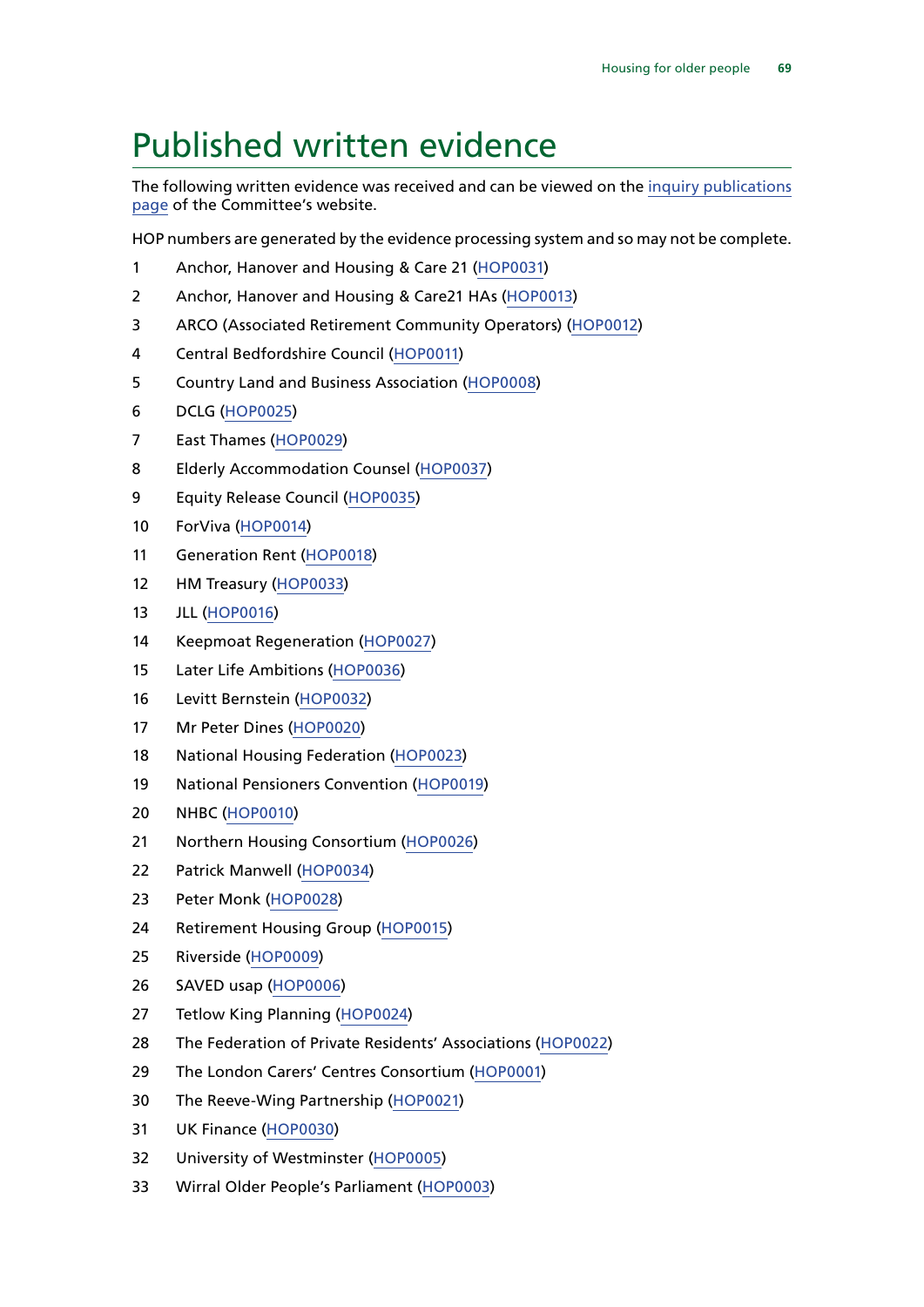The following written evidence was received in the last Parliament by the previous Committee for this inquiry and can be viewed on the [inquiry publications page](http://www.parliament.uk/business/committees/committees-a-z/commons-select/communities-and-local-government-committee/inquiries/parliament-2015/inquiry7/publications/) of the Committee's website.

- Age Friendly Manchester (AFM) [\(HOP0093\)](http://data.parliament.uk/WrittenEvidence/CommitteeEvidence.svc/EvidenceDocument/Communities%20and%20Local%20Government/Housing%20for%20older%20people/written/49833.html)
- Age UK [\(HOP0085\)](http://data.parliament.uk/WrittenEvidence/CommitteeEvidence.svc/EvidenceDocument/Communities%20and%20Local%20Government/Housing%20for%20older%20people/written/49476.html)
- Age-Friendly Design Group ([HOP0088\)](http://data.parliament.uk/WrittenEvidence/CommitteeEvidence.svc/EvidenceDocument/Communities%20and%20Local%20Government/Housing%20for%20older%20people/written/49527.html)
- Anchor ([HOP0042](http://data.parliament.uk/WrittenEvidence/CommitteeEvidence.svc/EvidenceDocument/Communities%20and%20Local%20Government/Housing%20for%20older%20people/written/49290.html))
- Anchor, Hanover and Housing & Care 21 housing associations [\(HOP0050](http://data.parliament.uk/WrittenEvidence/CommitteeEvidence.svc/EvidenceDocument/Communities%20and%20Local%20Government/Housing%20for%20older%20people/written/49307.html))
- ARCO (Associated Retirement Community Operators) [\(HOP0060](http://data.parliament.uk/WrittenEvidence/CommitteeEvidence.svc/EvidenceDocument/Communities%20and%20Local%20Government/Housing%20for%20older%20people/written/49340.html))
- Assura PLC ([HOP0043](http://data.parliament.uk/WrittenEvidence/CommitteeEvidence.svc/EvidenceDocument/Communities%20and%20Local%20Government/Housing%20for%20older%20people/written/49292.html))
- Audley [\(HOP0018](http://data.parliament.uk/WrittenEvidence/CommitteeEvidence.svc/EvidenceDocument/Communities%20and%20Local%20Government/Housing%20for%20older%20people/written/49214.html))
- Baroness Sally Greengross [\(HOP0083](http://data.parliament.uk/WrittenEvidence/CommitteeEvidence.svc/EvidenceDocument/Communities%20and%20Local%20Government/Housing%20for%20older%20people/written/49457.html))
- Barton Willmore LLP ([HOP0064\)](http://data.parliament.uk/WrittenEvidence/CommitteeEvidence.svc/EvidenceDocument/Communities%20and%20Local%20Government/Housing%20for%20older%20people/written/49348.html)
- Basildon Borough Council ([HOP0022](http://data.parliament.uk/WrittenEvidence/CommitteeEvidence.svc/EvidenceDocument/Communities%20and%20Local%20Government/Housing%20for%20older%20people/written/49222.html))
- Bell Phillips Architects ([HOP0071](http://data.parliament.uk/WrittenEvidence/CommitteeEvidence.svc/EvidenceDocument/Communities%20and%20Local%20Government/Housing%20for%20older%20people/written/49358.html))
- British Property Federation [\(HOP0062\)](http://data.parliament.uk/WrittenEvidence/CommitteeEvidence.svc/EvidenceDocument/Communities%20and%20Local%20Government/Housing%20for%20older%20people/written/49344.html)
- Building Societies Association [\(HOP0070\)](http://data.parliament.uk/WrittenEvidence/CommitteeEvidence.svc/EvidenceDocument/Communities%20and%20Local%20Government/Housing%20for%20older%20people/written/49357.html)
- Care & Repair England ([HOP0013](http://data.parliament.uk/WrittenEvidence/CommitteeEvidence.svc/EvidenceDocument/Communities%20and%20Local%20Government/Housing%20for%20older%20people/written/49171.html))
- Carers UK [\(HOP0075\)](http://data.parliament.uk/WrittenEvidence/CommitteeEvidence.svc/EvidenceDocument/Communities%20and%20Local%20Government/Housing%20for%20older%20people/written/49367.html)
- Centre for Ageing Better [\(HOP0046](http://data.parliament.uk/WrittenEvidence/CommitteeEvidence.svc/EvidenceDocument/Communities%20and%20Local%20Government/Housing%20for%20older%20people/written/49298.html))
- Churchill Retirement Living [\(HOP0025\)](http://data.parliament.uk/WrittenEvidence/CommitteeEvidence.svc/EvidenceDocument/Communities%20and%20Local%20Government/Housing%20for%20older%20people/written/49242.html)
- CIH ([HOP0087\)](http://data.parliament.uk/WrittenEvidence/CommitteeEvidence.svc/EvidenceDocument/Communities%20and%20Local%20Government/Housing%20for%20older%20people/written/49525.html)
- College of Occupational Therapists Specialist Section in Housing ([HOP0032](http://data.parliament.uk/WrittenEvidence/CommitteeEvidence.svc/EvidenceDocument/Communities%20and%20Local%20Government/Housing%20for%20older%20people/written/49266.html))
- Contact Consulting (Oxford) Ltd [\(HOP0015](http://data.parliament.uk/WrittenEvidence/CommitteeEvidence.svc/EvidenceDocument/Communities%20and%20Local%20Government/Housing%20for%20older%20people/written/49203.html))
- D Hamilton ([HOP0017\)](http://data.parliament.uk/WrittenEvidence/CommitteeEvidence.svc/EvidenceDocument/Communities%20and%20Local%20Government/Housing%20for%20older%20people/written/49205.html)
- Department for Communities and Local Government ([HOP0063](http://data.parliament.uk/WrittenEvidence/CommitteeEvidence.svc/EvidenceDocument/Communities%20and%20Local%20Government/Housing%20for%20older%20people/written/49346.html))
- Design Council ([HOP0031](http://data.parliament.uk/WrittenEvidence/CommitteeEvidence.svc/EvidenceDocument/Communities%20and%20Local%20Government/Housing%20for%20older%20people/written/49265.html))
- Dr Elizabeth Webb [\(HOP0002\)](http://data.parliament.uk/WrittenEvidence/CommitteeEvidence.svc/EvidenceDocument/Communities%20and%20Local%20Government/Housing%20for%20older%20people/written/46814.html)
- Elders Council of Newcastle [\(HOP0033](http://data.parliament.uk/WrittenEvidence/CommitteeEvidence.svc/EvidenceDocument/Communities%20and%20Local%20Government/Housing%20for%20older%20people/written/49272.html))
- Equity Release Council [\(HOP0023\)](http://data.parliament.uk/WrittenEvidence/CommitteeEvidence.svc/EvidenceDocument/Communities%20and%20Local%20Government/Housing%20for%20older%20people/written/49231.html)
- Essex County Council [\(HOP0089](http://data.parliament.uk/WrittenEvidence/CommitteeEvidence.svc/EvidenceDocument/Communities%20and%20Local%20Government/Housing%20for%20older%20people/written/49531.html))
- Foundations [\(HOP0011](http://data.parliament.uk/WrittenEvidence/CommitteeEvidence.svc/EvidenceDocument/Communities%20and%20Local%20Government/Housing%20for%20older%20people/written/49158.html))
- Generation Rent [\(HOP0057\)](http://data.parliament.uk/WrittenEvidence/CommitteeEvidence.svc/EvidenceDocument/Communities%20and%20Local%20Government/Housing%20for%20older%20people/written/49329.html)
- Grand Union Housing Group [\(HOP0019\)](http://data.parliament.uk/WrittenEvidence/CommitteeEvidence.svc/EvidenceDocument/Communities%20and%20Local%20Government/Housing%20for%20older%20people/written/49215.html)
- Habinteg [\(HOP0029](http://data.parliament.uk/WrittenEvidence/CommitteeEvidence.svc/EvidenceDocument/Communities%20and%20Local%20Government/Housing%20for%20older%20people/written/49260.html))
- Hanover Housing Association [\(HOP0036](http://data.parliament.uk/WrittenEvidence/CommitteeEvidence.svc/EvidenceDocument/Communities%20and%20Local%20Government/Housing%20for%20older%20people/written/49281.html))
- Home Builders Federation [\(HOP0058](http://data.parliament.uk/WrittenEvidence/CommitteeEvidence.svc/EvidenceDocument/Communities%20and%20Local%20Government/Housing%20for%20older%20people/written/49334.html))
- Horizon Senior Care Ltd ([HOP0081\)](http://data.parliament.uk/WrittenEvidence/CommitteeEvidence.svc/EvidenceDocument/Communities%20and%20Local%20Government/Housing%20for%20older%20people/written/49408.html)
- Hornsey Housing Trust ([HOP0090\)](http://data.parliament.uk/WrittenEvidence/CommitteeEvidence.svc/EvidenceDocument/Communities%20and%20Local%20Government/Housing%20for%20older%20people/written/49624.html)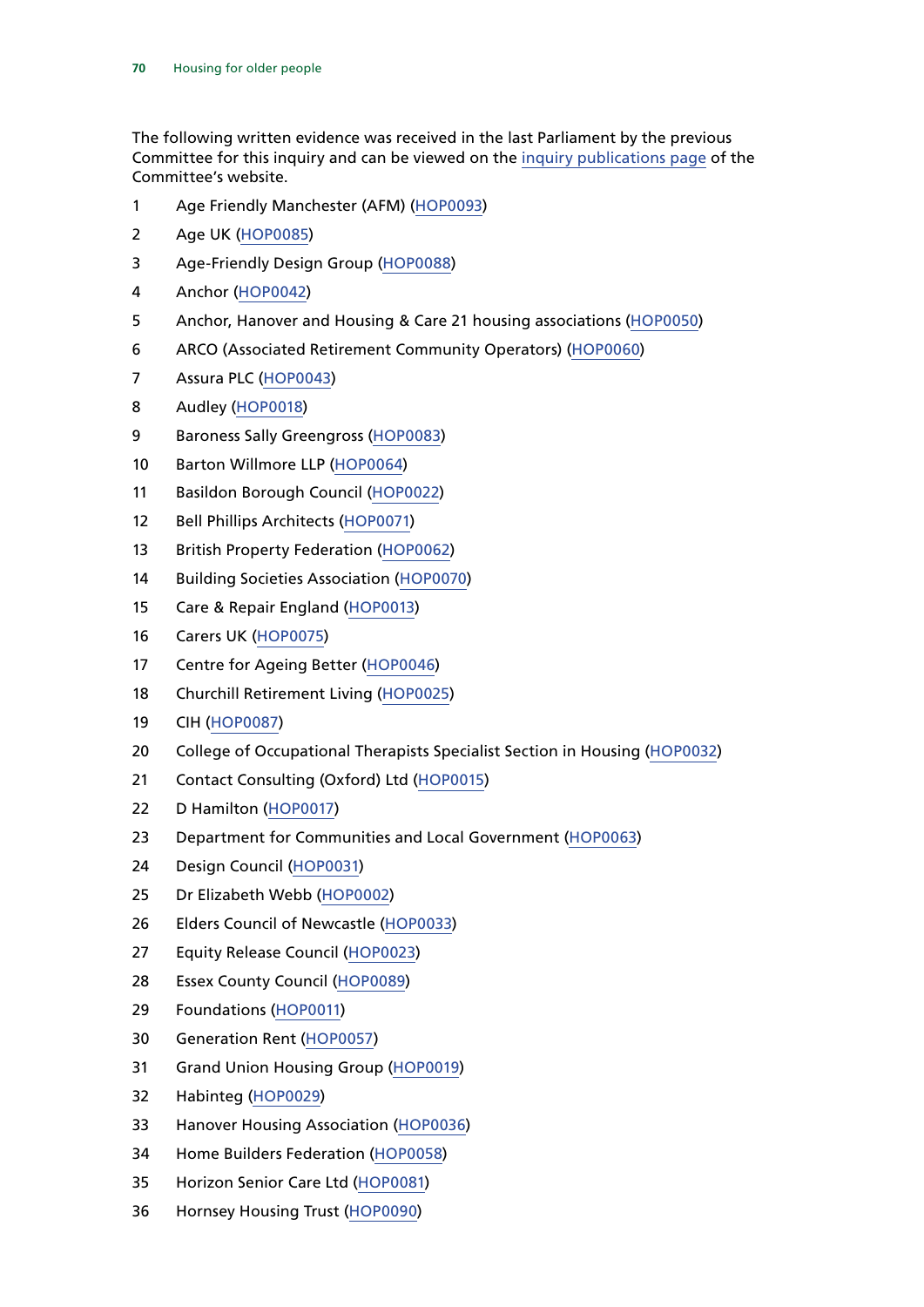- Housing & Care 21 ([HOP0076\)](http://data.parliament.uk/WrittenEvidence/CommitteeEvidence.svc/EvidenceDocument/Communities%20and%20Local%20Government/Housing%20for%20older%20people/written/49371.html)
- Housing Learning and Improvement Network (LIN) [\(HOP0012\)](http://data.parliament.uk/WrittenEvidence/CommitteeEvidence.svc/EvidenceDocument/Communities%20and%20Local%20Government/Housing%20for%20older%20people/written/49166.html)
- International Longevity Centre UK [\(HOP0079\)](http://data.parliament.uk/WrittenEvidence/CommitteeEvidence.svc/EvidenceDocument/Communities%20and%20Local%20Government/Housing%20for%20older%20people/written/49390.html)
- JLL [\(HOP0065](http://data.parliament.uk/WrittenEvidence/CommitteeEvidence.svc/EvidenceDocument/Communities%20and%20Local%20Government/Housing%20for%20older%20people/written/49351.html))
- Keepmoat [\(HOP0068\)](http://data.parliament.uk/WrittenEvidence/CommitteeEvidence.svc/EvidenceDocument/Communities%20and%20Local%20Government/Housing%20for%20older%20people/written/49355.html)
- Kent Housing Group [\(HOP0080](http://data.parliament.uk/WrittenEvidence/CommitteeEvidence.svc/EvidenceDocument/Communities%20and%20Local%20Government/Housing%20for%20older%20people/written/49397.html))
- L&Q East Thames [\(HOP0084](http://data.parliament.uk/WrittenEvidence/CommitteeEvidence.svc/EvidenceDocument/Communities%20and%20Local%20Government/Housing%20for%20older%20people/written/49467.html))
- Larkfleet Group [\(HOP0040](http://data.parliament.uk/WrittenEvidence/CommitteeEvidence.svc/EvidenceDocument/Communities%20and%20Local%20Government/Housing%20for%20older%20people/written/49285.html))
- Later Life Ambitions [\(HOP0049](http://data.parliament.uk/WrittenEvidence/CommitteeEvidence.svc/EvidenceDocument/Communities%20and%20Local%20Government/Housing%20for%20older%20people/written/49306.html))
- Levitt Bernstein [\(HOP0014\)](http://data.parliament.uk/WrittenEvidence/CommitteeEvidence.svc/EvidenceDocument/Communities%20and%20Local%20Government/Housing%20for%20older%20people/written/49197.html)
- Local Government Association [\(HOP0027\)](http://data.parliament.uk/WrittenEvidence/CommitteeEvidence.svc/EvidenceDocument/Communities%20and%20Local%20Government/Housing%20for%20older%20people/written/49258.html)
- London Fire Brigade [\(HOP0055\)](http://data.parliament.uk/WrittenEvidence/CommitteeEvidence.svc/EvidenceDocument/Communities%20and%20Local%20Government/Housing%20for%20older%20people/written/49321.html)
- Manchester Metropolitan University [\(HOP0053\)](http://data.parliament.uk/WrittenEvidence/CommitteeEvidence.svc/EvidenceDocument/Communities%20and%20Local%20Government/Housing%20for%20older%20people/written/49318.html)
- McCarthy and Stone ([HOP0059\)](http://data.parliament.uk/WrittenEvidence/CommitteeEvidence.svc/EvidenceDocument/Communities%20and%20Local%20Government/Housing%20for%20older%20people/written/49339.html)
- Melissa Fernandez & Kath Scanlon ([HOP0030](http://data.parliament.uk/WrittenEvidence/CommitteeEvidence.svc/EvidenceDocument/Communities%20and%20Local%20Government/Housing%20for%20older%20people/written/49262.html))
- Metropolitan [\(HOP0037\)](http://data.parliament.uk/WrittenEvidence/CommitteeEvidence.svc/EvidenceDocument/Communities%20and%20Local%20Government/Housing%20for%20older%20people/written/49282.html)
- MHA [\(HOP0051](http://data.parliament.uk/WrittenEvidence/CommitteeEvidence.svc/EvidenceDocument/Communities%20and%20Local%20Government/Housing%20for%20older%20people/written/49313.html))
- Midland Heart ([HOP0026](http://data.parliament.uk/WrittenEvidence/CommitteeEvidence.svc/EvidenceDocument/Communities%20and%20Local%20Government/Housing%20for%20older%20people/written/49244.html))
- Mrs Angela Cavill-Burch [\(HOP0001\)](http://data.parliament.uk/WrittenEvidence/CommitteeEvidence.svc/EvidenceDocument/Communities%20and%20Local%20Government/Housing%20for%20older%20people/written/46688.html)
- Mrs Margaret Goodwin ([HOP0007](http://data.parliament.uk/WrittenEvidence/CommitteeEvidence.svc/EvidenceDocument/Communities%20and%20Local%20Government/Housing%20for%20older%20people/written/48782.html))
- Ms Gail Lincoln [\(HOP0034\)](http://data.parliament.uk/WrittenEvidence/CommitteeEvidence.svc/EvidenceDocument/Communities%20and%20Local%20Government/Housing%20for%20older%20people/written/49274.html)
- NAEA Propertymark (formerly National Association of Estate Agents) [\(HOP0009](http://data.parliament.uk/WrittenEvidence/CommitteeEvidence.svc/EvidenceDocument/Communities%20and%20Local%20Government/Housing%20for%20older%20people/written/49075.html))
- National Fire Chiefs Council [\(HOP0021\)](http://data.parliament.uk/WrittenEvidence/CommitteeEvidence.svc/EvidenceDocument/Communities%20and%20Local%20Government/Housing%20for%20older%20people/written/49220.html)
- National Housing Federation [\(HOP0024\)](http://data.parliament.uk/WrittenEvidence/CommitteeEvidence.svc/EvidenceDocument/Communities%20and%20Local%20Government/Housing%20for%20older%20people/written/49241.html)
- National Pensioners Convnetion [\(HOP0008](http://data.parliament.uk/WrittenEvidence/CommitteeEvidence.svc/EvidenceDocument/Communities%20and%20Local%20Government/Housing%20for%20older%20people/written/48851.html))
- New Local Government Network ([HOP0044\)](http://data.parliament.uk/WrittenEvidence/CommitteeEvidence.svc/EvidenceDocument/Communities%20and%20Local%20Government/Housing%20for%20older%20people/written/49293.html)
- NHBC [\(HOP0052\)](http://data.parliament.uk/WrittenEvidence/CommitteeEvidence.svc/EvidenceDocument/Communities%20and%20Local%20Government/Housing%20for%20older%20people/written/49316.html)
- Northumbria University [\(HOP0038\)](http://data.parliament.uk/WrittenEvidence/CommitteeEvidence.svc/EvidenceDocument/Communities%20and%20Local%20Government/Housing%20for%20older%20people/written/49283.html)
- Nottingham City Homes [\(HOP0067](http://data.parliament.uk/WrittenEvidence/CommitteeEvidence.svc/EvidenceDocument/Communities%20and%20Local%20Government/Housing%20for%20older%20people/written/49354.html))
- One Housing [\(HOP0086](http://data.parliament.uk/WrittenEvidence/CommitteeEvidence.svc/EvidenceDocument/Communities%20and%20Local%20Government/Housing%20for%20older%20people/written/49480.html))
- Peabody and Family Mosaic [\(HOP0082](http://data.parliament.uk/WrittenEvidence/CommitteeEvidence.svc/EvidenceDocument/Communities%20and%20Local%20Government/Housing%20for%20older%20people/written/49418.html))
- PegasusLife ([HOP0047\)](http://data.parliament.uk/WrittenEvidence/CommitteeEvidence.svc/EvidenceDocument/Communities%20and%20Local%20Government/Housing%20for%20older%20people/written/49299.html)
- Places for People ([HOP0041\)](http://data.parliament.uk/WrittenEvidence/CommitteeEvidence.svc/EvidenceDocument/Communities%20and%20Local%20Government/Housing%20for%20older%20people/written/49287.html)
- Renaissance Retirement ([HOP0054](http://data.parliament.uk/WrittenEvidence/CommitteeEvidence.svc/EvidenceDocument/Communities%20and%20Local%20Government/Housing%20for%20older%20people/written/49319.html))
- Retirement Housing Group ([HOP0039\)](http://data.parliament.uk/WrittenEvidence/CommitteeEvidence.svc/EvidenceDocument/Communities%20and%20Local%20Government/Housing%20for%20older%20people/written/49284.html)
- RIBA ([HOP0066\)](http://data.parliament.uk/WrittenEvidence/CommitteeEvidence.svc/EvidenceDocument/Communities%20and%20Local%20Government/Housing%20for%20older%20people/written/49353.html)
- RICS ([HOP0091\)](http://data.parliament.uk/WrittenEvidence/CommitteeEvidence.svc/EvidenceDocument/Communities%20and%20Local%20Government/Housing%20for%20older%20people/written/49656.html)
- Riverside [\(HOP0048\)](http://data.parliament.uk/WrittenEvidence/CommitteeEvidence.svc/EvidenceDocument/Communities%20and%20Local%20Government/Housing%20for%20older%20people/written/49303.html)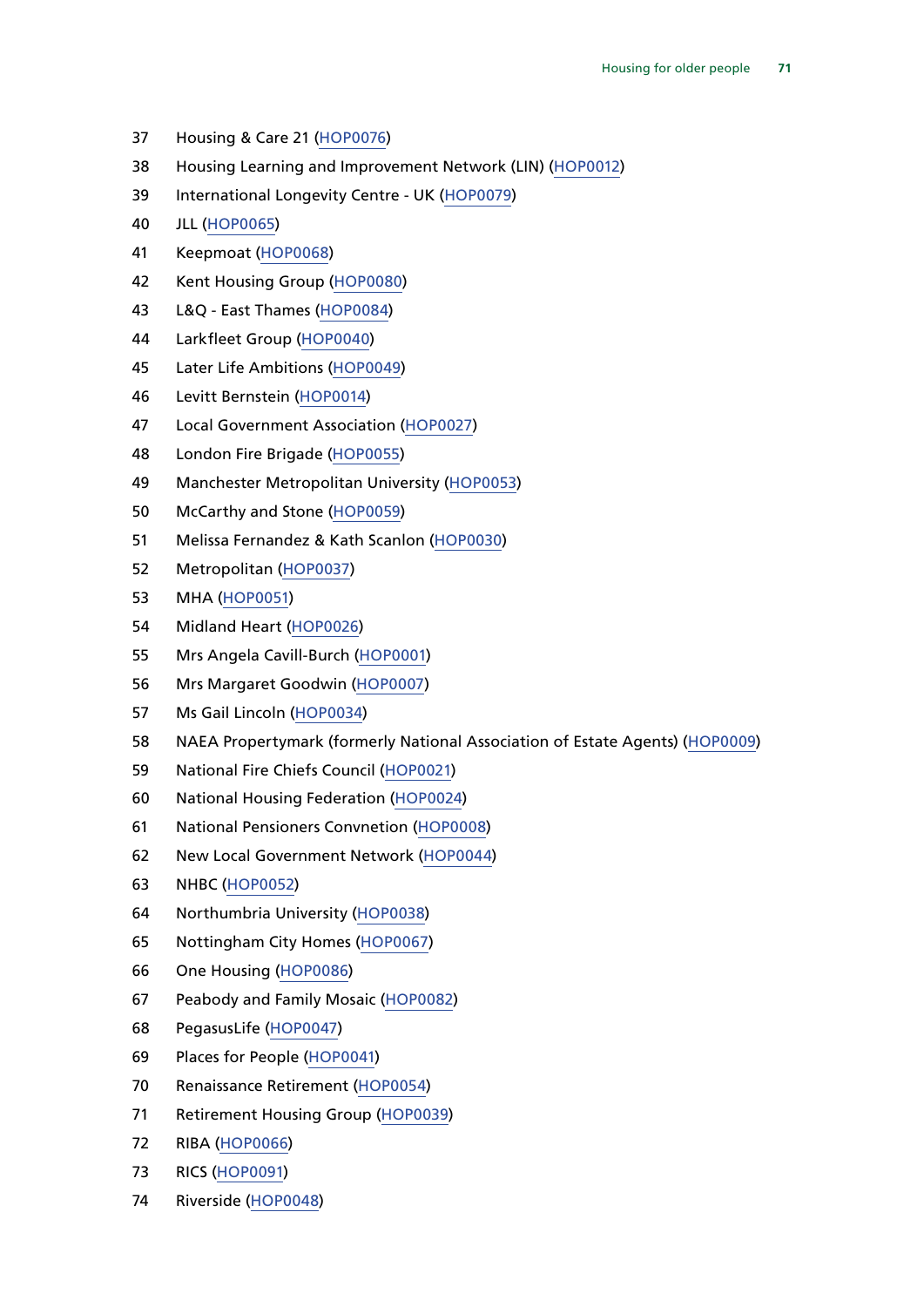- Sarah Wigglesworth Architects [\(HOP0010](http://data.parliament.uk/WrittenEvidence/CommitteeEvidence.svc/EvidenceDocument/Communities%20and%20Local%20Government/Housing%20for%20older%20people/written/49112.html))
- South Hams Elders Cohousing Community ([HOP0005\)](http://data.parliament.uk/WrittenEvidence/CommitteeEvidence.svc/EvidenceDocument/Communities%20and%20Local%20Government/Housing%20for%20older%20people/written/47065.html)
- Southwark Council [\(HOP0056](http://data.parliament.uk/WrittenEvidence/CommitteeEvidence.svc/EvidenceDocument/Communities%20and%20Local%20Government/Housing%20for%20older%20people/written/49326.html))
- Stonewater [\(HOP0061\)](http://data.parliament.uk/WrittenEvidence/CommitteeEvidence.svc/EvidenceDocument/Communities%20and%20Local%20Government/Housing%20for%20older%20people/written/49341.html)
- Sunderland City Council [\(HOP0035\)](http://data.parliament.uk/WrittenEvidence/CommitteeEvidence.svc/EvidenceDocument/Communities%20and%20Local%20Government/Housing%20for%20older%20people/written/49278.html)
- Tetlow King Planning [\(HOP0073\)](http://data.parliament.uk/WrittenEvidence/CommitteeEvidence.svc/EvidenceDocument/Communities%20and%20Local%20Government/Housing%20for%20older%20people/written/49360.html)
- The Intergenerational Foundation [\(HOP0074\)](http://data.parliament.uk/WrittenEvidence/CommitteeEvidence.svc/EvidenceDocument/Communities%20and%20Local%20Government/Housing%20for%20older%20people/written/49365.html)
- The Salvation Army [\(HOP0004](http://data.parliament.uk/WrittenEvidence/CommitteeEvidence.svc/EvidenceDocument/Communities%20and%20Local%20Government/Housing%20for%20older%20people/written/46973.html))
- UK Cohousing Network ([HOP0045\)](http://data.parliament.uk/WrittenEvidence/CommitteeEvidence.svc/EvidenceDocument/Communities%20and%20Local%20Government/Housing%20for%20older%20people/written/49295.html)
- United for All Ages [\(HOP0016](http://data.parliament.uk/WrittenEvidence/CommitteeEvidence.svc/EvidenceDocument/Communities%20and%20Local%20Government/Housing%20for%20older%20people/written/49204.html))